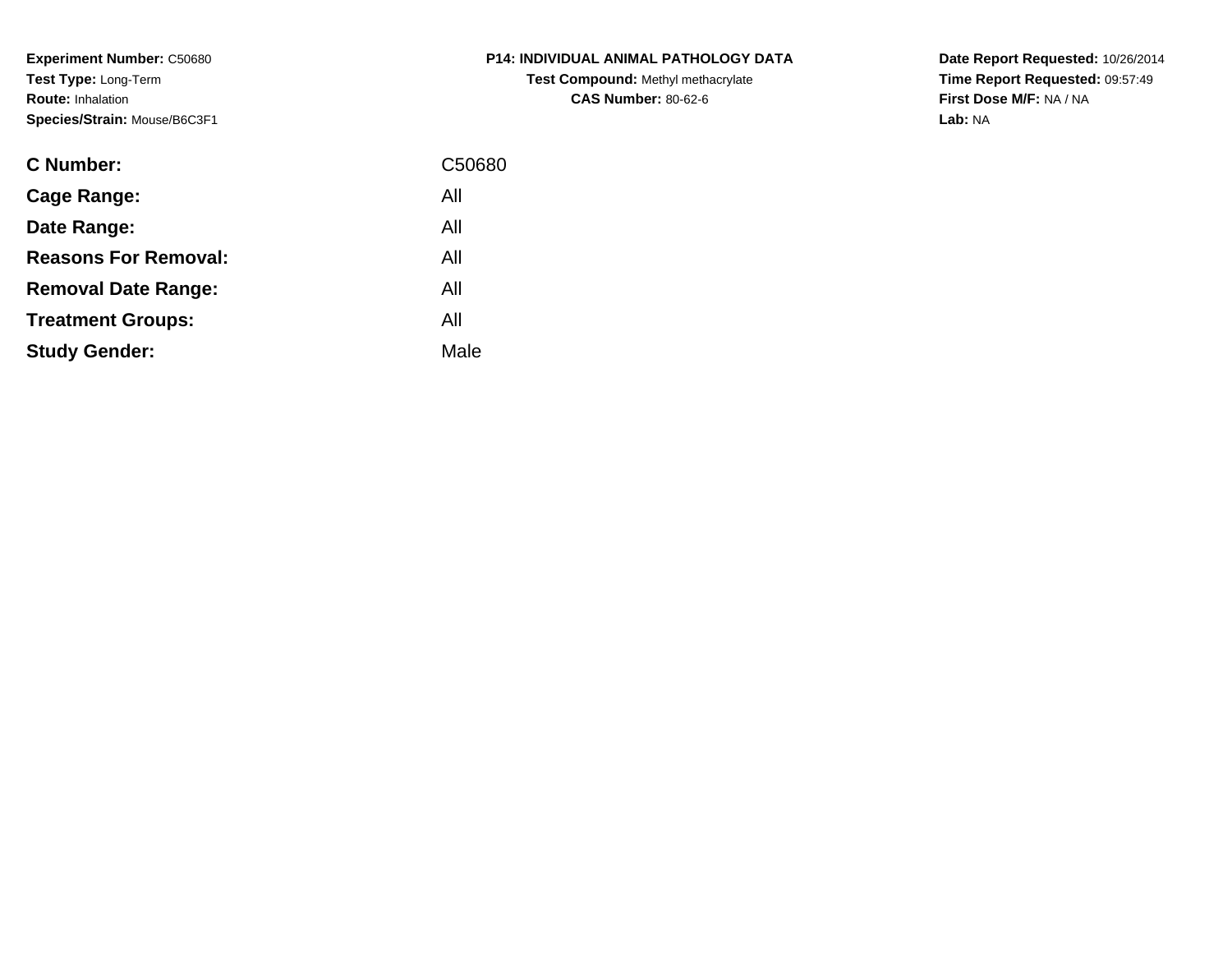**Experiment Number:** C50680**Test Type:** Long-Term**Route:** Inhalation **Species/Strain:** Mouse/B6C3F1**P14: INDIVIDUAL ANIMAL PATHOLOGY DATATest Compound:** Methyl methacrylate**CAS Number:** 80-62-6**Date Report Requested:** 10/26/2014**Time Report Requested:** 09:57:49**First Dose M/F:** NA / NA**Lab:** NA**ANIMAL ID: 1\_001 TRT#:** 1 **SEX:** Male **DAY ON TEST: DOSE:** 10 PPM**DISP:** Scheduled Sacrifice **HISTO: OBSERVATIONS** Brain Olfactory Sensory Epithelium Degeneration, Nos Mineralization Intestine Small Ileum, Ileum Amyloidosis Kidneyy with the control of the control of the control of the control of the control of the control of the control of the control of the control of the control of the control of the control of the control of the control of the c Cytoplasmic Change, Inclusion Nasal cavity MucosaHyperplasia, EpithelialInflammation, Acute/Chronic Peritoneumm and the contract of the contract of the contract of the contract of the contract of the contract of the contract of the contract of the contract of the contract of the contract of the contract of the contract of the cont PRIMARY CAUSE OF DEATH-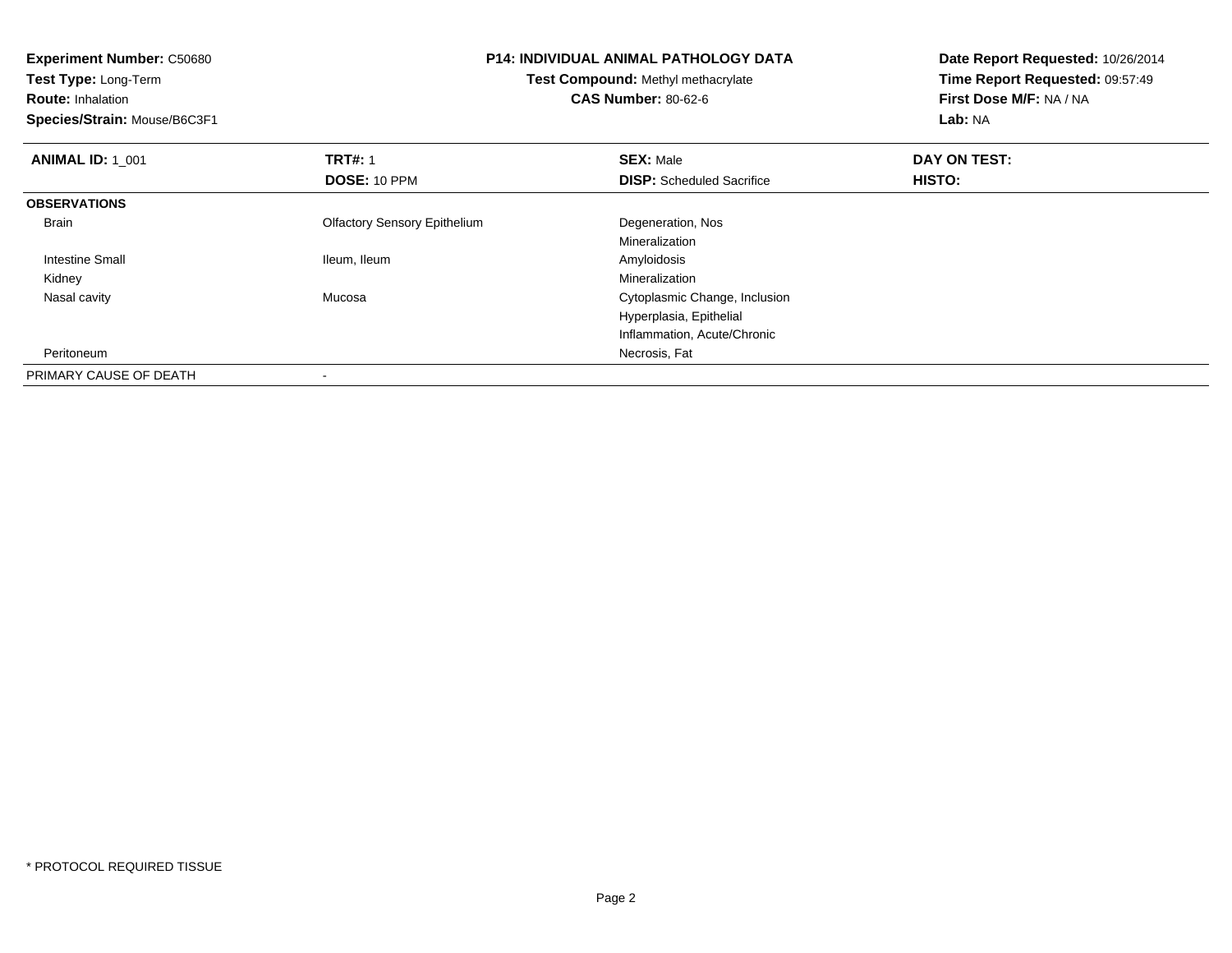| <b>Experiment Number: C50680</b> | <b>P14: INDIVIDUAL ANIMAL PATHOLOGY DATA</b> |                                                                  | Date Report Requested: 10/26/2014 |  |
|----------------------------------|----------------------------------------------|------------------------------------------------------------------|-----------------------------------|--|
| Test Type: Long-Term             |                                              | Test Compound: Methyl methacrylate<br><b>CAS Number: 80-62-6</b> |                                   |  |
| <b>Route: Inhalation</b>         |                                              |                                                                  |                                   |  |
| Species/Strain: Mouse/B6C3F1     |                                              |                                                                  | Lab: NA                           |  |
| <b>ANIMAL ID: 1 002</b>          | <b>TRT#: 1</b>                               | <b>SEX: Male</b>                                                 | DAY ON TEST:                      |  |
|                                  | DOSE: 10 PPM                                 | <b>DISP:</b> Scheduled Sacrifice                                 | HISTO:                            |  |
| <b>OBSERVATIONS</b>              |                                              |                                                                  |                                   |  |
| <b>Brain</b>                     | <b>Olfactory Sensory Epithelium</b>          | Degeneration, Nos                                                |                                   |  |
| <b>Intestine Small</b>           | Ileum, Ileum                                 | Amyloidosis                                                      |                                   |  |
|                                  | Jejunum                                      | Amyloidosis                                                      |                                   |  |
| Lymph node                       | Mandibular Lymph Node                        | Hyperplasia, Lymphoid                                            |                                   |  |
| Nasal cavity                     | Mucosa                                       | Cytoplasmic Change, Inclusion                                    |                                   |  |
|                                  |                                              | Hyperplasia, Epithelial                                          |                                   |  |
|                                  |                                              | Inflammation, Acute/Chronic                                      |                                   |  |
| Tooth                            | Pulp Of Tooth                                | Abscess, Nos                                                     |                                   |  |
| PRIMARY CAUSE OF DEATH           |                                              |                                                                  |                                   |  |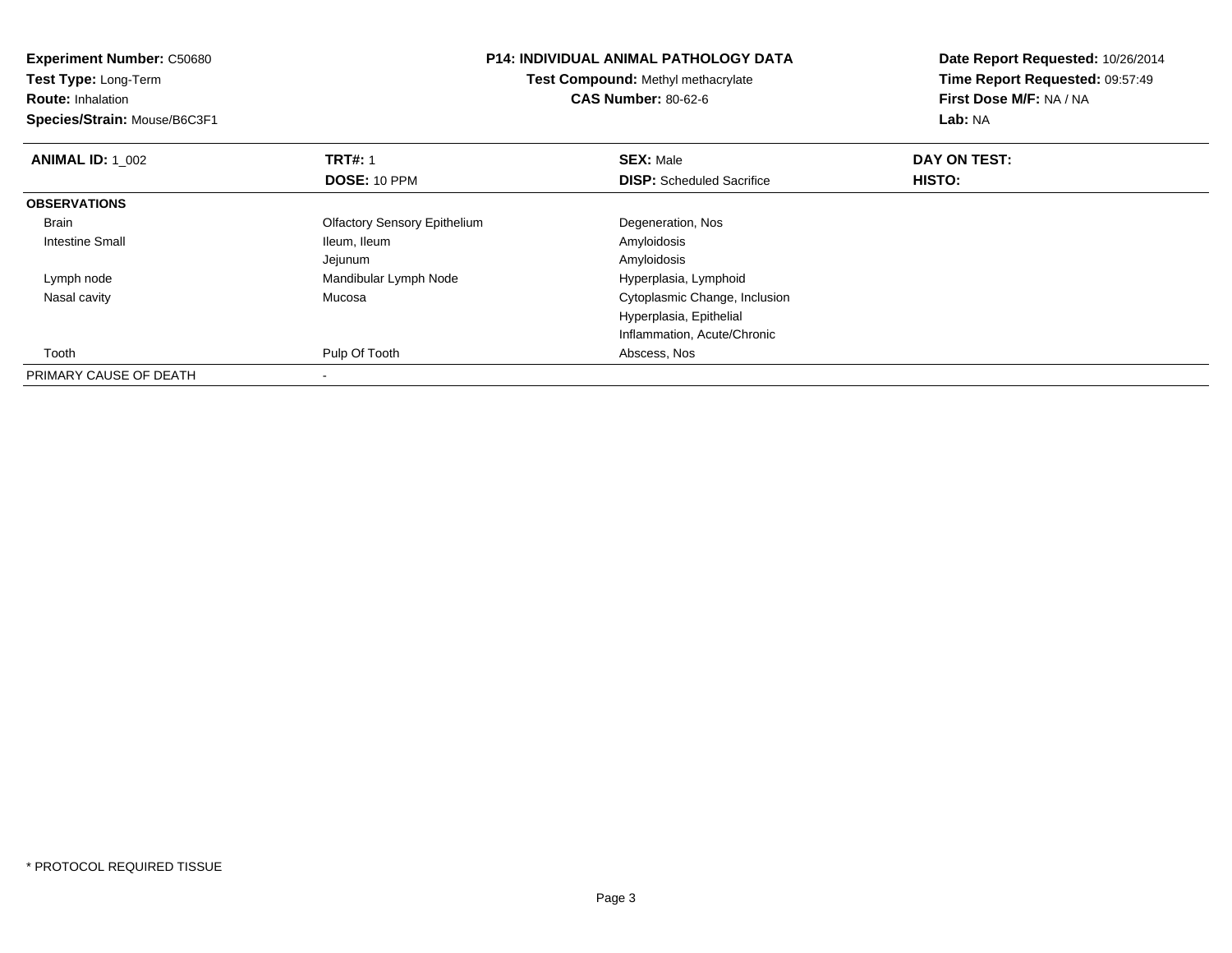| <b>Experiment Number: C50680</b><br>Test Type: Long-Term<br><b>Route: Inhalation</b><br>Species/Strain: Mouse/B6C3F1 | <b>P14: INDIVIDUAL ANIMAL PATHOLOGY DATA</b><br>Test Compound: Methyl methacrylate<br><b>CAS Number: 80-62-6</b> |                                  | Date Report Requested: 10/26/2014<br>Time Report Requested: 09:57:49<br>First Dose M/F: NA / NA<br><b>Lab: NA</b> |
|----------------------------------------------------------------------------------------------------------------------|------------------------------------------------------------------------------------------------------------------|----------------------------------|-------------------------------------------------------------------------------------------------------------------|
| <b>ANIMAL ID: 1 003</b>                                                                                              | <b>TRT#: 1</b>                                                                                                   | <b>SEX: Male</b>                 | DAY ON TEST:                                                                                                      |
|                                                                                                                      | DOSE: 10 PPM                                                                                                     | <b>DISP:</b> Scheduled Sacrifice | HISTO:                                                                                                            |
| <b>OBSERVATIONS</b>                                                                                                  |                                                                                                                  |                                  |                                                                                                                   |
| <b>Brain</b>                                                                                                         | <b>Olfactory Sensory Epithelium</b>                                                                              | Degeneration, Nos                |                                                                                                                   |
|                                                                                                                      |                                                                                                                  | Mineralization                   |                                                                                                                   |
| Lung                                                                                                                 |                                                                                                                  | Alveolar/Bronchiolar Adenoma     |                                                                                                                   |
| Nasal cavity                                                                                                         | Mucosa                                                                                                           | Cytoplasmic Change, Inclusion    |                                                                                                                   |
|                                                                                                                      |                                                                                                                  | Hyperplasia, Epithelial          |                                                                                                                   |
|                                                                                                                      |                                                                                                                  | Inflammation, Acute/Chronic      |                                                                                                                   |
| Unspecified                                                                                                          | Multiple Organs Nos                                                                                              | Inflammation, Acute/Chronic      |                                                                                                                   |
| PRIMARY CAUSE OF DEATH                                                                                               |                                                                                                                  |                                  |                                                                                                                   |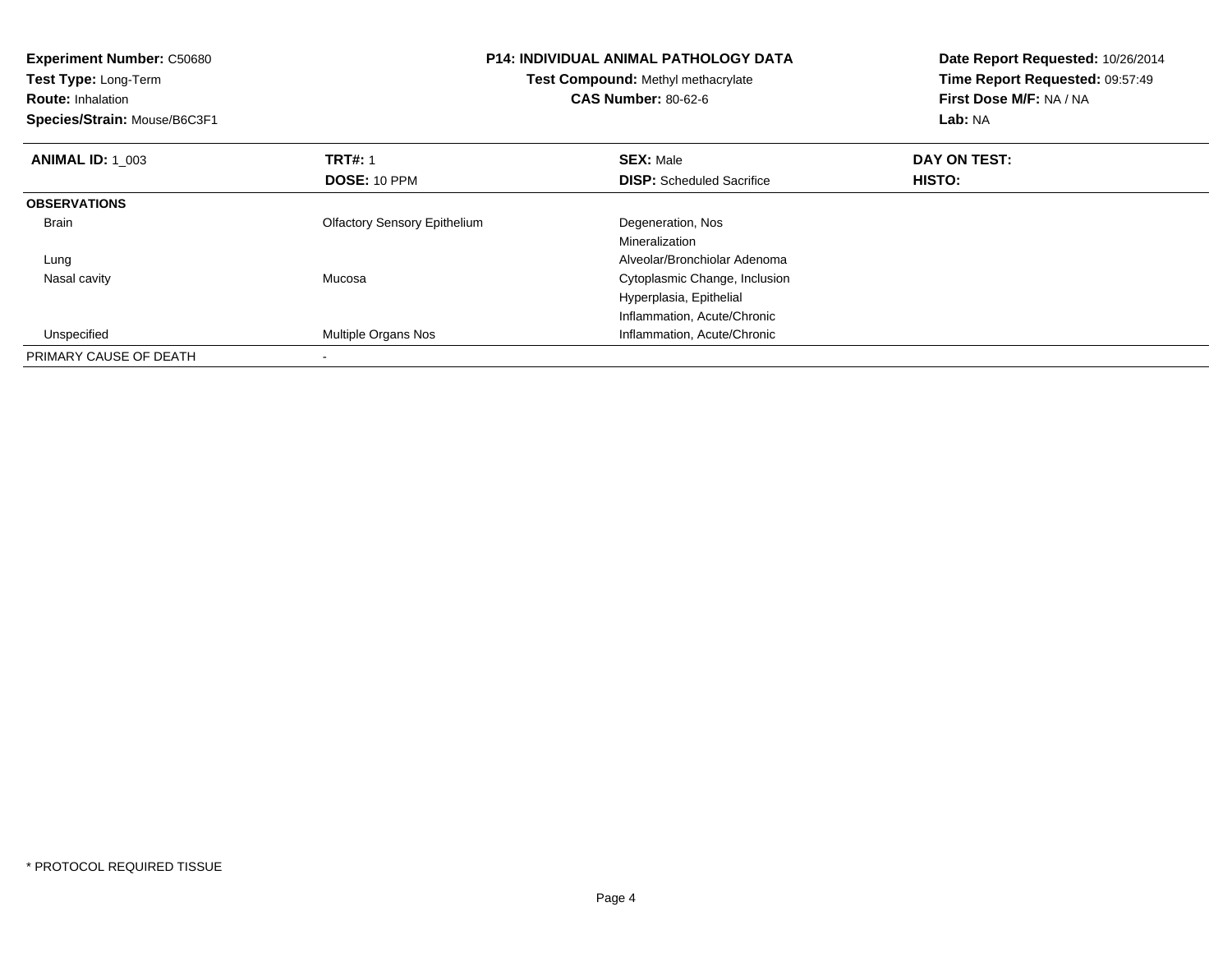| Experiment Number: C50680<br>Test Type: Long-Term<br><b>Route: Inhalation</b><br>Species/Strain: Mouse/B6C3F1 | <b>P14: INDIVIDUAL ANIMAL PATHOLOGY DATA</b><br>Test Compound: Methyl methacrylate<br><b>CAS Number: 80-62-6</b> |                                  | Date Report Requested: 10/26/2014<br>Time Report Requested: 09:57:49<br>First Dose M/F: NA / NA<br>Lab: NA |
|---------------------------------------------------------------------------------------------------------------|------------------------------------------------------------------------------------------------------------------|----------------------------------|------------------------------------------------------------------------------------------------------------|
| <b>ANIMAL ID: 1 004</b>                                                                                       | <b>TRT#: 1</b>                                                                                                   | <b>SEX: Male</b>                 | DAY ON TEST:                                                                                               |
|                                                                                                               | <b>DOSE: 10 PPM</b>                                                                                              | <b>DISP:</b> Scheduled Sacrifice | HISTO:                                                                                                     |
| <b>OBSERVATIONS</b>                                                                                           |                                                                                                                  |                                  |                                                                                                            |
| <b>Brain</b>                                                                                                  | <b>Olfactory Sensory Epithelium</b>                                                                              | Degeneration, Nos                |                                                                                                            |
|                                                                                                               |                                                                                                                  | Mineralization                   |                                                                                                            |
| Heart                                                                                                         | Cardiac Valve                                                                                                    | Pigmentation, Nos                |                                                                                                            |
| Nasal cavity                                                                                                  | Mucosa                                                                                                           | Cytoplasmic Change, Inclusion    |                                                                                                            |
|                                                                                                               |                                                                                                                  | Hyperplasia, Epithelial          |                                                                                                            |
|                                                                                                               |                                                                                                                  | Inflammation, Acute/Chronic      |                                                                                                            |
| Unspecified                                                                                                   | Multiple Organs Nos                                                                                              | Inflammation, Acute/Chronic      |                                                                                                            |
| PRIMARY CAUSE OF DEATH                                                                                        |                                                                                                                  |                                  |                                                                                                            |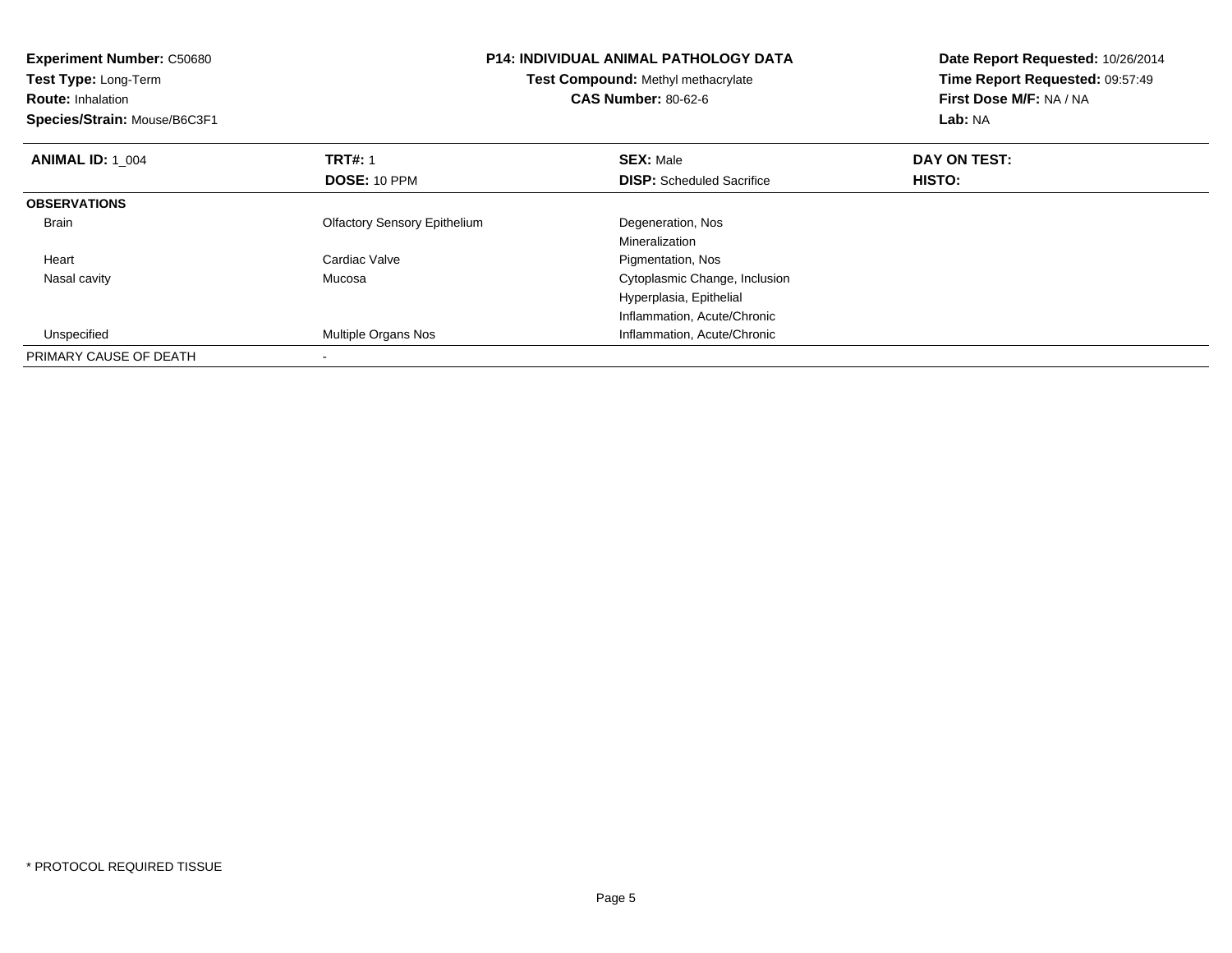| <b>Experiment Number: C50680</b> |                                     | <b>P14: INDIVIDUAL ANIMAL PATHOLOGY DATA</b> | Date Report Requested: 10/26/2014 |  |
|----------------------------------|-------------------------------------|----------------------------------------------|-----------------------------------|--|
| Test Type: Long-Term             | Test Compound: Methyl methacrylate  |                                              | Time Report Requested: 09:57:49   |  |
| <b>Route: Inhalation</b>         |                                     | <b>CAS Number: 80-62-6</b>                   | First Dose M/F: NA / NA           |  |
| Species/Strain: Mouse/B6C3F1     |                                     |                                              | Lab: NA                           |  |
| <b>ANIMAL ID: 1_005</b>          | <b>TRT#: 1</b>                      | <b>SEX: Male</b>                             | DAY ON TEST:                      |  |
|                                  | DOSE: 10 PPM                        | <b>DISP:</b> Scheduled Sacrifice             | HISTO:                            |  |
| <b>OBSERVATIONS</b>              |                                     |                                              |                                   |  |
| Brain                            | <b>Olfactory Sensory Epithelium</b> | Degeneration, Nos                            |                                   |  |
|                                  |                                     | Mineralization                               |                                   |  |
| Harderian gland                  | <b>Hardarian Gland</b>              | Adenocarcinoma, Nos                          |                                   |  |
| Nasal cavity                     | Mucosa                              | Cytoplasmic Change, Inclusion                |                                   |  |
|                                  |                                     | Hyperplasia, Epithelial                      |                                   |  |
|                                  |                                     | Inflammation, Acute/Chronic                  |                                   |  |
| Salivary gland                   |                                     | Inflammation, Acute/Chronic                  |                                   |  |
| Tooth                            | Pulp Of Tooth                       | Abscess, Nos                                 |                                   |  |
| PRIMARY CAUSE OF DEATH           |                                     |                                              |                                   |  |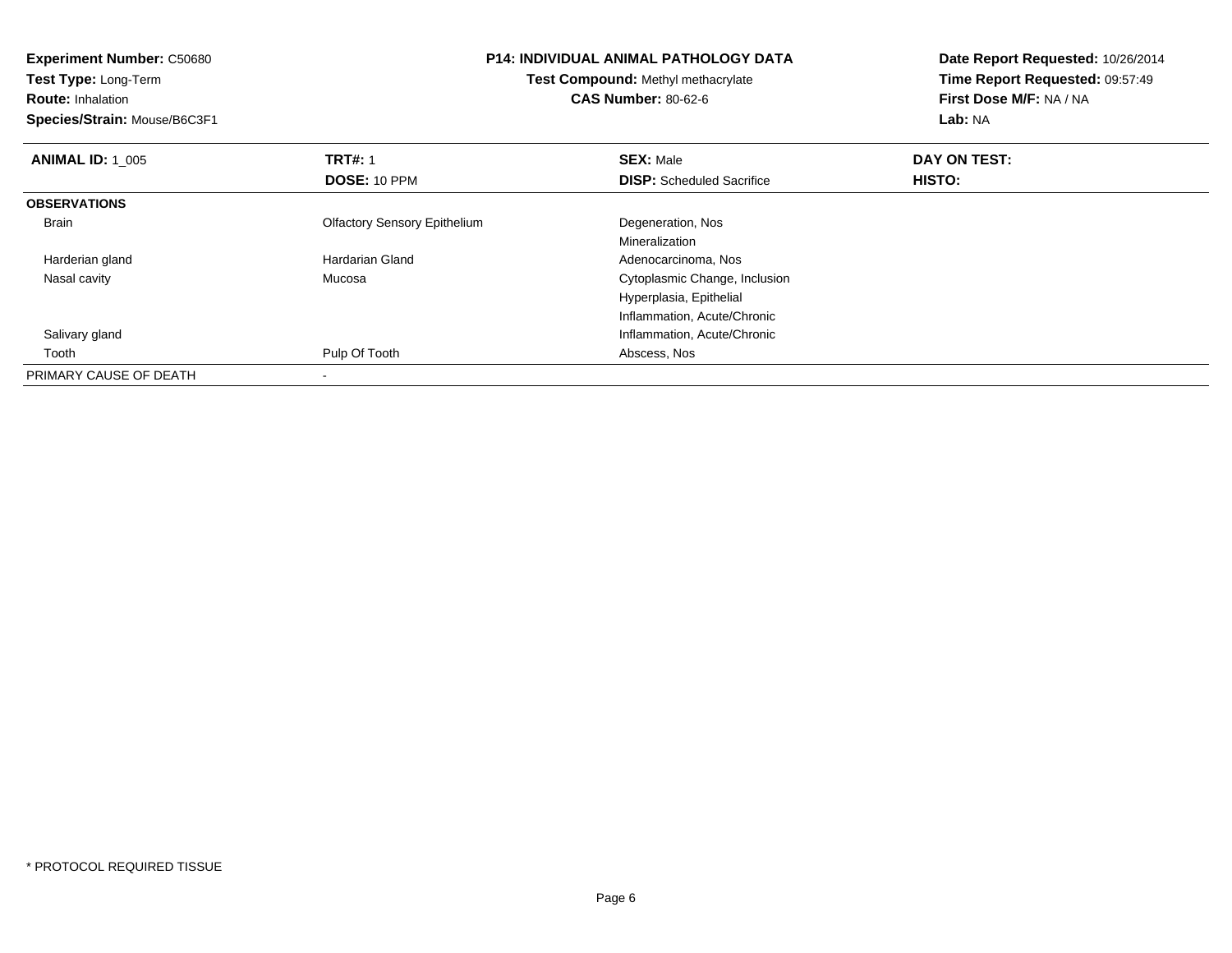| <b>Experiment Number: C50680</b><br>Test Type: Long-Term<br><b>Route: Inhalation</b><br>Species/Strain: Mouse/B6C3F1 | <b>P14: INDIVIDUAL ANIMAL PATHOLOGY DATA</b><br>Test Compound: Methyl methacrylate<br><b>CAS Number: 80-62-6</b> |                                  | Date Report Requested: 10/26/2014<br>Time Report Requested: 09:57:49<br>First Dose M/F: NA / NA<br>Lab: NA |
|----------------------------------------------------------------------------------------------------------------------|------------------------------------------------------------------------------------------------------------------|----------------------------------|------------------------------------------------------------------------------------------------------------|
| <b>ANIMAL ID: 1 006</b>                                                                                              | <b>TRT#: 1</b>                                                                                                   | <b>SEX: Male</b>                 | DAY ON TEST:                                                                                               |
|                                                                                                                      | DOSE: 10 PPM                                                                                                     | <b>DISP:</b> Scheduled Sacrifice | HISTO:                                                                                                     |
| <b>OBSERVATIONS</b>                                                                                                  |                                                                                                                  |                                  |                                                                                                            |
| <b>Brain</b>                                                                                                         | <b>Olfactory Sensory Epithelium</b>                                                                              | Degeneration, Nos                |                                                                                                            |
|                                                                                                                      |                                                                                                                  | Mineralization                   |                                                                                                            |
| Heart                                                                                                                |                                                                                                                  | Inflammation, Acute/Chronic      |                                                                                                            |
| Nasal cavity                                                                                                         | Mucosa                                                                                                           | Cytoplasmic Change, Inclusion    |                                                                                                            |
|                                                                                                                      |                                                                                                                  | Hyperplasia, Epithelial          |                                                                                                            |
|                                                                                                                      |                                                                                                                  | Inflammation, Acute/Chronic      |                                                                                                            |
| Unspecified                                                                                                          | <b>Multiple Organs Nos</b>                                                                                       | Inflammation, Acute/Chronic      |                                                                                                            |
| PRIMARY CAUSE OF DEATH                                                                                               |                                                                                                                  |                                  |                                                                                                            |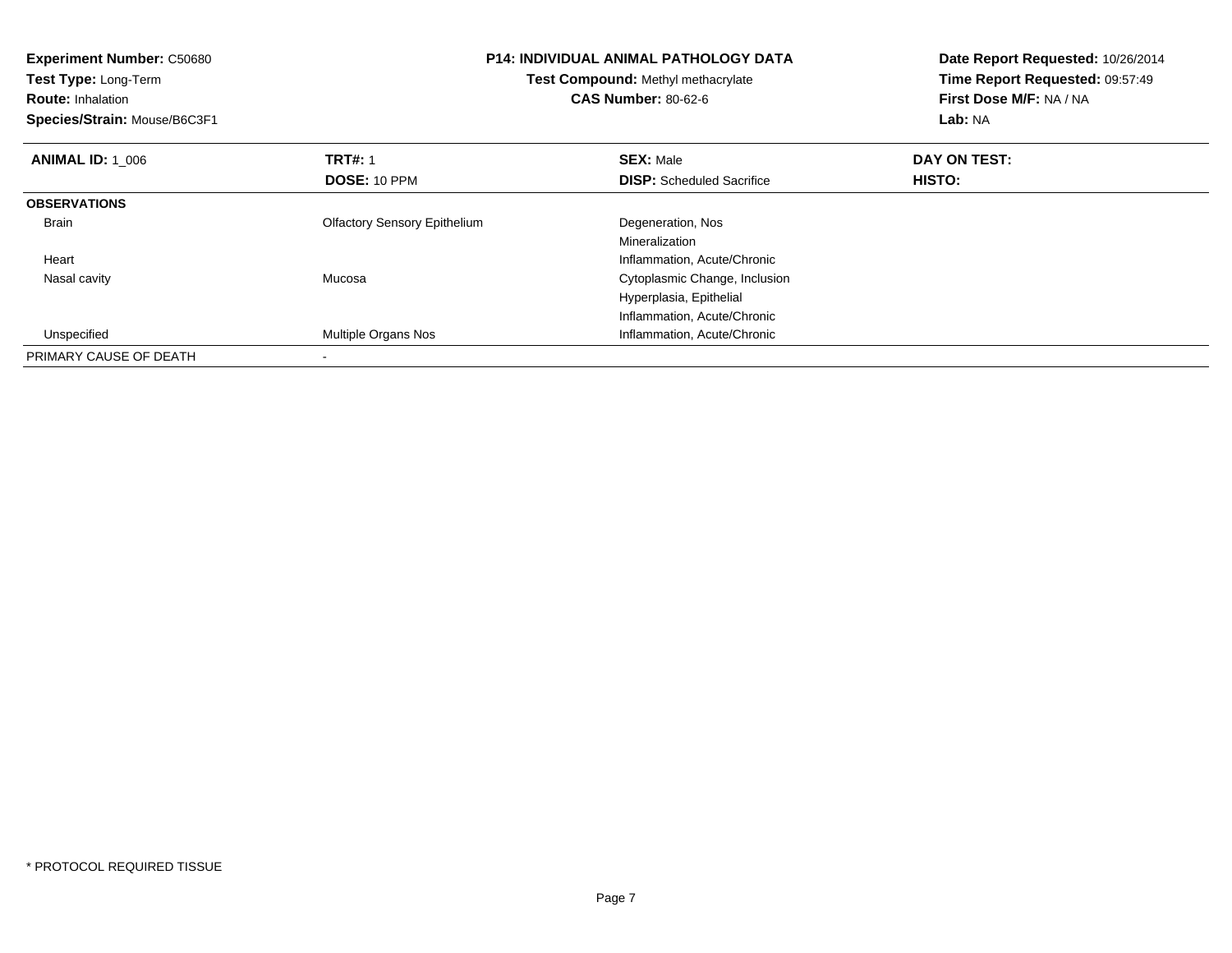| <b>Experiment Number: C50680</b><br>Test Type: Long-Term<br><b>Route: Inhalation</b><br>Species/Strain: Mouse/B6C3F1 |                                     | <b>P14: INDIVIDUAL ANIMAL PATHOLOGY DATA</b><br>Test Compound: Methyl methacrylate<br><b>CAS Number: 80-62-6</b> | Date Report Requested: 10/26/2014<br>Time Report Requested: 09:57:49<br>First Dose M/F: NA / NA<br>Lab: NA |
|----------------------------------------------------------------------------------------------------------------------|-------------------------------------|------------------------------------------------------------------------------------------------------------------|------------------------------------------------------------------------------------------------------------|
| <b>ANIMAL ID: 1 007</b>                                                                                              | <b>TRT#: 1</b>                      | <b>SEX: Male</b>                                                                                                 | DAY ON TEST:                                                                                               |
|                                                                                                                      | <b>DOSE: 10 PPM</b>                 | <b>DISP:</b> Scheduled Sacrifice                                                                                 | HISTO:                                                                                                     |
| <b>OBSERVATIONS</b>                                                                                                  |                                     |                                                                                                                  |                                                                                                            |
| <b>Brain</b>                                                                                                         | <b>Olfactory Sensory Epithelium</b> | Degeneration, Nos                                                                                                |                                                                                                            |
|                                                                                                                      |                                     | Inflammation, Nos                                                                                                |                                                                                                            |
| Nasal cavity                                                                                                         | Mucosa                              | Cytoplasmic Change, Inclusion                                                                                    |                                                                                                            |
|                                                                                                                      |                                     | Hyperplasia, Epithelial                                                                                          |                                                                                                            |
|                                                                                                                      |                                     | Inflammation, Acute/Chronic                                                                                      |                                                                                                            |
| Unspecified                                                                                                          | Multiple Organs Nos                 | Inflammation, Acute/Chronic                                                                                      |                                                                                                            |
| PRIMARY CAUSE OF DEATH                                                                                               |                                     |                                                                                                                  |                                                                                                            |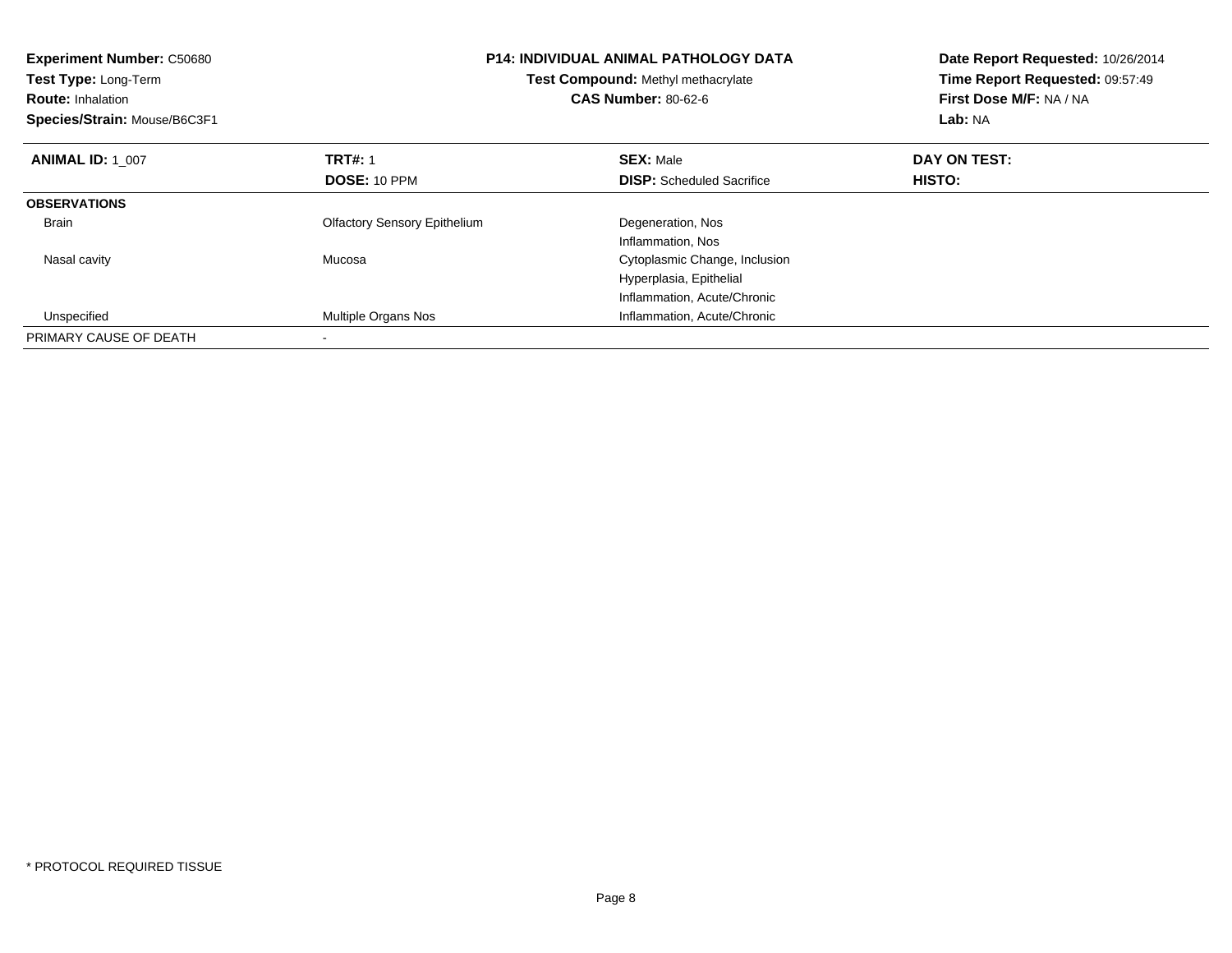| <b>Experiment Number: C50680</b><br>Test Type: Long-Term<br><b>Route: Inhalation</b><br>Species/Strain: Mouse/B6C3F1 |                                     | <b>P14: INDIVIDUAL ANIMAL PATHOLOGY DATA</b><br>Test Compound: Methyl methacrylate<br><b>CAS Number: 80-62-6</b> | Date Report Requested: 10/26/2014<br>Time Report Requested: 09:57:49<br>First Dose M/F: NA / NA<br>Lab: NA |
|----------------------------------------------------------------------------------------------------------------------|-------------------------------------|------------------------------------------------------------------------------------------------------------------|------------------------------------------------------------------------------------------------------------|
| <b>ANIMAL ID: 1 008</b>                                                                                              | <b>TRT#: 1</b>                      | <b>SEX: Male</b>                                                                                                 | DAY ON TEST:                                                                                               |
|                                                                                                                      | <b>DOSE: 10 PPM</b>                 | <b>DISP:</b> Scheduled Sacrifice                                                                                 | HISTO:                                                                                                     |
| <b>OBSERVATIONS</b>                                                                                                  |                                     |                                                                                                                  |                                                                                                            |
| Adrenal gland                                                                                                        |                                     | Cortical Adenoma                                                                                                 |                                                                                                            |
| <b>Brain</b>                                                                                                         | <b>Olfactory Sensory Epithelium</b> | Degeneration, Nos                                                                                                |                                                                                                            |
|                                                                                                                      |                                     | Mineralization                                                                                                   |                                                                                                            |
| Nasal cavity                                                                                                         | Mucosa                              | Cytoplasmic Change, Inclusion                                                                                    |                                                                                                            |
|                                                                                                                      |                                     | Hyperplasia, Epithelial                                                                                          |                                                                                                            |
|                                                                                                                      |                                     | Inflammation, Acute/Chronic                                                                                      |                                                                                                            |
| PRIMARY CAUSE OF DEATH                                                                                               |                                     |                                                                                                                  |                                                                                                            |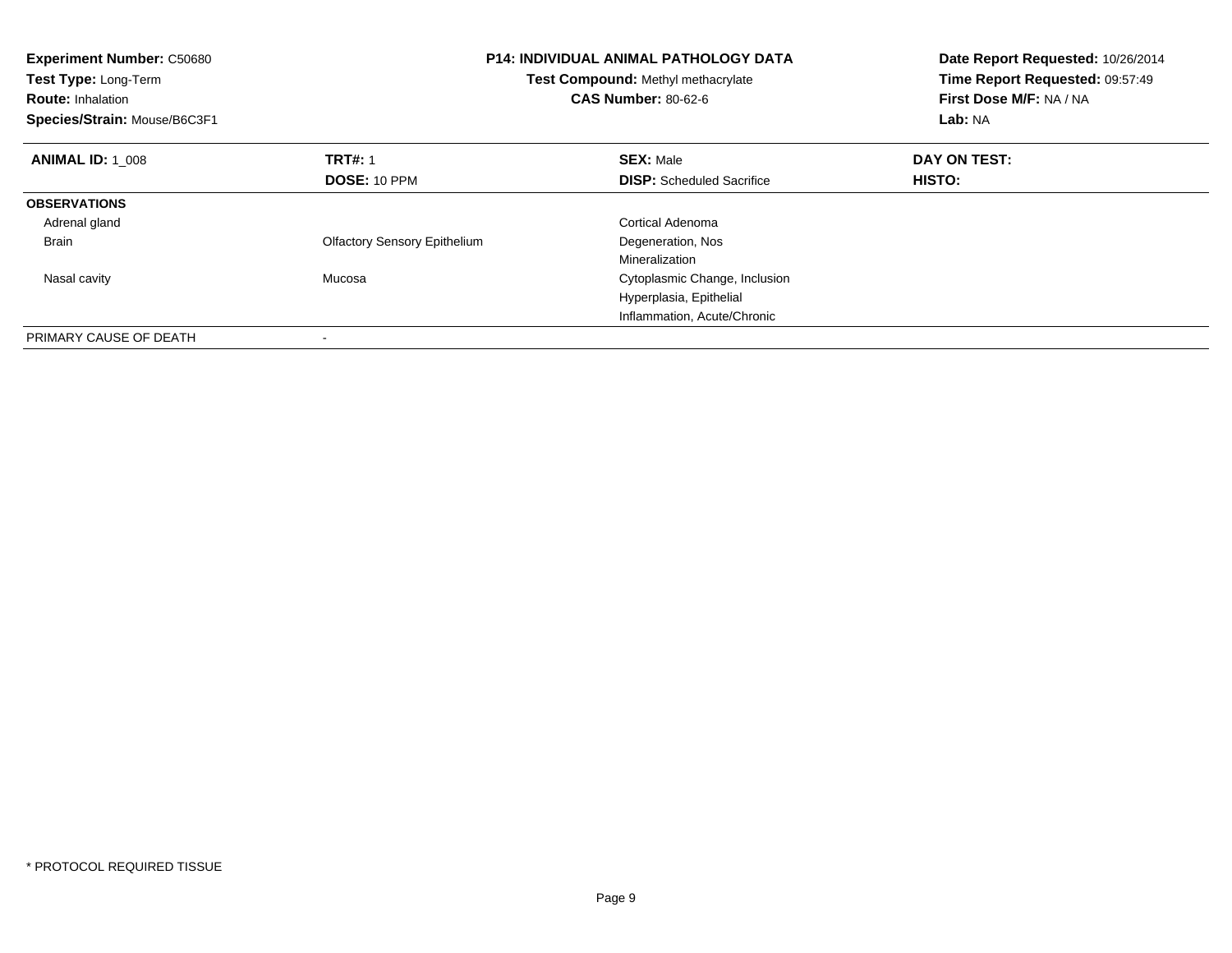| <b>Experiment Number: C50680</b><br>Test Type: Long-Term<br><b>Route: Inhalation</b><br>Species/Strain: Mouse/B6C3F1 | <b>P14: INDIVIDUAL ANIMAL PATHOLOGY DATA</b><br><b>Test Compound: Methyl methacrylate</b><br><b>CAS Number: 80-62-6</b> |                                  | Date Report Requested: 10/26/2014<br>Time Report Requested: 09:57:49<br>First Dose M/F: NA / NA<br>Lab: NA |
|----------------------------------------------------------------------------------------------------------------------|-------------------------------------------------------------------------------------------------------------------------|----------------------------------|------------------------------------------------------------------------------------------------------------|
| <b>ANIMAL ID: 1 009</b>                                                                                              | <b>TRT#: 1</b>                                                                                                          | <b>SEX: Male</b>                 | DAY ON TEST:                                                                                               |
|                                                                                                                      | DOSE: 10 PPM                                                                                                            | <b>DISP:</b> Scheduled Sacrifice | <b>HISTO:</b>                                                                                              |
| <b>OBSERVATIONS</b>                                                                                                  |                                                                                                                         |                                  |                                                                                                            |
| <b>Brain</b>                                                                                                         | <b>Olfactory Sensory Epithelium</b>                                                                                     | Degeneration, Nos                |                                                                                                            |
|                                                                                                                      |                                                                                                                         | Mineralization                   |                                                                                                            |
| Kidney                                                                                                               |                                                                                                                         | Inflammation, Acute/Chronic      |                                                                                                            |
| Liver                                                                                                                |                                                                                                                         | Hepatocellular Carcinoma         |                                                                                                            |
| Nasal cavity                                                                                                         |                                                                                                                         | Hyperplasia, Epithelial          |                                                                                                            |
| PRIMARY CAUSE OF DEATH                                                                                               |                                                                                                                         |                                  |                                                                                                            |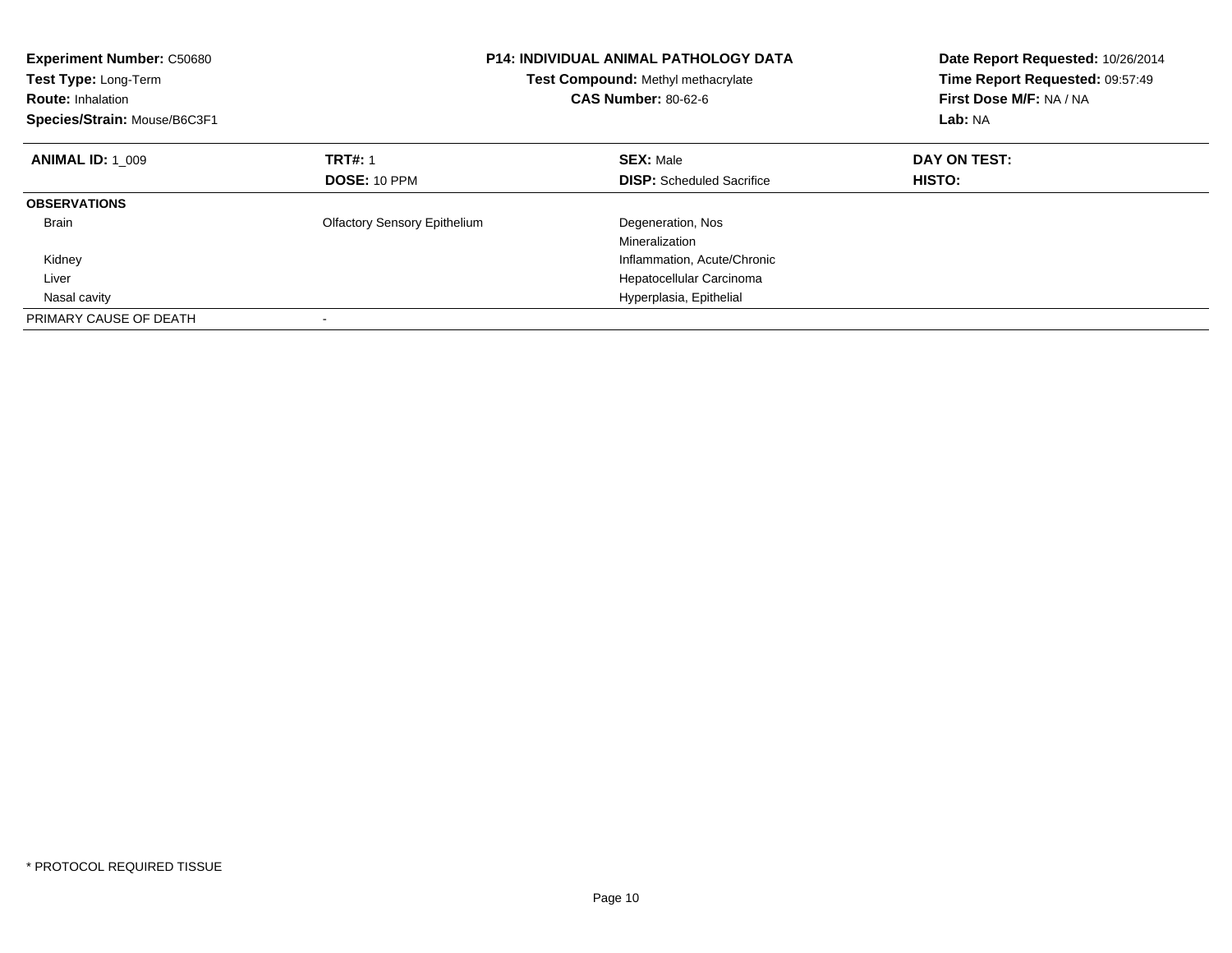**Experiment Number:** C50680**Test Type:** Long-Term**Route:** Inhalation **Species/Strain:** Mouse/B6C3F1**P14: INDIVIDUAL ANIMAL PATHOLOGY DATATest Compound:** Methyl methacrylate**CAS Number:** 80-62-6**Date Report Requested:** 10/26/2014**Time Report Requested:** 09:57:49**First Dose M/F:** NA / NA**Lab:** NA**ANIMAL ID: 1\_010 C TRT#:** 1 **SEX:** Male **DAY ON TEST: DOSE:** 10 PPM**DISP:** Natural Death **HISTO: OBSERVATIONS** Brain Olfactory Sensory Epithelium Degeneration, Nos Liver Hemangiosarcoma Hemangiosarcoma, Metastatic Lung Nasal cavity Mucosa Cytoplasmic Change, Inclusion Inflammation, Serous Testiss and the contract of the contract of the contract of the contract of the contract of the contract of the contract of the contract of the contract of the contract of the contract of the contract of the contract of the cont Unspecifiedd Cyst, Multiple Cyst, Multiple Cyst, Multiple Cyst, Multiple Cyst, Multiple Cyst, Multiple Cyst, Multiple Cyst Urinary bladder Inflammation, SuppurativePRIMARY CAUSE OF DEATH-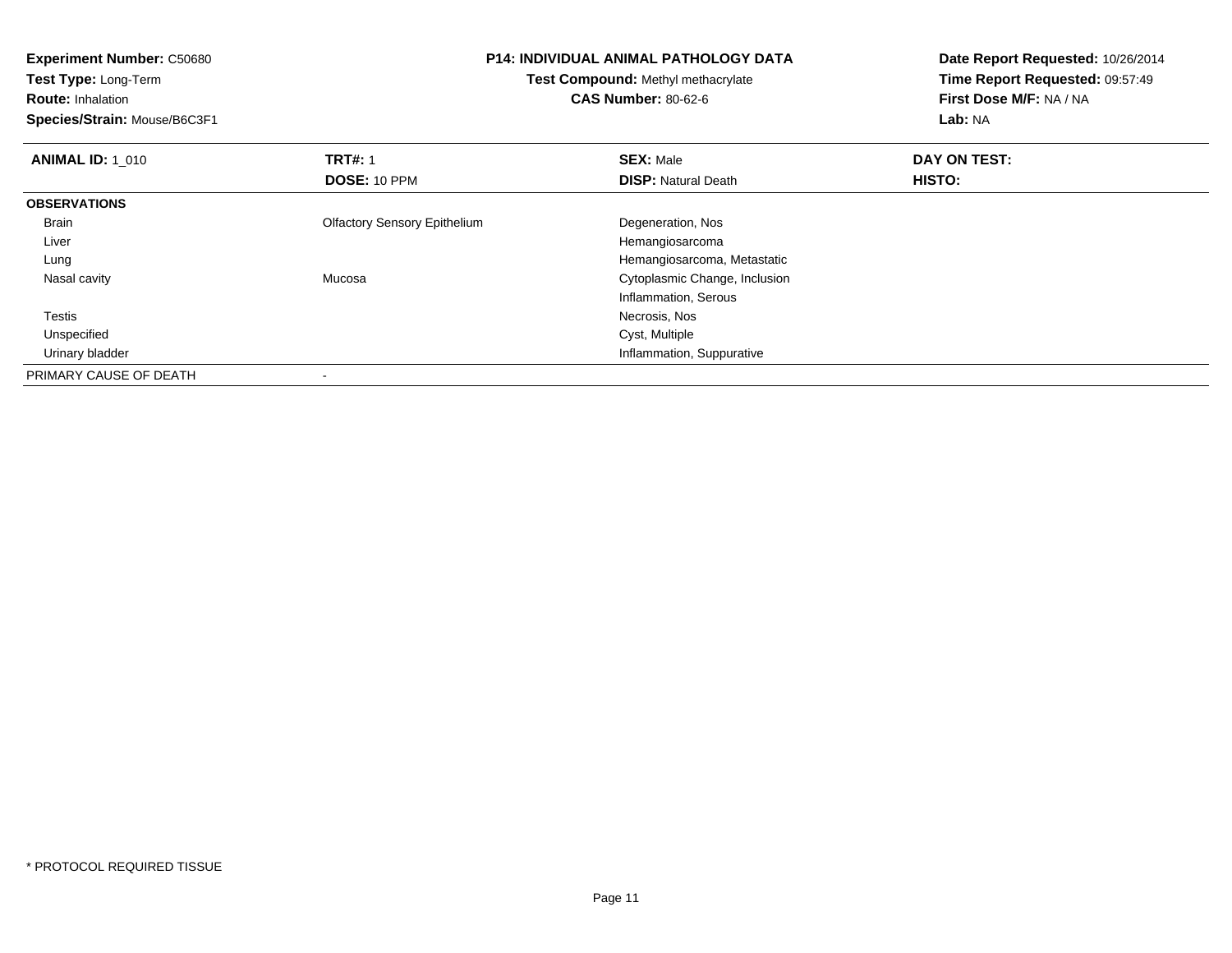| <b>Experiment Number: C50680</b><br>Test Type: Long-Term<br><b>Route: Inhalation</b><br>Species/Strain: Mouse/B6C3F1 |                                     | <b>P14: INDIVIDUAL ANIMAL PATHOLOGY DATA</b><br>Test Compound: Methyl methacrylate<br><b>CAS Number: 80-62-6</b> | Date Report Requested: 10/26/2014<br>Time Report Requested: 09:57:49<br>First Dose M/F: NA / NA<br>Lab: NA |
|----------------------------------------------------------------------------------------------------------------------|-------------------------------------|------------------------------------------------------------------------------------------------------------------|------------------------------------------------------------------------------------------------------------|
| <b>ANIMAL ID: 1 011</b>                                                                                              | <b>TRT#: 1</b>                      | <b>SEX: Male</b>                                                                                                 | DAY ON TEST:                                                                                               |
|                                                                                                                      | <b>DOSE: 10 PPM</b>                 | <b>DISP:</b> Scheduled Sacrifice                                                                                 | HISTO:                                                                                                     |
| <b>OBSERVATIONS</b>                                                                                                  |                                     |                                                                                                                  |                                                                                                            |
| <b>Brain</b>                                                                                                         | <b>Olfactory Sensory Epithelium</b> | Degeneration, Nos                                                                                                |                                                                                                            |
|                                                                                                                      |                                     | Mineralization                                                                                                   |                                                                                                            |
| Kidney                                                                                                               |                                     | Mineralization                                                                                                   |                                                                                                            |
| Nasal cavity                                                                                                         | Mucosa                              | Cytoplasmic Change, Inclusion                                                                                    |                                                                                                            |
|                                                                                                                      |                                     | Hyperplasia, Epithelial                                                                                          |                                                                                                            |
|                                                                                                                      |                                     | Inflammation, Acute/Chronic                                                                                      |                                                                                                            |
| PRIMARY CAUSE OF DEATH                                                                                               |                                     |                                                                                                                  |                                                                                                            |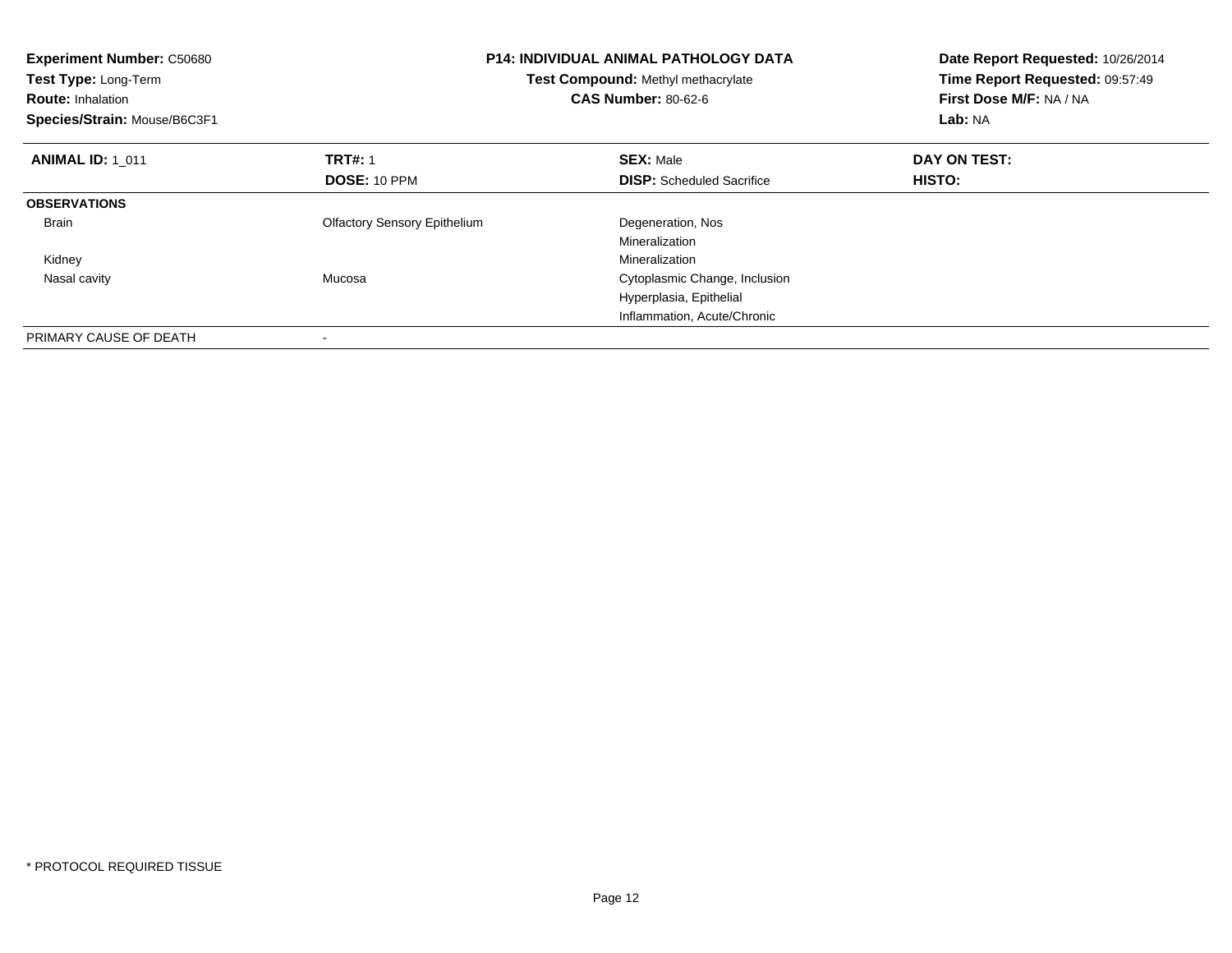| <b>Experiment Number: C50680</b><br>Test Type: Long-Term<br><b>Route: Inhalation</b><br>Species/Strain: Mouse/B6C3F1 | <b>P14: INDIVIDUAL ANIMAL PATHOLOGY DATA</b><br>Test Compound: Methyl methacrylate<br><b>CAS Number: 80-62-6</b> |                                  | Date Report Requested: 10/26/2014<br>Time Report Requested: 09:57:49<br>First Dose M/F: NA / NA<br>Lab: NA |
|----------------------------------------------------------------------------------------------------------------------|------------------------------------------------------------------------------------------------------------------|----------------------------------|------------------------------------------------------------------------------------------------------------|
| <b>ANIMAL ID: 1 012</b>                                                                                              | <b>TRT#: 1</b>                                                                                                   | <b>SEX: Male</b>                 | DAY ON TEST:                                                                                               |
|                                                                                                                      | DOSE: 10 PPM                                                                                                     | <b>DISP:</b> Scheduled Sacrifice | HISTO:                                                                                                     |
| <b>OBSERVATIONS</b>                                                                                                  |                                                                                                                  |                                  |                                                                                                            |
| <b>Brain</b>                                                                                                         | <b>Olfactory Sensory Epithelium</b>                                                                              | Degeneration, Nos                |                                                                                                            |
|                                                                                                                      |                                                                                                                  | Mineralization                   |                                                                                                            |
| Nasal cavity                                                                                                         | Mucosa                                                                                                           | Cytoplasmic Change, Inclusion    |                                                                                                            |
|                                                                                                                      |                                                                                                                  | Hyperplasia, Epithelial          |                                                                                                            |
|                                                                                                                      |                                                                                                                  | Inflammation, Acute/Chronic      |                                                                                                            |
| PRIMARY CAUSE OF DEATH                                                                                               |                                                                                                                  |                                  |                                                                                                            |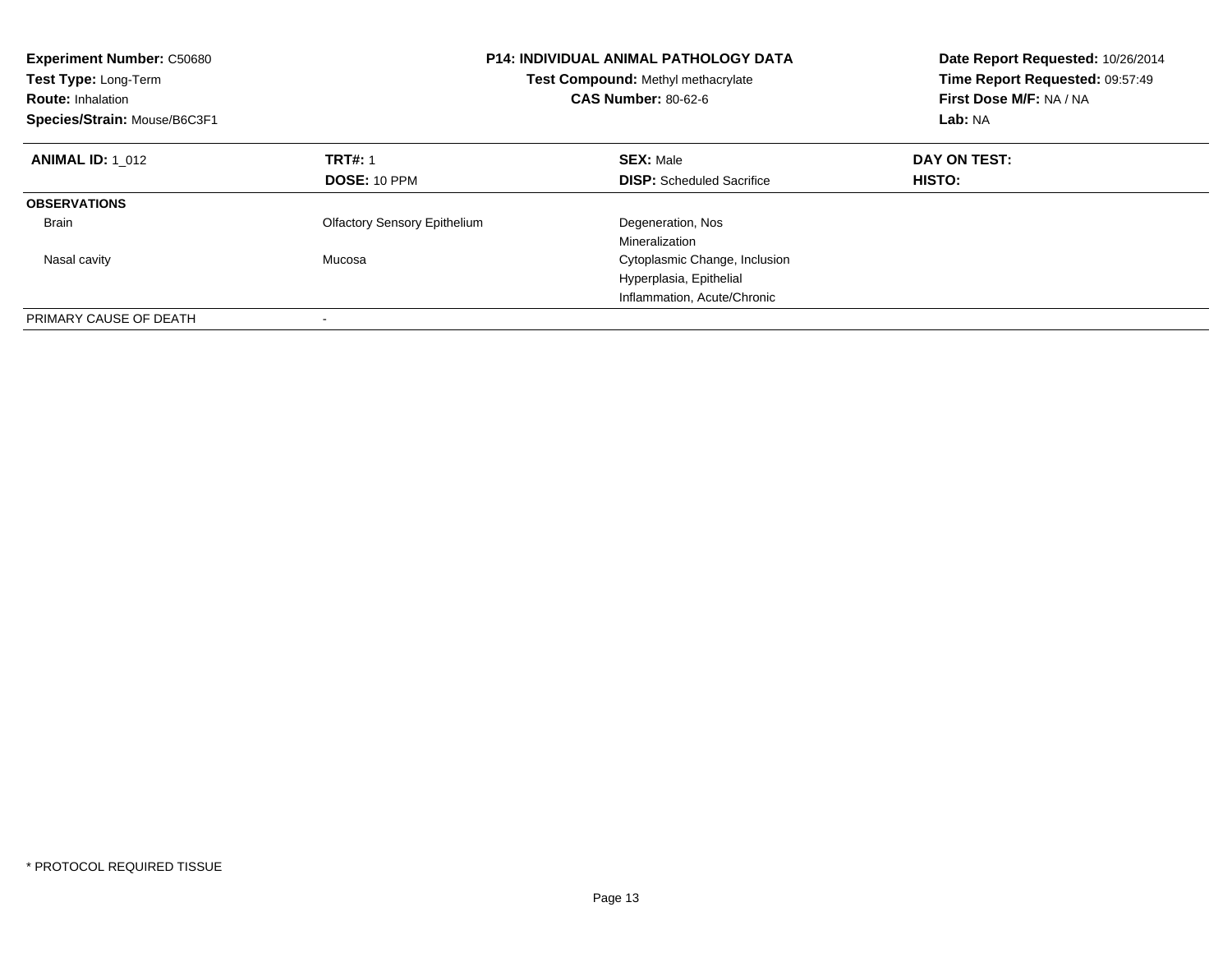| <b>Experiment Number: C50680</b><br>Test Type: Long-Term<br><b>Route: Inhalation</b><br>Species/Strain: Mouse/B6C3F1 |                                     | <b>P14: INDIVIDUAL ANIMAL PATHOLOGY DATA</b><br>Test Compound: Methyl methacrylate<br><b>CAS Number: 80-62-6</b> | Date Report Requested: 10/26/2014<br>Time Report Requested: 09:57:49<br>First Dose M/F: NA / NA<br>Lab: NA |
|----------------------------------------------------------------------------------------------------------------------|-------------------------------------|------------------------------------------------------------------------------------------------------------------|------------------------------------------------------------------------------------------------------------|
| <b>ANIMAL ID: 1 013</b>                                                                                              | <b>TRT#: 1</b>                      | <b>SEX: Male</b>                                                                                                 | DAY ON TEST:                                                                                               |
|                                                                                                                      | <b>DOSE: 10 PPM</b>                 | <b>DISP:</b> Scheduled Sacrifice                                                                                 | HISTO:                                                                                                     |
| <b>OBSERVATIONS</b>                                                                                                  |                                     |                                                                                                                  |                                                                                                            |
| <b>Brain</b>                                                                                                         | <b>Olfactory Sensory Epithelium</b> | Degeneration, Nos                                                                                                |                                                                                                            |
| Lung                                                                                                                 |                                     | Inflammation, Interstitial                                                                                       |                                                                                                            |
| Nasal cavity                                                                                                         | Mucosa                              | Cytoplasmic Change, Inclusion                                                                                    |                                                                                                            |
|                                                                                                                      |                                     | Hyperplasia, Epithelial                                                                                          |                                                                                                            |
|                                                                                                                      |                                     | Inflammation, Acute/Chronic                                                                                      |                                                                                                            |
| Spleen                                                                                                               |                                     | Angiectasis                                                                                                      |                                                                                                            |
| PRIMARY CAUSE OF DEATH                                                                                               |                                     |                                                                                                                  |                                                                                                            |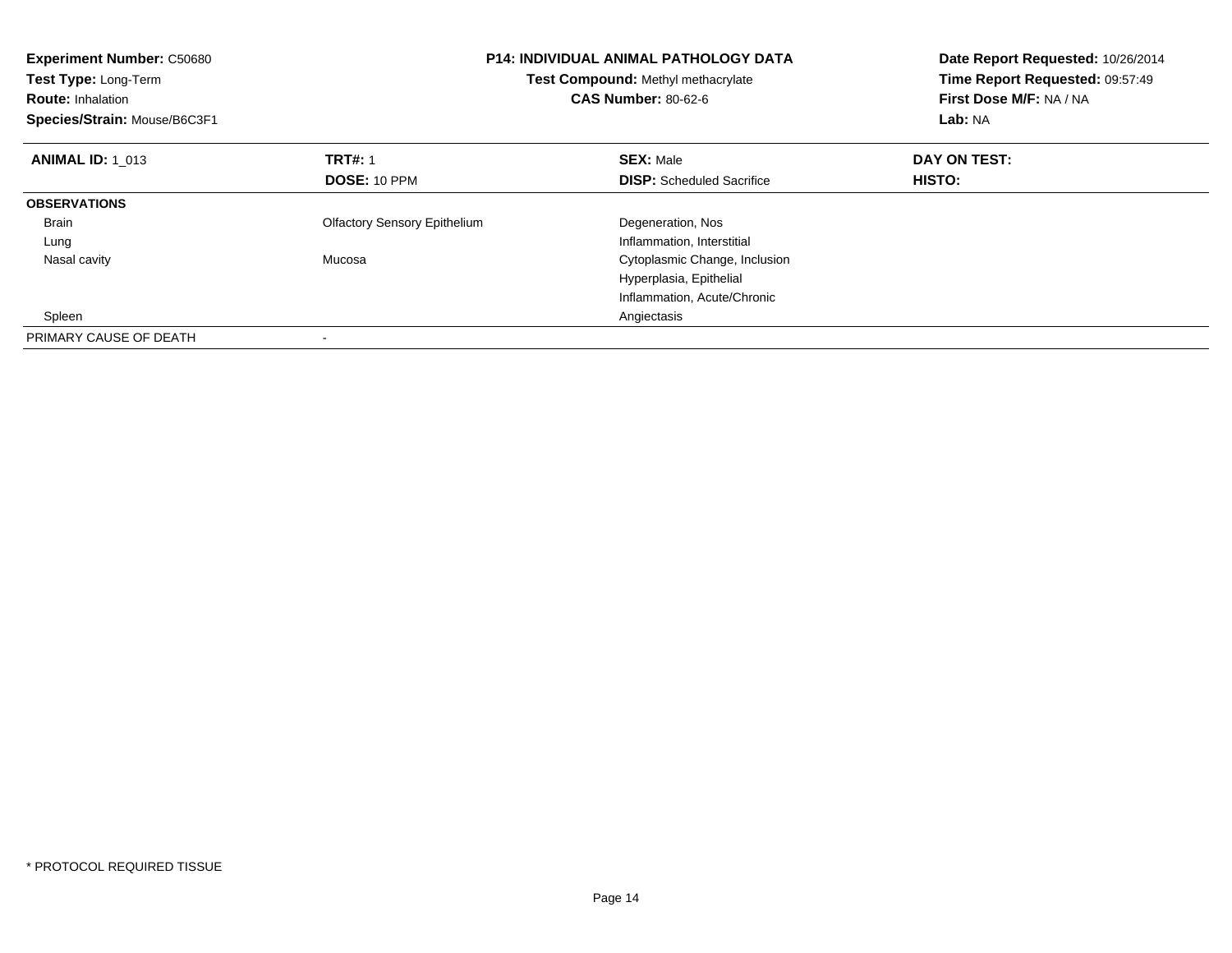| <b>Experiment Number: C50680</b><br>Test Type: Long-Term<br><b>Route: Inhalation</b><br>Species/Strain: Mouse/B6C3F1 | P14: INDIVIDUAL ANIMAL PATHOLOGY DATA<br>Test Compound: Methyl methacrylate<br><b>CAS Number: 80-62-6</b> |                                                | Date Report Requested: 10/26/2014<br>Time Report Requested: 09:57:49<br>First Dose M/F: NA / NA<br>Lab: NA |
|----------------------------------------------------------------------------------------------------------------------|-----------------------------------------------------------------------------------------------------------|------------------------------------------------|------------------------------------------------------------------------------------------------------------|
| <b>ANIMAL ID: 1 014</b>                                                                                              | <b>TRT#: 1</b><br><b>DOSE: 10 PPM</b>                                                                     | <b>SEX: Male</b><br><b>DISP: Natural Death</b> | DAY ON TEST:<br><b>HISTO:</b>                                                                              |
| <b>OBSERVATIONS</b>                                                                                                  |                                                                                                           |                                                |                                                                                                            |
| Bone marrow                                                                                                          |                                                                                                           | Hypoplasia, Erythroid                          |                                                                                                            |
| <b>Brain</b>                                                                                                         |                                                                                                           | Congestion, Nos                                |                                                                                                            |
| Nasal cavity                                                                                                         |                                                                                                           | Inflammation, Suppurative                      |                                                                                                            |
| Spleen                                                                                                               | <b>Follicles</b>                                                                                          | Atrophy, Nos                                   |                                                                                                            |
| PRIMARY CAUSE OF DEATH                                                                                               |                                                                                                           |                                                |                                                                                                            |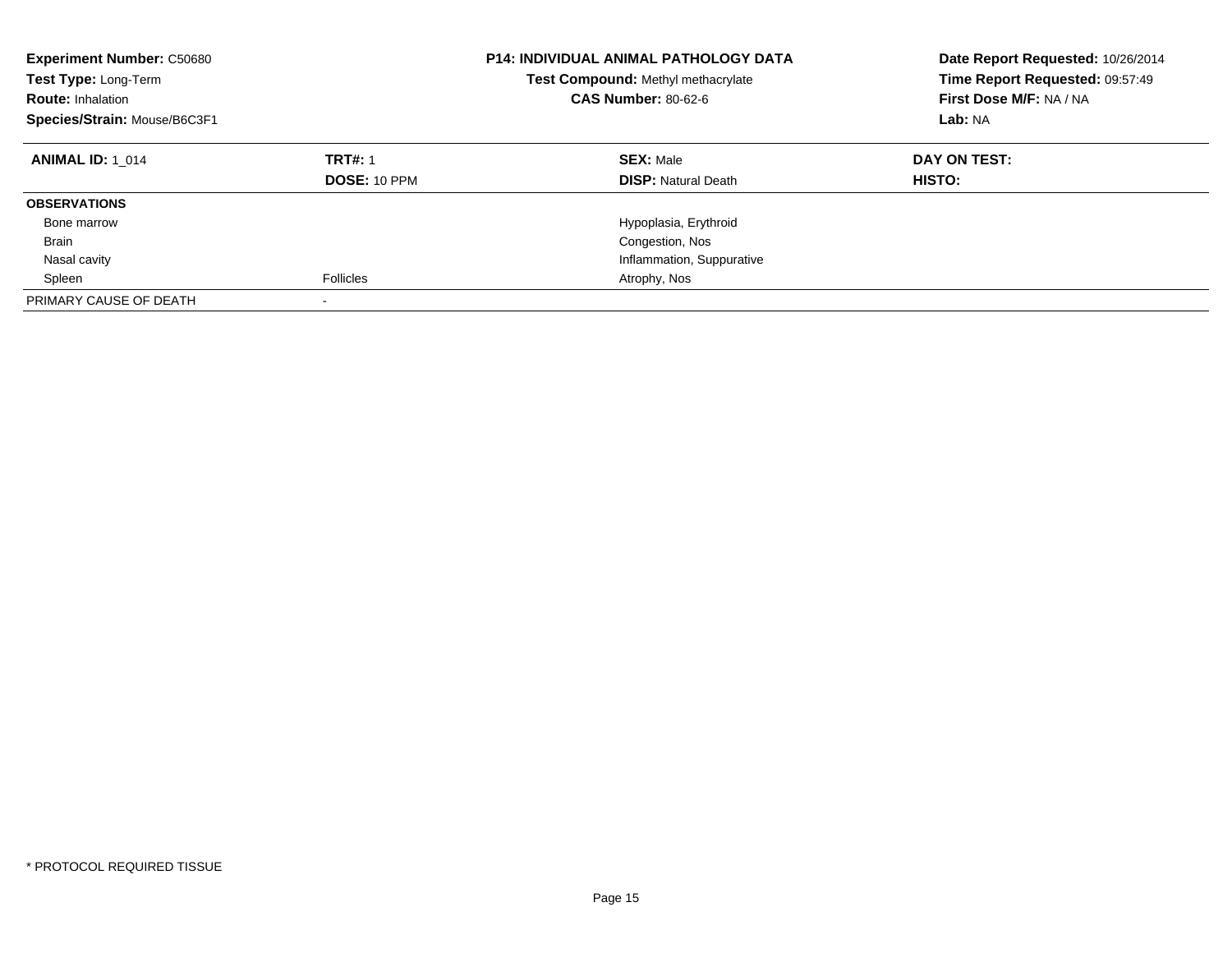| <b>Experiment Number: C50680</b><br><b>Test Type: Long-Term</b><br><b>Route: Inhalation</b><br>Species/Strain: Mouse/B6C3F1 | <b>P14: INDIVIDUAL ANIMAL PATHOLOGY DATA</b><br>Test Compound: Methyl methacrylate<br><b>CAS Number: 80-62-6</b> |                                                      | Date Report Requested: 10/26/2014<br>Time Report Requested: 09:57:49<br>First Dose M/F: NA / NA<br>Lab: NA |
|-----------------------------------------------------------------------------------------------------------------------------|------------------------------------------------------------------------------------------------------------------|------------------------------------------------------|------------------------------------------------------------------------------------------------------------|
| <b>ANIMAL ID: 1 015</b>                                                                                                     | <b>TRT#: 1</b><br><b>DOSE: 10 PPM</b>                                                                            | <b>SEX: Male</b><br><b>DISP:</b> Scheduled Sacrifice | DAY ON TEST:<br>HISTO:                                                                                     |
|                                                                                                                             |                                                                                                                  |                                                      |                                                                                                            |
| <b>OBSERVATIONS</b>                                                                                                         |                                                                                                                  |                                                      |                                                                                                            |
| <b>Brain</b>                                                                                                                | <b>Olfactory Sensory Epithelium</b>                                                                              | Degeneration, Nos                                    |                                                                                                            |
| Nasal cavity                                                                                                                | Mucosa                                                                                                           | Cytoplasmic Change, Inclusion                        |                                                                                                            |
|                                                                                                                             |                                                                                                                  | Hyperplasia, Epithelial                              |                                                                                                            |
|                                                                                                                             |                                                                                                                  | Inflammation, Acute/Chronic                          |                                                                                                            |
| PRIMARY CAUSE OF DEATH                                                                                                      |                                                                                                                  |                                                      |                                                                                                            |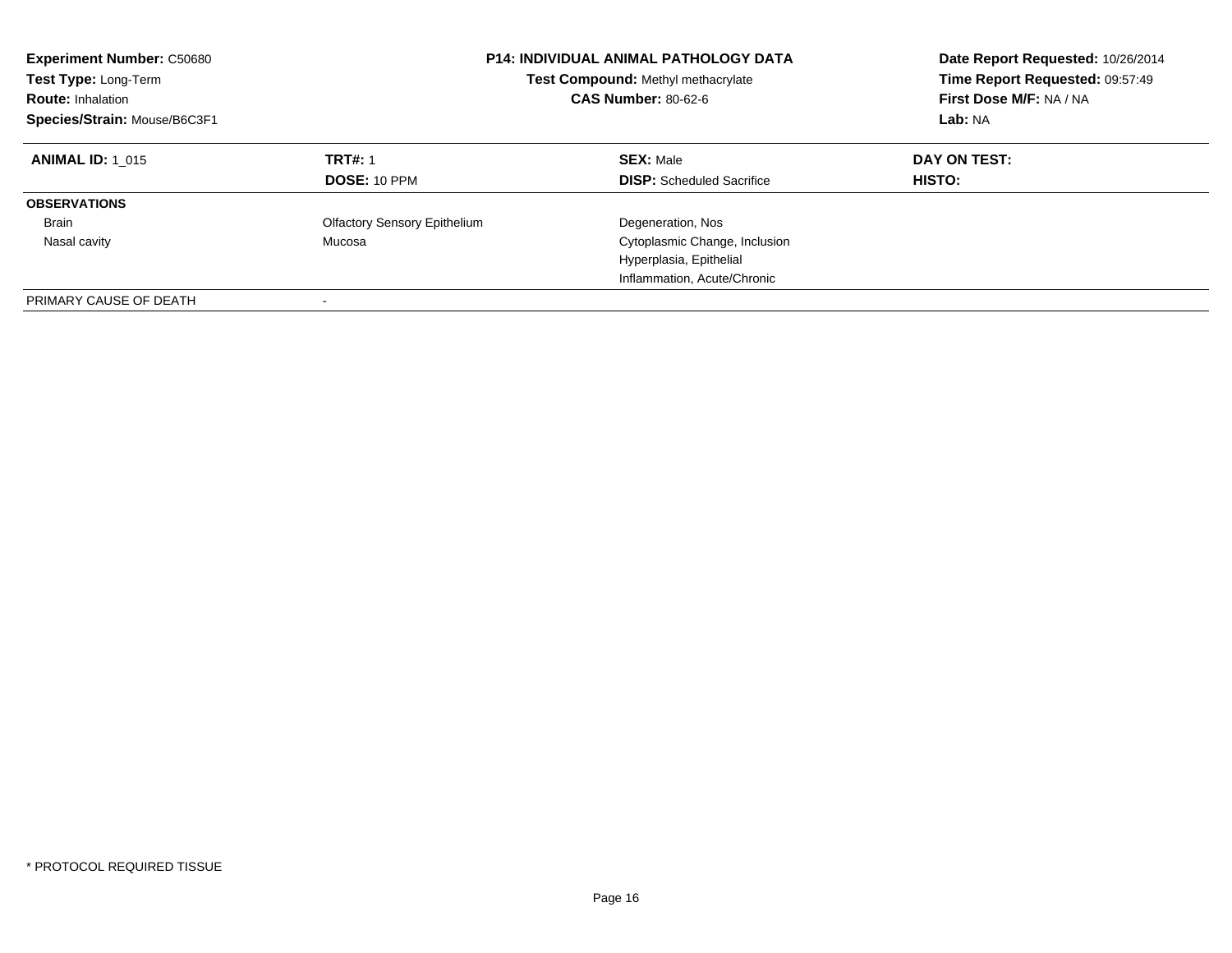| <b>Experiment Number: C50680</b><br>Test Type: Long-Term<br><b>Route: Inhalation</b><br>Species/Strain: Mouse/B6C3F1 | <b>P14: INDIVIDUAL ANIMAL PATHOLOGY DATA</b><br>Test Compound: Methyl methacrylate<br><b>CAS Number: 80-62-6</b> |                                  | Date Report Requested: 10/26/2014<br>Time Report Requested: 09:57:49<br>First Dose M/F: NA / NA<br>Lab: NA |  |
|----------------------------------------------------------------------------------------------------------------------|------------------------------------------------------------------------------------------------------------------|----------------------------------|------------------------------------------------------------------------------------------------------------|--|
| <b>ANIMAL ID: 1 016</b>                                                                                              | <b>TRT#: 1</b>                                                                                                   | <b>SEX: Male</b>                 | DAY ON TEST:                                                                                               |  |
|                                                                                                                      | DOSE: 10 PPM                                                                                                     | <b>DISP:</b> Scheduled Sacrifice | <b>HISTO:</b>                                                                                              |  |
| <b>OBSERVATIONS</b>                                                                                                  |                                                                                                                  |                                  |                                                                                                            |  |
| <b>Brain</b>                                                                                                         | <b>Olfactory Sensory Epithelium</b>                                                                              | Degeneration, Nos                |                                                                                                            |  |
|                                                                                                                      |                                                                                                                  | Mineralization                   |                                                                                                            |  |
| Nasal cavity                                                                                                         | Mucosa                                                                                                           | Cytoplasmic Change, Inclusion    |                                                                                                            |  |
|                                                                                                                      |                                                                                                                  | Hyperplasia, Epithelial          |                                                                                                            |  |
|                                                                                                                      |                                                                                                                  | Inflammation, Acute/Chronic      |                                                                                                            |  |
| PRIMARY CAUSE OF DEATH                                                                                               | ٠                                                                                                                |                                  |                                                                                                            |  |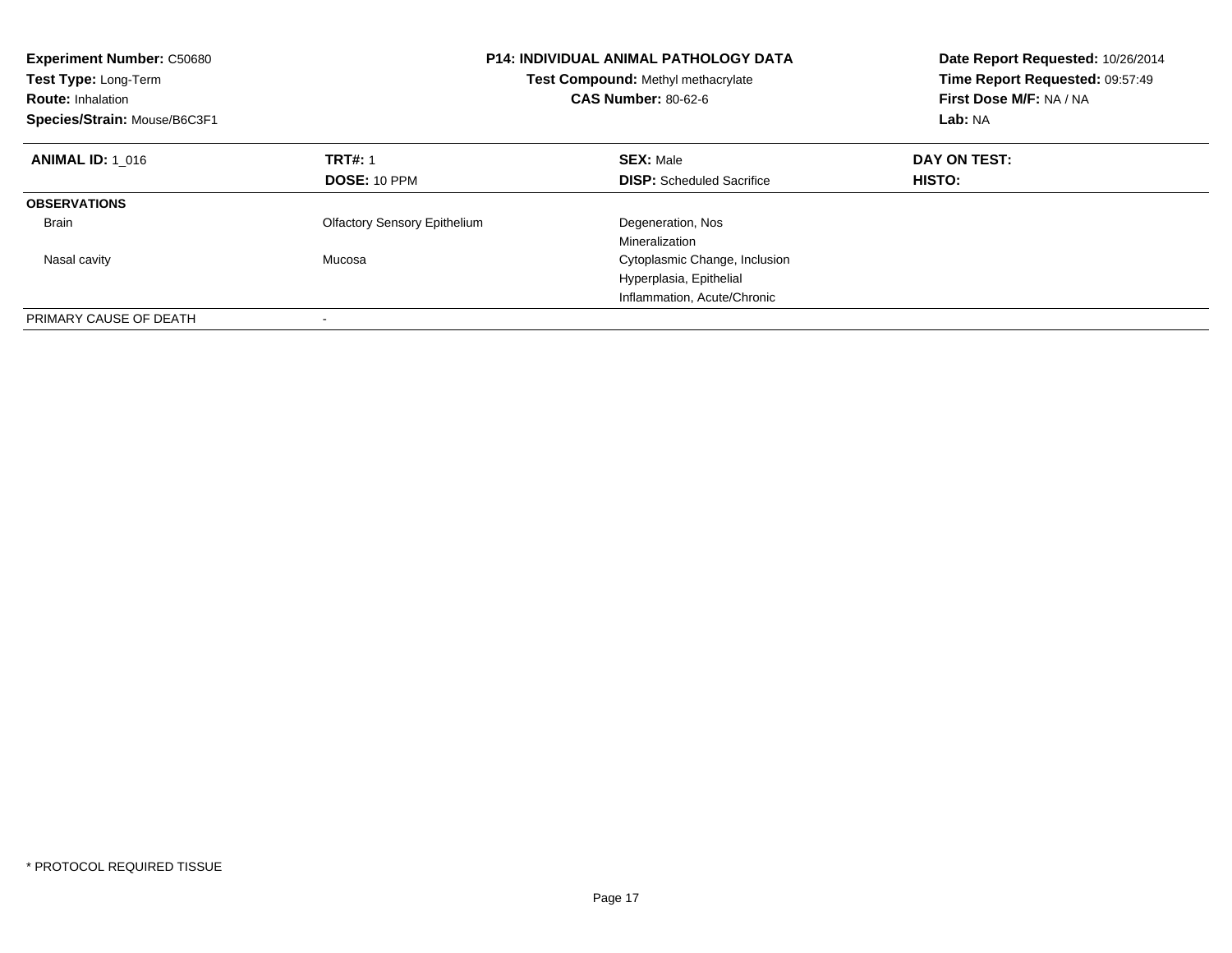| <b>Experiment Number: C50680</b><br>Test Type: Long-Term<br><b>Route: Inhalation</b><br>Species/Strain: Mouse/B6C3F1 | <b>P14: INDIVIDUAL ANIMAL PATHOLOGY DATA</b><br>Test Compound: Methyl methacrylate<br><b>CAS Number: 80-62-6</b> |                                  |               |  | Date Report Requested: 10/26/2014<br>Time Report Requested: 09:57:49<br>First Dose M/F: NA / NA<br><b>Lab: NA</b> |
|----------------------------------------------------------------------------------------------------------------------|------------------------------------------------------------------------------------------------------------------|----------------------------------|---------------|--|-------------------------------------------------------------------------------------------------------------------|
| <b>ANIMAL ID: 1_017</b>                                                                                              | <b>TRT#: 1</b>                                                                                                   | <b>SEX: Male</b>                 | DAY ON TEST:  |  |                                                                                                                   |
|                                                                                                                      | DOSE: 10 PPM                                                                                                     | <b>DISP:</b> Scheduled Sacrifice | <b>HISTO:</b> |  |                                                                                                                   |
| <b>OBSERVATIONS</b>                                                                                                  |                                                                                                                  |                                  |               |  |                                                                                                                   |
| <b>Brain</b>                                                                                                         | <b>Olfactory Sensory Epithelium</b>                                                                              | Degeneration, Nos                |               |  |                                                                                                                   |
|                                                                                                                      |                                                                                                                  | Mineralization                   |               |  |                                                                                                                   |
| Lung                                                                                                                 |                                                                                                                  | Alveolar/Bronchiolar Carcinoma   |               |  |                                                                                                                   |
|                                                                                                                      |                                                                                                                  | Inflammation, Interstitial       |               |  |                                                                                                                   |
| Nasal cavity                                                                                                         | Mucosa                                                                                                           | Cytoplasmic Change, Inclusion    |               |  |                                                                                                                   |
|                                                                                                                      |                                                                                                                  | Hyperplasia, Epithelial          |               |  |                                                                                                                   |
|                                                                                                                      |                                                                                                                  | Inflammation, Acute/Chronic      |               |  |                                                                                                                   |
| PRIMARY CAUSE OF DEATH                                                                                               |                                                                                                                  |                                  |               |  |                                                                                                                   |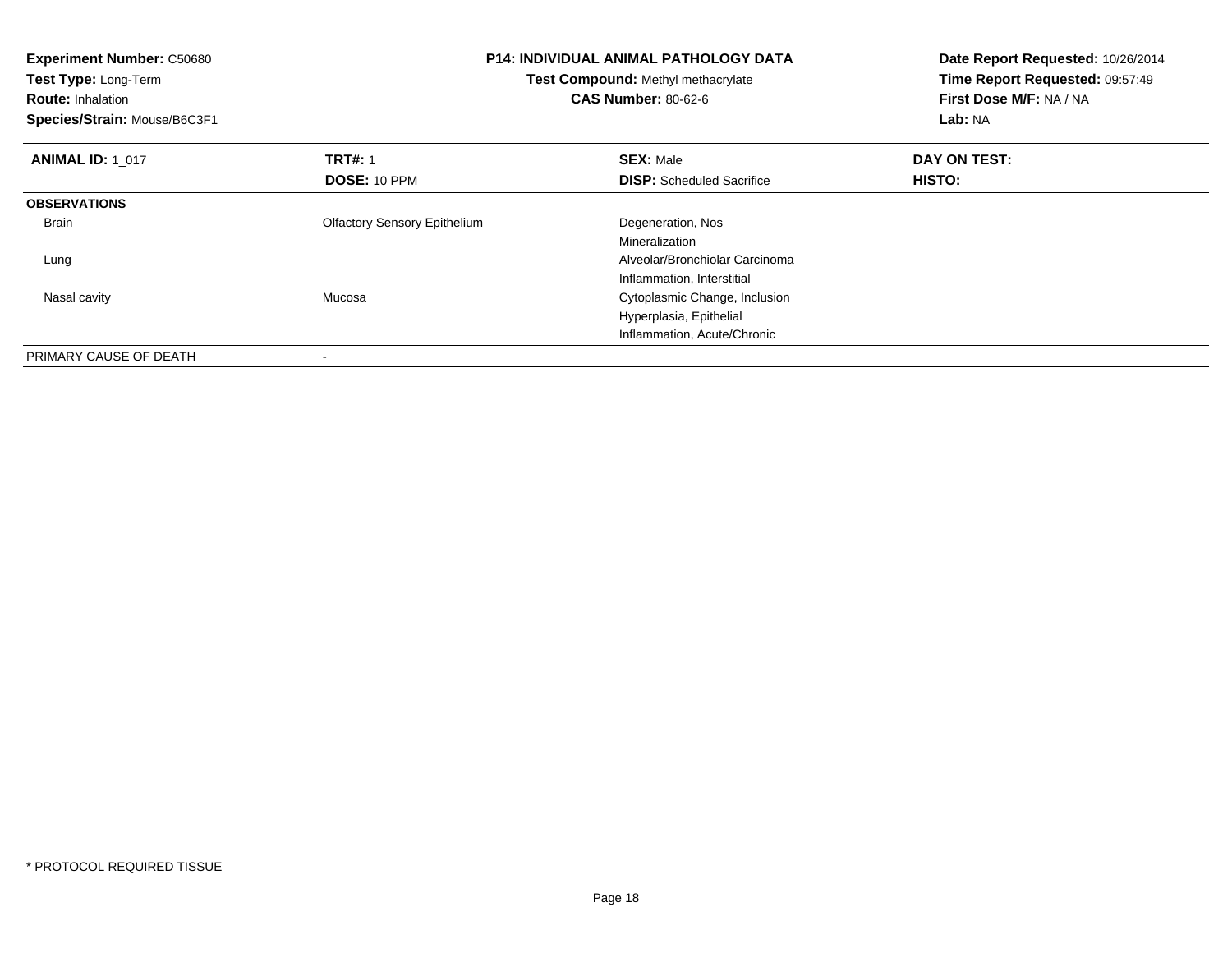| <b>Experiment Number: C50680</b><br>Test Type: Long-Term<br><b>Route: Inhalation</b><br>Species/Strain: Mouse/B6C3F1 | <b>P14: INDIVIDUAL ANIMAL PATHOLOGY DATA</b><br><b>Test Compound: Methyl methacrylate</b><br><b>CAS Number: 80-62-6</b> |                                  | Date Report Requested: 10/26/2014<br>Time Report Requested: 09:57:49<br>First Dose M/F: NA / NA<br>Lab: NA |
|----------------------------------------------------------------------------------------------------------------------|-------------------------------------------------------------------------------------------------------------------------|----------------------------------|------------------------------------------------------------------------------------------------------------|
| <b>ANIMAL ID: 1 018</b>                                                                                              | <b>TRT#: 1</b>                                                                                                          | <b>SEX: Male</b>                 | DAY ON TEST:                                                                                               |
|                                                                                                                      | DOSE: 10 PPM                                                                                                            | <b>DISP:</b> Scheduled Sacrifice | HISTO:                                                                                                     |
| <b>OBSERVATIONS</b>                                                                                                  |                                                                                                                         |                                  |                                                                                                            |
| <b>Brain</b>                                                                                                         | <b>Olfactory Sensory Epithelium</b>                                                                                     | Degeneration, Nos                |                                                                                                            |
| Harderian gland                                                                                                      | Hardarian Gland                                                                                                         | Adenocarcinoma, Nos              |                                                                                                            |
| Nasal cavity                                                                                                         | Mucosa                                                                                                                  | Cytoplasmic Change, Inclusion    |                                                                                                            |
|                                                                                                                      |                                                                                                                         | Hyperplasia, Epithelial          |                                                                                                            |
|                                                                                                                      |                                                                                                                         | Inflammation, Acute/Chronic      |                                                                                                            |
| PRIMARY CAUSE OF DEATH                                                                                               |                                                                                                                         |                                  |                                                                                                            |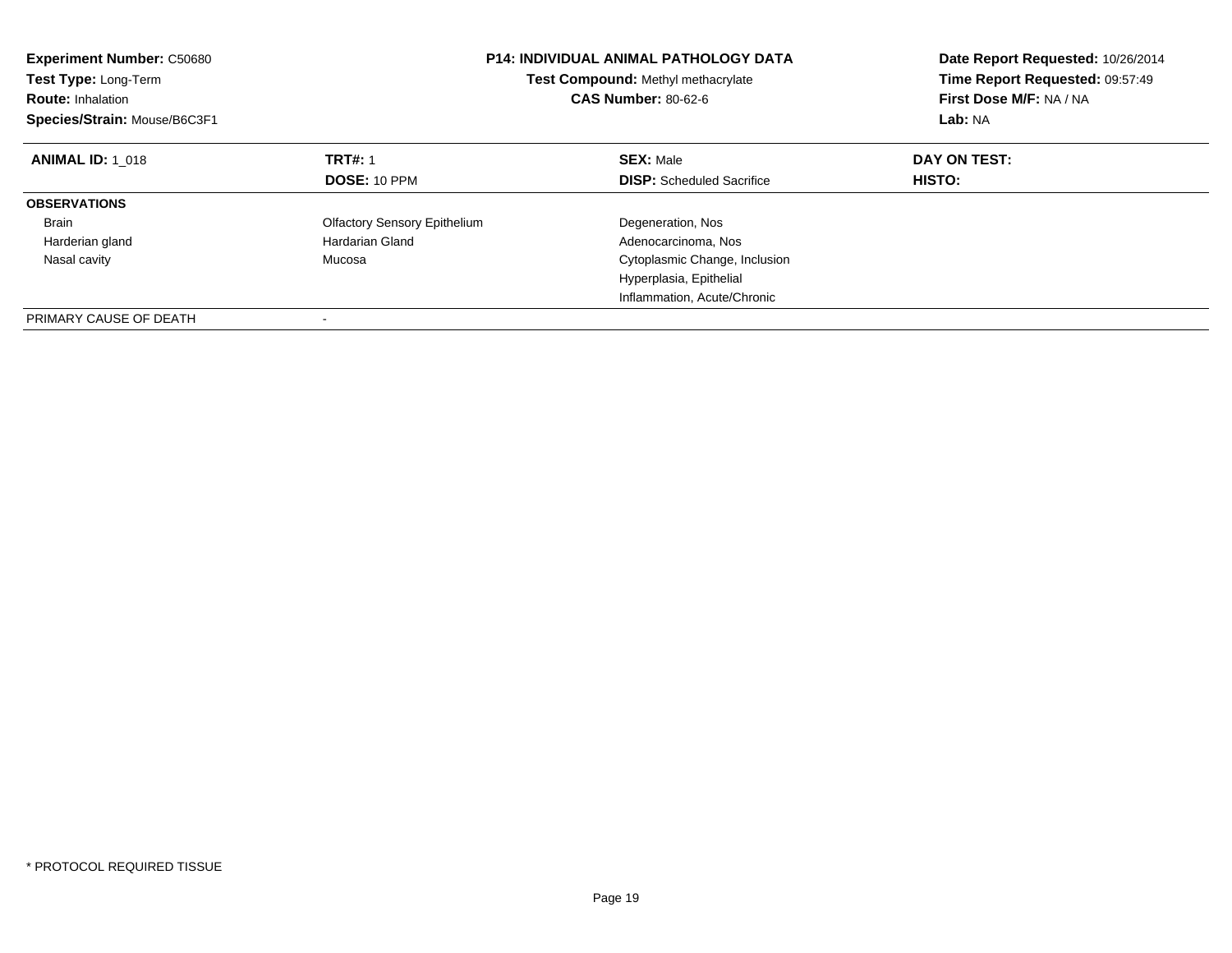| <b>Experiment Number: C50680</b><br>Test Type: Long-Term<br><b>Route: Inhalation</b><br>Species/Strain: Mouse/B6C3F1 | <b>P14: INDIVIDUAL ANIMAL PATHOLOGY DATA</b><br>Test Compound: Methyl methacrylate<br><b>CAS Number: 80-62-6</b> |                                  | Date Report Requested: 10/26/2014<br>Time Report Requested: 09:57:49<br>First Dose M/F: NA / NA<br>Lab: NA |
|----------------------------------------------------------------------------------------------------------------------|------------------------------------------------------------------------------------------------------------------|----------------------------------|------------------------------------------------------------------------------------------------------------|
| <b>ANIMAL ID: 1 019</b>                                                                                              | <b>TRT#: 1</b>                                                                                                   | <b>SEX: Male</b>                 | DAY ON TEST:                                                                                               |
|                                                                                                                      | DOSE: 10 PPM                                                                                                     | <b>DISP:</b> Scheduled Sacrifice | HISTO:                                                                                                     |
| <b>OBSERVATIONS</b>                                                                                                  |                                                                                                                  |                                  |                                                                                                            |
| Brain                                                                                                                | <b>Olfactory Sensory Epithelium</b>                                                                              | Degeneration, Nos                |                                                                                                            |
|                                                                                                                      |                                                                                                                  | Mineralization                   |                                                                                                            |
| Kidney                                                                                                               |                                                                                                                  | Inflammation, Acute/Chronic      |                                                                                                            |
| Nasal cavity                                                                                                         | Mucosa                                                                                                           | Cytoplasmic Change, Inclusion    |                                                                                                            |
|                                                                                                                      |                                                                                                                  | Hyperplasia, Epithelial          |                                                                                                            |
|                                                                                                                      |                                                                                                                  | Inflammation, Acute/Chronic      |                                                                                                            |
| Stomach                                                                                                              |                                                                                                                  | Inflammation, Suppurative        |                                                                                                            |
| PRIMARY CAUSE OF DEATH                                                                                               |                                                                                                                  |                                  |                                                                                                            |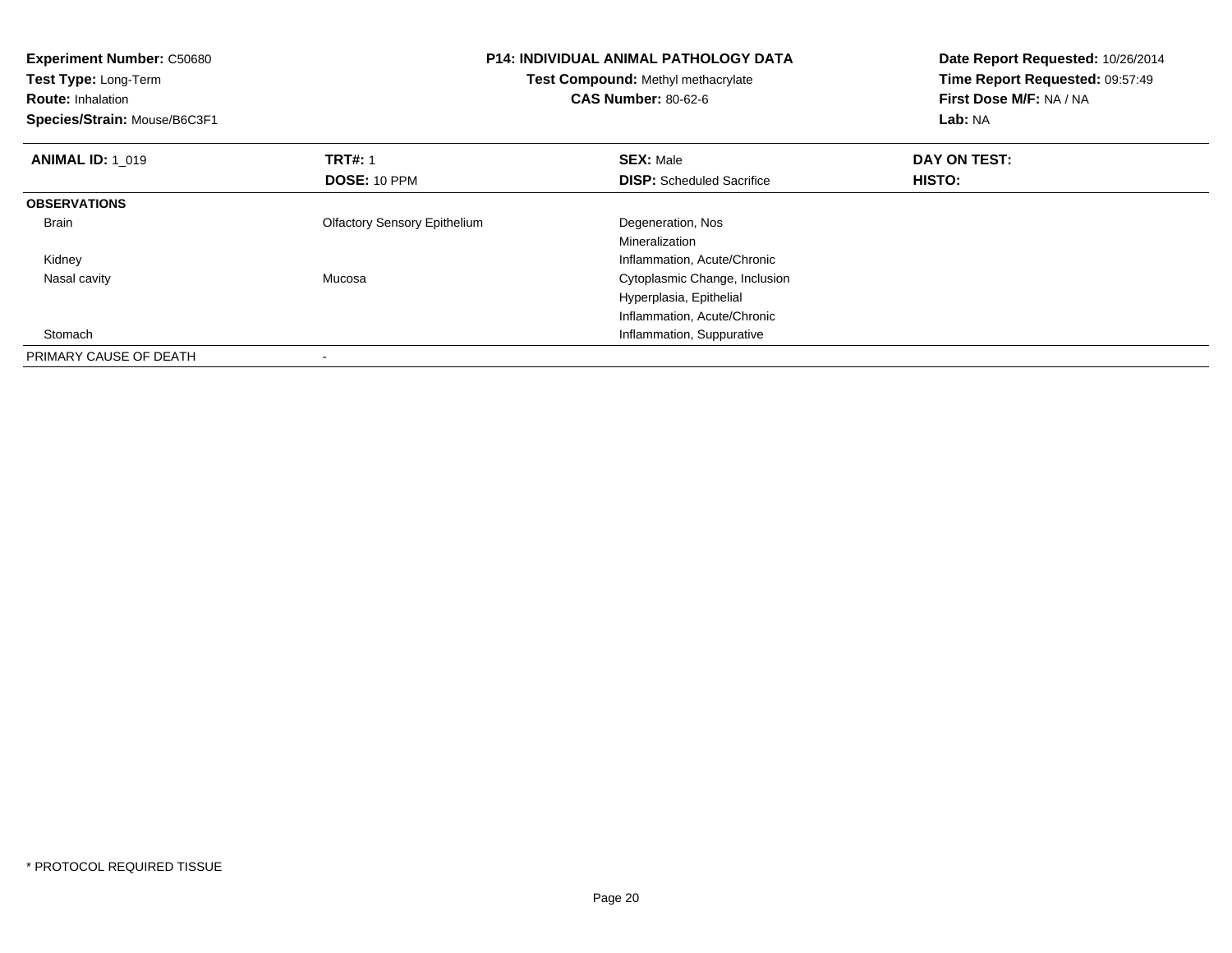| <b>Experiment Number: C50680</b><br>Test Type: Long-Term<br><b>Route: Inhalation</b><br>Species/Strain: Mouse/B6C3F1 |                                     | <b>P14: INDIVIDUAL ANIMAL PATHOLOGY DATA</b><br>Test Compound: Methyl methacrylate<br><b>CAS Number: 80-62-6</b> | Date Report Requested: 10/26/2014<br>Time Report Requested: 09:57:49<br>First Dose M/F: NA / NA<br>Lab: NA |
|----------------------------------------------------------------------------------------------------------------------|-------------------------------------|------------------------------------------------------------------------------------------------------------------|------------------------------------------------------------------------------------------------------------|
| <b>ANIMAL ID: 1 020</b>                                                                                              | <b>TRT#: 1</b>                      | <b>SEX: Male</b>                                                                                                 | DAY ON TEST:                                                                                               |
|                                                                                                                      | <b>DOSE: 10 PPM</b>                 | <b>DISP:</b> Scheduled Sacrifice                                                                                 | HISTO:                                                                                                     |
| <b>OBSERVATIONS</b>                                                                                                  |                                     |                                                                                                                  |                                                                                                            |
| <b>Brain</b>                                                                                                         | <b>Olfactory Sensory Epithelium</b> | Degeneration, Nos                                                                                                |                                                                                                            |
|                                                                                                                      |                                     | Mineralization                                                                                                   |                                                                                                            |
| Nasal cavity                                                                                                         | Mucosa                              | Cytoplasmic Change, Inclusion                                                                                    |                                                                                                            |
|                                                                                                                      |                                     | Hyperplasia, Epithelial                                                                                          |                                                                                                            |
|                                                                                                                      |                                     | Inflammation, Acute/Chronic                                                                                      |                                                                                                            |
| Testis                                                                                                               |                                     | Mineralization                                                                                                   |                                                                                                            |
| PRIMARY CAUSE OF DEATH                                                                                               |                                     |                                                                                                                  |                                                                                                            |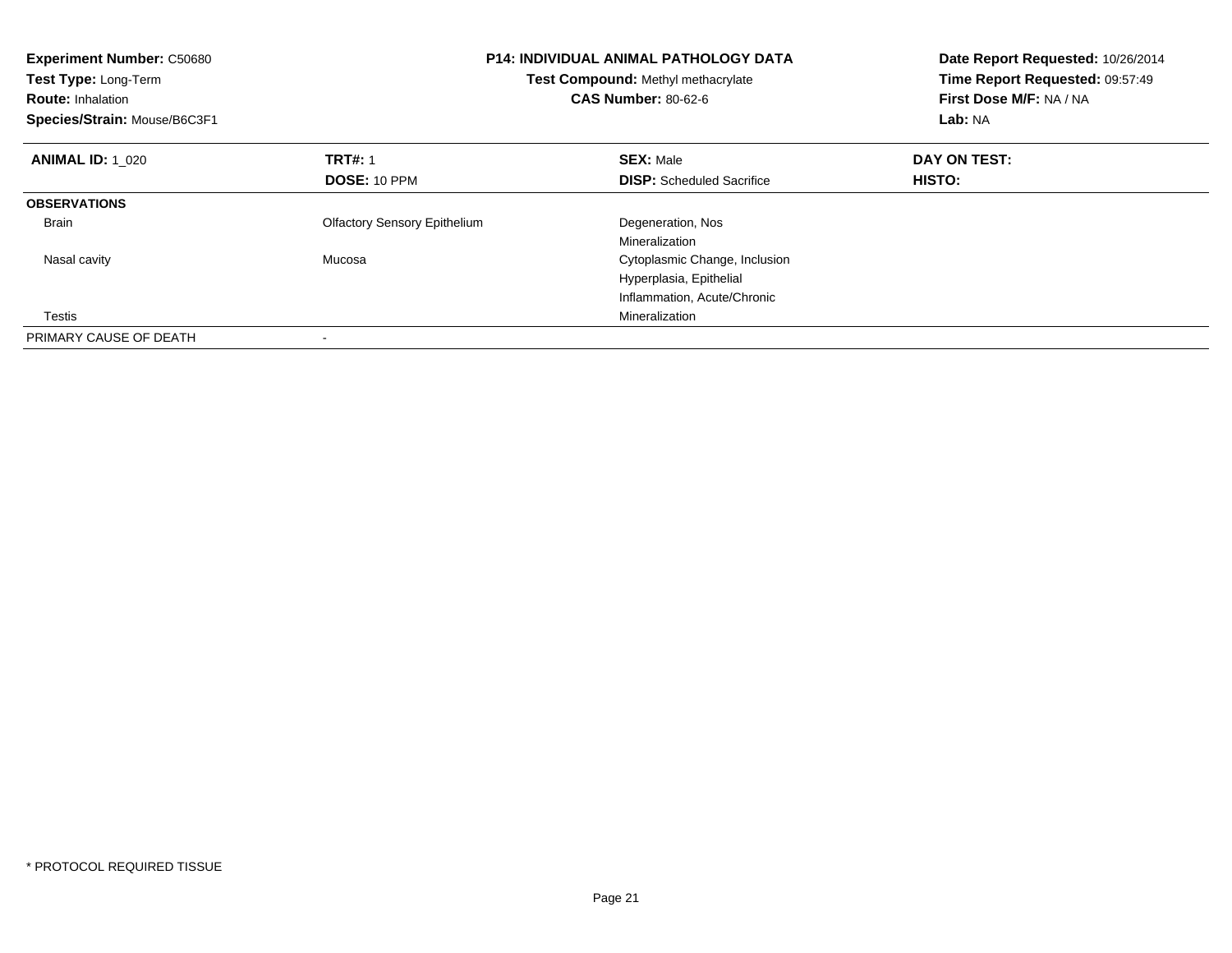**Experiment Number:** C50680**Test Type:** Long-Term**Route:** Inhalation **Species/Strain:** Mouse/B6C3F1**P14: INDIVIDUAL ANIMAL PATHOLOGY DATATest Compound:** Methyl methacrylate**CAS Number:** 80-62-6**Date Report Requested:** 10/26/2014**Time Report Requested:** 09:57:49**First Dose M/F:** NA / NA**Lab:** NA**ANIMAL ID: 1 021 TRT#:** 1 **SEX:** Male **DAY ON TEST: DOSE:** 10 PPM**DISP:** Scheduled Sacrifice **HISTO: OBSERVATIONS** Brain Olfactory Sensory Epithelium Degeneration, Nos Mineralizationd **Example 2018** Hardarian Gland **Construction** Degeneration, Hyaline Harderian gland Kidney Inflammation, Acute/Chronic Liver Hepatocellular Carcinoma Cytoplasmic Change, Inclusion Nasal cavity MucosaHyperplasia, EpithelialInflammation, Acute/ChronicPRIMARY CAUSE OF DEATH

-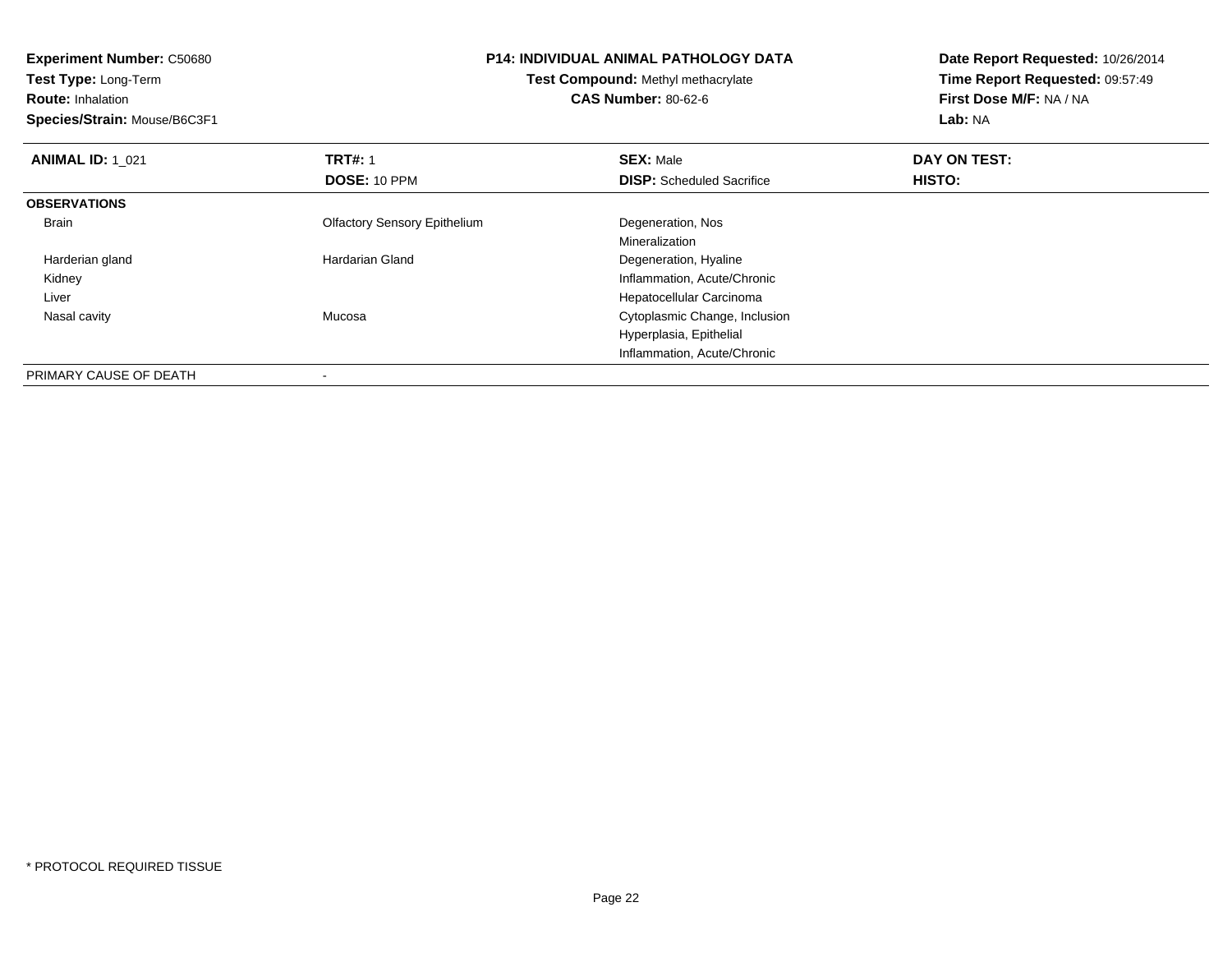| <b>Experiment Number: C50680</b><br>Test Type: Long-Term<br><b>Route: Inhalation</b><br>Species/Strain: Mouse/B6C3F1 |                                     | <b>P14: INDIVIDUAL ANIMAL PATHOLOGY DATA</b><br>Test Compound: Methyl methacrylate<br><b>CAS Number: 80-62-6</b> | Date Report Requested: 10/26/2014<br>Time Report Requested: 09:57:49<br>First Dose M/F: NA / NA<br>Lab: NA |
|----------------------------------------------------------------------------------------------------------------------|-------------------------------------|------------------------------------------------------------------------------------------------------------------|------------------------------------------------------------------------------------------------------------|
| <b>ANIMAL ID: 1 022</b>                                                                                              | <b>TRT#: 1</b>                      | <b>SEX: Male</b>                                                                                                 | DAY ON TEST:                                                                                               |
|                                                                                                                      | <b>DOSE: 10 PPM</b>                 | <b>DISP:</b> Scheduled Sacrifice                                                                                 | HISTO:                                                                                                     |
| <b>OBSERVATIONS</b>                                                                                                  |                                     |                                                                                                                  |                                                                                                            |
| <b>Brain</b>                                                                                                         | <b>Olfactory Sensory Epithelium</b> | Degeneration, Nos                                                                                                |                                                                                                            |
|                                                                                                                      |                                     | Mineralization                                                                                                   |                                                                                                            |
| Lung                                                                                                                 |                                     | Inflammation, Interstitial                                                                                       |                                                                                                            |
| Nasal cavity                                                                                                         | Mucosa                              | Cytoplasmic Change, Inclusion                                                                                    |                                                                                                            |
|                                                                                                                      |                                     | Hyperplasia, Epithelial                                                                                          |                                                                                                            |
|                                                                                                                      |                                     | Inflammation, Acute/Chronic                                                                                      |                                                                                                            |
| PRIMARY CAUSE OF DEATH                                                                                               |                                     |                                                                                                                  |                                                                                                            |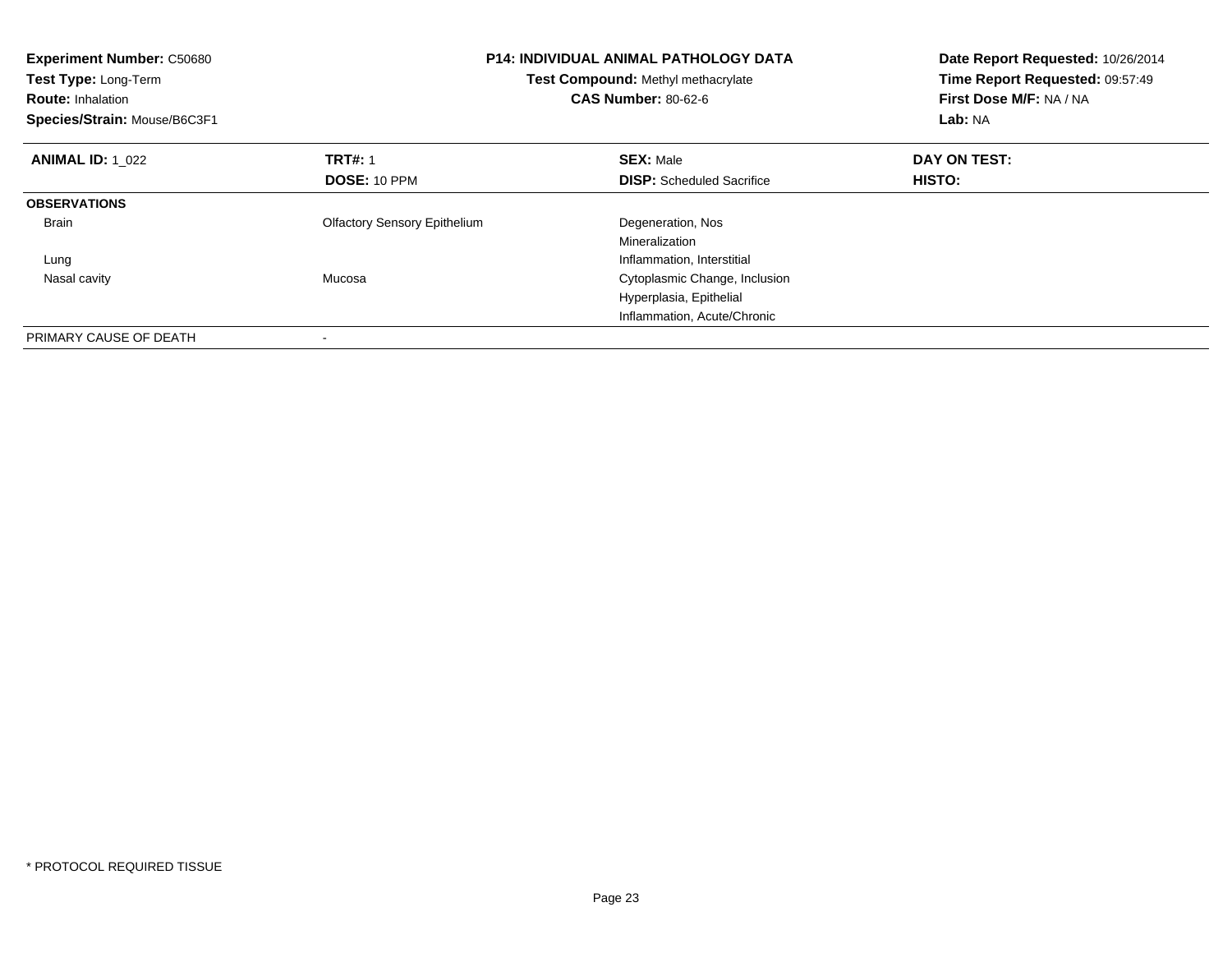| <b>Experiment Number: C50680</b><br>Test Type: Long-Term<br><b>Route: Inhalation</b><br>Species/Strain: Mouse/B6C3F1 |                                       | <b>P14: INDIVIDUAL ANIMAL PATHOLOGY DATA</b><br><b>Test Compound: Methyl methacrylate</b><br><b>CAS Number: 80-62-6</b> | Date Report Requested: 10/26/2014<br>Time Report Requested: 09:57:49<br>First Dose M/F: NA / NA<br>Lab: NA |
|----------------------------------------------------------------------------------------------------------------------|---------------------------------------|-------------------------------------------------------------------------------------------------------------------------|------------------------------------------------------------------------------------------------------------|
| <b>ANIMAL ID: 1 023</b>                                                                                              | <b>TRT#: 1</b><br><b>DOSE: 10 PPM</b> | <b>SEX: Male</b><br><b>DISP:</b> Scheduled Sacrifice                                                                    | DAY ON TEST:<br>HISTO:                                                                                     |
| <b>OBSERVATIONS</b>                                                                                                  |                                       |                                                                                                                         |                                                                                                            |
| <b>Brain</b>                                                                                                         | <b>Olfactory Sensory Epithelium</b>   | Degeneration, Nos                                                                                                       |                                                                                                            |
| Harderian gland                                                                                                      | Hardarian Gland                       | Adenoma, Nos                                                                                                            |                                                                                                            |
| Nasal cavity                                                                                                         | Mucosa                                | Cytoplasmic Change, Inclusion                                                                                           |                                                                                                            |
|                                                                                                                      |                                       | Hyperplasia, Epithelial                                                                                                 |                                                                                                            |
| PRIMARY CAUSE OF DEATH                                                                                               | $\overline{\phantom{a}}$              |                                                                                                                         |                                                                                                            |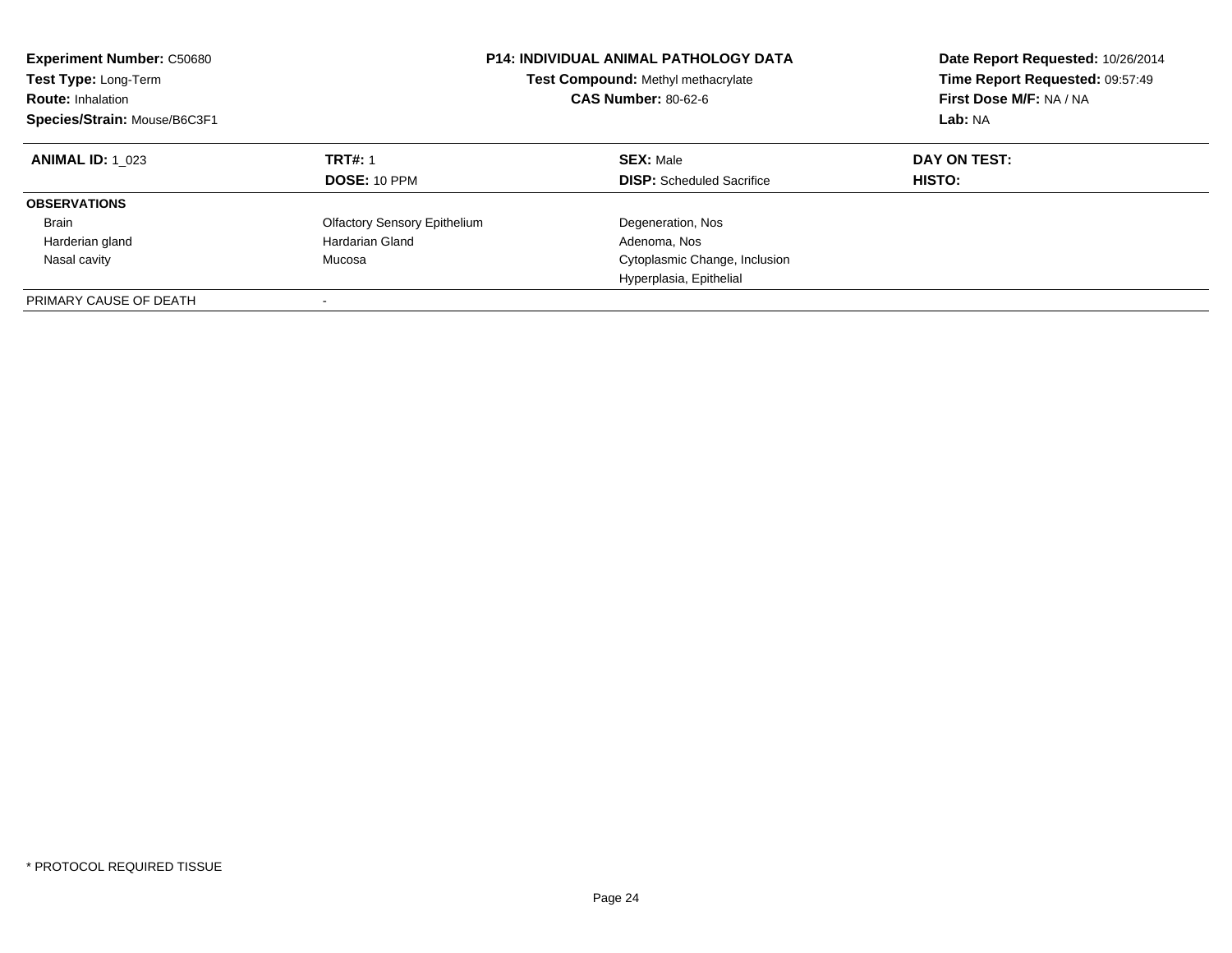**Experiment Number:** C50680

**Test Type:** Long-Term

**Route:** Inhalation

**Species/Strain:** Mouse/B6C3F1

## **P14: INDIVIDUAL ANIMAL PATHOLOGY DATA**

**Test Compound:** Methyl methacrylate**CAS Number:** 80-62-6

**Date Report Requested:** 10/26/2014**Time Report Requested:** 09:57:49**First Dose M/F:** NA / NA**Lab:** NA

| <b>ANIMAL ID: 1 024</b> | <b>TRT#: 1</b>                      | <b>SEX: Male</b>                 | DAY ON TEST: |  |
|-------------------------|-------------------------------------|----------------------------------|--------------|--|
|                         | DOSE: 10 PPM                        | <b>DISP:</b> Scheduled Sacrifice | HISTO:       |  |
| <b>OBSERVATIONS</b>     |                                     |                                  |              |  |
| Brain                   | <b>Olfactory Sensory Epithelium</b> | Degeneration, Nos                |              |  |
|                         |                                     | Mineralization                   |              |  |
| Kidney                  |                                     | Inflammation, Acute/Chronic      |              |  |
| Lung                    |                                     | Inflammation, Interstitial       |              |  |
| Nasal cavity            | Mucosa                              | Cytoplasmic Change, Inclusion    |              |  |
|                         |                                     | Hyperplasia, Epithelial          |              |  |
|                         |                                     | Inflammation, Acute/Chronic      |              |  |
| Stomach                 | <b>Glandular Stomach</b>            | Cyst, Nos                        |              |  |
|                         | <b>Glandular Stomach</b>            | Dilatation, Nos                  |              |  |
| PRIMARY CAUSE OF DEATH  |                                     |                                  |              |  |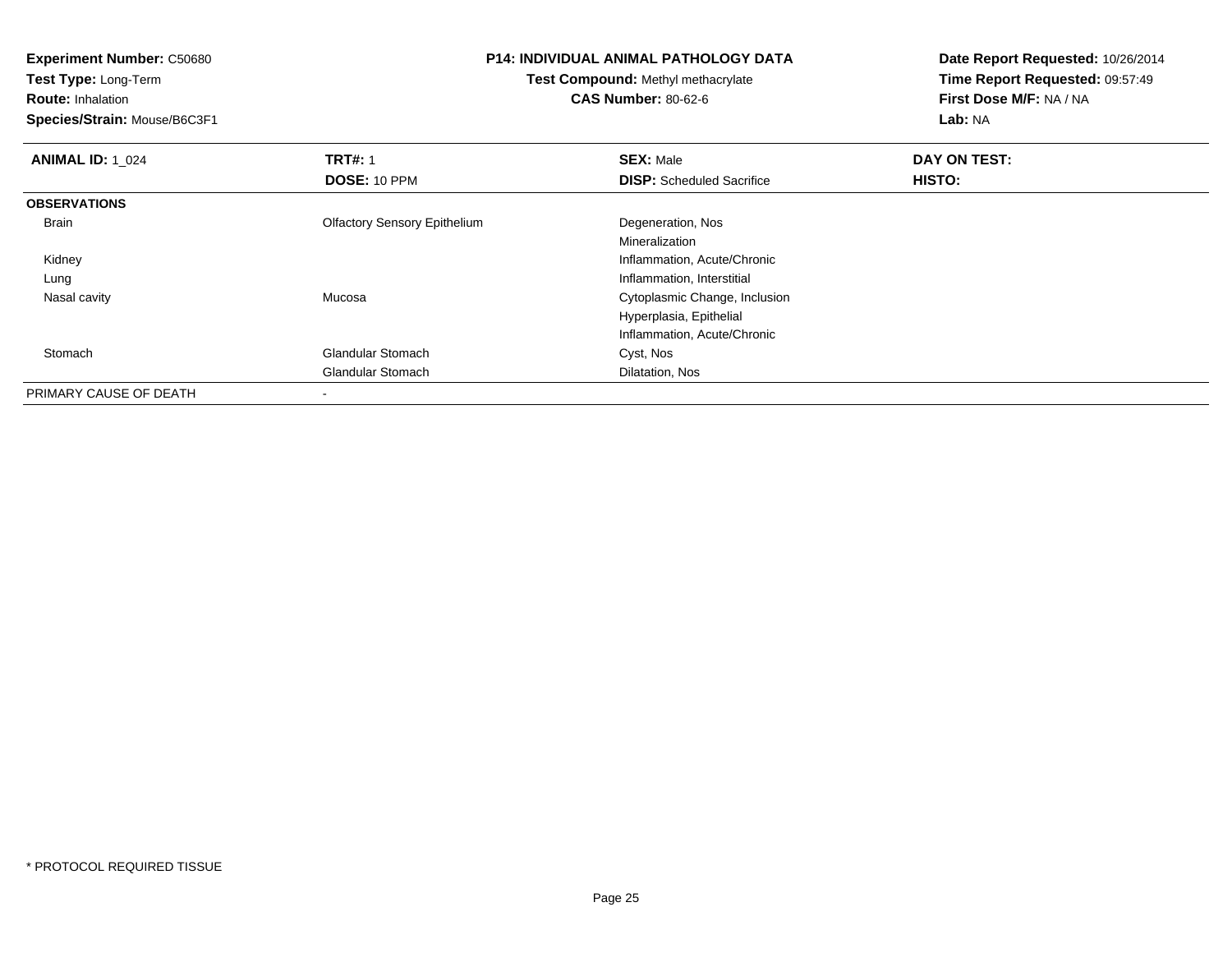| <b>Experiment Number: C50680</b><br>Test Type: Long-Term<br><b>Route: Inhalation</b><br>Species/Strain: Mouse/B6C3F1 | <b>P14: INDIVIDUAL ANIMAL PATHOLOGY DATA</b><br>Test Compound: Methyl methacrylate<br><b>CAS Number: 80-62-6</b> |                                  | Date Report Requested: 10/26/2014<br>Time Report Requested: 09:57:49<br>First Dose M/F: NA / NA<br>Lab: NA |
|----------------------------------------------------------------------------------------------------------------------|------------------------------------------------------------------------------------------------------------------|----------------------------------|------------------------------------------------------------------------------------------------------------|
| <b>ANIMAL ID: 1 025</b>                                                                                              | <b>TRT#: 1</b>                                                                                                   | <b>SEX: Male</b>                 | DAY ON TEST:                                                                                               |
|                                                                                                                      | DOSE: 10 PPM                                                                                                     | <b>DISP:</b> Scheduled Sacrifice | HISTO:                                                                                                     |
| <b>OBSERVATIONS</b>                                                                                                  |                                                                                                                  |                                  |                                                                                                            |
| <b>Brain</b>                                                                                                         | <b>Olfactory Sensory Epithelium</b>                                                                              | Degeneration, Nos                |                                                                                                            |
|                                                                                                                      |                                                                                                                  | Mineralization                   |                                                                                                            |
| Nasal cavity                                                                                                         | Mucosa                                                                                                           | Cytoplasmic Change, Inclusion    |                                                                                                            |
|                                                                                                                      |                                                                                                                  | Hyperplasia, Epithelial          |                                                                                                            |
|                                                                                                                      |                                                                                                                  | Inflammation, Acute/Chronic      |                                                                                                            |
| Unspecified                                                                                                          | Multiple Organs Nos                                                                                              | Inflammation, Acute/Chronic      |                                                                                                            |
| PRIMARY CAUSE OF DEATH                                                                                               |                                                                                                                  |                                  |                                                                                                            |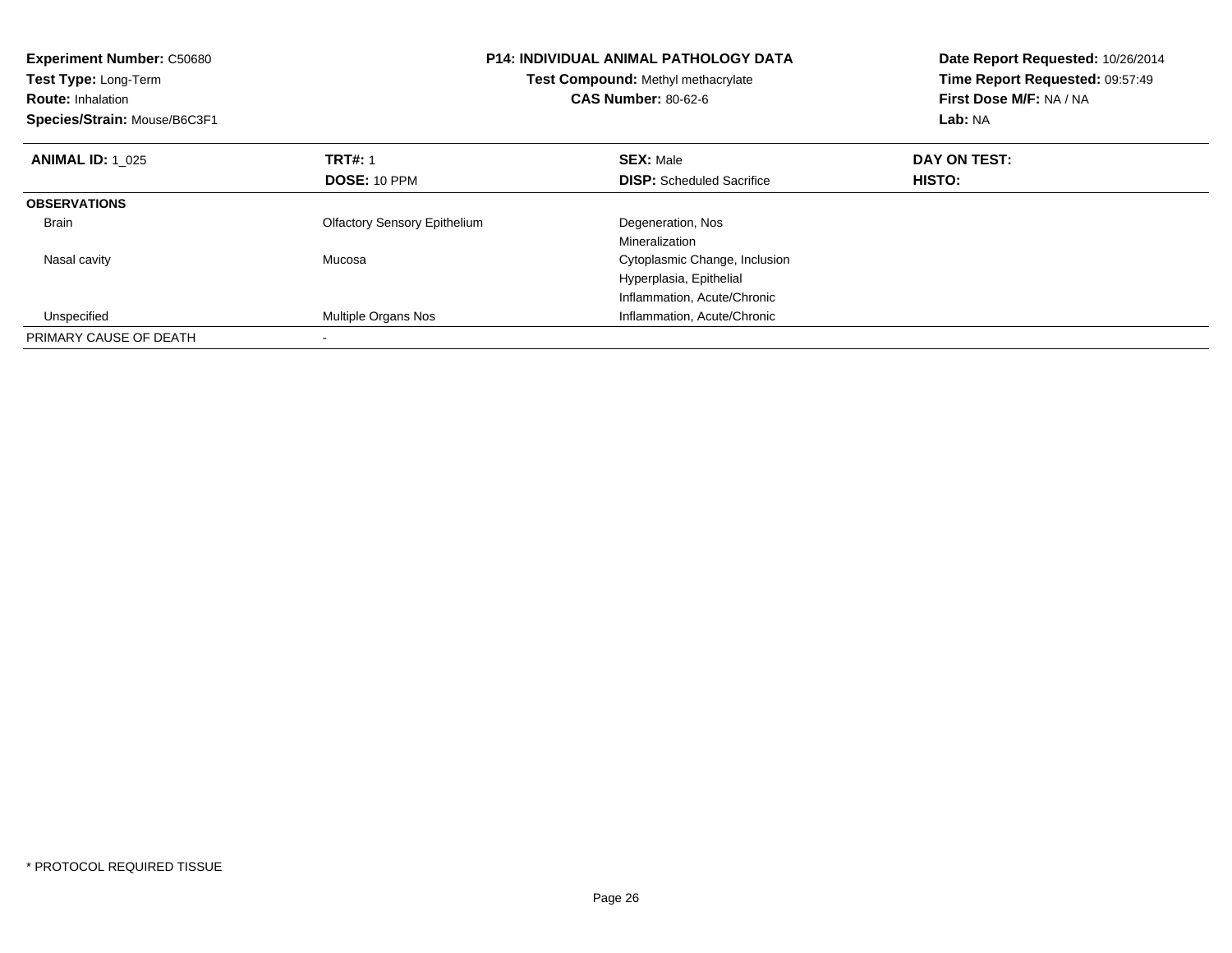| <b>Experiment Number: C50680</b><br>Test Type: Long-Term<br><b>Route: Inhalation</b><br>Species/Strain: Mouse/B6C3F1 | <b>P14: INDIVIDUAL ANIMAL PATHOLOGY DATA</b><br>Test Compound: Methyl methacrylate<br><b>CAS Number: 80-62-6</b> |                                  | Date Report Requested: 10/26/2014<br>Time Report Requested: 09:57:49<br>First Dose M/F: NA / NA<br>Lab: NA |
|----------------------------------------------------------------------------------------------------------------------|------------------------------------------------------------------------------------------------------------------|----------------------------------|------------------------------------------------------------------------------------------------------------|
| <b>ANIMAL ID: 1 026</b>                                                                                              | <b>TRT#: 1</b>                                                                                                   | <b>SEX: Male</b>                 | DAY ON TEST:                                                                                               |
|                                                                                                                      | DOSE: 10 PPM                                                                                                     | <b>DISP:</b> Scheduled Sacrifice | <b>HISTO:</b>                                                                                              |
| <b>OBSERVATIONS</b>                                                                                                  |                                                                                                                  |                                  |                                                                                                            |
| <b>Brain</b>                                                                                                         | <b>Olfactory Sensory Epithelium</b>                                                                              | Degeneration, Nos                |                                                                                                            |
|                                                                                                                      |                                                                                                                  | Mineralization                   |                                                                                                            |
| Nasal cavity                                                                                                         | Mucosa                                                                                                           | Cytoplasmic Change, Inclusion    |                                                                                                            |
|                                                                                                                      |                                                                                                                  | Hyperplasia, Epithelial          |                                                                                                            |
|                                                                                                                      |                                                                                                                  | Inflammation, Acute/Chronic      |                                                                                                            |
| Salivary gland                                                                                                       |                                                                                                                  | Inflammation, Acute/Chronic      |                                                                                                            |
| Spleen                                                                                                               |                                                                                                                  | Angiectasis                      |                                                                                                            |
| PRIMARY CAUSE OF DEATH                                                                                               |                                                                                                                  |                                  |                                                                                                            |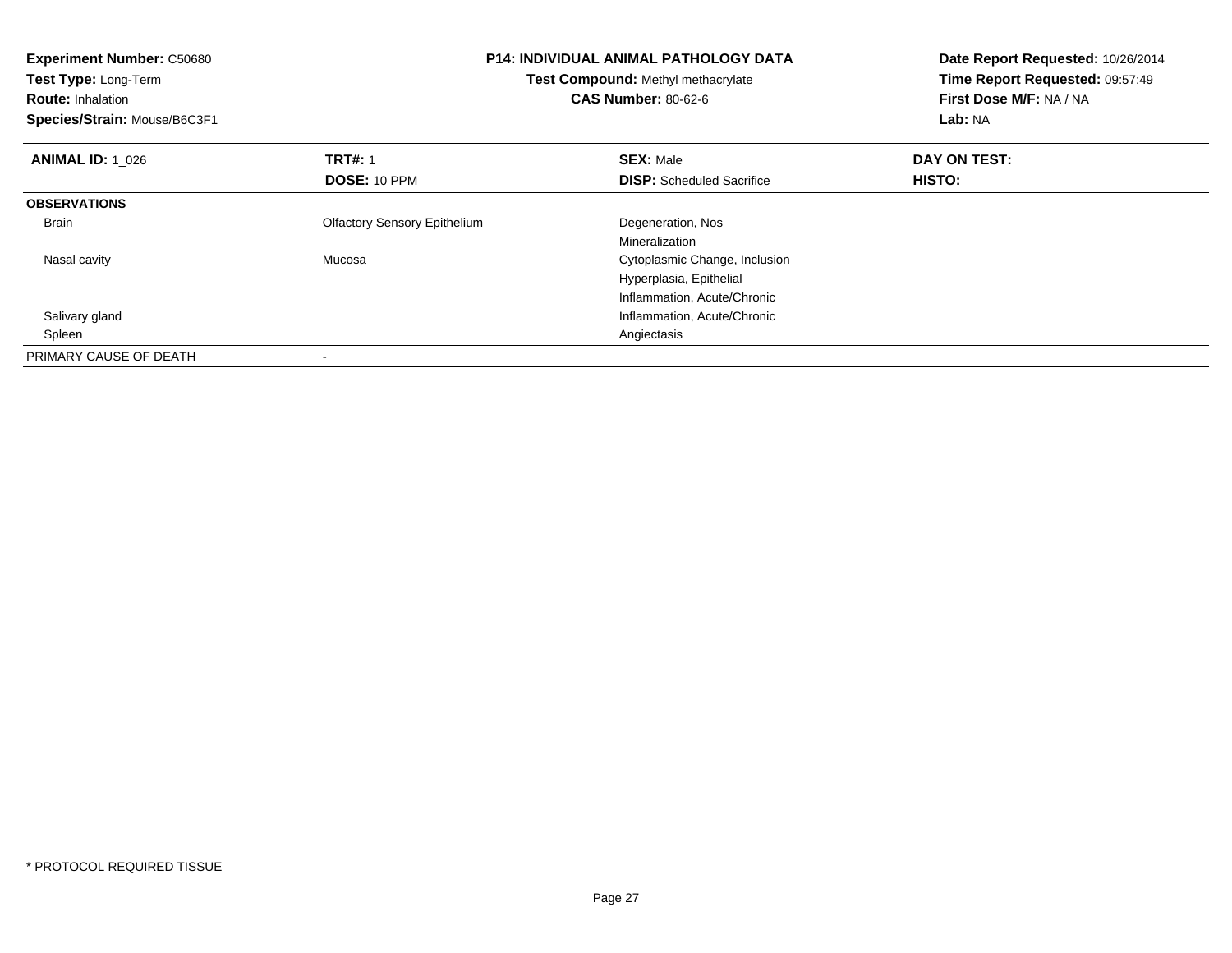| <b>Experiment Number: C50680</b><br>Test Type: Long-Term<br><b>Route: Inhalation</b><br>Species/Strain: Mouse/B6C3F1 |                                     | <b>P14: INDIVIDUAL ANIMAL PATHOLOGY DATA</b><br>Test Compound: Methyl methacrylate<br><b>CAS Number: 80-62-6</b> | Date Report Requested: 10/26/2014<br>Time Report Requested: 09:57:49<br>First Dose M/F: NA / NA<br>Lab: NA |
|----------------------------------------------------------------------------------------------------------------------|-------------------------------------|------------------------------------------------------------------------------------------------------------------|------------------------------------------------------------------------------------------------------------|
| <b>ANIMAL ID: 1 027</b>                                                                                              | <b>TRT#: 1</b>                      | <b>SEX: Male</b>                                                                                                 | DAY ON TEST:                                                                                               |
|                                                                                                                      | DOSE: 10 PPM                        | <b>DISP:</b> Scheduled Sacrifice                                                                                 | HISTO:                                                                                                     |
| <b>OBSERVATIONS</b>                                                                                                  |                                     |                                                                                                                  |                                                                                                            |
| Brain                                                                                                                | <b>Olfactory Sensory Epithelium</b> | Degeneration, Nos                                                                                                |                                                                                                            |
|                                                                                                                      |                                     | Mineralization                                                                                                   |                                                                                                            |
| Liver                                                                                                                |                                     | Hepatocellular Carcinoma                                                                                         |                                                                                                            |
| Lung                                                                                                                 |                                     | Inflammation, Interstitial                                                                                       |                                                                                                            |
| Nasal cavity                                                                                                         | Mucosa                              | Cytoplasmic Change, Inclusion                                                                                    |                                                                                                            |
|                                                                                                                      |                                     | Hyperplasia, Epithelial                                                                                          |                                                                                                            |
| Unspecified                                                                                                          | Multiple Organs Nos                 | Inflammation, Acute/Chronic                                                                                      |                                                                                                            |
| PRIMARY CAUSE OF DEATH                                                                                               |                                     |                                                                                                                  |                                                                                                            |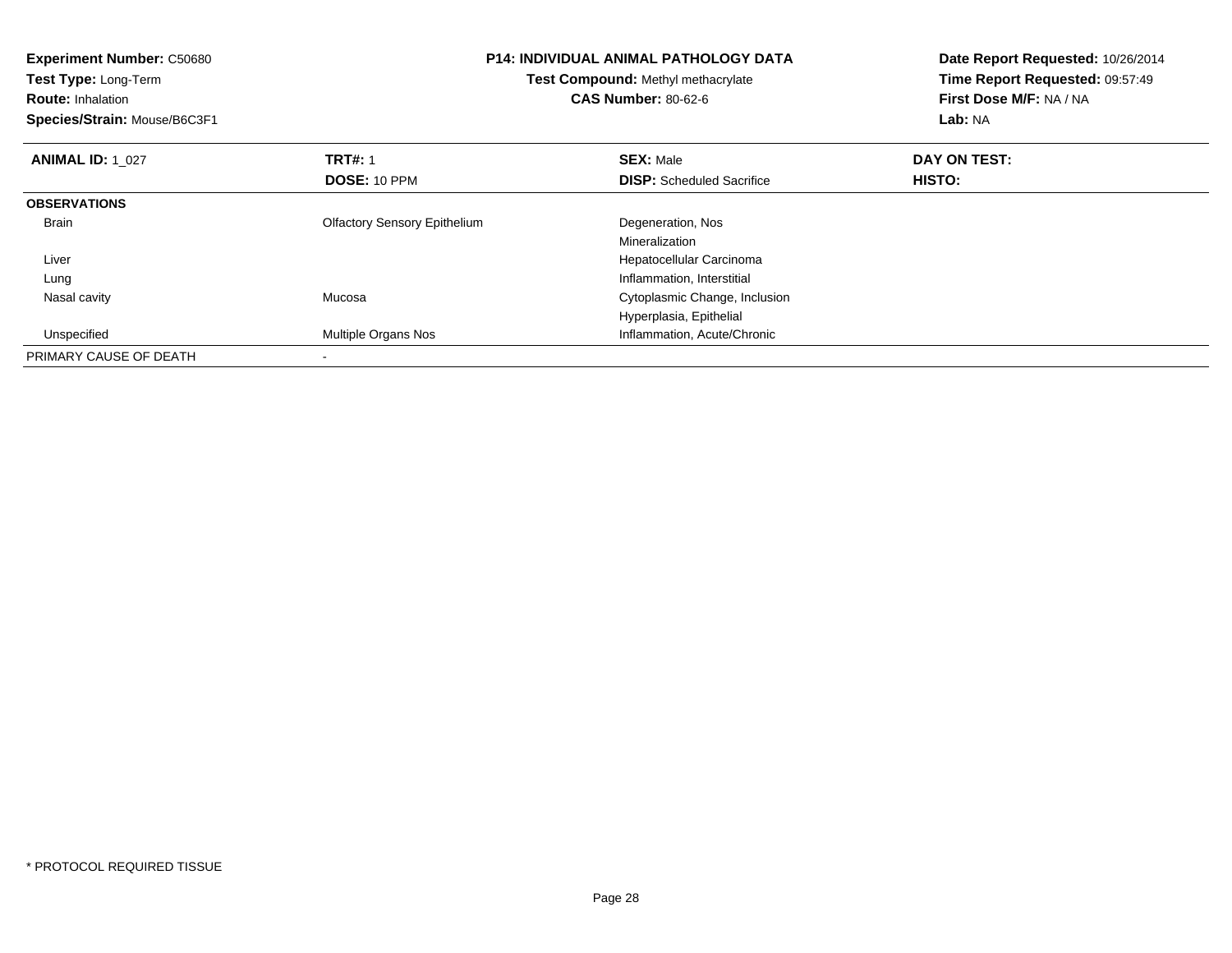**Experiment Number:** C50680

**Test Type:** Long-Term

## **Route:** Inhalation

**Species/Strain:** Mouse/B6C3F1

## **P14: INDIVIDUAL ANIMAL PATHOLOGY DATA**

## **Test Compound:** Methyl methacrylate**CAS Number:** 80-62-6

**Date Report Requested:** 10/26/2014**Time Report Requested:** 09:57:49**First Dose M/F:** NA / NA**Lab:** NA

| <b>ANIMAL ID: 1 028</b> | <b>TRT#: 1</b>                      | <b>SEX: Male</b>                 | DAY ON TEST:  |
|-------------------------|-------------------------------------|----------------------------------|---------------|
|                         | <b>DOSE: 10 PPM</b>                 | <b>DISP:</b> Scheduled Sacrifice | <b>HISTO:</b> |
| <b>OBSERVATIONS</b>     |                                     |                                  |               |
| Brain                   | <b>Olfactory Sensory Epithelium</b> | Degeneration, Nos                |               |
|                         |                                     | Mineralization                   |               |
| Harderian gland         | Hardarian Gland                     | Adenocarcinoma, Nos              |               |
| Kidney                  |                                     | Inflammation, Acute/Chronic      |               |
| Liver                   |                                     | Hepatocellular Carcinoma         |               |
| Lung                    |                                     | Inflammation, Interstitial       |               |
| Lymph node              | Mesenteric Lymph Node               | Angiectasis                      |               |
| Nasal cavity            | Mucosa                              | Cytoplasmic Change, Inclusion    |               |
|                         |                                     | Hyperplasia, Epithelial          |               |
|                         |                                     | Inflammation, Acute/Chronic      |               |
| PRIMARY CAUSE OF DEATH  | ۰                                   |                                  |               |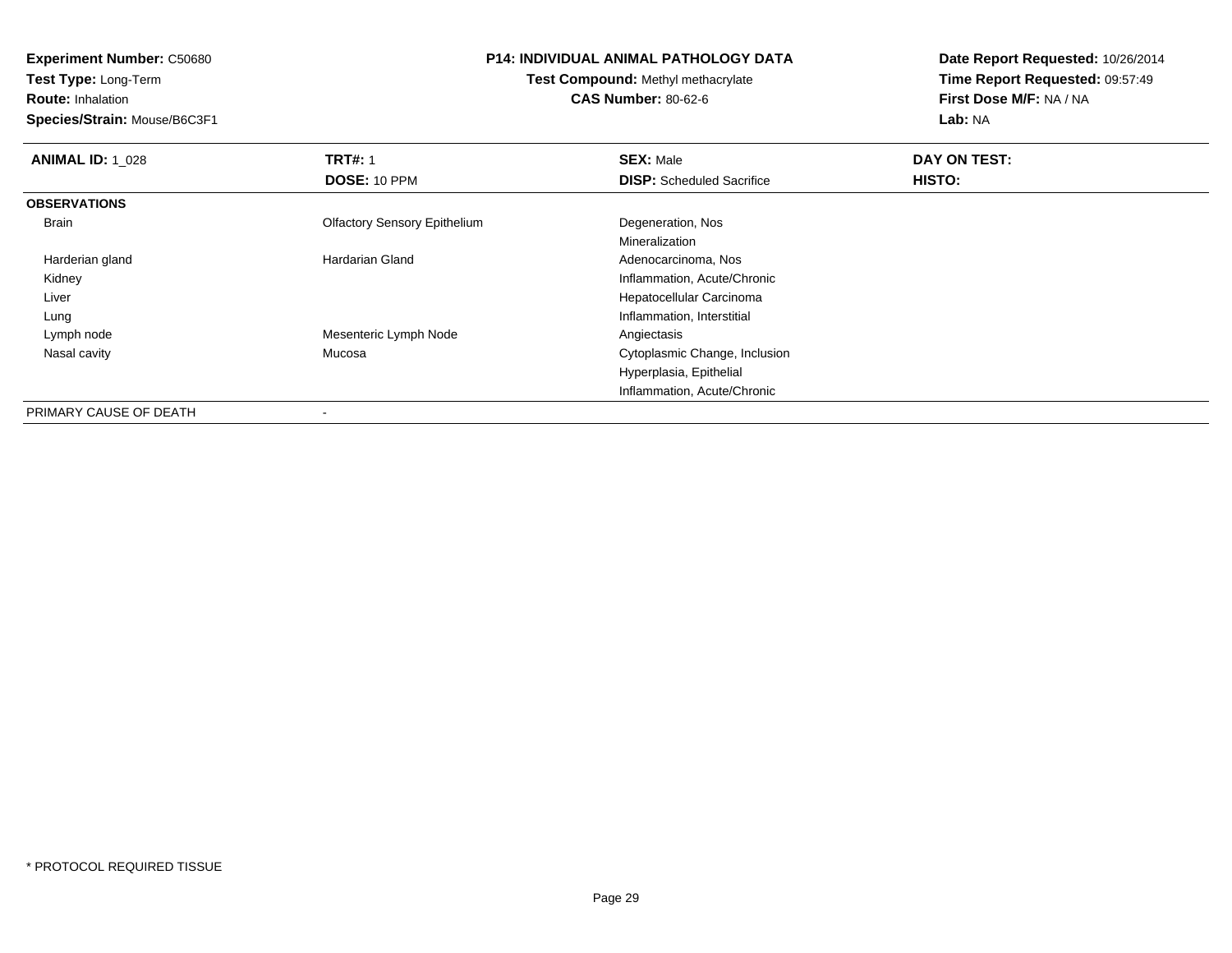| <b>Experiment Number: C50680</b><br>Test Type: Long-Term<br><b>Route: Inhalation</b><br>Species/Strain: Mouse/B6C3F1 |                                     | <b>P14: INDIVIDUAL ANIMAL PATHOLOGY DATA</b><br>Test Compound: Methyl methacrylate<br><b>CAS Number: 80-62-6</b> | Date Report Requested: 10/26/2014<br>Time Report Requested: 09:57:49<br>First Dose M/F: NA / NA<br>Lab: NA |
|----------------------------------------------------------------------------------------------------------------------|-------------------------------------|------------------------------------------------------------------------------------------------------------------|------------------------------------------------------------------------------------------------------------|
| <b>ANIMAL ID: 1 029</b>                                                                                              | <b>TRT#: 1</b>                      | <b>SEX: Male</b>                                                                                                 | DAY ON TEST:                                                                                               |
|                                                                                                                      | DOSE: 10 PPM                        | <b>DISP:</b> Scheduled Sacrifice                                                                                 | <b>HISTO:</b>                                                                                              |
| <b>OBSERVATIONS</b>                                                                                                  |                                     |                                                                                                                  |                                                                                                            |
| <b>Brain</b>                                                                                                         | <b>Olfactory Sensory Epithelium</b> | Degeneration, Nos                                                                                                |                                                                                                            |
|                                                                                                                      |                                     | Mineralization                                                                                                   |                                                                                                            |
| Nasal cavity                                                                                                         | Mucosa                              | Cytoplasmic Change, Inclusion                                                                                    |                                                                                                            |
|                                                                                                                      |                                     | Hyperplasia, Epithelial                                                                                          |                                                                                                            |
|                                                                                                                      |                                     | Inflammation, Acute/Chronic                                                                                      |                                                                                                            |
| PRIMARY CAUSE OF DEATH                                                                                               |                                     |                                                                                                                  |                                                                                                            |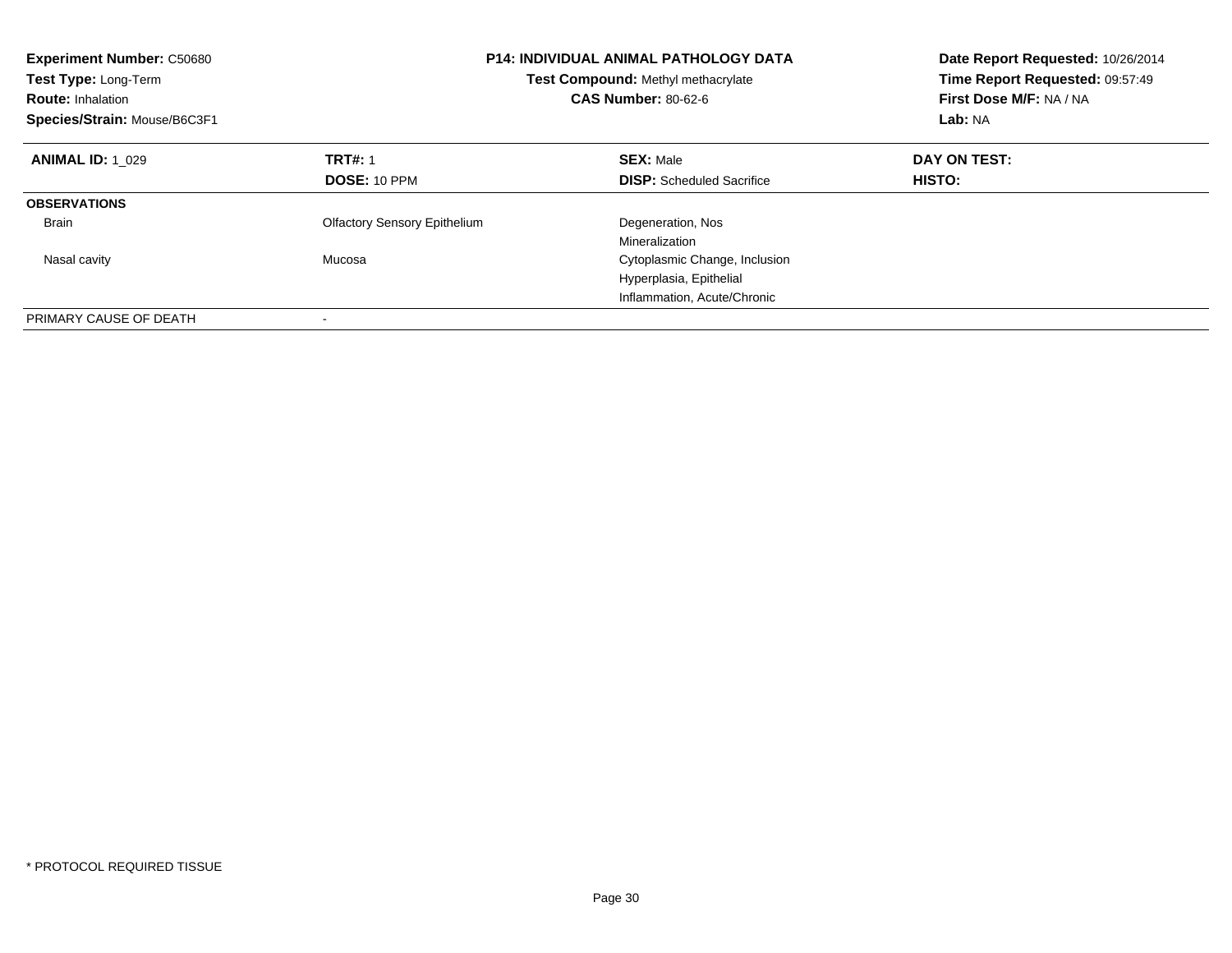| <b>Experiment Number: C50680</b><br>Test Type: Long-Term<br><b>Route: Inhalation</b><br>Species/Strain: Mouse/B6C3F1 | <b>P14: INDIVIDUAL ANIMAL PATHOLOGY DATA</b><br>Test Compound: Methyl methacrylate<br><b>CAS Number: 80-62-6</b> |                                  | Date Report Requested: 10/26/2014<br>Time Report Requested: 09:57:49<br>First Dose M/F: NA / NA<br>Lab: NA |
|----------------------------------------------------------------------------------------------------------------------|------------------------------------------------------------------------------------------------------------------|----------------------------------|------------------------------------------------------------------------------------------------------------|
| <b>ANIMAL ID: 1 030</b>                                                                                              | <b>TRT#: 1</b>                                                                                                   | <b>SEX: Male</b>                 | DAY ON TEST:                                                                                               |
|                                                                                                                      | DOSE: 10 PPM                                                                                                     | <b>DISP:</b> Scheduled Sacrifice | <b>HISTO:</b>                                                                                              |
| <b>OBSERVATIONS</b>                                                                                                  |                                                                                                                  |                                  |                                                                                                            |
| <b>Brain</b>                                                                                                         | <b>Olfactory Sensory Epithelium</b>                                                                              | Degeneration, Nos                |                                                                                                            |
|                                                                                                                      |                                                                                                                  | Mineralization                   |                                                                                                            |
| Nasal cavity                                                                                                         | Mucosa                                                                                                           | Cytoplasmic Change, Inclusion    |                                                                                                            |
|                                                                                                                      |                                                                                                                  | Hyperplasia, Epithelial          |                                                                                                            |
|                                                                                                                      |                                                                                                                  | Inflammation, Acute/Chronic      |                                                                                                            |
| PRIMARY CAUSE OF DEATH                                                                                               |                                                                                                                  |                                  |                                                                                                            |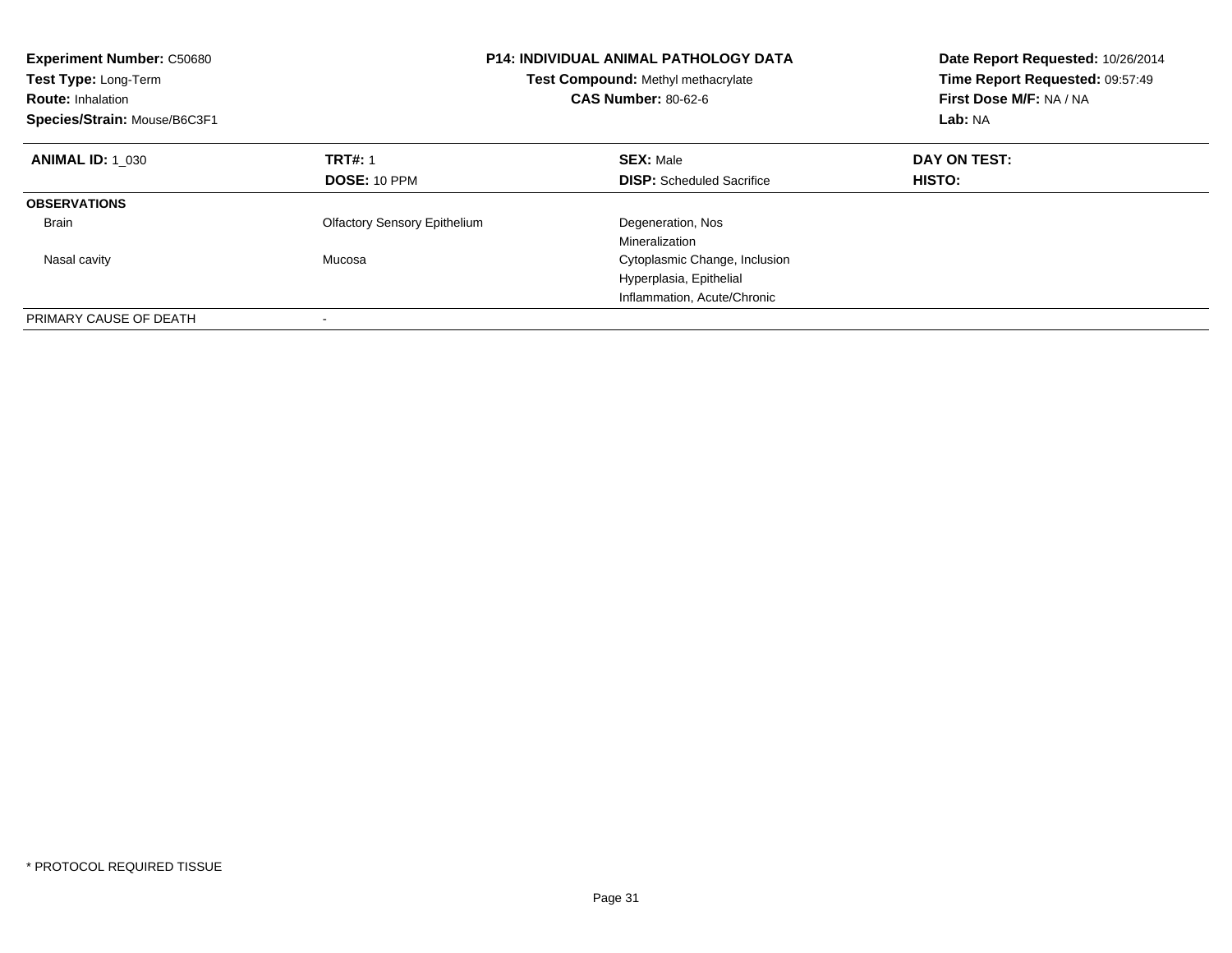| <b>Experiment Number: C50680</b><br>Test Type: Long-Term<br><b>Route: Inhalation</b><br>Species/Strain: Mouse/B6C3F1 |                                     | <b>P14: INDIVIDUAL ANIMAL PATHOLOGY DATA</b><br>Test Compound: Methyl methacrylate<br><b>CAS Number: 80-62-6</b> | Date Report Requested: 10/26/2014<br>Time Report Requested: 09:57:49<br>First Dose M/F: NA / NA<br>Lab: NA |
|----------------------------------------------------------------------------------------------------------------------|-------------------------------------|------------------------------------------------------------------------------------------------------------------|------------------------------------------------------------------------------------------------------------|
| <b>ANIMAL ID: 1 031</b>                                                                                              | <b>TRT#: 1</b>                      | <b>SEX: Male</b>                                                                                                 | DAY ON TEST:                                                                                               |
|                                                                                                                      | DOSE: 10 PPM                        | <b>DISP:</b> Scheduled Sacrifice                                                                                 | <b>HISTO:</b>                                                                                              |
| <b>OBSERVATIONS</b>                                                                                                  |                                     |                                                                                                                  |                                                                                                            |
| <b>Brain</b>                                                                                                         | <b>Olfactory Sensory Epithelium</b> | Degeneration, Nos                                                                                                |                                                                                                            |
|                                                                                                                      |                                     | Mineralization                                                                                                   |                                                                                                            |
| Nasal cavity                                                                                                         | Mucosa                              | Cytoplasmic Change, Inclusion                                                                                    |                                                                                                            |
|                                                                                                                      |                                     | Hyperplasia, Epithelial                                                                                          |                                                                                                            |
|                                                                                                                      |                                     | Inflammation, Acute/Chronic                                                                                      |                                                                                                            |
| PRIMARY CAUSE OF DEATH                                                                                               |                                     |                                                                                                                  |                                                                                                            |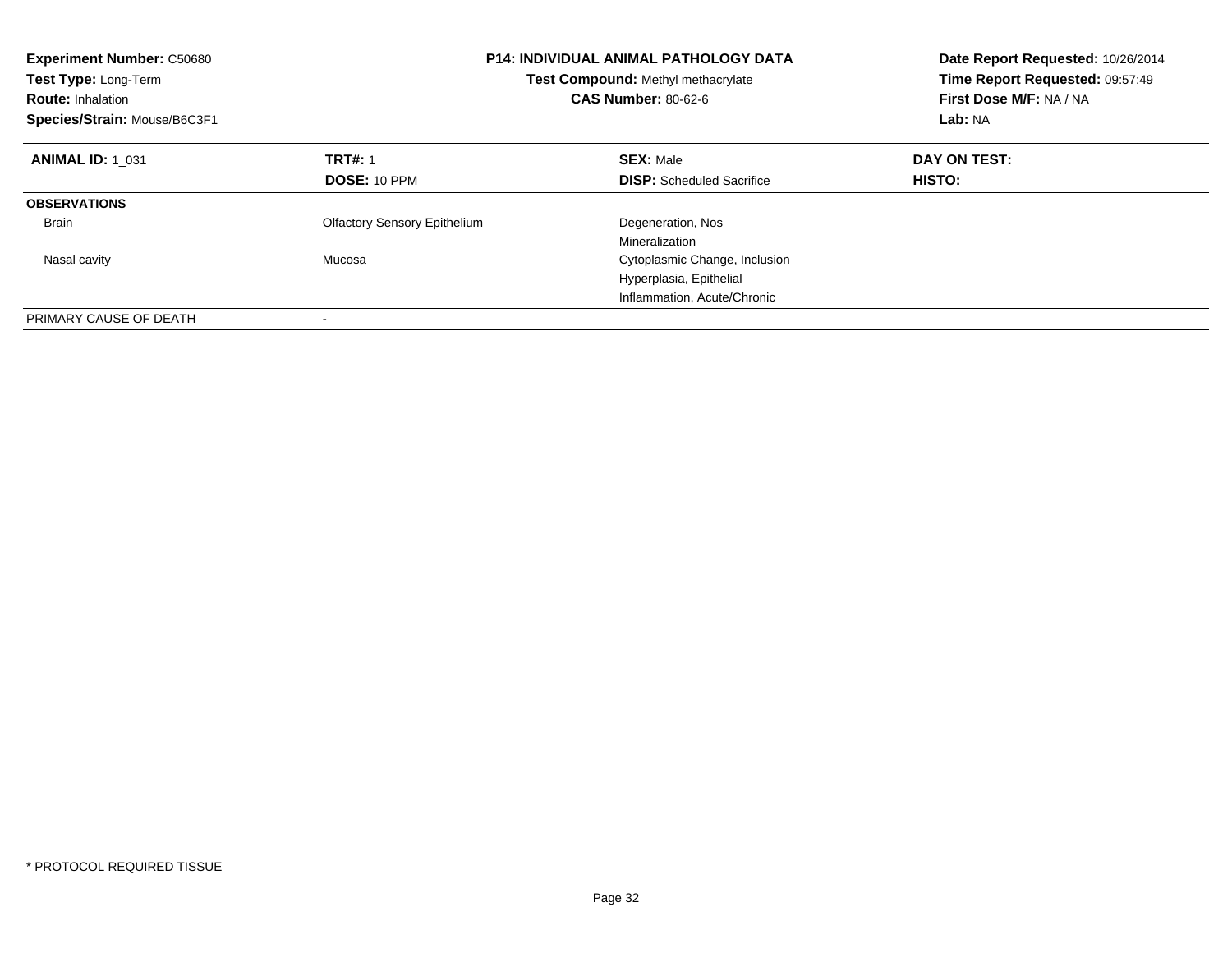| <b>Experiment Number: C50680</b><br>Test Type: Long-Term<br><b>Route: Inhalation</b><br>Species/Strain: Mouse/B6C3F1 |                                     | <b>P14: INDIVIDUAL ANIMAL PATHOLOGY DATA</b><br>Test Compound: Methyl methacrylate<br><b>CAS Number: 80-62-6</b> | Date Report Requested: 10/26/2014<br>Time Report Requested: 09:57:49<br>First Dose M/F: NA / NA<br>Lab: NA |
|----------------------------------------------------------------------------------------------------------------------|-------------------------------------|------------------------------------------------------------------------------------------------------------------|------------------------------------------------------------------------------------------------------------|
| <b>ANIMAL ID: 1 032</b>                                                                                              | <b>TRT#: 1</b>                      | <b>SEX: Male</b>                                                                                                 | DAY ON TEST:                                                                                               |
|                                                                                                                      | DOSE: 10 PPM                        | <b>DISP:</b> Scheduled Sacrifice                                                                                 | HISTO:                                                                                                     |
| <b>OBSERVATIONS</b>                                                                                                  |                                     |                                                                                                                  |                                                                                                            |
| <b>Brain</b>                                                                                                         | <b>Olfactory Sensory Epithelium</b> | Degeneration, Nos                                                                                                |                                                                                                            |
|                                                                                                                      |                                     | Mineralization                                                                                                   |                                                                                                            |
| Nasal cavity                                                                                                         | Mucosa                              | Cytoplasmic Change, Inclusion                                                                                    |                                                                                                            |
|                                                                                                                      |                                     | Hyperplasia, Epithelial                                                                                          |                                                                                                            |
|                                                                                                                      |                                     | Inflammation, Acute/Chronic                                                                                      |                                                                                                            |
| Salivary gland                                                                                                       |                                     | Inflammation, Acute/Chronic                                                                                      |                                                                                                            |
| PRIMARY CAUSE OF DEATH                                                                                               |                                     |                                                                                                                  |                                                                                                            |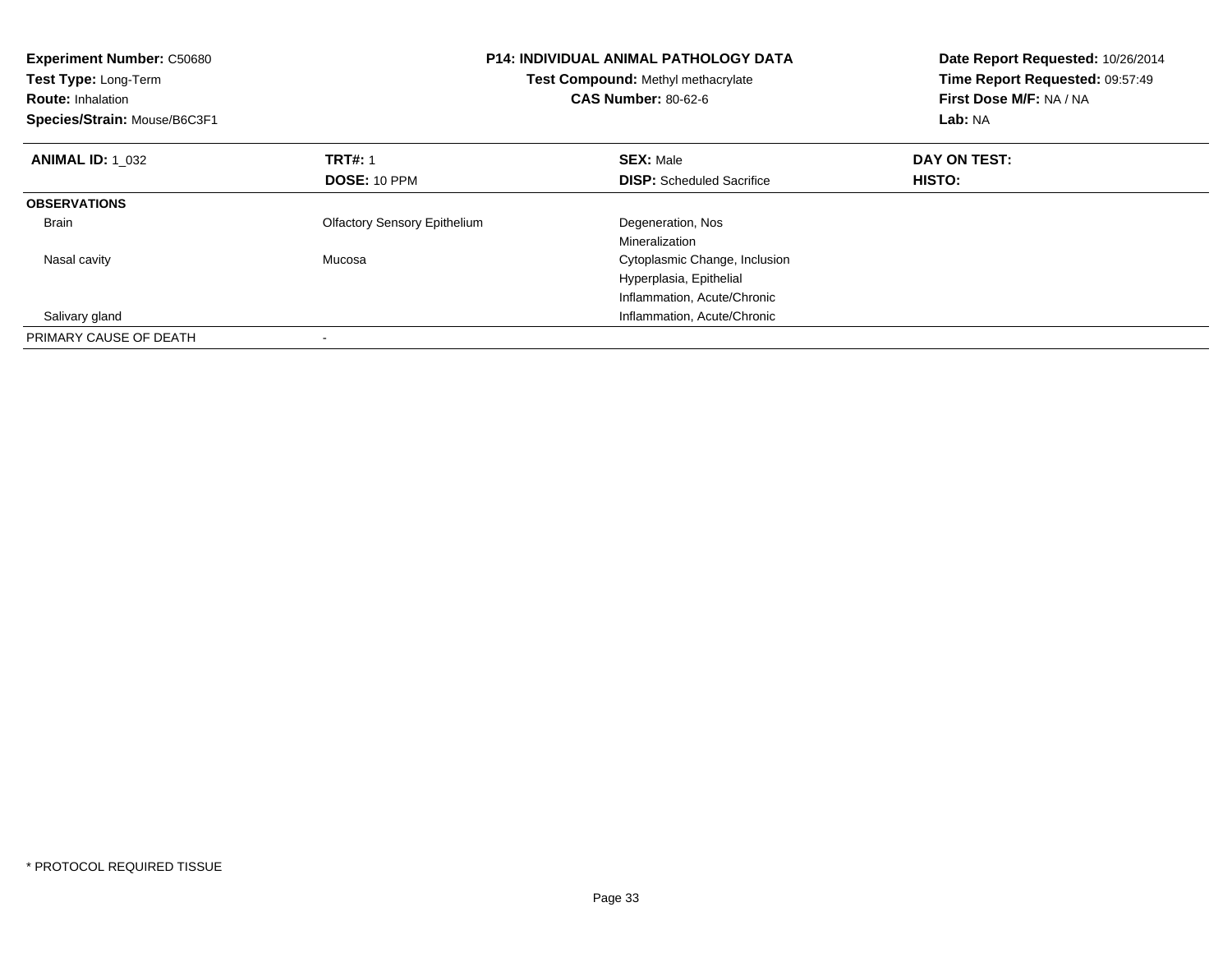| <b>Experiment Number: C50680</b><br>Test Type: Long-Term<br><b>Route: Inhalation</b><br>Species/Strain: Mouse/B6C3F1 | <b>P14: INDIVIDUAL ANIMAL PATHOLOGY DATA</b><br>Test Compound: Methyl methacrylate<br><b>CAS Number: 80-62-6</b> |                                  | Date Report Requested: 10/26/2014<br>Time Report Requested: 09:57:49<br>First Dose M/F: NA / NA<br>Lab: NA |
|----------------------------------------------------------------------------------------------------------------------|------------------------------------------------------------------------------------------------------------------|----------------------------------|------------------------------------------------------------------------------------------------------------|
| <b>ANIMAL ID: 1_033</b>                                                                                              | <b>TRT#: 1</b>                                                                                                   | <b>SEX: Male</b>                 | DAY ON TEST:                                                                                               |
|                                                                                                                      | DOSE: 10 PPM                                                                                                     | <b>DISP:</b> Scheduled Sacrifice | HISTO:                                                                                                     |
| <b>OBSERVATIONS</b>                                                                                                  |                                                                                                                  |                                  |                                                                                                            |
| <b>Brain</b>                                                                                                         | <b>Olfactory Sensory Epithelium</b>                                                                              | Degeneration, Nos                |                                                                                                            |
|                                                                                                                      |                                                                                                                  | Mineralization                   |                                                                                                            |
| Liver                                                                                                                |                                                                                                                  | Hepatocellular Adenoma           |                                                                                                            |
| Nasal cavity                                                                                                         | Mucosa                                                                                                           | Cytoplasmic Change, Inclusion    |                                                                                                            |
|                                                                                                                      |                                                                                                                  | Hyperplasia, Epithelial          |                                                                                                            |
|                                                                                                                      |                                                                                                                  | Inflammation, Acute/Chronic      |                                                                                                            |
| PRIMARY CAUSE OF DEATH                                                                                               | ۰                                                                                                                |                                  |                                                                                                            |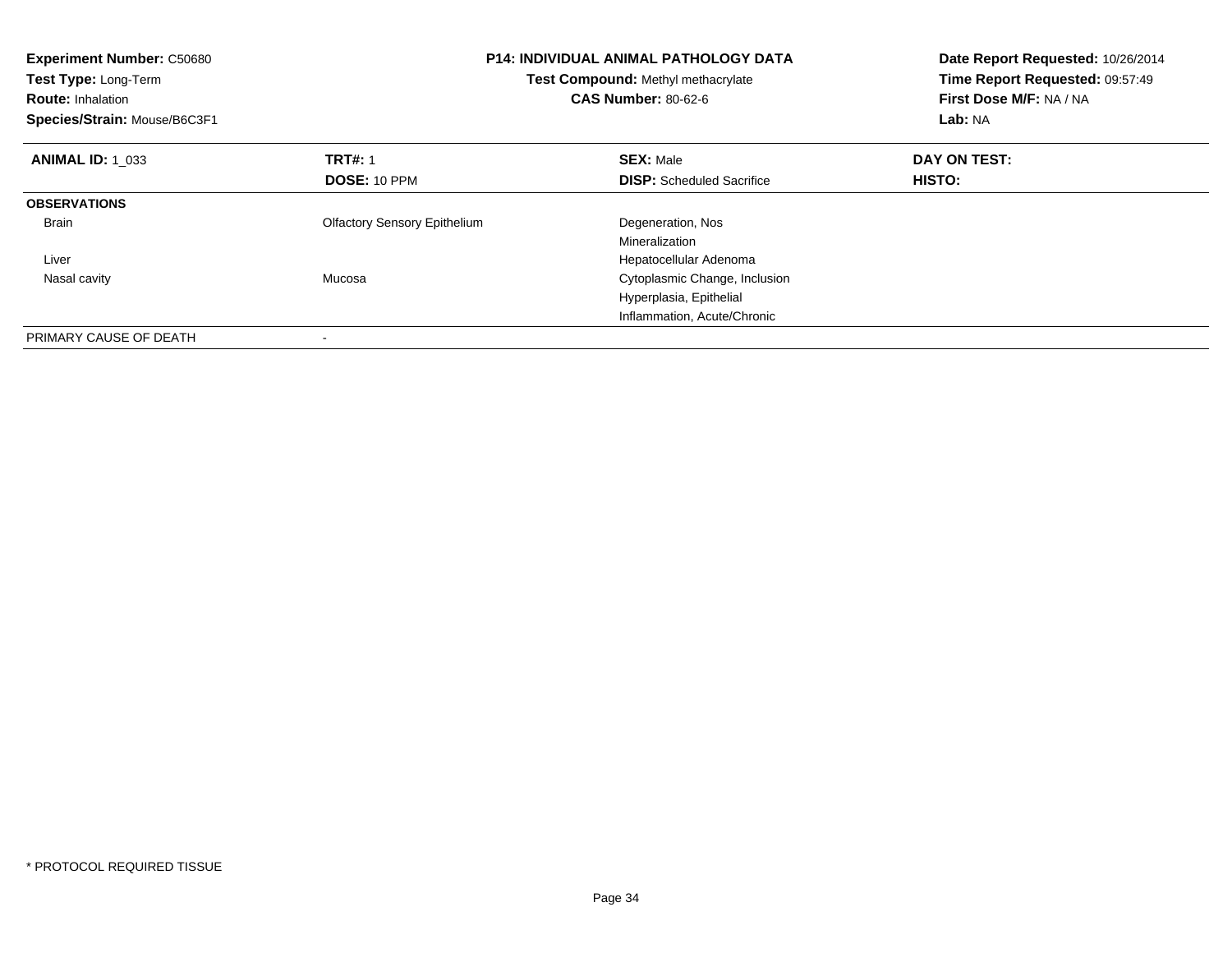**Experiment Number:** C50680**Test Type:** Long-Term**Route:** Inhalation **Species/Strain:** Mouse/B6C3F1**P14: INDIVIDUAL ANIMAL PATHOLOGY DATATest Compound:** Methyl methacrylate**CAS Number:** 80-62-6**Date Report Requested:** 10/26/2014**Time Report Requested:** 09:57:49**First Dose M/F:** NA / NA**Lab:** NA**ANIMAL ID: 1\_034 1 TRT#:** 1 **SEX:** Male **DAY ON TEST: DOSE:** 10 PPM**DISP:** Scheduled Sacrifice **HISTO: OBSERVATIONS** Brain Olfactory Sensory Epithelium Degeneration, Nos MineralizationMineralization Kidneyy with the control of the control of the control of the control of the control of the control of the control of the control of the control of the control of the control of the control of the control of the control of the c Hyperplasia, Lymphoid Lymph nodeMandibular Lymph Node Nasal cavity Mucosa Cytoplasmic Change, Inclusion Hyperplasia, EpithelialInflammation, Acute/Chronicd **Multiple Organs Nos Inflammation, Acute/Chronic**  UnspecifiedPRIMARY CAUSE OF DEATH-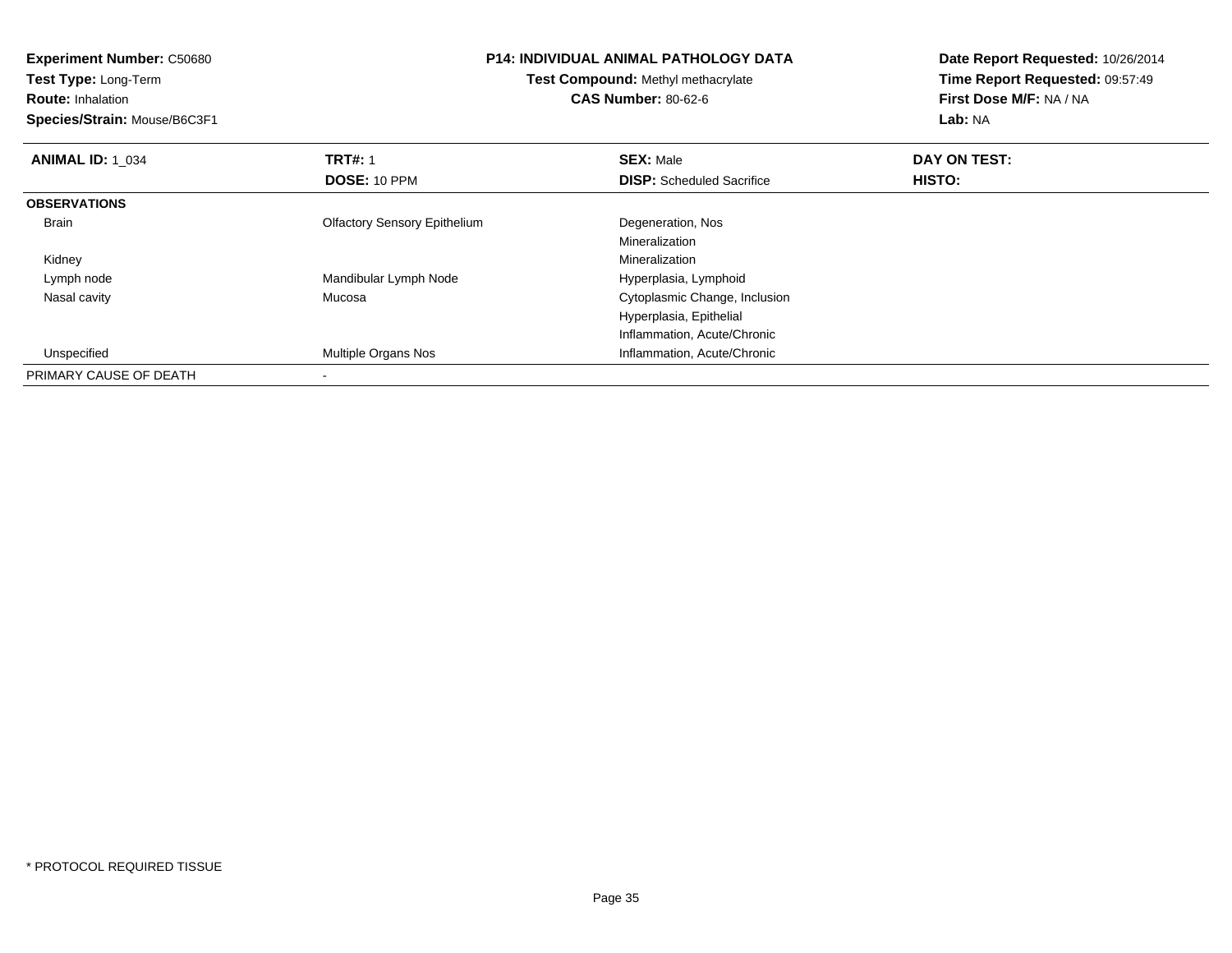| <b>Experiment Number: C50680</b><br>Test Type: Long-Term<br><b>Route: Inhalation</b><br>Species/Strain: Mouse/B6C3F1 |                                     | <b>P14: INDIVIDUAL ANIMAL PATHOLOGY DATA</b><br>Test Compound: Methyl methacrylate<br><b>CAS Number: 80-62-6</b> | Date Report Requested: 10/26/2014<br>Time Report Requested: 09:57:49<br>First Dose M/F: NA / NA<br>Lab: NA |
|----------------------------------------------------------------------------------------------------------------------|-------------------------------------|------------------------------------------------------------------------------------------------------------------|------------------------------------------------------------------------------------------------------------|
| <b>ANIMAL ID: 1 035</b>                                                                                              | <b>TRT#: 1</b>                      | <b>SEX: Male</b>                                                                                                 | DAY ON TEST:                                                                                               |
|                                                                                                                      | DOSE: 10 PPM                        | <b>DISP:</b> Scheduled Sacrifice                                                                                 | HISTO:                                                                                                     |
| <b>OBSERVATIONS</b>                                                                                                  |                                     |                                                                                                                  |                                                                                                            |
| Brain                                                                                                                | <b>Olfactory Sensory Epithelium</b> | Degeneration, Nos                                                                                                |                                                                                                            |
|                                                                                                                      |                                     | Mineralization                                                                                                   |                                                                                                            |
| Lung                                                                                                                 |                                     | Inflammation, Interstitial                                                                                       |                                                                                                            |
| Nasal cavity                                                                                                         | Mucosa                              | Cytoplasmic Change, Inclusion                                                                                    |                                                                                                            |
|                                                                                                                      |                                     | Hyperplasia, Epithelial                                                                                          |                                                                                                            |
| Thyroid                                                                                                              |                                     | Hyperplasia, Follicular Cell                                                                                     |                                                                                                            |
| Unspecified                                                                                                          | Multiple Organs Nos                 | Inflammation, Acute/Chronic                                                                                      |                                                                                                            |
| PRIMARY CAUSE OF DEATH                                                                                               |                                     |                                                                                                                  |                                                                                                            |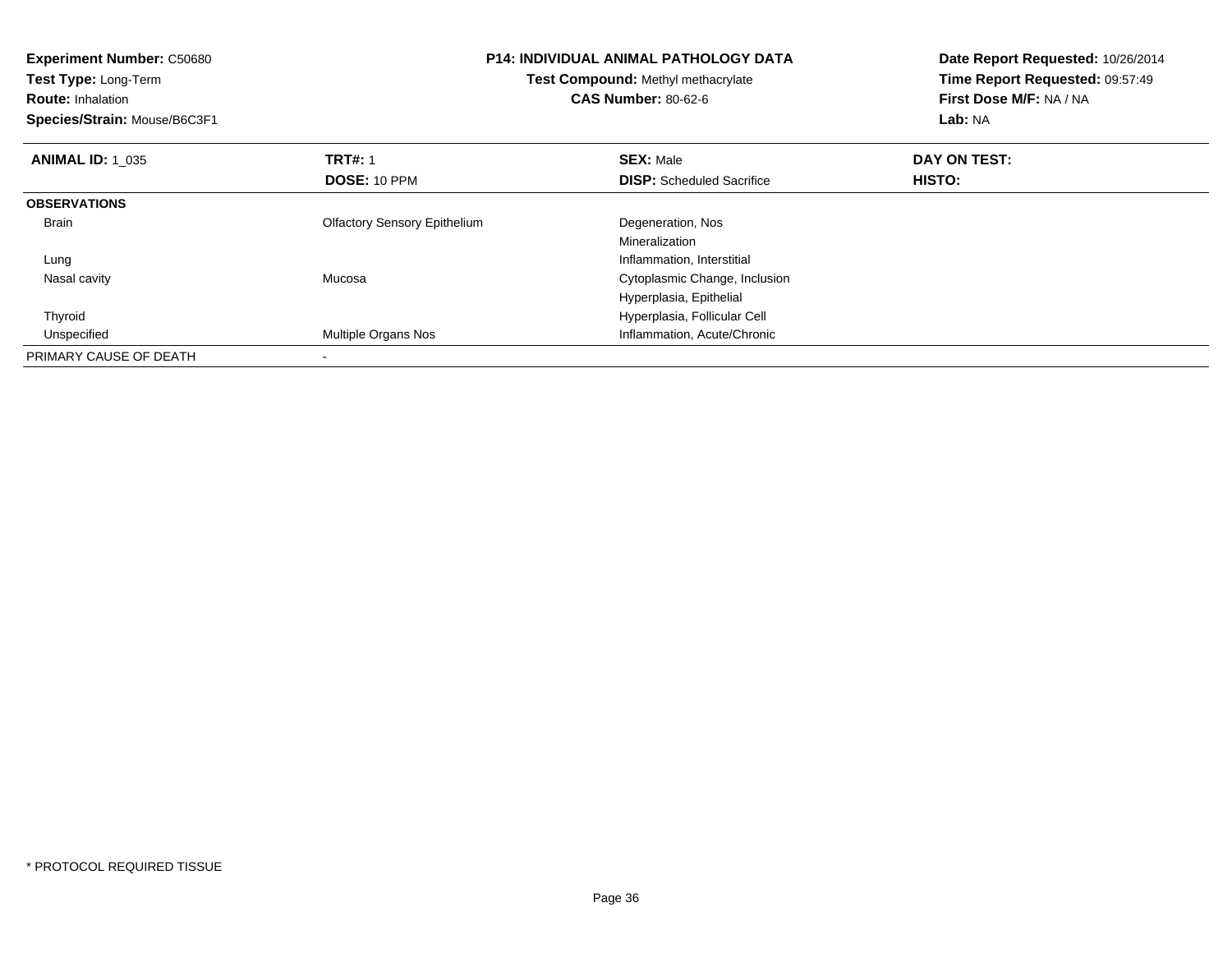| <b>Experiment Number: C50680</b><br>Test Type: Long-Term<br><b>Route: Inhalation</b><br>Species/Strain: Mouse/B6C3F1 | <b>P14: INDIVIDUAL ANIMAL PATHOLOGY DATA</b><br>Test Compound: Methyl methacrylate<br><b>CAS Number: 80-62-6</b> |                                  | Date Report Requested: 10/26/2014<br>Time Report Requested: 09:57:49<br>First Dose M/F: NA / NA<br>Lab: NA |
|----------------------------------------------------------------------------------------------------------------------|------------------------------------------------------------------------------------------------------------------|----------------------------------|------------------------------------------------------------------------------------------------------------|
| <b>ANIMAL ID: 1 036</b>                                                                                              | <b>TRT#: 1</b>                                                                                                   | <b>SEX: Male</b>                 | DAY ON TEST:                                                                                               |
|                                                                                                                      | DOSE: 10 PPM                                                                                                     | <b>DISP:</b> Scheduled Sacrifice | HISTO:                                                                                                     |
| <b>OBSERVATIONS</b>                                                                                                  |                                                                                                                  |                                  |                                                                                                            |
| <b>Brain</b>                                                                                                         | <b>Olfactory Sensory Epithelium</b>                                                                              | Degeneration, Nos                |                                                                                                            |
| Nasal cavity                                                                                                         | Mucosa                                                                                                           | Cytoplasmic Change, Inclusion    |                                                                                                            |
|                                                                                                                      |                                                                                                                  | Hyperplasia, Epithelial          |                                                                                                            |
|                                                                                                                      |                                                                                                                  | Inflammation, Acute/Chronic      |                                                                                                            |
| Unspecified                                                                                                          | Multiple Organs Nos                                                                                              | Inflammation, Acute/Chronic      |                                                                                                            |
| PRIMARY CAUSE OF DEATH                                                                                               |                                                                                                                  |                                  |                                                                                                            |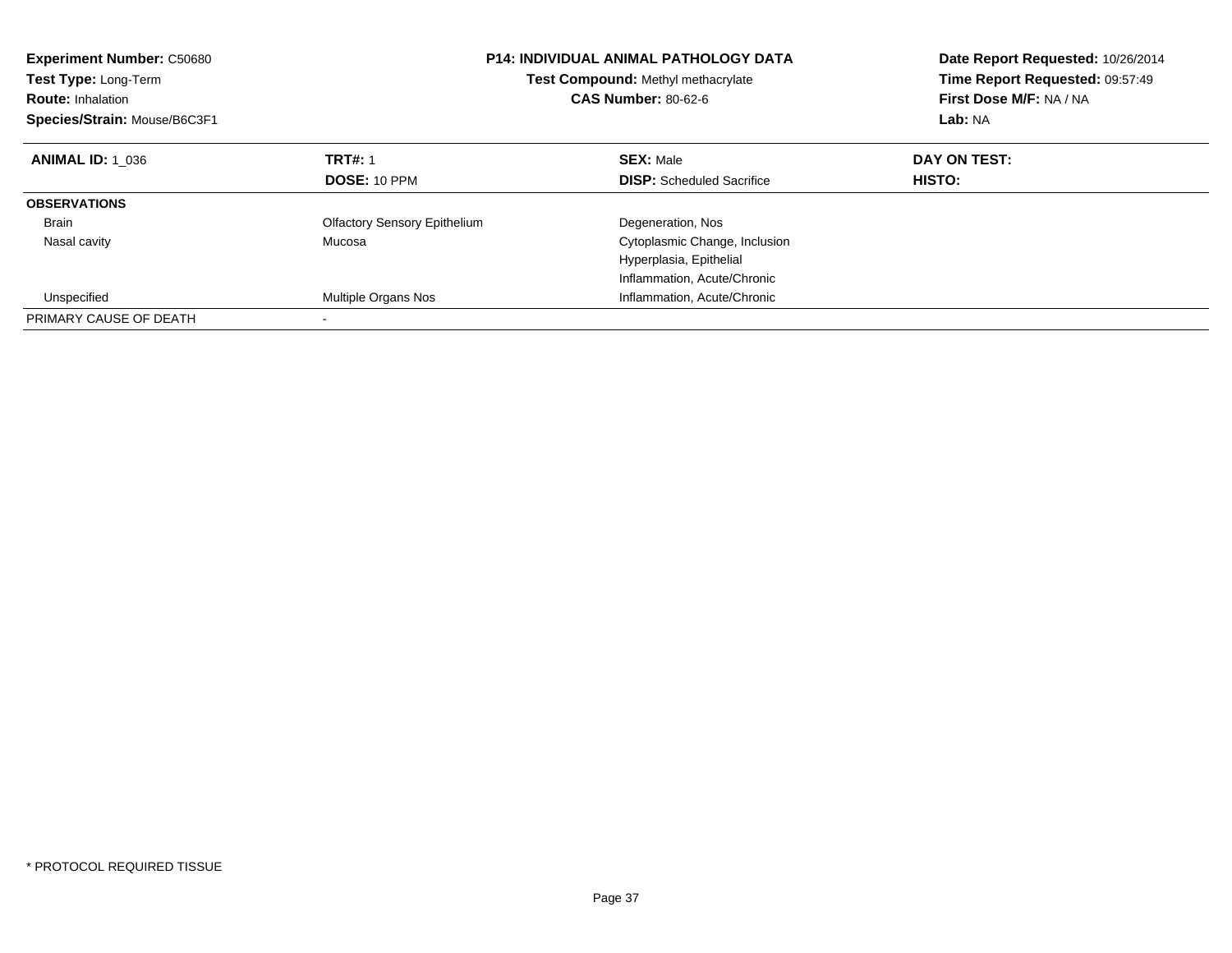| <b>Experiment Number: C50680</b><br>Test Type: Long-Term<br><b>Route: Inhalation</b><br>Species/Strain: Mouse/B6C3F1 | <b>P14: INDIVIDUAL ANIMAL PATHOLOGY DATA</b><br><b>Test Compound: Methyl methacrylate</b><br><b>CAS Number: 80-62-6</b> |                                  | Date Report Requested: 10/26/2014<br>Time Report Requested: 09:57:49<br>First Dose M/F: NA / NA<br>Lab: NA |  |
|----------------------------------------------------------------------------------------------------------------------|-------------------------------------------------------------------------------------------------------------------------|----------------------------------|------------------------------------------------------------------------------------------------------------|--|
| <b>ANIMAL ID: 1 037</b>                                                                                              | <b>TRT#: 1</b>                                                                                                          | <b>SEX: Male</b>                 | DAY ON TEST:                                                                                               |  |
|                                                                                                                      | DOSE: 10 PPM                                                                                                            | <b>DISP:</b> Scheduled Sacrifice | HISTO:                                                                                                     |  |
| <b>OBSERVATIONS</b>                                                                                                  |                                                                                                                         |                                  |                                                                                                            |  |
| <b>Brain</b>                                                                                                         | <b>Olfactory Sensory Epithelium</b>                                                                                     | Degeneration, Nos                |                                                                                                            |  |
| Intestine Small                                                                                                      | Gland, Duodenum                                                                                                         | Hyperplasia, Nos                 |                                                                                                            |  |
| Nasal cavity                                                                                                         | Mucosa                                                                                                                  | Cytoplasmic Change, Inclusion    |                                                                                                            |  |
|                                                                                                                      |                                                                                                                         | Hyperplasia, Epithelial          |                                                                                                            |  |
|                                                                                                                      |                                                                                                                         | Inflammation, Acute/Chronic      |                                                                                                            |  |
| PRIMARY CAUSE OF DEATH                                                                                               |                                                                                                                         |                                  |                                                                                                            |  |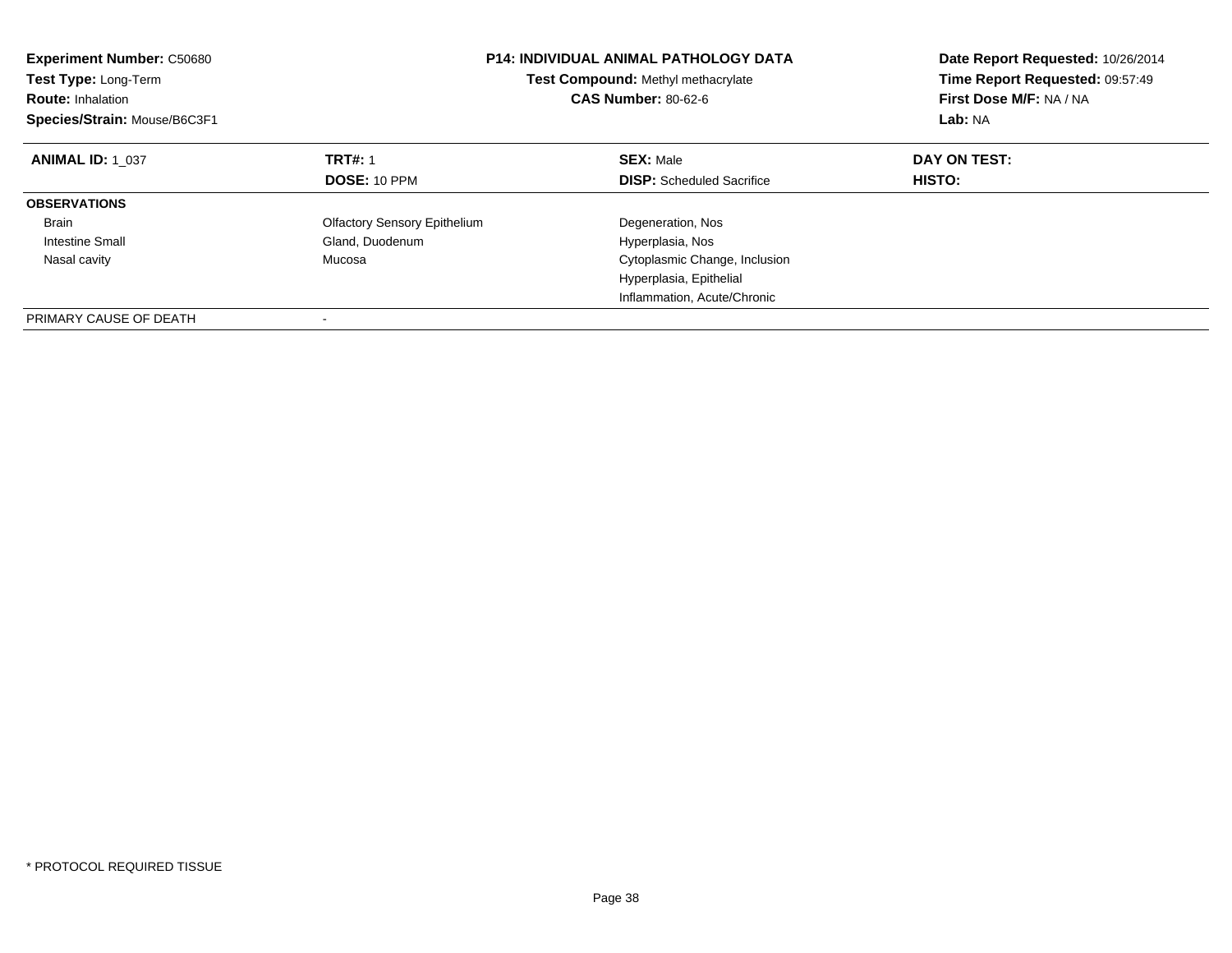| <b>Experiment Number: C50680</b><br>Test Type: Long-Term<br><b>Route: Inhalation</b><br>Species/Strain: Mouse/B6C3F1 | <b>P14: INDIVIDUAL ANIMAL PATHOLOGY DATA</b><br>Test Compound: Methyl methacrylate<br><b>CAS Number: 80-62-6</b> |                                  | Date Report Requested: 10/26/2014<br>Time Report Requested: 09:57:49<br>First Dose M/F: NA / NA<br>Lab: NA |
|----------------------------------------------------------------------------------------------------------------------|------------------------------------------------------------------------------------------------------------------|----------------------------------|------------------------------------------------------------------------------------------------------------|
| <b>ANIMAL ID:</b> 1 038                                                                                              | <b>TRT#: 1</b>                                                                                                   | <b>SEX: Male</b>                 | DAY ON TEST:                                                                                               |
|                                                                                                                      | <b>DOSE: 10 PPM</b>                                                                                              | <b>DISP:</b> Scheduled Sacrifice | HISTO:                                                                                                     |
| <b>OBSERVATIONS</b>                                                                                                  |                                                                                                                  |                                  |                                                                                                            |
| <b>Brain</b>                                                                                                         | <b>Olfactory Sensory Epithelium</b>                                                                              | Degeneration, Nos                |                                                                                                            |
|                                                                                                                      |                                                                                                                  | Mineralization                   |                                                                                                            |
| Nasal cavity                                                                                                         | Cytoplasmic Change, Inclusion<br>Mucosa                                                                          |                                  |                                                                                                            |
| PRIMARY CAUSE OF DEATH                                                                                               |                                                                                                                  |                                  |                                                                                                            |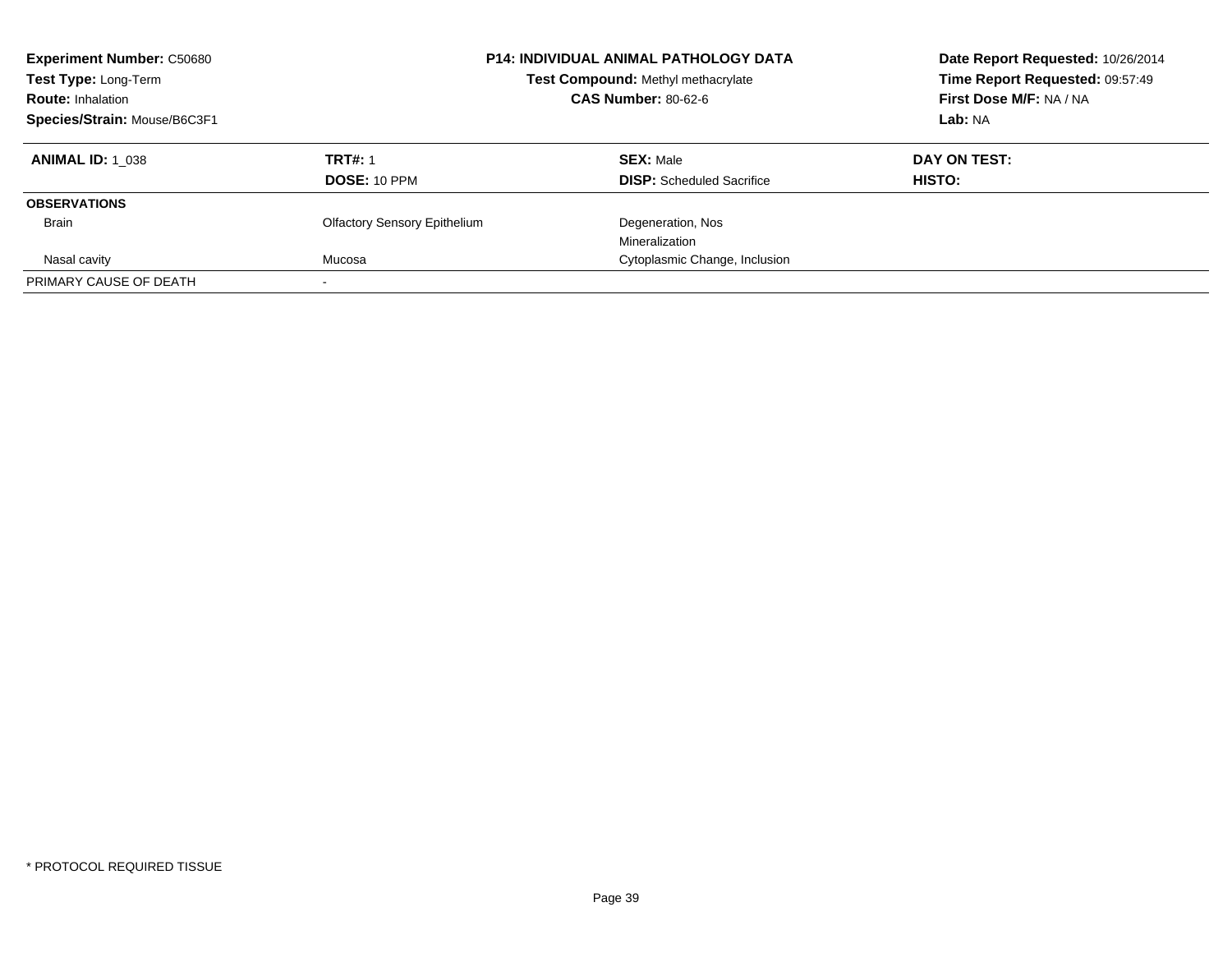| <b>Experiment Number: C50680</b><br>Test Type: Long-Term<br><b>Route: Inhalation</b><br>Species/Strain: Mouse/B6C3F1 |                                     | <b>P14: INDIVIDUAL ANIMAL PATHOLOGY DATA</b><br>Test Compound: Methyl methacrylate<br><b>CAS Number: 80-62-6</b> | Date Report Requested: 10/26/2014<br>Time Report Requested: 09:57:49<br>First Dose M/F: NA / NA<br>Lab: NA |
|----------------------------------------------------------------------------------------------------------------------|-------------------------------------|------------------------------------------------------------------------------------------------------------------|------------------------------------------------------------------------------------------------------------|
| <b>ANIMAL ID: 1 039</b>                                                                                              | <b>TRT#: 1</b>                      | <b>SEX: Male</b>                                                                                                 | DAY ON TEST:                                                                                               |
|                                                                                                                      | <b>DOSE: 10 PPM</b>                 | <b>DISP:</b> Scheduled Sacrifice                                                                                 | HISTO:                                                                                                     |
| <b>OBSERVATIONS</b>                                                                                                  |                                     |                                                                                                                  |                                                                                                            |
| <b>Brain</b>                                                                                                         | <b>Olfactory Sensory Epithelium</b> | Degeneration, Nos                                                                                                |                                                                                                            |
|                                                                                                                      |                                     | Mineralization                                                                                                   |                                                                                                            |
| Nasal cavity                                                                                                         | Mucosa                              | Cytoplasmic Change, Inclusion                                                                                    |                                                                                                            |
|                                                                                                                      |                                     | Hyperplasia, Epithelial                                                                                          |                                                                                                            |
|                                                                                                                      |                                     | Inflammation, Acute/Chronic                                                                                      |                                                                                                            |
| Unspecified                                                                                                          | Multiple Organs Nos                 | Inflammation, Acute/Chronic                                                                                      |                                                                                                            |
| PRIMARY CAUSE OF DEATH                                                                                               |                                     |                                                                                                                  |                                                                                                            |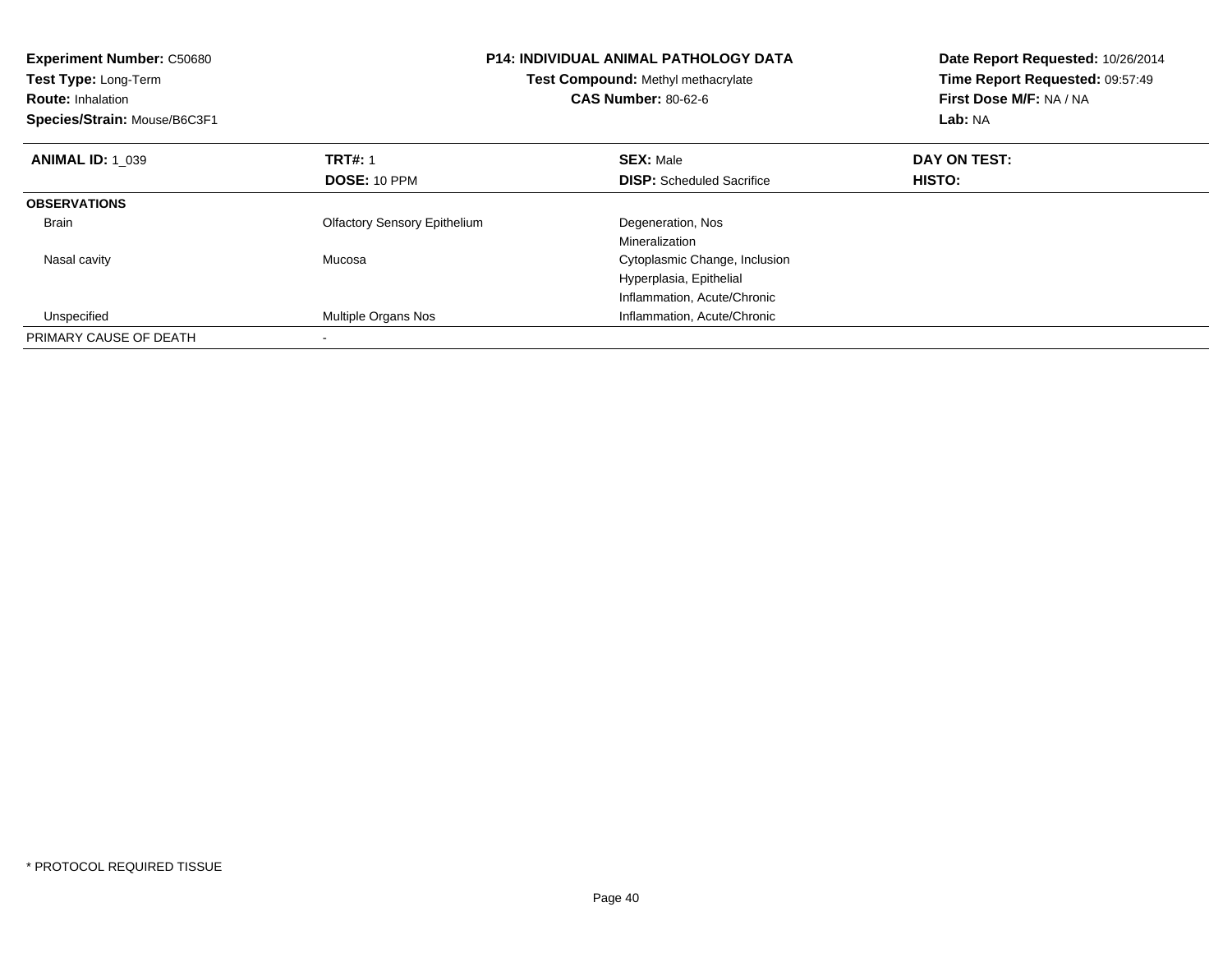| <b>Experiment Number: C50680</b><br>Test Type: Long-Term<br><b>Route: Inhalation</b><br>Species/Strain: Mouse/B6C3F1 | <b>P14: INDIVIDUAL ANIMAL PATHOLOGY DATA</b><br>Test Compound: Methyl methacrylate<br><b>CAS Number: 80-62-6</b> |                                  | Date Report Requested: 10/26/2014<br>Time Report Requested: 09:57:49<br>First Dose M/F: NA / NA<br>Lab: NA |
|----------------------------------------------------------------------------------------------------------------------|------------------------------------------------------------------------------------------------------------------|----------------------------------|------------------------------------------------------------------------------------------------------------|
| <b>ANIMAL ID: 1 040</b>                                                                                              | <b>TRT#: 1</b>                                                                                                   | <b>SEX: Male</b>                 | DAY ON TEST:                                                                                               |
|                                                                                                                      | DOSE: 10 PPM                                                                                                     | <b>DISP:</b> Scheduled Sacrifice | HISTO:                                                                                                     |
| <b>OBSERVATIONS</b>                                                                                                  |                                                                                                                  |                                  |                                                                                                            |
| <b>Brain</b>                                                                                                         | <b>Olfactory Sensory Epithelium</b>                                                                              | Degeneration, Nos                |                                                                                                            |
|                                                                                                                      |                                                                                                                  | Mineralization                   |                                                                                                            |
| Nasal cavity                                                                                                         | Mucosa                                                                                                           | Cytoplasmic Change, Inclusion    |                                                                                                            |
|                                                                                                                      |                                                                                                                  | Hyperplasia, Epithelial          |                                                                                                            |
|                                                                                                                      |                                                                                                                  | Inflammation, Acute/Chronic      |                                                                                                            |
| PRIMARY CAUSE OF DEATH                                                                                               | -                                                                                                                |                                  |                                                                                                            |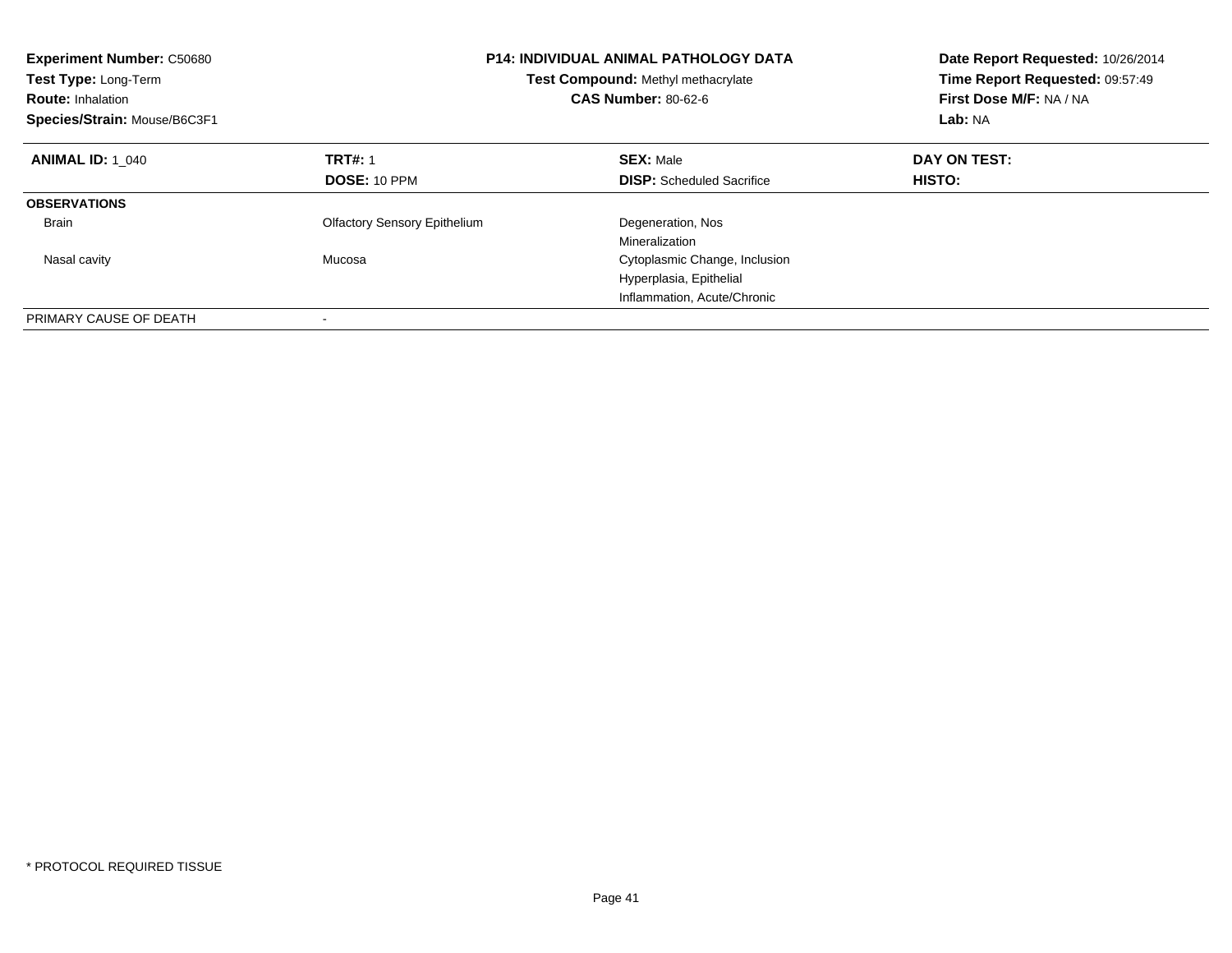| <b>Experiment Number: C50680</b><br>Test Type: Long-Term<br><b>Route: Inhalation</b><br>Species/Strain: Mouse/B6C3F1 | <b>P14: INDIVIDUAL ANIMAL PATHOLOGY DATA</b><br>Test Compound: Methyl methacrylate<br><b>CAS Number: 80-62-6</b> |                                  | Date Report Requested: 10/26/2014<br>Time Report Requested: 09:57:49<br>First Dose M/F: NA / NA<br>Lab: NA |
|----------------------------------------------------------------------------------------------------------------------|------------------------------------------------------------------------------------------------------------------|----------------------------------|------------------------------------------------------------------------------------------------------------|
| <b>ANIMAL ID: 1 041</b>                                                                                              | <b>TRT#: 1</b>                                                                                                   | <b>SEX: Male</b>                 | DAY ON TEST:                                                                                               |
|                                                                                                                      | DOSE: 10 PPM                                                                                                     | <b>DISP:</b> Scheduled Sacrifice | HISTO:                                                                                                     |
| <b>OBSERVATIONS</b>                                                                                                  |                                                                                                                  |                                  |                                                                                                            |
| <b>Brain</b>                                                                                                         | <b>Olfactory Sensory Epithelium</b>                                                                              | Degeneration, Nos                |                                                                                                            |
|                                                                                                                      |                                                                                                                  | Mineralization                   |                                                                                                            |
| Nasal cavity                                                                                                         | Mucosa                                                                                                           | Cytoplasmic Change, Inclusion    |                                                                                                            |
|                                                                                                                      |                                                                                                                  | Hyperplasia, Epithelial          |                                                                                                            |
|                                                                                                                      |                                                                                                                  | Inflammation, Acute/Chronic      |                                                                                                            |
| PRIMARY CAUSE OF DEATH                                                                                               | -                                                                                                                |                                  |                                                                                                            |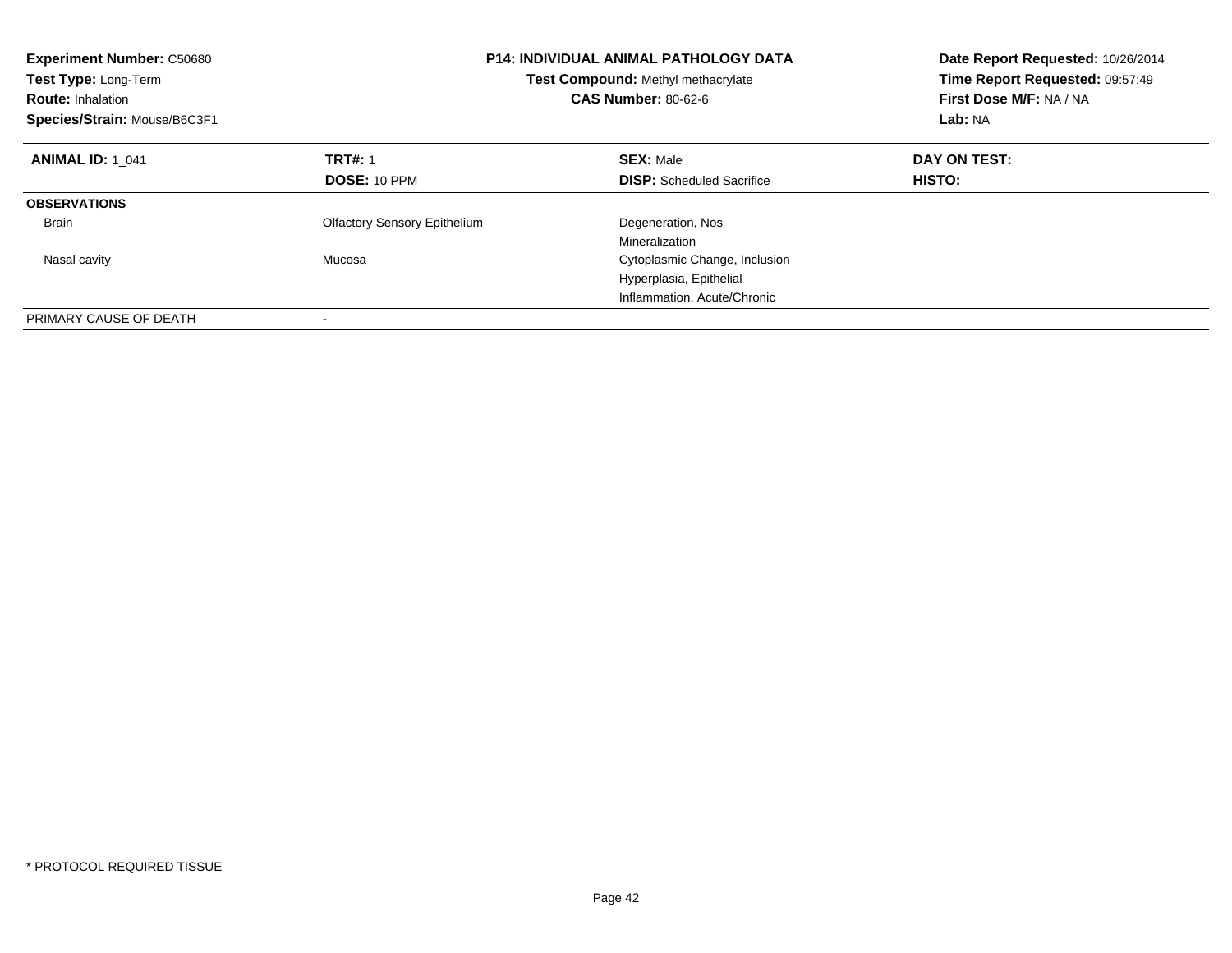| <b>Experiment Number: C50680</b><br>Test Type: Long-Term<br><b>Route: Inhalation</b><br>Species/Strain: Mouse/B6C3F1 | <b>P14: INDIVIDUAL ANIMAL PATHOLOGY DATA</b><br>Test Compound: Methyl methacrylate<br><b>CAS Number: 80-62-6</b> |                                  | Date Report Requested: 10/26/2014<br>Time Report Requested: 09:57:49<br>First Dose M/F: NA / NA<br>Lab: NA |
|----------------------------------------------------------------------------------------------------------------------|------------------------------------------------------------------------------------------------------------------|----------------------------------|------------------------------------------------------------------------------------------------------------|
| <b>ANIMAL ID: 1 042</b>                                                                                              | <b>TRT#: 1</b>                                                                                                   | <b>SEX: Male</b>                 | DAY ON TEST:                                                                                               |
|                                                                                                                      | DOSE: 10 PPM                                                                                                     | <b>DISP:</b> Scheduled Sacrifice | HISTO:                                                                                                     |
| <b>OBSERVATIONS</b>                                                                                                  |                                                                                                                  |                                  |                                                                                                            |
| <b>Brain</b>                                                                                                         | <b>Olfactory Sensory Epithelium</b>                                                                              | Degeneration, Nos                |                                                                                                            |
|                                                                                                                      |                                                                                                                  | Mineralization                   |                                                                                                            |
| Nasal cavity                                                                                                         | Mucosa                                                                                                           | Cytoplasmic Change, Inclusion    |                                                                                                            |
|                                                                                                                      |                                                                                                                  | Hyperplasia, Epithelial          |                                                                                                            |
|                                                                                                                      |                                                                                                                  | Inflammation, Acute/Chronic      |                                                                                                            |
| PRIMARY CAUSE OF DEATH                                                                                               |                                                                                                                  |                                  |                                                                                                            |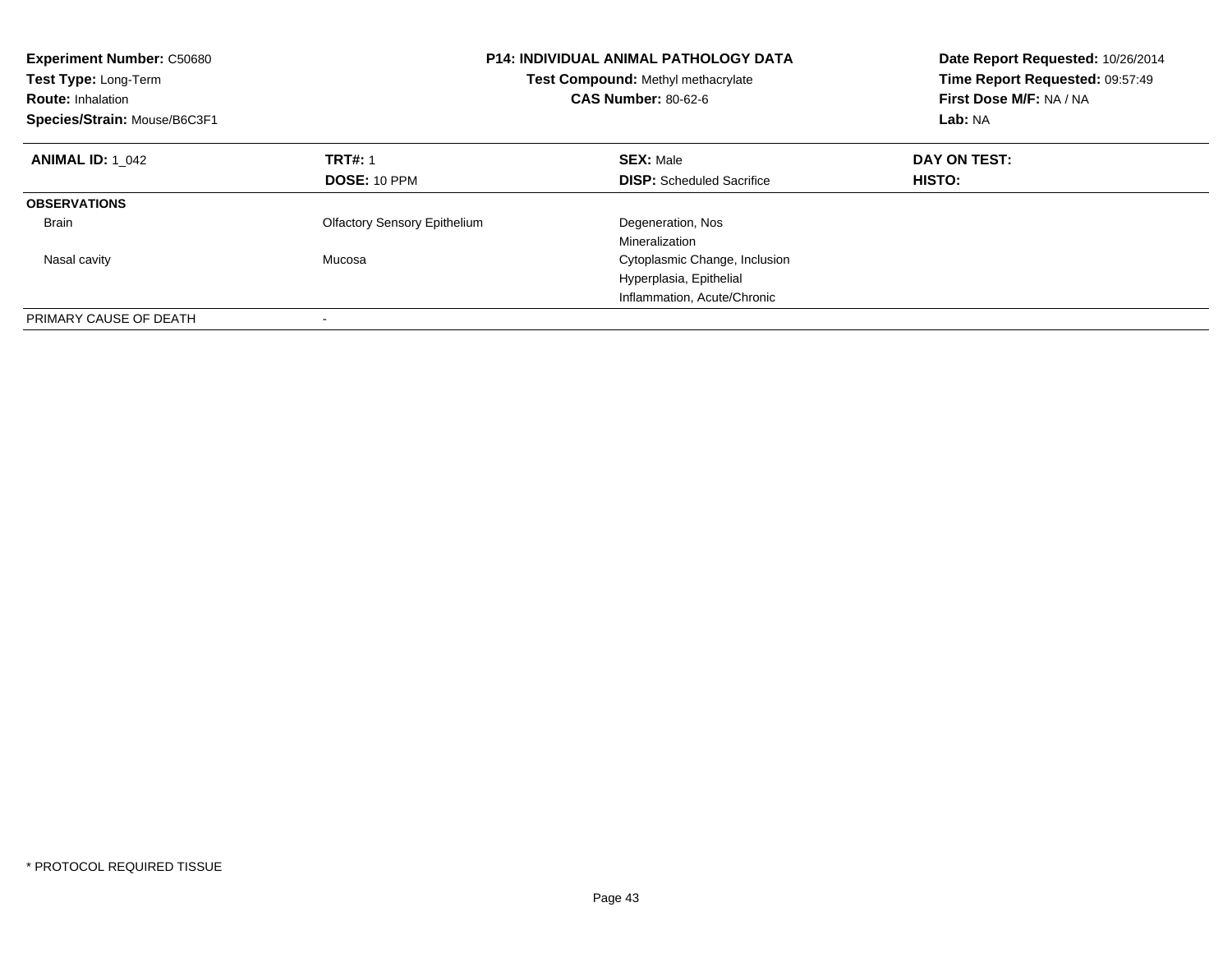| Experiment Number: C50680<br>Test Type: Long-Term<br><b>Route: Inhalation</b><br>Species/Strain: Mouse/B6C3F1 | <b>P14: INDIVIDUAL ANIMAL PATHOLOGY DATA</b><br>Test Compound: Methyl methacrylate<br><b>CAS Number: 80-62-6</b> |                                  | Date Report Requested: 10/26/2014<br>Time Report Requested: 09:57:49<br>First Dose M/F: NA / NA<br>Lab: NA |
|---------------------------------------------------------------------------------------------------------------|------------------------------------------------------------------------------------------------------------------|----------------------------------|------------------------------------------------------------------------------------------------------------|
| <b>ANIMAL ID: 1 043</b>                                                                                       | <b>TRT#: 1</b>                                                                                                   | <b>SEX: Male</b>                 | DAY ON TEST:                                                                                               |
|                                                                                                               | DOSE: 10 PPM                                                                                                     | <b>DISP:</b> Scheduled Sacrifice | HISTO:                                                                                                     |
| <b>OBSERVATIONS</b>                                                                                           |                                                                                                                  |                                  |                                                                                                            |
| Brain                                                                                                         | <b>Olfactory Sensory Epithelium</b>                                                                              | Degeneration, Nos                |                                                                                                            |
| Liver                                                                                                         |                                                                                                                  | Hepatocellular Carcinoma         |                                                                                                            |
| Lung                                                                                                          |                                                                                                                  | Alveolar/Bronchiolar Adenoma     |                                                                                                            |
| Nasal cavity                                                                                                  | Mucosa                                                                                                           | Cytoplasmic Change, Inclusion    |                                                                                                            |
|                                                                                                               |                                                                                                                  | Hyperplasia, Epithelial          |                                                                                                            |
|                                                                                                               |                                                                                                                  | Inflammation, Acute/Chronic      |                                                                                                            |
| Salivary gland                                                                                                |                                                                                                                  | Inflammation, Acute/Chronic      |                                                                                                            |
| PRIMARY CAUSE OF DEATH                                                                                        |                                                                                                                  |                                  |                                                                                                            |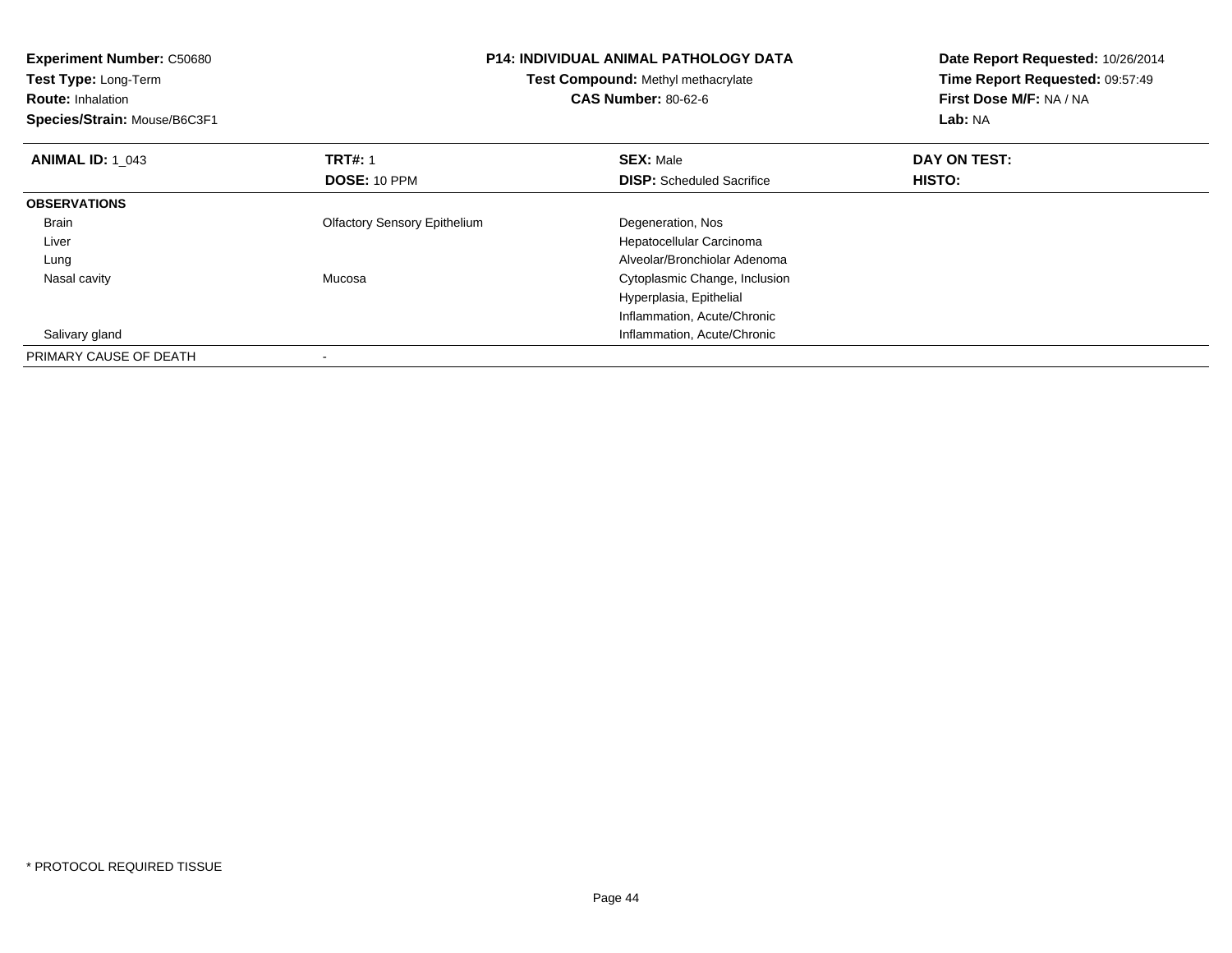| <b>Experiment Number: C50680</b><br>Test Type: Long-Term<br><b>Route: Inhalation</b><br>Species/Strain: Mouse/B6C3F1 |                                     | <b>P14: INDIVIDUAL ANIMAL PATHOLOGY DATA</b><br>Test Compound: Methyl methacrylate<br><b>CAS Number: 80-62-6</b> |              |
|----------------------------------------------------------------------------------------------------------------------|-------------------------------------|------------------------------------------------------------------------------------------------------------------|--------------|
| <b>ANIMAL ID: 1 044</b>                                                                                              | <b>TRT#: 1</b>                      | <b>SEX: Male</b>                                                                                                 | DAY ON TEST: |
|                                                                                                                      | <b>DOSE: 10 PPM</b>                 | <b>DISP:</b> Scheduled Sacrifice                                                                                 | HISTO:       |
| <b>OBSERVATIONS</b>                                                                                                  |                                     |                                                                                                                  |              |
| <b>Brain</b>                                                                                                         | <b>Olfactory Sensory Epithelium</b> | Degeneration, Nos                                                                                                |              |
|                                                                                                                      |                                     | Mineralization                                                                                                   |              |
| Nasal cavity                                                                                                         | Mucosa                              | Cytoplasmic Change, Inclusion                                                                                    |              |
|                                                                                                                      |                                     | Hyperplasia, Epithelial                                                                                          |              |
|                                                                                                                      |                                     | Inflammation, Acute/Chronic                                                                                      |              |
| Unspecified                                                                                                          | Multiple Organs Nos                 | Inflammation, Acute/Chronic                                                                                      |              |
| PRIMARY CAUSE OF DEATH                                                                                               |                                     |                                                                                                                  |              |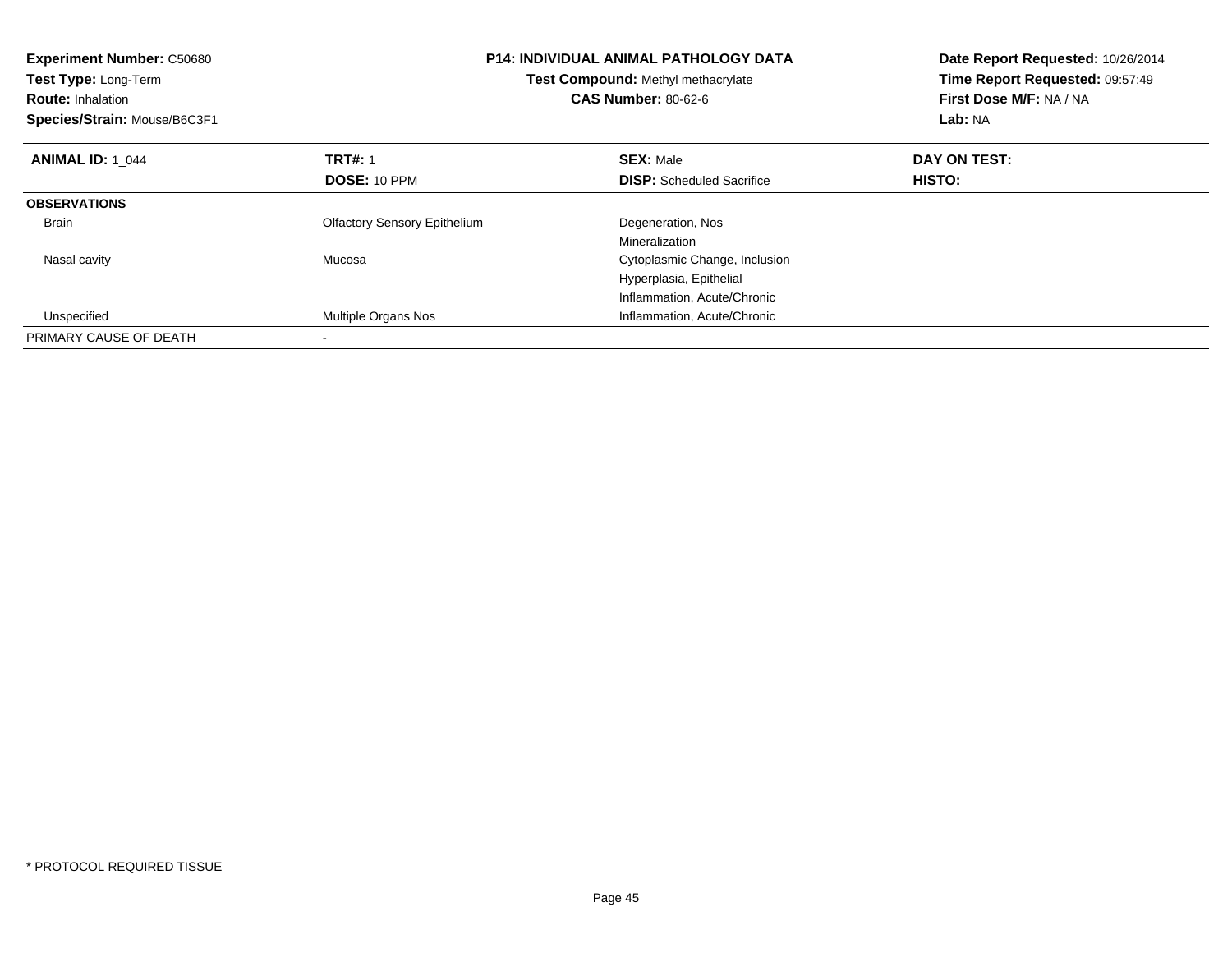| <b>Experiment Number: C50680</b><br>Test Type: Long-Term<br><b>Route: Inhalation</b><br>Species/Strain: Mouse/B6C3F1 | <b>P14: INDIVIDUAL ANIMAL PATHOLOGY DATA</b><br>Test Compound: Methyl methacrylate<br><b>CAS Number: 80-62-6</b> |                                  | Date Report Requested: 10/26/2014<br>Time Report Requested: 09:57:49<br>First Dose M/F: NA / NA<br>Lab: NA |
|----------------------------------------------------------------------------------------------------------------------|------------------------------------------------------------------------------------------------------------------|----------------------------------|------------------------------------------------------------------------------------------------------------|
|                                                                                                                      |                                                                                                                  |                                  |                                                                                                            |
| <b>ANIMAL ID: 1 045</b>                                                                                              | <b>TRT#: 1</b>                                                                                                   | <b>SEX: Male</b>                 | DAY ON TEST:                                                                                               |
|                                                                                                                      | <b>DOSE: 10 PPM</b>                                                                                              | <b>DISP:</b> Scheduled Sacrifice | <b>HISTO:</b>                                                                                              |
| <b>OBSERVATIONS</b>                                                                                                  |                                                                                                                  |                                  |                                                                                                            |
| <b>Brain</b>                                                                                                         | <b>Olfactory Sensory Epithelium</b>                                                                              | Degeneration, Nos                |                                                                                                            |
| Intestine Large                                                                                                      | Submucosa, Rectum                                                                                                | <b>Steatitis</b>                 |                                                                                                            |
| Lung                                                                                                                 |                                                                                                                  | Inflammation, Interstitial       |                                                                                                            |
| Lymph node                                                                                                           | <b>Bronchial Lymph Node</b>                                                                                      | Hyperplasia, Lymphoid            |                                                                                                            |
| Nasal cavity                                                                                                         |                                                                                                                  | Hyperplasia, Epithelial          |                                                                                                            |
|                                                                                                                      |                                                                                                                  | Inflammation, Acute/Chronic      |                                                                                                            |
| Unspecified                                                                                                          |                                                                                                                  | Neurofibroma                     |                                                                                                            |
| PRIMARY CAUSE OF DEATH                                                                                               |                                                                                                                  |                                  |                                                                                                            |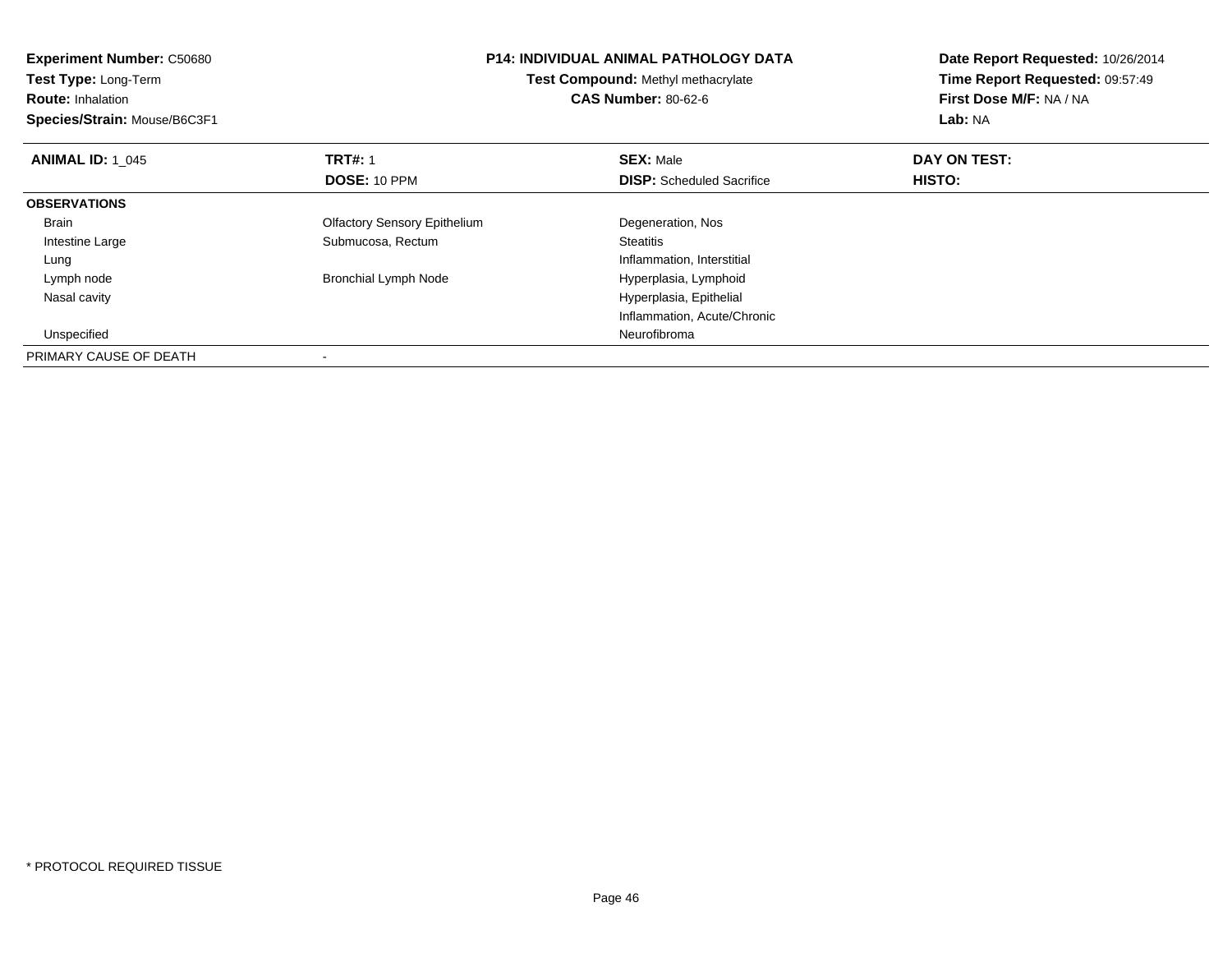| <b>Experiment Number: C50680</b><br>Test Type: Long-Term<br><b>Route: Inhalation</b><br>Species/Strain: Mouse/B6C3F1 | <b>P14: INDIVIDUAL ANIMAL PATHOLOGY DATA</b><br>Test Compound: Methyl methacrylate<br><b>CAS Number: 80-62-6</b> |                            | Date Report Requested: 10/26/2014<br>Time Report Requested: 09:57:49<br>First Dose M/F: NA / NA<br>Lab: NA |
|----------------------------------------------------------------------------------------------------------------------|------------------------------------------------------------------------------------------------------------------|----------------------------|------------------------------------------------------------------------------------------------------------|
| <b>ANIMAL ID: 1 046</b>                                                                                              | <b>TRT#: 1</b>                                                                                                   | <b>SEX: Male</b>           | DAY ON TEST:                                                                                               |
|                                                                                                                      | DOSE: 10 PPM                                                                                                     | <b>DISP:</b> Natural Death | HISTO:                                                                                                     |
| <b>OBSERVATIONS</b>                                                                                                  |                                                                                                                  |                            |                                                                                                            |
| Bone marrow                                                                                                          |                                                                                                                  | Hypoplasia, Nos            |                                                                                                            |
| Liver                                                                                                                |                                                                                                                  | Necrosis, Focal            |                                                                                                            |
| Lung                                                                                                                 |                                                                                                                  | Congestion, Nos            |                                                                                                            |
| Nasal cavity                                                                                                         |                                                                                                                  | Inflammation, Suppurative  |                                                                                                            |
| Seminal vesicle                                                                                                      |                                                                                                                  | Dilatation, Nos            |                                                                                                            |
| PRIMARY CAUSE OF DEATH                                                                                               |                                                                                                                  |                            |                                                                                                            |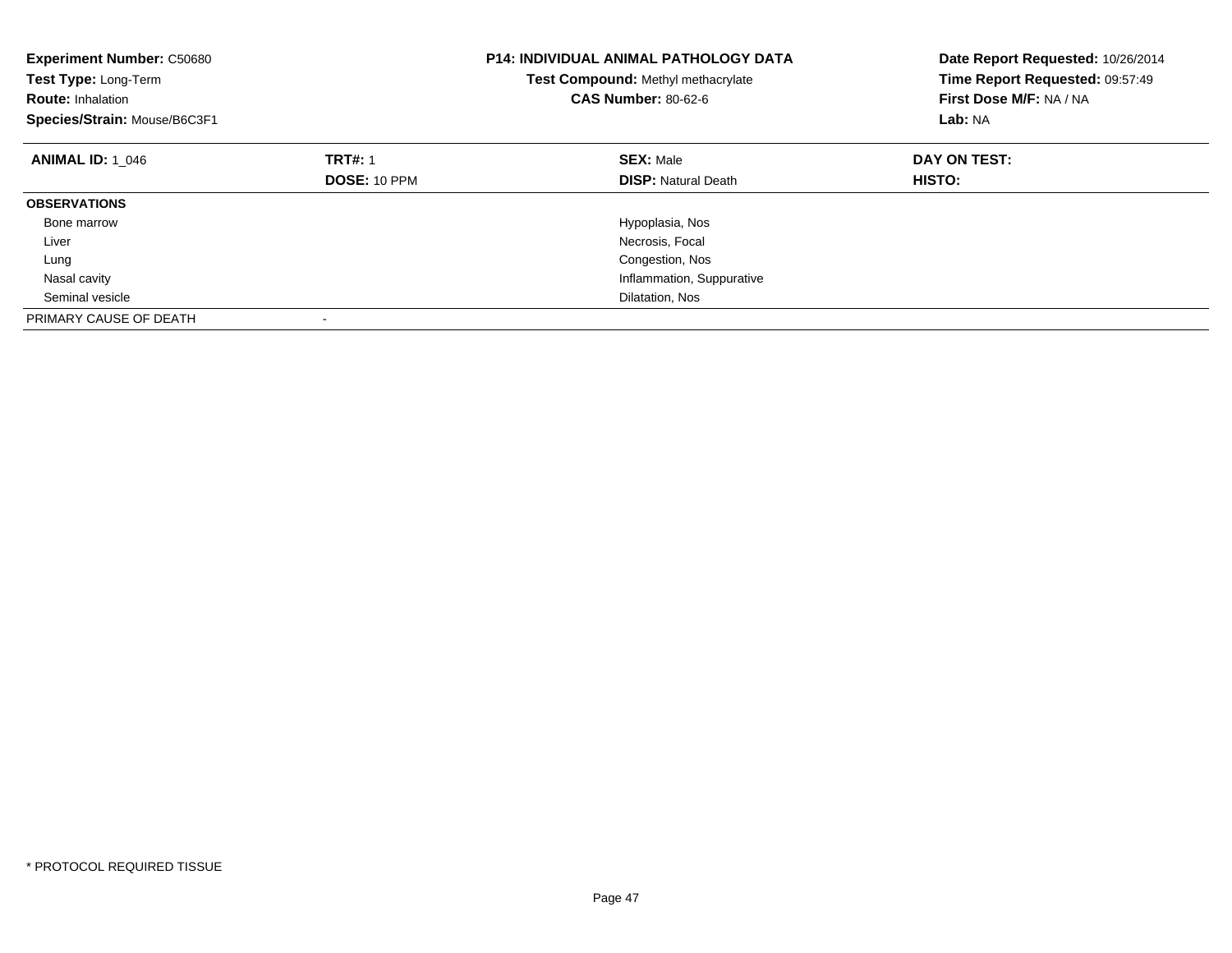| <b>Experiment Number: C50680</b><br>Test Type: Long-Term<br><b>Route: Inhalation</b><br>Species/Strain: Mouse/B6C3F1 | <b>P14: INDIVIDUAL ANIMAL PATHOLOGY DATA</b><br>Test Compound: Methyl methacrylate<br><b>CAS Number: 80-62-6</b> |                                  | Date Report Requested: 10/26/2014<br>Time Report Requested: 09:57:49<br>First Dose M/F: NA / NA<br><b>Lab: NA</b> |
|----------------------------------------------------------------------------------------------------------------------|------------------------------------------------------------------------------------------------------------------|----------------------------------|-------------------------------------------------------------------------------------------------------------------|
| <b>ANIMAL ID: 1 047</b>                                                                                              | <b>TRT#: 1</b>                                                                                                   | <b>SEX: Male</b>                 | DAY ON TEST:                                                                                                      |
|                                                                                                                      | DOSE: 10 PPM                                                                                                     | <b>DISP:</b> Scheduled Sacrifice | <b>HISTO:</b>                                                                                                     |
| <b>OBSERVATIONS</b>                                                                                                  |                                                                                                                  |                                  |                                                                                                                   |
| <b>Brain</b>                                                                                                         | <b>Olfactory Sensory Epithelium</b>                                                                              | Degeneration, Nos                |                                                                                                                   |
|                                                                                                                      |                                                                                                                  | Mineralization                   |                                                                                                                   |
| Lung                                                                                                                 |                                                                                                                  | Alveolar/Bronchiolar Adenoma     |                                                                                                                   |
|                                                                                                                      |                                                                                                                  | Inflammation, Acute/Chronic      |                                                                                                                   |
| Nasal cavity                                                                                                         | Mucosa                                                                                                           | Cytoplasmic Change, Inclusion    |                                                                                                                   |
|                                                                                                                      |                                                                                                                  | Hyperplasia, Epithelial          |                                                                                                                   |
|                                                                                                                      |                                                                                                                  | Inflammation, Acute/Chronic      |                                                                                                                   |
| PRIMARY CAUSE OF DEATH                                                                                               |                                                                                                                  |                                  |                                                                                                                   |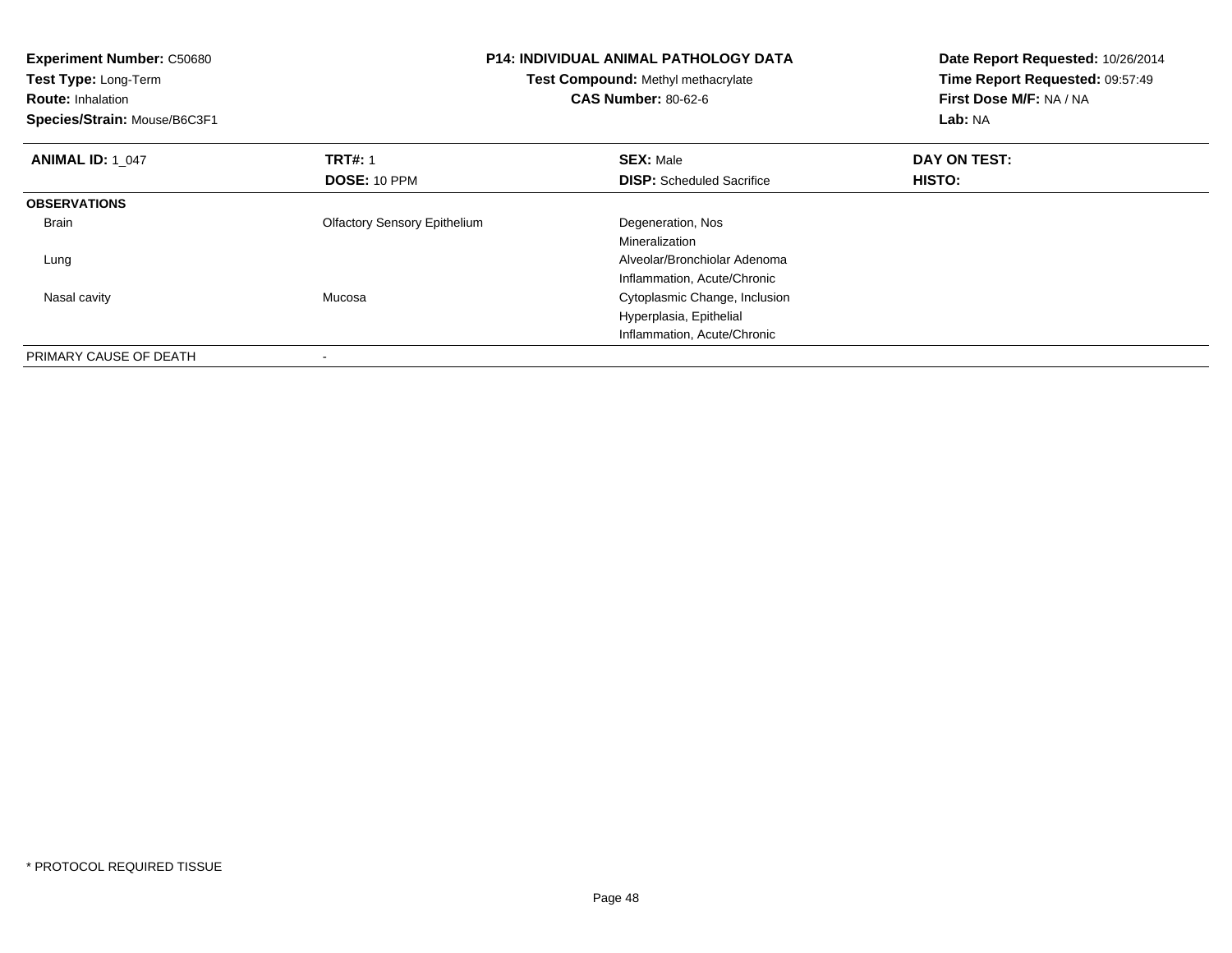| <b>Experiment Number: C50680</b><br>Test Type: Long-Term<br><b>Route: Inhalation</b><br>Species/Strain: Mouse/B6C3F1 | <b>P14: INDIVIDUAL ANIMAL PATHOLOGY DATA</b><br>Test Compound: Methyl methacrylate<br><b>CAS Number: 80-62-6</b> |                                  | Date Report Requested: 10/26/2014<br>Time Report Requested: 09:57:49<br>First Dose M/F: NA / NA<br>Lab: NA |
|----------------------------------------------------------------------------------------------------------------------|------------------------------------------------------------------------------------------------------------------|----------------------------------|------------------------------------------------------------------------------------------------------------|
| <b>ANIMAL ID: 1 048</b>                                                                                              | <b>TRT#: 1</b>                                                                                                   | <b>SEX: Male</b>                 | DAY ON TEST:                                                                                               |
|                                                                                                                      | DOSE: 10 PPM                                                                                                     | <b>DISP:</b> Scheduled Sacrifice | HISTO:                                                                                                     |
| <b>OBSERVATIONS</b>                                                                                                  |                                                                                                                  |                                  |                                                                                                            |
| <b>Brain</b>                                                                                                         | <b>Olfactory Sensory Epithelium</b>                                                                              | Degeneration, Nos                |                                                                                                            |
| Nasal cavity                                                                                                         | Mucosa                                                                                                           | Cytoplasmic Change, Inclusion    |                                                                                                            |
|                                                                                                                      |                                                                                                                  | Hyperplasia, Epithelial          |                                                                                                            |
|                                                                                                                      |                                                                                                                  | Inflammation, Acute/Chronic      |                                                                                                            |
| Salivary gland                                                                                                       |                                                                                                                  | Inflammation, Acute/Chronic      |                                                                                                            |
| PRIMARY CAUSE OF DEATH                                                                                               |                                                                                                                  |                                  |                                                                                                            |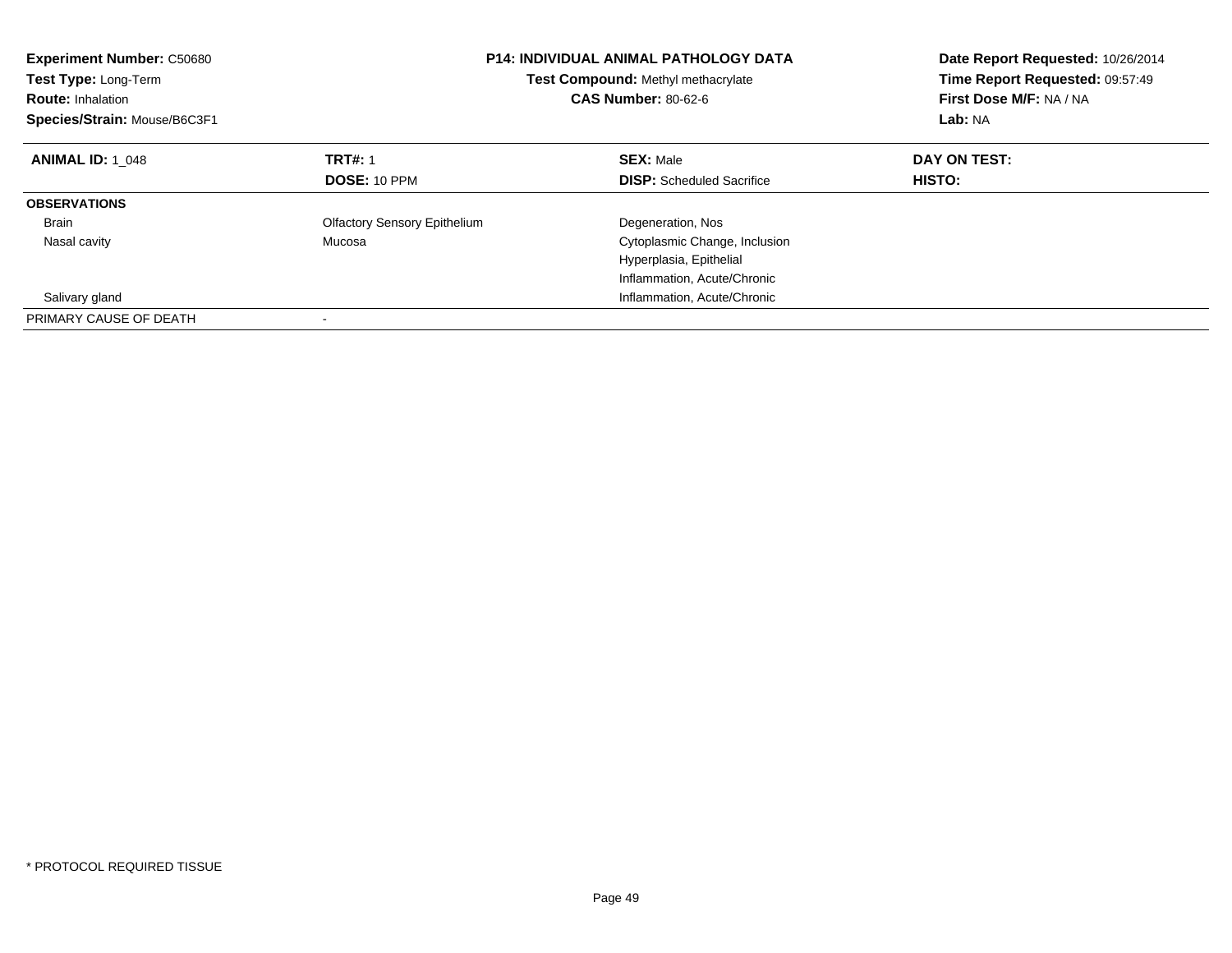| <b>Experiment Number: C50680</b> | <b>P14: INDIVIDUAL ANIMAL PATHOLOGY DATA</b><br>Test Compound: Methyl methacrylate |                                  | Date Report Requested: 10/26/2014 |  |
|----------------------------------|------------------------------------------------------------------------------------|----------------------------------|-----------------------------------|--|
| Test Type: Long-Term             |                                                                                    |                                  | Time Report Requested: 09:57:49   |  |
| <b>Route: Inhalation</b>         |                                                                                    | <b>CAS Number: 80-62-6</b>       | First Dose M/F: NA / NA           |  |
| Species/Strain: Mouse/B6C3F1     |                                                                                    |                                  | Lab: NA                           |  |
| <b>ANIMAL ID: 1 049</b>          | <b>TRT#: 1</b>                                                                     | <b>SEX: Male</b>                 | DAY ON TEST:                      |  |
|                                  | DOSE: 10 PPM                                                                       | <b>DISP:</b> Scheduled Sacrifice | HISTO:                            |  |
| <b>OBSERVATIONS</b>              |                                                                                    |                                  |                                   |  |
| Brain                            | <b>Olfactory Sensory Epithelium</b>                                                | Degeneration, Nos                |                                   |  |
|                                  |                                                                                    | Mineralization                   |                                   |  |
| Harderian gland                  | <b>Hardarian Gland</b>                                                             | Adenocarcinoma, Nos              |                                   |  |
| Lung                             |                                                                                    | Adenocarcinoma, Nos, Metastatic  |                                   |  |
| Nasal cavity                     | Mucosa                                                                             | Cytoplasmic Change, Inclusion    |                                   |  |
|                                  |                                                                                    | Hyperplasia, Epithelial          |                                   |  |
|                                  |                                                                                    | Inflammation, Acute/Chronic      |                                   |  |
| PRIMARY CAUSE OF DEATH           |                                                                                    |                                  |                                   |  |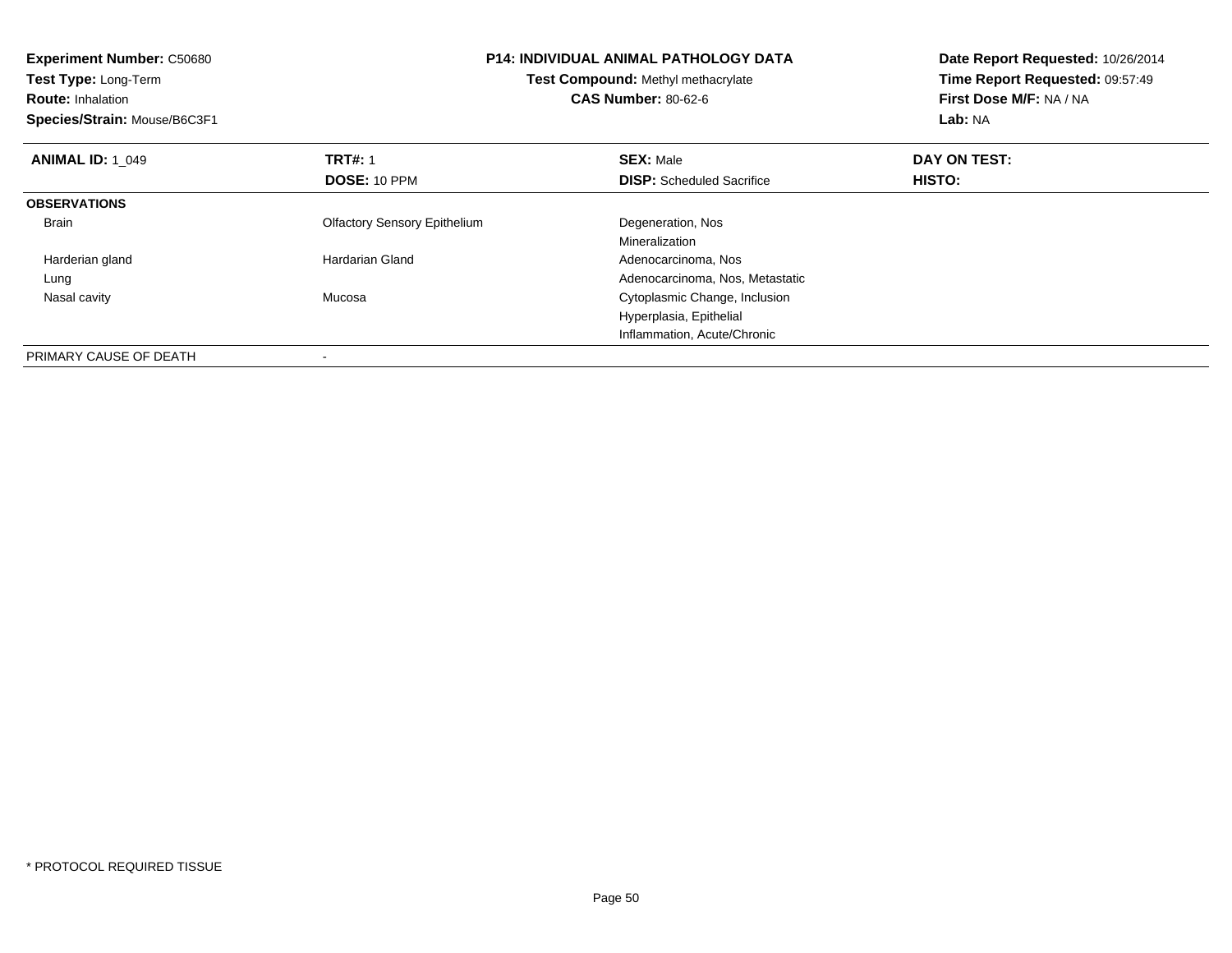**Experiment Number:** C50680**Test Type:** Long-Term**Route:** Inhalation**P14: INDIVIDUAL ANIMAL PATHOLOGY DATATest Compound:** Methyl methacrylate**CAS Number:** 80-62-6

## **Date Report Requested:** 10/26/2014**Time Report Requested:** 09:57:49**First Dose M/F:** NA / NA**Lab:** NA

| <b>ANIMAL ID: 1 050</b> | <b>TRT#: 1</b>                      | <b>SEX: Male</b>                 | DAY ON TEST: |  |
|-------------------------|-------------------------------------|----------------------------------|--------------|--|
|                         | <b>DOSE: 10 PPM</b>                 | <b>DISP:</b> Scheduled Sacrifice | HISTO:       |  |
| <b>OBSERVATIONS</b>     |                                     |                                  |              |  |
| Brain                   | <b>Olfactory Sensory Epithelium</b> | Degeneration, Nos                |              |  |
|                         |                                     | Mineralization                   |              |  |
| Liver                   |                                     | Hepatocellular Adenoma           |              |  |
| Lymph node              | Mandibular Lymph Node               | Hyperplasia, Lymphoid            |              |  |
| Nasal cavity            | Mucosa                              | Cytoplasmic Change, Inclusion    |              |  |
|                         |                                     | Hyperplasia, Epithelial          |              |  |
|                         |                                     | Inflammation, Acute/Chronic      |              |  |
| Salivary gland          |                                     | Inflammation, Acute/Chronic      |              |  |
| PRIMARY CAUSE OF DEATH  |                                     |                                  |              |  |

**Species/Strain:** Mouse/B6C3F1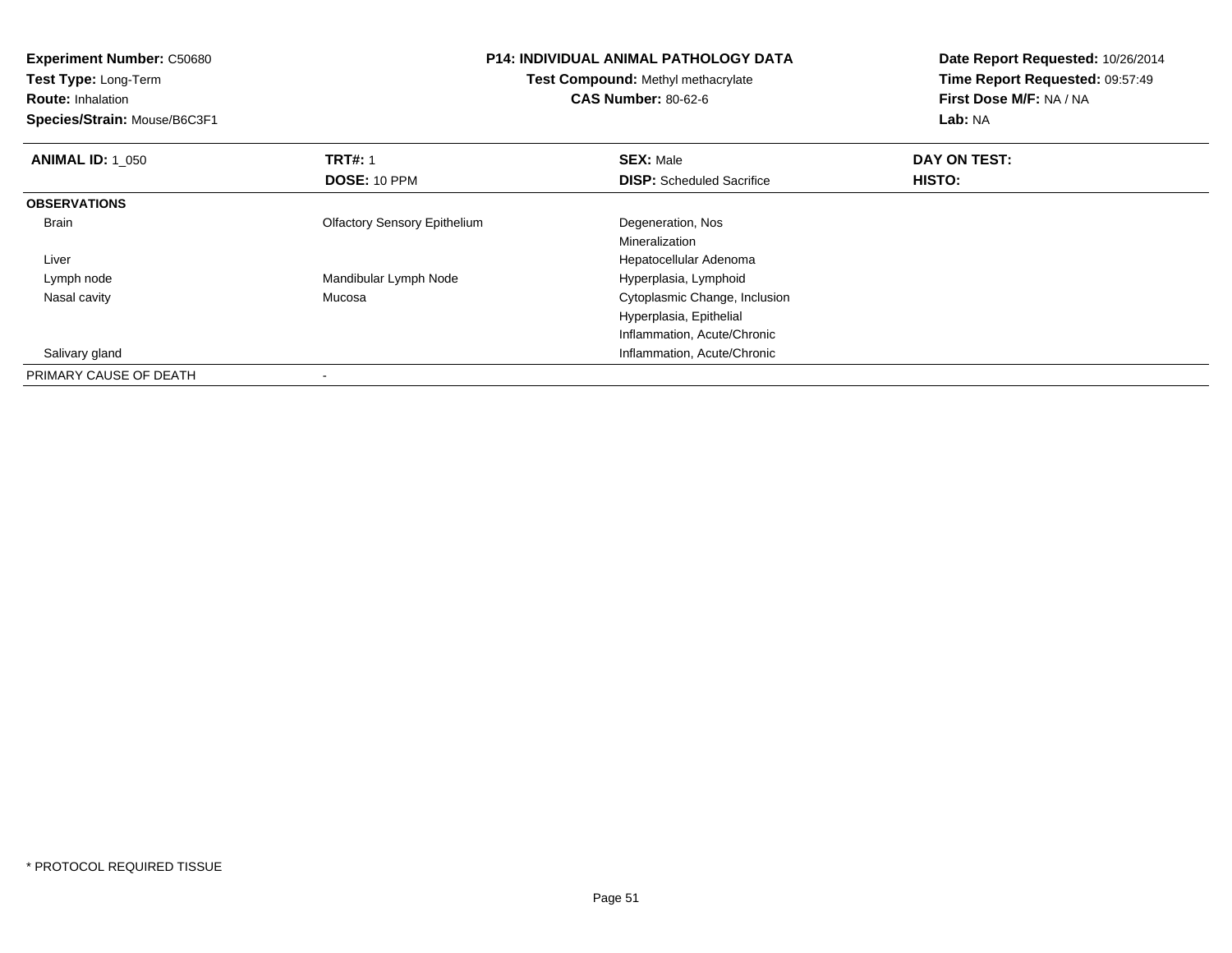| Experiment Number: C50680<br>Test Type: Long-Term<br><b>Route: Inhalation</b><br>Species/Strain: Mouse/B6C3F1 | <b>P14: INDIVIDUAL ANIMAL PATHOLOGY DATA</b><br>Test Compound: Methyl methacrylate<br><b>CAS Number: 80-62-6</b> |                                  | Date Report Requested: 10/26/2014<br>Time Report Requested: 09:57:49<br>First Dose M/F: NA / NA<br>Lab: NA |
|---------------------------------------------------------------------------------------------------------------|------------------------------------------------------------------------------------------------------------------|----------------------------------|------------------------------------------------------------------------------------------------------------|
| <b>ANIMAL ID: 2 001</b>                                                                                       | TRT#: 2                                                                                                          | <b>SEX: Male</b>                 | DAY ON TEST:                                                                                               |
|                                                                                                               | <b>DOSE: 500 PPM</b>                                                                                             | <b>DISP:</b> Scheduled Sacrifice | HISTO:                                                                                                     |
| <b>OBSERVATIONS</b>                                                                                           |                                                                                                                  |                                  |                                                                                                            |
| <b>Brain</b>                                                                                                  | <b>Olfactory Sensory Epithelium</b>                                                                              | Degeneration, Nos                |                                                                                                            |
| Epididymis                                                                                                    |                                                                                                                  | Inflammation, Granulomatous      |                                                                                                            |
| Kidney                                                                                                        |                                                                                                                  | Inflammation, Acute/Chronic      |                                                                                                            |
| Nasal cavity                                                                                                  | Mucosa                                                                                                           | Cytoplasmic Change, Inclusion    |                                                                                                            |
|                                                                                                               |                                                                                                                  | Hyperplasia, Epithelial          |                                                                                                            |
|                                                                                                               |                                                                                                                  | Inflammation, Acute/Chronic      |                                                                                                            |
| Seminal vesicle                                                                                               |                                                                                                                  | Distention                       |                                                                                                            |
| PRIMARY CAUSE OF DEATH                                                                                        |                                                                                                                  |                                  |                                                                                                            |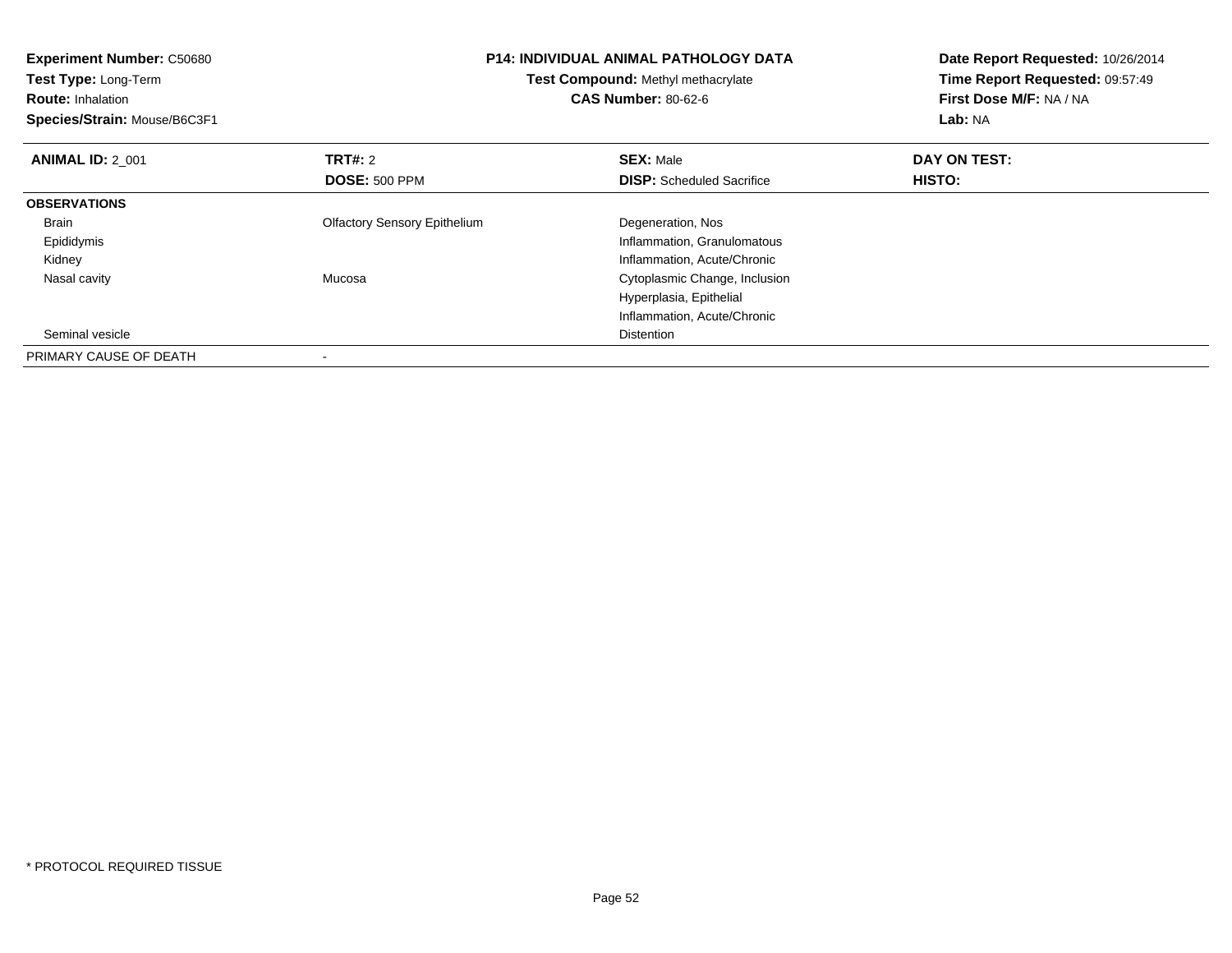| <b>Experiment Number: C50680</b><br>Test Type: Long-Term<br><b>Route: Inhalation</b><br>Species/Strain: Mouse/B6C3F1 | <b>P14: INDIVIDUAL ANIMAL PATHOLOGY DATA</b><br>Test Compound: Methyl methacrylate<br><b>CAS Number: 80-62-6</b> |                                  | Date Report Requested: 10/26/2014<br>Time Report Requested: 09:57:49<br>First Dose M/F: NA / NA<br>Lab: NA |
|----------------------------------------------------------------------------------------------------------------------|------------------------------------------------------------------------------------------------------------------|----------------------------------|------------------------------------------------------------------------------------------------------------|
| <b>ANIMAL ID: 2 002</b>                                                                                              | TRT#: 2                                                                                                          | <b>SEX: Male</b>                 | DAY ON TEST:                                                                                               |
|                                                                                                                      | <b>DOSE: 500 PPM</b>                                                                                             | <b>DISP:</b> Scheduled Sacrifice | HISTO:                                                                                                     |
| <b>OBSERVATIONS</b>                                                                                                  |                                                                                                                  |                                  |                                                                                                            |
| <b>Brain</b>                                                                                                         | <b>Olfactory Sensory Epithelium</b>                                                                              | Degeneration, Nos                |                                                                                                            |
| Nasal cavity                                                                                                         | Mucosa                                                                                                           | Cytoplasmic Change, Inclusion    |                                                                                                            |
|                                                                                                                      |                                                                                                                  | Hyperplasia, Epithelial          |                                                                                                            |
| Parathyroid gland                                                                                                    |                                                                                                                  | Cyst, Nos                        |                                                                                                            |
| Unspecified                                                                                                          | <b>Multiple Organs Nos</b>                                                                                       | Inflammation, Acute/Chronic      |                                                                                                            |
| PRIMARY CAUSE OF DEATH                                                                                               |                                                                                                                  |                                  |                                                                                                            |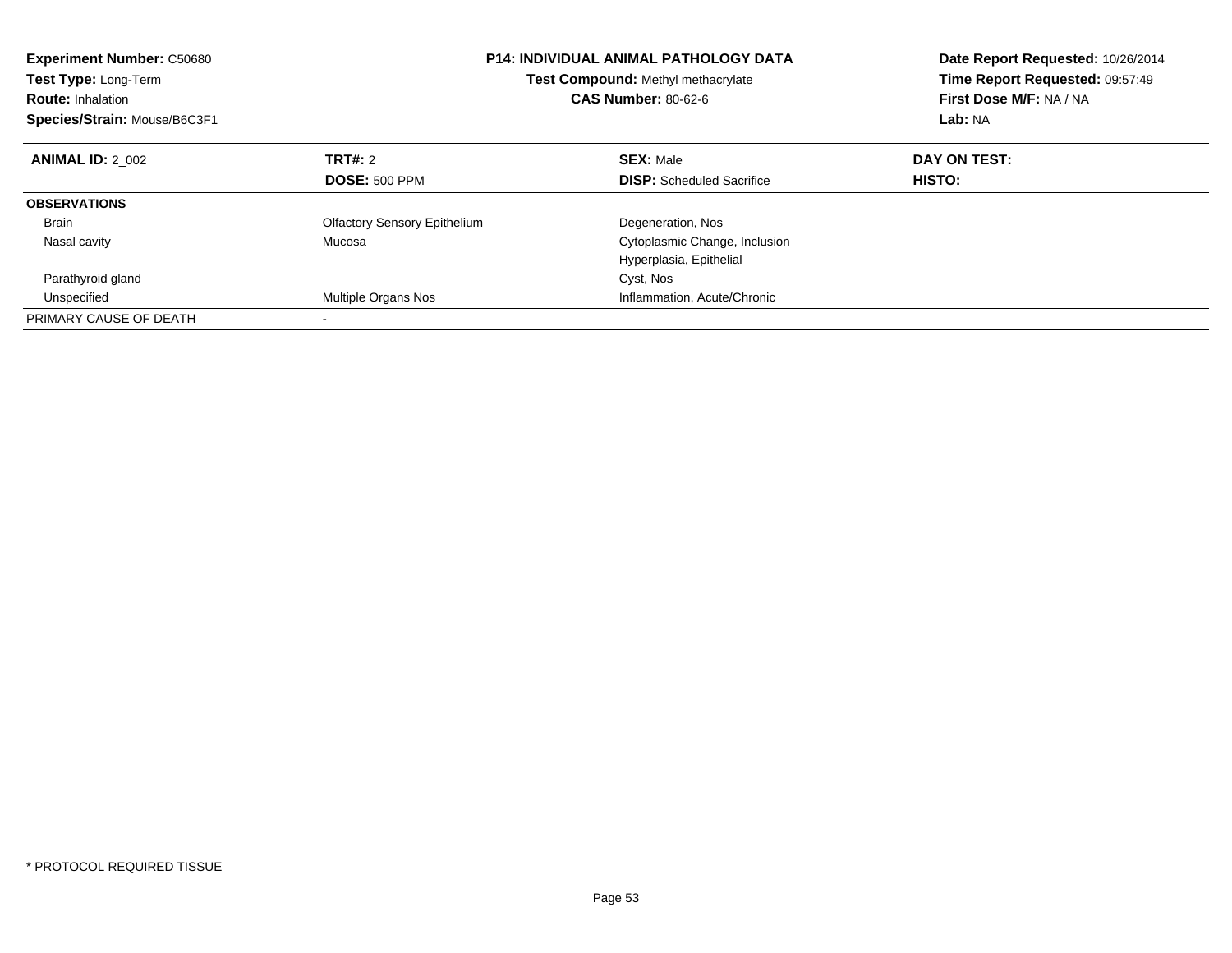| <b>Experiment Number: C50680</b><br>Test Type: Long-Term<br><b>Route: Inhalation</b><br>Species/Strain: Mouse/B6C3F1 |                                     | <b>P14: INDIVIDUAL ANIMAL PATHOLOGY DATA</b><br>Test Compound: Methyl methacrylate<br><b>CAS Number: 80-62-6</b> |              |
|----------------------------------------------------------------------------------------------------------------------|-------------------------------------|------------------------------------------------------------------------------------------------------------------|--------------|
| <b>ANIMAL ID: 2 003</b>                                                                                              | TRT#: 2                             | <b>SEX: Male</b>                                                                                                 | DAY ON TEST: |
|                                                                                                                      | <b>DOSE: 500 PPM</b>                | <b>DISP:</b> Scheduled Sacrifice                                                                                 | HISTO:       |
| <b>OBSERVATIONS</b>                                                                                                  |                                     |                                                                                                                  |              |
| <b>Brain</b>                                                                                                         | <b>Olfactory Sensory Epithelium</b> | Degeneration, Nos                                                                                                |              |
|                                                                                                                      |                                     | Mineralization                                                                                                   |              |
| Nasal cavity                                                                                                         | Mucosa                              | Cytoplasmic Change, Inclusion                                                                                    |              |
|                                                                                                                      |                                     | Hyperplasia, Epithelial                                                                                          |              |
|                                                                                                                      |                                     | Inflammation, Acute/Chronic                                                                                      |              |
| Seminal vesicle                                                                                                      |                                     | <b>Distention</b>                                                                                                |              |
| PRIMARY CAUSE OF DEATH                                                                                               |                                     |                                                                                                                  |              |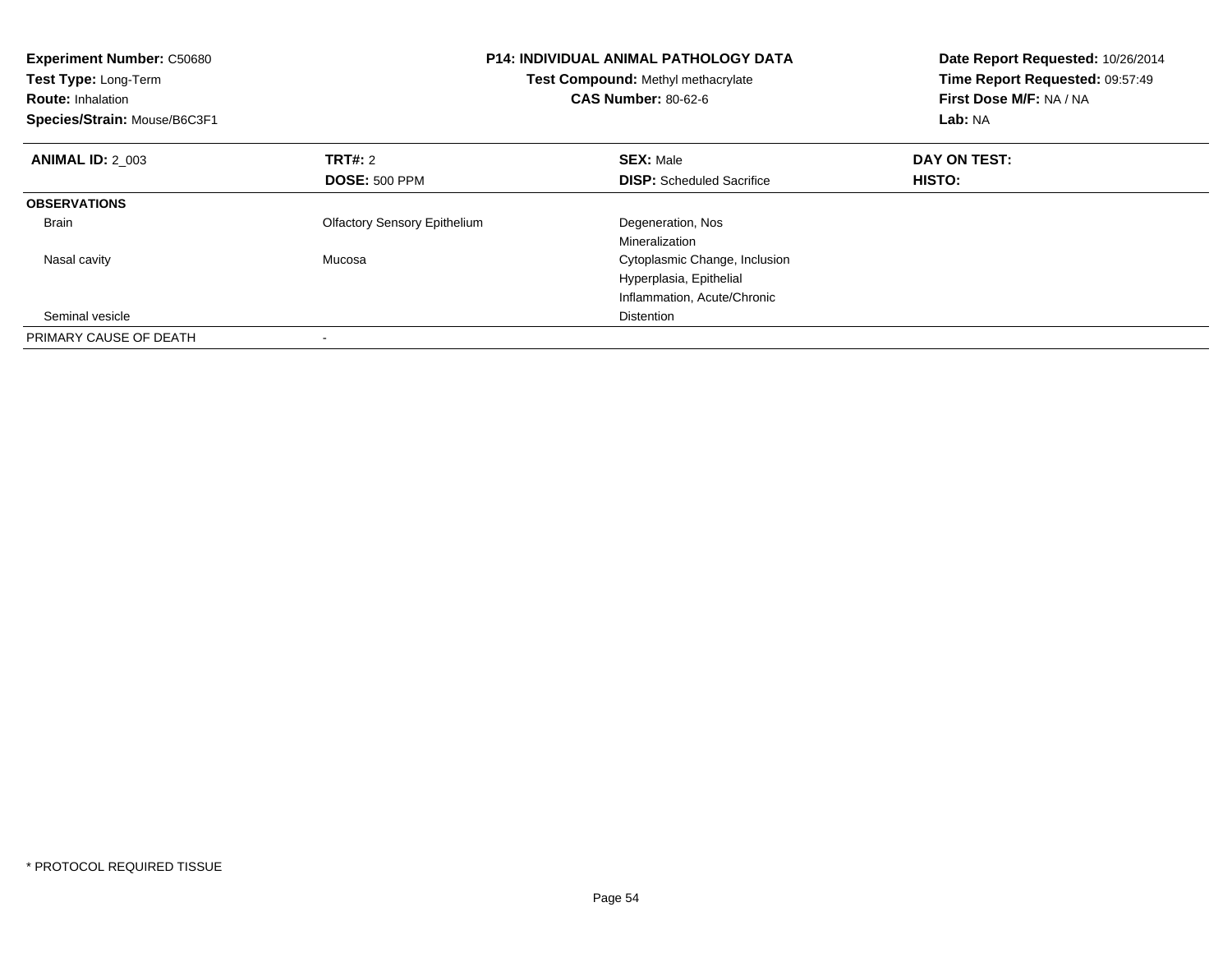| <b>Experiment Number: C50680</b><br>Test Type: Long-Term<br><b>Route: Inhalation</b><br>Species/Strain: Mouse/B6C3F1 | <b>P14: INDIVIDUAL ANIMAL PATHOLOGY DATA</b><br>Test Compound: Methyl methacrylate<br><b>CAS Number: 80-62-6</b> |                                  | Date Report Requested: 10/26/2014<br>Time Report Requested: 09:57:49<br>First Dose M/F: NA / NA<br>Lab: NA |
|----------------------------------------------------------------------------------------------------------------------|------------------------------------------------------------------------------------------------------------------|----------------------------------|------------------------------------------------------------------------------------------------------------|
| <b>ANIMAL ID: 2 004</b>                                                                                              | <b>TRT#: 2</b>                                                                                                   | <b>SEX: Male</b>                 | DAY ON TEST:                                                                                               |
|                                                                                                                      | <b>DOSE: 500 PPM</b>                                                                                             | <b>DISP:</b> Scheduled Sacrifice | HISTO:                                                                                                     |
| <b>OBSERVATIONS</b>                                                                                                  |                                                                                                                  |                                  |                                                                                                            |
| <b>Brain</b>                                                                                                         | <b>Olfactory Sensory Epithelium</b>                                                                              | Degeneration, Nos                |                                                                                                            |
| Nasal cavity                                                                                                         | Mucosa                                                                                                           | Cytoplasmic Change, Inclusion    |                                                                                                            |
|                                                                                                                      |                                                                                                                  | Hyperplasia, Epithelial          |                                                                                                            |
| Unspecified                                                                                                          | Multiple Organs Nos                                                                                              | Inflammation, Acute/Chronic      |                                                                                                            |
| PRIMARY CAUSE OF DEATH                                                                                               |                                                                                                                  |                                  |                                                                                                            |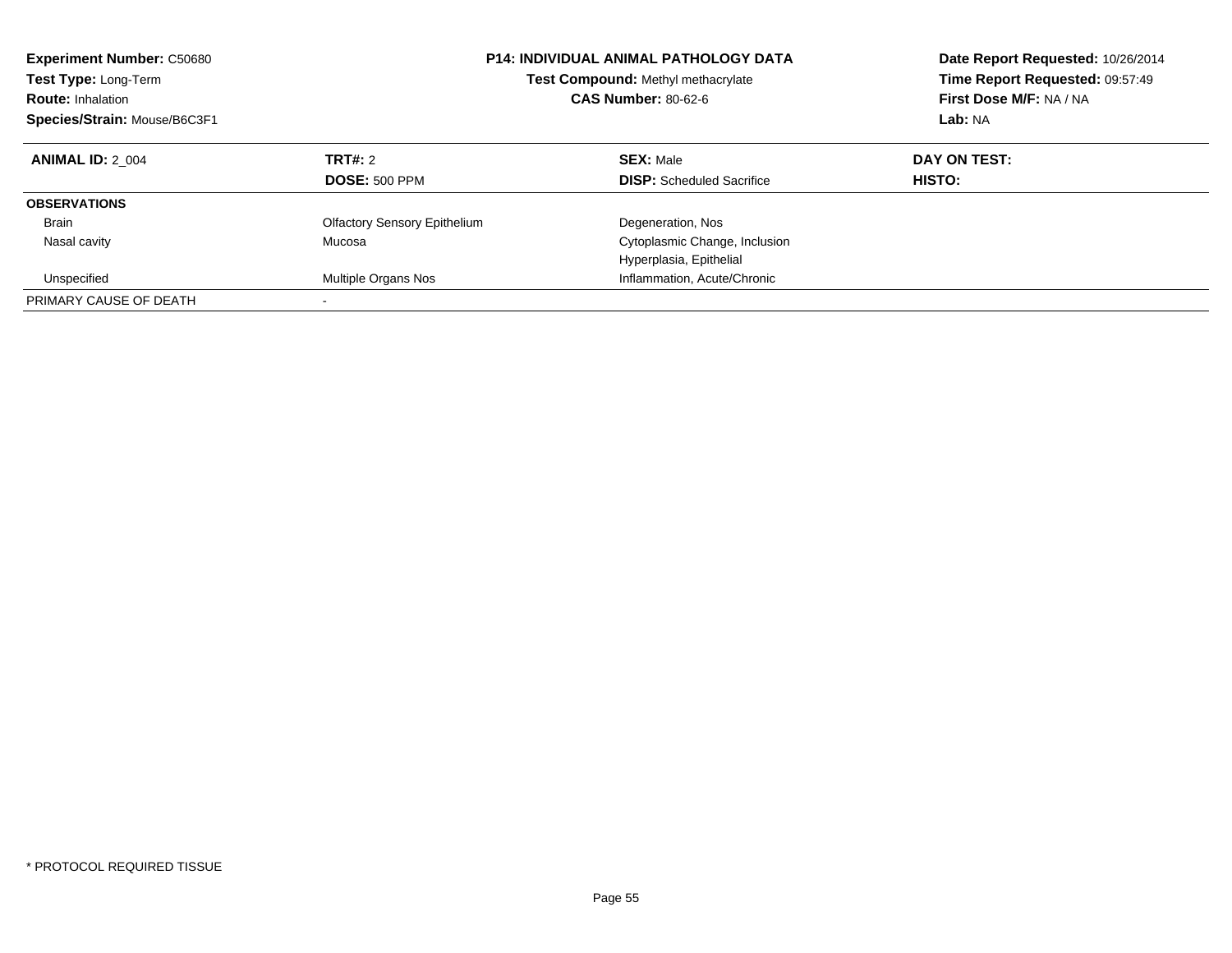| <b>Experiment Number: C50680</b><br>Test Type: Long-Term<br><b>Route: Inhalation</b><br>Species/Strain: Mouse/B6C3F1 | <b>P14: INDIVIDUAL ANIMAL PATHOLOGY DATA</b><br>Test Compound: Methyl methacrylate<br><b>CAS Number: 80-62-6</b> |                             | Date Report Requested: 10/26/2014<br>Time Report Requested: 09:57:49<br>First Dose M/F: NA / NA<br>Lab: NA |
|----------------------------------------------------------------------------------------------------------------------|------------------------------------------------------------------------------------------------------------------|-----------------------------|------------------------------------------------------------------------------------------------------------|
| <b>ANIMAL ID: 2 005</b>                                                                                              | <b>TRT#: 2</b>                                                                                                   | <b>SEX: Male</b>            | DAY ON TEST:                                                                                               |
|                                                                                                                      | <b>DOSE: 500 PPM</b>                                                                                             | <b>DISP: Natural Death</b>  | HISTO:                                                                                                     |
| <b>OBSERVATIONS</b>                                                                                                  |                                                                                                                  |                             |                                                                                                            |
| <b>Brain</b>                                                                                                         | <b>Olfactory Sensory Epithelium</b>                                                                              | Degeneration, Nos           |                                                                                                            |
|                                                                                                                      |                                                                                                                  | Mineralization              |                                                                                                            |
| Liver                                                                                                                |                                                                                                                  | Hepatocellular Carcinoma    |                                                                                                            |
| Lung                                                                                                                 |                                                                                                                  | Congestion, Nos             |                                                                                                            |
| Nasal cavity                                                                                                         |                                                                                                                  | Hyperplasia, Epithelial     |                                                                                                            |
|                                                                                                                      |                                                                                                                  | Inflammation, Acute/Chronic |                                                                                                            |
| PRIMARY CAUSE OF DEATH                                                                                               |                                                                                                                  |                             |                                                                                                            |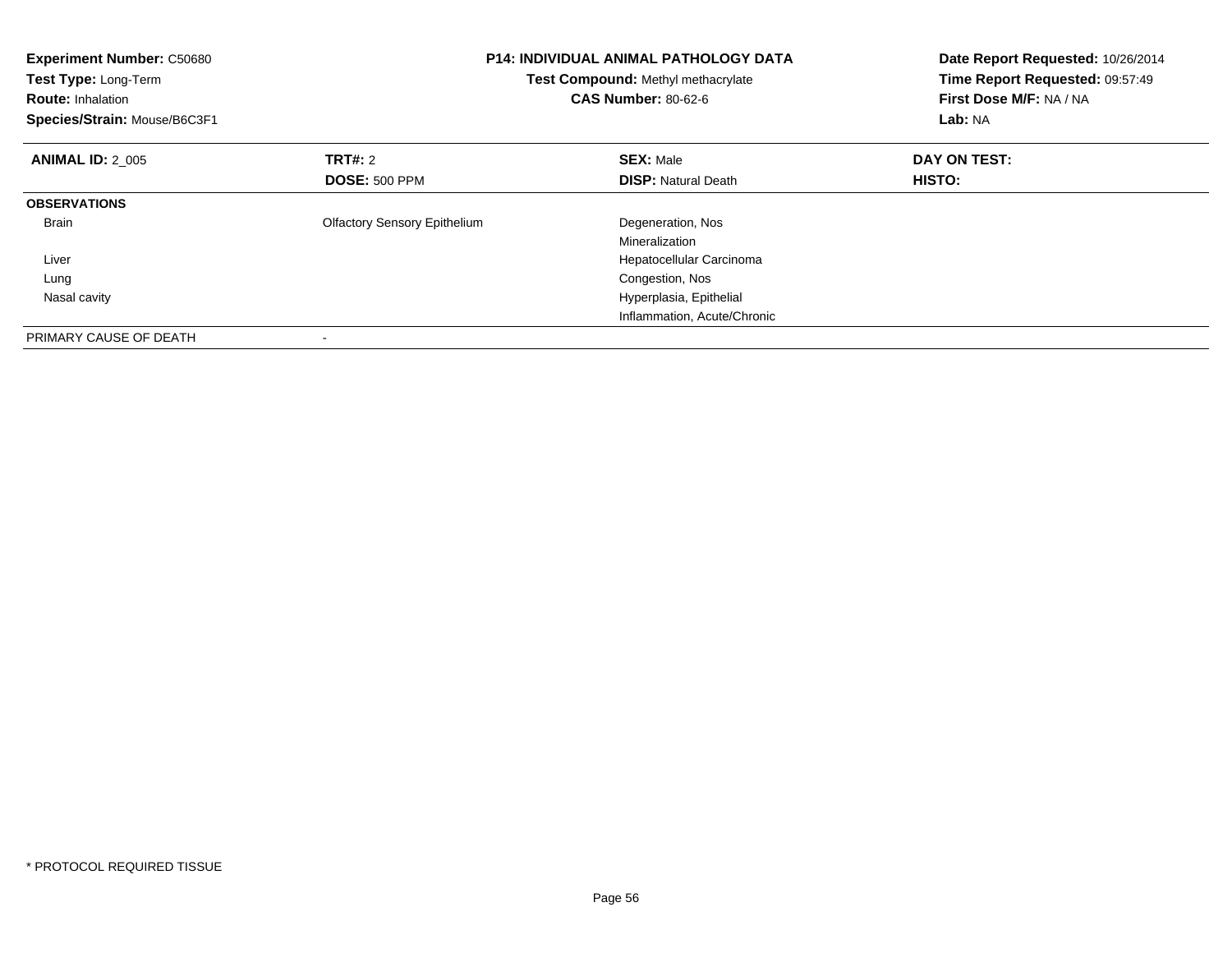| <b>Experiment Number: C50680</b><br>Test Type: Long-Term<br><b>Route: Inhalation</b><br>Species/Strain: Mouse/B6C3F1 | <b>P14: INDIVIDUAL ANIMAL PATHOLOGY DATA</b><br>Test Compound: Methyl methacrylate<br><b>CAS Number: 80-62-6</b> |                                                      | Date Report Requested: 10/26/2014<br>Time Report Requested: 09:57:49<br>First Dose M/F: NA / NA<br>Lab: NA |
|----------------------------------------------------------------------------------------------------------------------|------------------------------------------------------------------------------------------------------------------|------------------------------------------------------|------------------------------------------------------------------------------------------------------------|
| <b>ANIMAL ID: 2 006</b>                                                                                              | TRT#: 2<br><b>DOSE: 500 PPM</b>                                                                                  | <b>SEX: Male</b><br><b>DISP:</b> Scheduled Sacrifice | DAY ON TEST:<br>HISTO:                                                                                     |
| <b>OBSERVATIONS</b>                                                                                                  |                                                                                                                  |                                                      |                                                                                                            |
| <b>Brain</b>                                                                                                         | <b>Olfactory Sensory Epithelium</b>                                                                              | Degeneration, Nos                                    |                                                                                                            |
| Nasal cavity                                                                                                         | Mucosa                                                                                                           | Cytoplasmic Change, Inclusion                        |                                                                                                            |
|                                                                                                                      |                                                                                                                  | Hyperplasia, Epithelial                              |                                                                                                            |
|                                                                                                                      |                                                                                                                  | Inflammation, Acute/Chronic                          |                                                                                                            |
| PRIMARY CAUSE OF DEATH                                                                                               |                                                                                                                  |                                                      |                                                                                                            |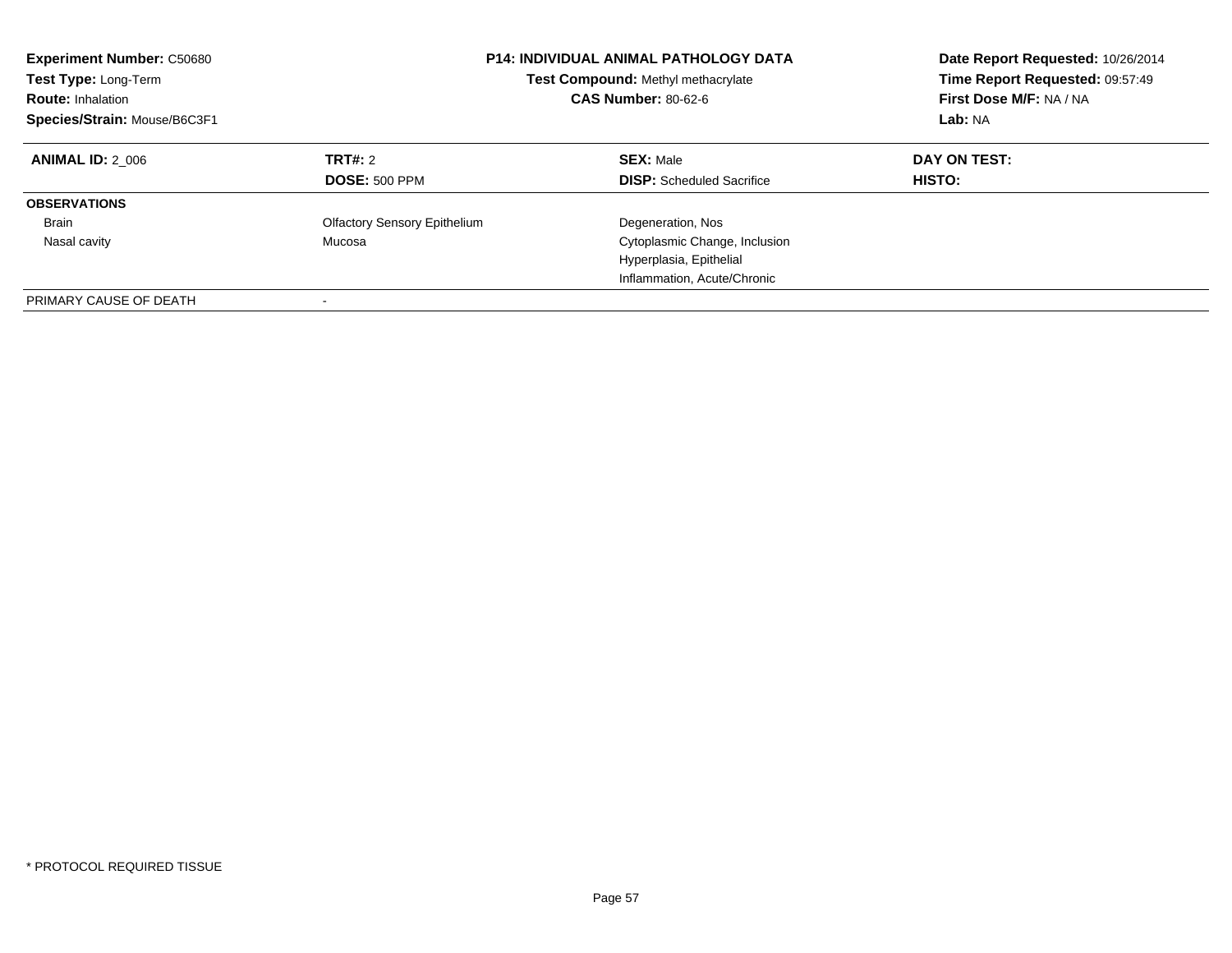| <b>Experiment Number: C50680</b><br>Test Type: Long-Term<br><b>Route: Inhalation</b><br>Species/Strain: Mouse/B6C3F1 | <b>P14: INDIVIDUAL ANIMAL PATHOLOGY DATA</b><br><b>Test Compound: Methyl methacrylate</b><br><b>CAS Number: 80-62-6</b> |                                  | Date Report Requested: 10/26/2014<br>Time Report Requested: 09:57:49<br>First Dose M/F: NA / NA<br>Lab: NA |
|----------------------------------------------------------------------------------------------------------------------|-------------------------------------------------------------------------------------------------------------------------|----------------------------------|------------------------------------------------------------------------------------------------------------|
| <b>ANIMAL ID: 2 007</b>                                                                                              | <b>TRT#: 2</b>                                                                                                          | <b>SEX: Male</b>                 | DAY ON TEST:                                                                                               |
|                                                                                                                      | <b>DOSE: 500 PPM</b>                                                                                                    | <b>DISP:</b> Scheduled Sacrifice | HISTO:                                                                                                     |
| <b>OBSERVATIONS</b>                                                                                                  |                                                                                                                         |                                  |                                                                                                            |
| <b>Brain</b>                                                                                                         | <b>Olfactory Sensory Epithelium</b>                                                                                     | Degeneration, Nos                |                                                                                                            |
| Lymph node                                                                                                           | <b>Bronchial Lymph Node</b>                                                                                             | Hyperplasia, Lymphoid            |                                                                                                            |
| Nasal cavity                                                                                                         | Mucosa                                                                                                                  | Cytoplasmic Change, Inclusion    |                                                                                                            |
|                                                                                                                      |                                                                                                                         | Hyperplasia, Epithelial          |                                                                                                            |
|                                                                                                                      |                                                                                                                         | Inflammation, Acute/Chronic      |                                                                                                            |
| PRIMARY CAUSE OF DEATH                                                                                               |                                                                                                                         |                                  |                                                                                                            |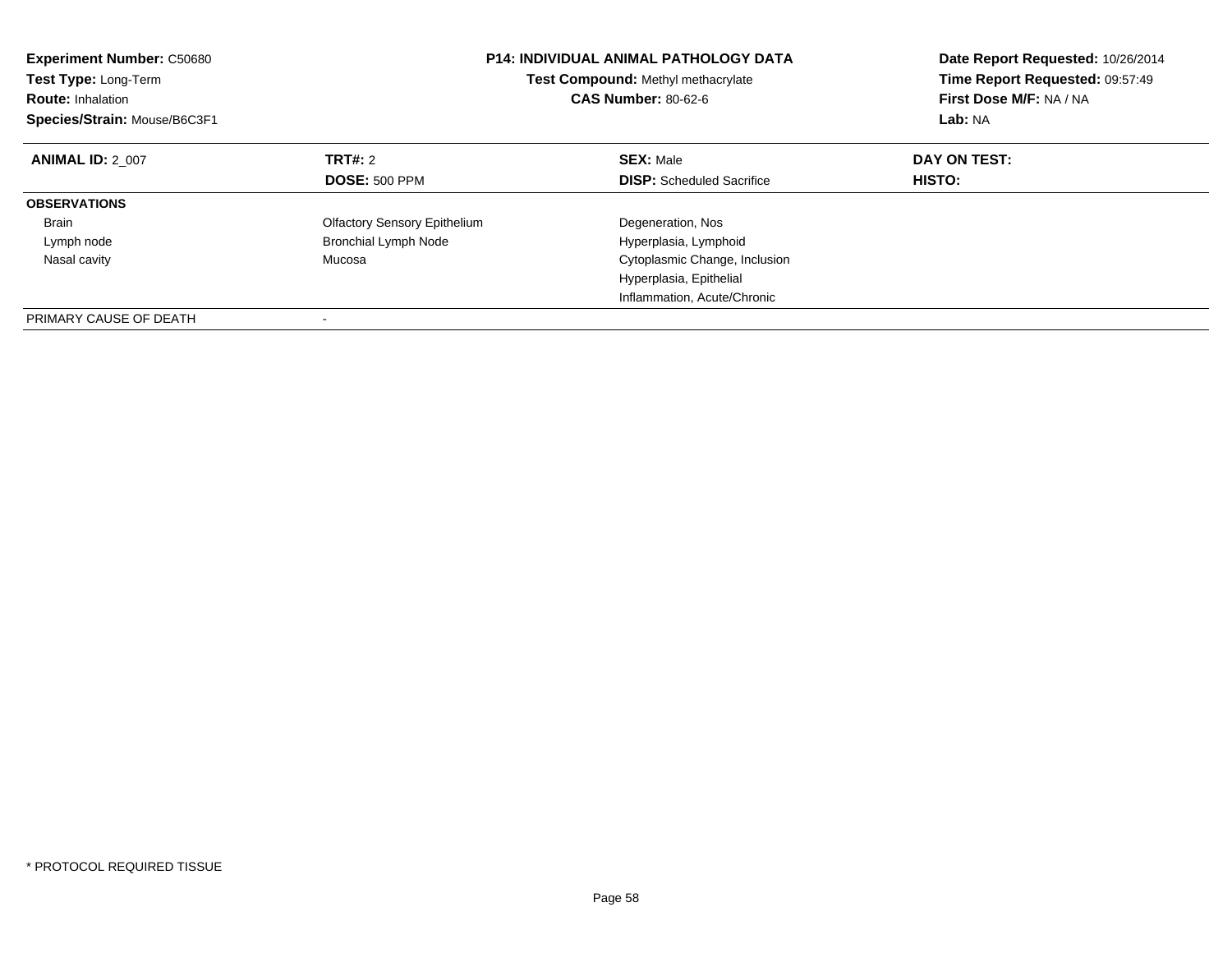| <b>Experiment Number: C50680</b><br>Test Type: Long-Term<br><b>Route: Inhalation</b><br>Species/Strain: Mouse/B6C3F1 |                                     | <b>P14: INDIVIDUAL ANIMAL PATHOLOGY DATA</b><br>Test Compound: Methyl methacrylate<br><b>CAS Number: 80-62-6</b> | Date Report Requested: 10/26/2014<br>Time Report Requested: 09:57:49<br>First Dose M/F: NA / NA<br>Lab: NA |
|----------------------------------------------------------------------------------------------------------------------|-------------------------------------|------------------------------------------------------------------------------------------------------------------|------------------------------------------------------------------------------------------------------------|
| <b>ANIMAL ID: 2 008</b>                                                                                              | TRT#: 2                             | <b>SEX: Male</b>                                                                                                 | DAY ON TEST:                                                                                               |
|                                                                                                                      | <b>DOSE: 500 PPM</b>                | <b>DISP:</b> Scheduled Sacrifice                                                                                 | HISTO:                                                                                                     |
| <b>OBSERVATIONS</b>                                                                                                  |                                     |                                                                                                                  |                                                                                                            |
| Adrenal gland                                                                                                        | Cortex Nos                          | Hyperplasia, Nos                                                                                                 |                                                                                                            |
| <b>Brain</b>                                                                                                         | <b>Olfactory Sensory Epithelium</b> | Degeneration, Nos                                                                                                |                                                                                                            |
|                                                                                                                      |                                     | Mineralization                                                                                                   |                                                                                                            |
| Nasal cavity                                                                                                         | Mucosa                              | Cytoplasmic Change, Inclusion                                                                                    |                                                                                                            |
|                                                                                                                      |                                     | Hyperplasia, Epithelial                                                                                          |                                                                                                            |
|                                                                                                                      |                                     | Inflammation, Acute/Chronic                                                                                      |                                                                                                            |
| PRIMARY CAUSE OF DEATH                                                                                               |                                     |                                                                                                                  |                                                                                                            |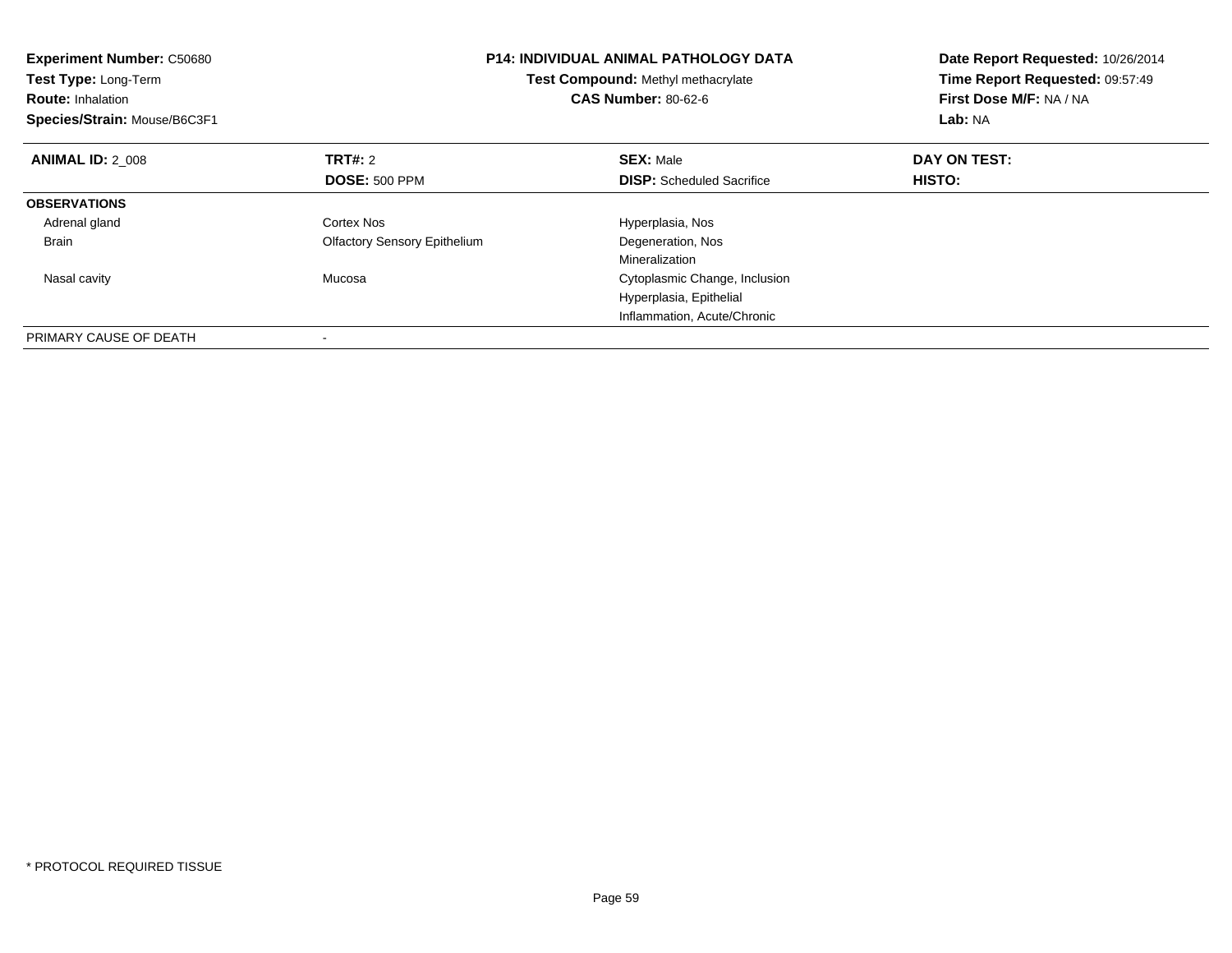| <b>Experiment Number: C50680</b><br>Test Type: Long-Term<br><b>Route: Inhalation</b><br>Species/Strain: Mouse/B6C3F1 | <b>P14: INDIVIDUAL ANIMAL PATHOLOGY DATA</b><br>Test Compound: Methyl methacrylate<br><b>CAS Number: 80-62-6</b> |                                                      | Date Report Requested: 10/26/2014<br>Time Report Requested: 09:57:49<br>First Dose M/F: NA / NA<br>Lab: NA |  |
|----------------------------------------------------------------------------------------------------------------------|------------------------------------------------------------------------------------------------------------------|------------------------------------------------------|------------------------------------------------------------------------------------------------------------|--|
| <b>ANIMAL ID: 2 009</b>                                                                                              | <b>TRT#: 2</b><br><b>DOSE: 500 PPM</b>                                                                           | <b>SEX: Male</b><br><b>DISP:</b> Scheduled Sacrifice | DAY ON TEST:<br>HISTO:                                                                                     |  |
| <b>OBSERVATIONS</b>                                                                                                  |                                                                                                                  |                                                      |                                                                                                            |  |
| Brain                                                                                                                | <b>Olfactory Sensory Epithelium</b>                                                                              | Degeneration, Nos<br>Mineralization                  |                                                                                                            |  |
| Kidney                                                                                                               |                                                                                                                  | Inflammation, Acute/Chronic                          |                                                                                                            |  |
| Liver                                                                                                                |                                                                                                                  | Hepatocellular Adenoma                               |                                                                                                            |  |
| Nasal cavity                                                                                                         | Mucosa                                                                                                           | Cytoplasmic Change, Inclusion                        |                                                                                                            |  |
|                                                                                                                      |                                                                                                                  | Hyperplasia, Epithelial                              |                                                                                                            |  |
|                                                                                                                      |                                                                                                                  | Inflammation, Acute/Chronic                          |                                                                                                            |  |
| PRIMARY CAUSE OF DEATH                                                                                               |                                                                                                                  |                                                      |                                                                                                            |  |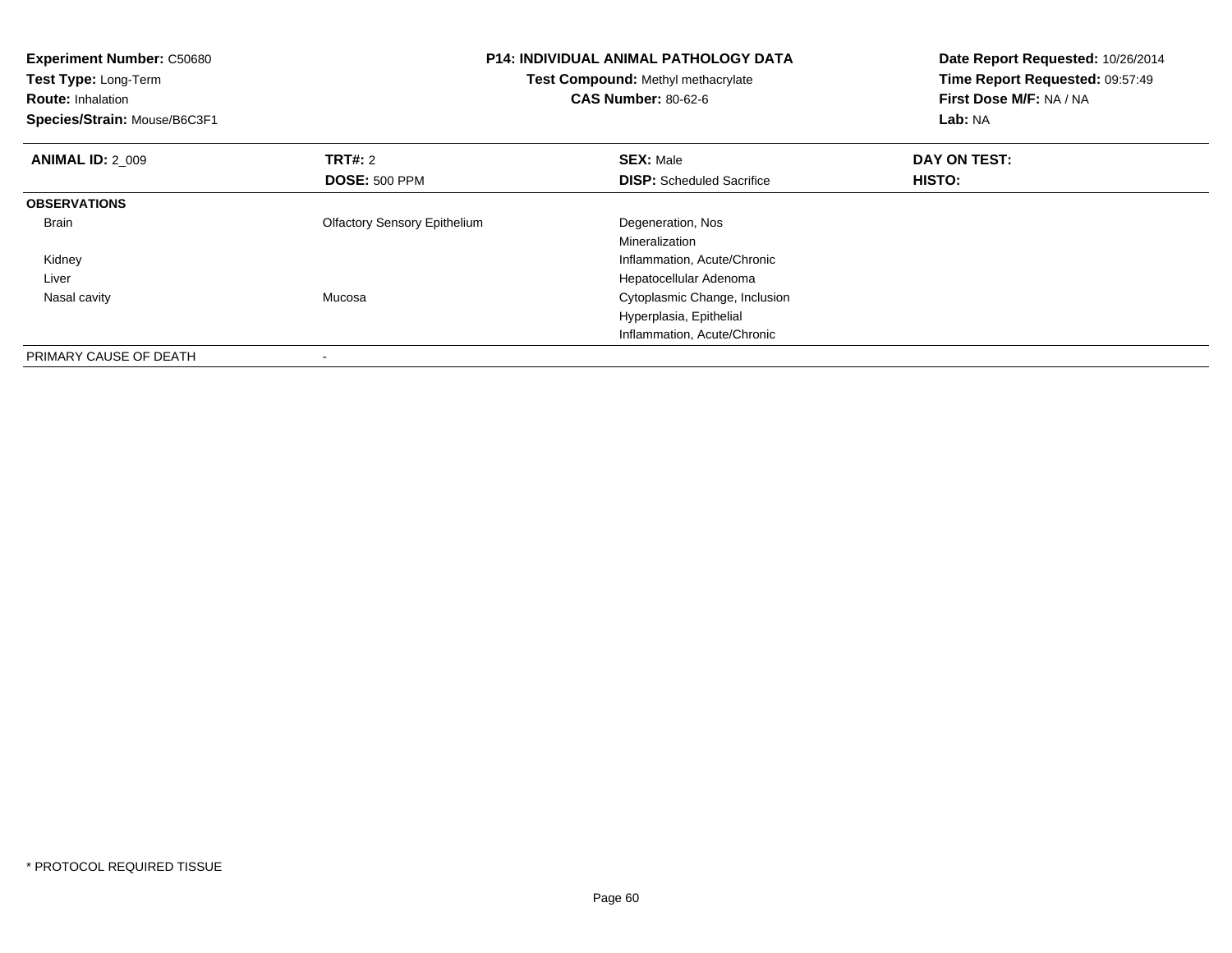| <b>Experiment Number: C50680</b><br>Test Type: Long-Term<br><b>Route: Inhalation</b><br>Species/Strain: Mouse/B6C3F1 |                                     | <b>P14: INDIVIDUAL ANIMAL PATHOLOGY DATA</b><br>Test Compound: Methyl methacrylate<br><b>CAS Number: 80-62-6</b> | Date Report Requested: 10/26/2014<br>Time Report Requested: 09:57:49<br>First Dose M/F: NA / NA<br>Lab: NA |
|----------------------------------------------------------------------------------------------------------------------|-------------------------------------|------------------------------------------------------------------------------------------------------------------|------------------------------------------------------------------------------------------------------------|
| <b>ANIMAL ID: 2 010</b>                                                                                              | <b>TRT#: 2</b>                      | <b>SEX: Male</b>                                                                                                 | DAY ON TEST:                                                                                               |
|                                                                                                                      | <b>DOSE: 500 PPM</b>                | <b>DISP:</b> Scheduled Sacrifice                                                                                 | HISTO:                                                                                                     |
| <b>OBSERVATIONS</b>                                                                                                  |                                     |                                                                                                                  |                                                                                                            |
| <b>Brain</b>                                                                                                         | <b>Olfactory Sensory Epithelium</b> | Degeneration, Nos                                                                                                |                                                                                                            |
|                                                                                                                      |                                     | Mineralization                                                                                                   |                                                                                                            |
| Lung                                                                                                                 |                                     | Hemorrhage                                                                                                       |                                                                                                            |
| Nasal cavity                                                                                                         | Mucosa                              | Cytoplasmic Change, Inclusion                                                                                    |                                                                                                            |
|                                                                                                                      |                                     | Hyperplasia, Epithelial                                                                                          |                                                                                                            |
|                                                                                                                      |                                     | Inflammation, Acute/Chronic                                                                                      |                                                                                                            |
| PRIMARY CAUSE OF DEATH                                                                                               | ۰                                   |                                                                                                                  |                                                                                                            |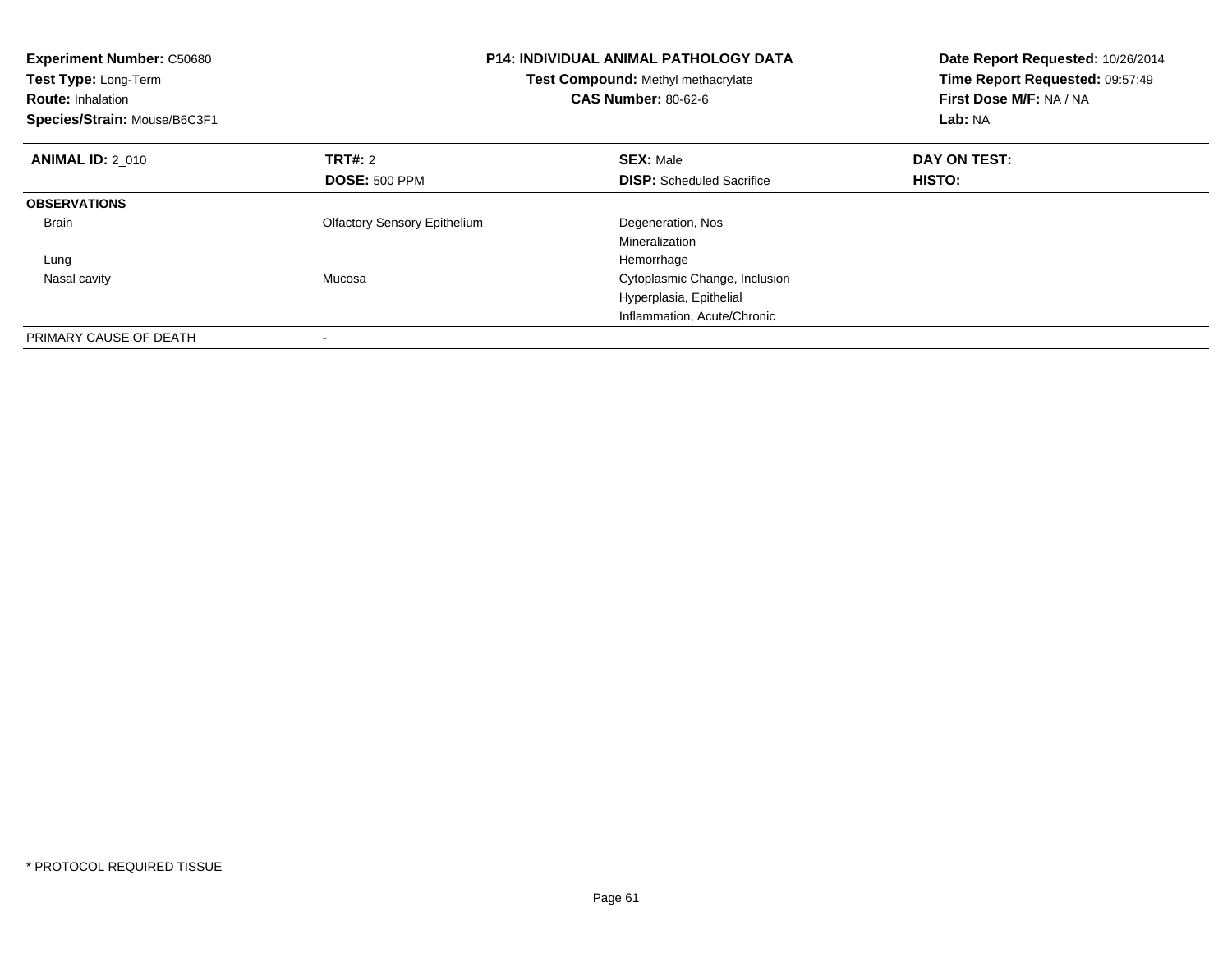| <b>Experiment Number: C50680</b><br><b>Test Type: Long-Term</b><br><b>Route: Inhalation</b><br>Species/Strain: Mouse/B6C3F1 |                                     | <b>P14: INDIVIDUAL ANIMAL PATHOLOGY DATA</b><br>Test Compound: Methyl methacrylate<br><b>CAS Number: 80-62-6</b> | Date Report Requested: 10/26/2014<br>Time Report Requested: 09:57:49<br>First Dose M/F: NA / NA<br>Lab: NA |
|-----------------------------------------------------------------------------------------------------------------------------|-------------------------------------|------------------------------------------------------------------------------------------------------------------|------------------------------------------------------------------------------------------------------------|
| <b>ANIMAL ID: 2 011</b>                                                                                                     | TRT#: 2                             | <b>SEX: Male</b>                                                                                                 | DAY ON TEST:                                                                                               |
|                                                                                                                             | <b>DOSE: 500 PPM</b>                | <b>DISP:</b> Scheduled Sacrifice                                                                                 | HISTO:                                                                                                     |
| <b>OBSERVATIONS</b>                                                                                                         |                                     |                                                                                                                  |                                                                                                            |
| <b>Brain</b>                                                                                                                | <b>Olfactory Sensory Epithelium</b> | Degeneration, Nos                                                                                                |                                                                                                            |
|                                                                                                                             |                                     | Mineralization                                                                                                   |                                                                                                            |
| Nasal cavity                                                                                                                | Mucosa                              | Cytoplasmic Change, Inclusion                                                                                    |                                                                                                            |
|                                                                                                                             |                                     | Hyperplasia, Epithelial                                                                                          |                                                                                                            |
|                                                                                                                             |                                     | Inflammation, Acute/Chronic                                                                                      |                                                                                                            |
| Tooth                                                                                                                       | Pulp Of Tooth                       | Abscess, Nos                                                                                                     |                                                                                                            |
| PRIMARY CAUSE OF DEATH                                                                                                      |                                     |                                                                                                                  |                                                                                                            |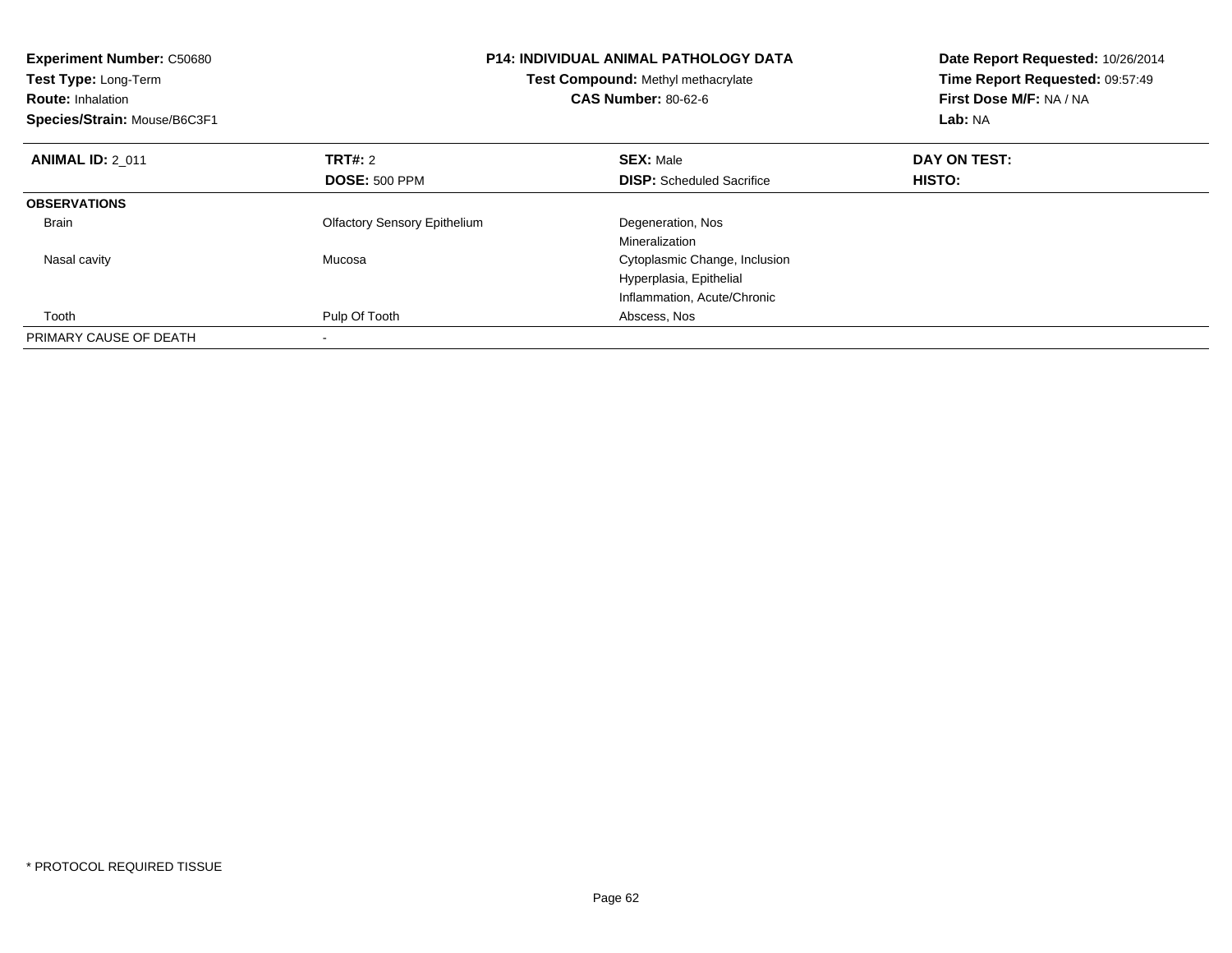| <b>Experiment Number: C50680</b><br>Test Type: Long-Term<br><b>Route: Inhalation</b><br>Species/Strain: Mouse/B6C3F1 |                                     | <b>P14: INDIVIDUAL ANIMAL PATHOLOGY DATA</b><br>Test Compound: Methyl methacrylate<br><b>CAS Number: 80-62-6</b> | Date Report Requested: 10/26/2014<br>Time Report Requested: 09:57:49<br>First Dose M/F: NA / NA<br>Lab: NA |
|----------------------------------------------------------------------------------------------------------------------|-------------------------------------|------------------------------------------------------------------------------------------------------------------|------------------------------------------------------------------------------------------------------------|
| <b>ANIMAL ID: 2 012</b>                                                                                              | <b>TRT#:</b> 2                      | <b>SEX: Male</b>                                                                                                 | DAY ON TEST:                                                                                               |
|                                                                                                                      | <b>DOSE: 500 PPM</b>                | <b>DISP:</b> Scheduled Sacrifice                                                                                 | HISTO:                                                                                                     |
| <b>OBSERVATIONS</b>                                                                                                  |                                     |                                                                                                                  |                                                                                                            |
| <b>Brain</b>                                                                                                         | <b>Olfactory Sensory Epithelium</b> | Degeneration, Nos                                                                                                |                                                                                                            |
| Kidney                                                                                                               |                                     | Glomerulonephritis, Nos                                                                                          |                                                                                                            |
| Nasal cavity                                                                                                         | Mucosa                              | Cytoplasmic Change, Inclusion                                                                                    |                                                                                                            |
|                                                                                                                      |                                     | Hyperplasia, Epithelial                                                                                          |                                                                                                            |
|                                                                                                                      |                                     | Inflammation, Acute/Chronic                                                                                      |                                                                                                            |
| Tooth                                                                                                                |                                     | Congenital Malformation, Nos                                                                                     |                                                                                                            |
| Unspecified                                                                                                          | Adipose Tissue                      | Inflammation, Acute/Chronic                                                                                      |                                                                                                            |
| PRIMARY CAUSE OF DEATH                                                                                               |                                     |                                                                                                                  |                                                                                                            |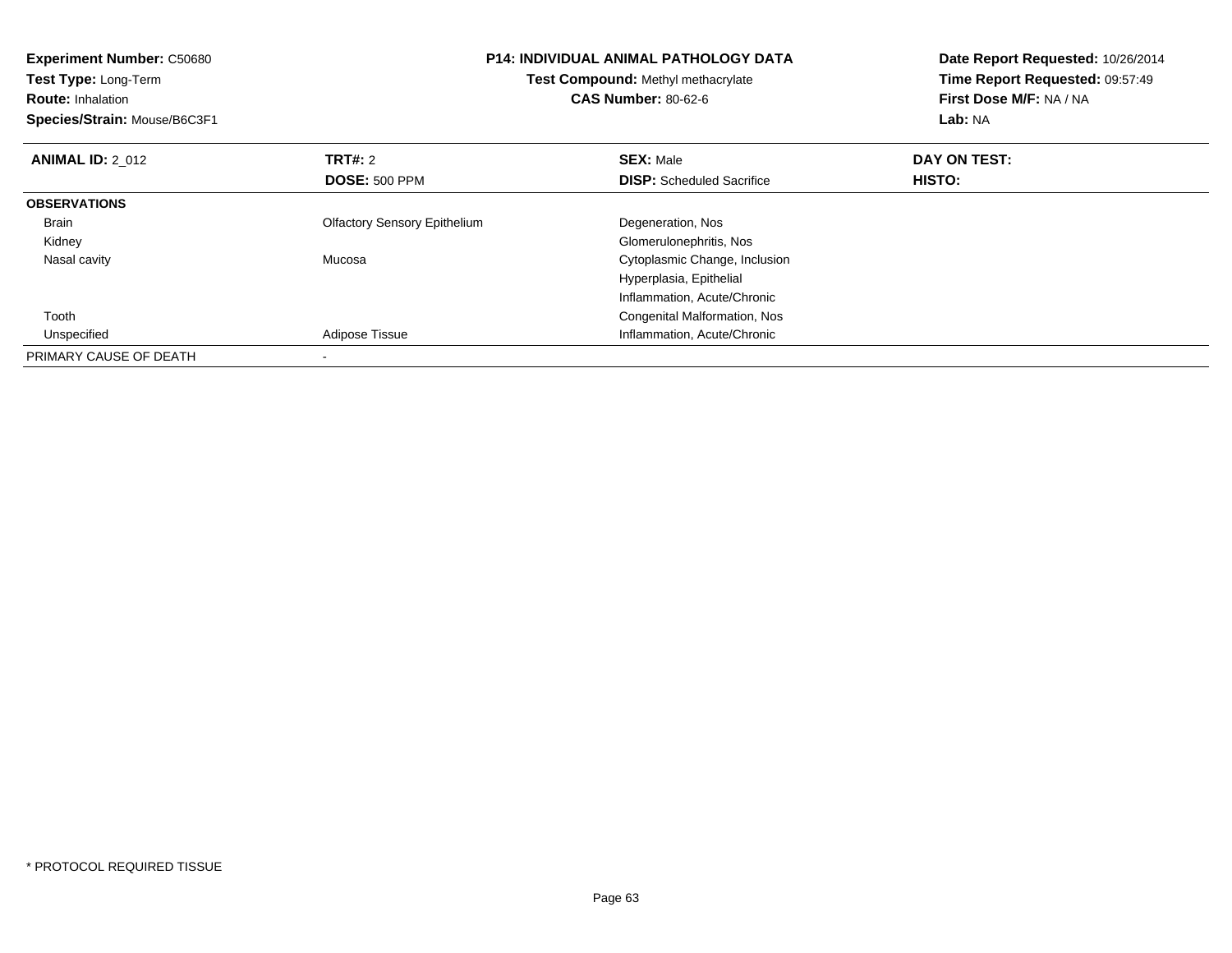| <b>Experiment Number: C50680</b><br>Test Type: Long-Term<br><b>Route: Inhalation</b><br>Species/Strain: Mouse/B6C3F1 |                                     | <b>P14: INDIVIDUAL ANIMAL PATHOLOGY DATA</b><br>Test Compound: Methyl methacrylate<br><b>CAS Number: 80-62-6</b> | Date Report Requested: 10/26/2014<br>Time Report Requested: 09:57:49<br>First Dose M/F: NA / NA<br>Lab: NA |
|----------------------------------------------------------------------------------------------------------------------|-------------------------------------|------------------------------------------------------------------------------------------------------------------|------------------------------------------------------------------------------------------------------------|
| <b>ANIMAL ID: 2 013</b>                                                                                              | TRT#: 2<br><b>DOSE: 500 PPM</b>     | <b>SEX: Male</b><br><b>DISP:</b> Scheduled Sacrifice                                                             | DAY ON TEST:<br><b>HISTO:</b>                                                                              |
| <b>OBSERVATIONS</b>                                                                                                  |                                     |                                                                                                                  |                                                                                                            |
| Brain                                                                                                                | <b>Olfactory Sensory Epithelium</b> | Degeneration, Nos<br>Mineralization                                                                              |                                                                                                            |
| Harderian gland                                                                                                      | Hardarian Gland                     | Adenoma, Nos                                                                                                     |                                                                                                            |
| Kidney                                                                                                               |                                     | Inflammation, Acute/Chronic                                                                                      |                                                                                                            |
| Liver                                                                                                                |                                     | Hepatocellular Adenoma                                                                                           |                                                                                                            |
| Nasal cavity                                                                                                         | Mucosa                              | Cytoplasmic Change, Inclusion                                                                                    |                                                                                                            |
|                                                                                                                      |                                     | Hyperplasia, Epithelial                                                                                          |                                                                                                            |
| PRIMARY CAUSE OF DEATH                                                                                               |                                     |                                                                                                                  |                                                                                                            |

-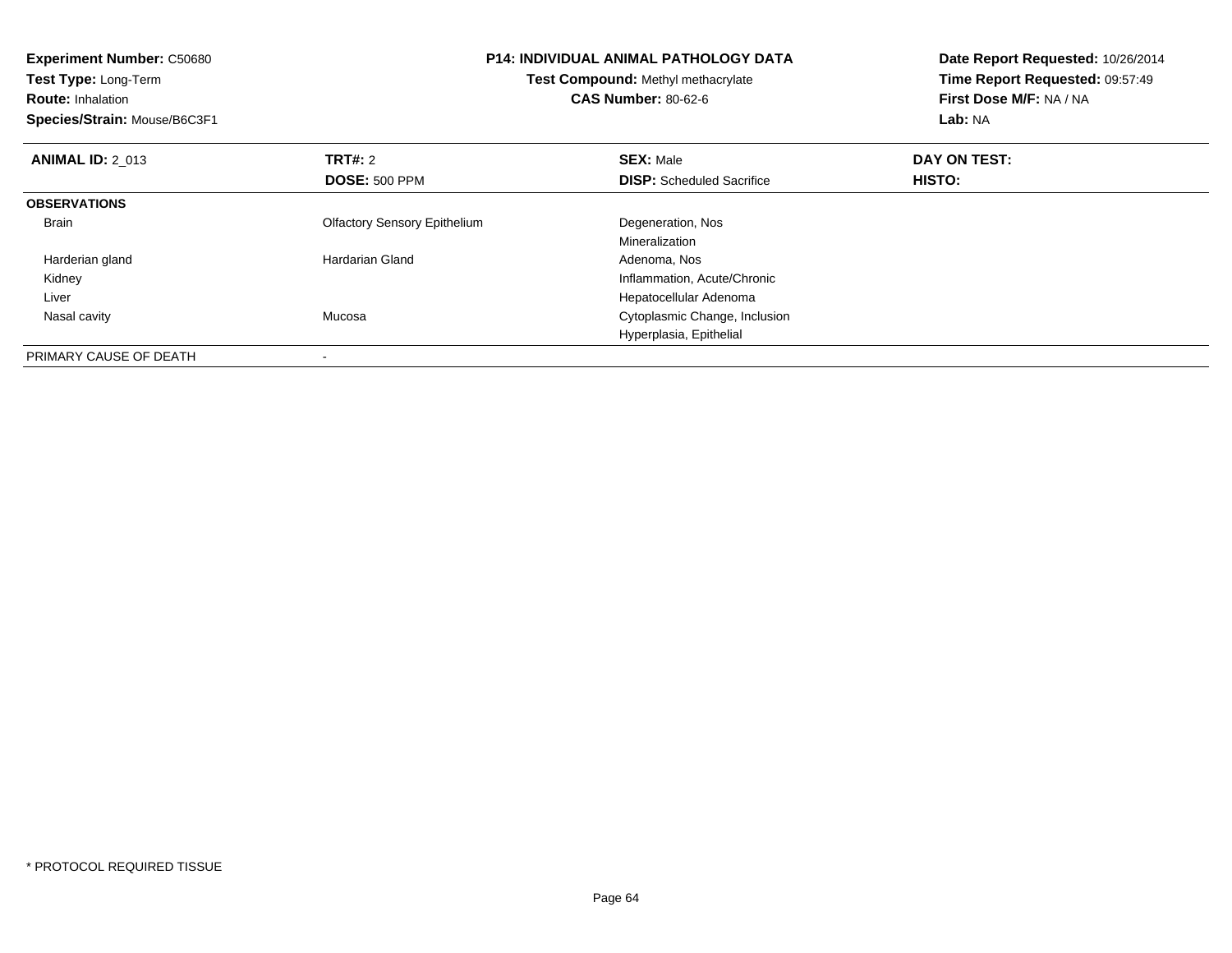| <b>Experiment Number: C50680</b><br>Test Type: Long-Term<br><b>Route: Inhalation</b><br>Species/Strain: Mouse/B6C3F1 |                                     | <b>P14: INDIVIDUAL ANIMAL PATHOLOGY DATA</b><br>Test Compound: Methyl methacrylate<br><b>CAS Number: 80-62-6</b> | Date Report Requested: 10/26/2014<br>Time Report Requested: 09:57:49<br>First Dose M/F: NA / NA<br>Lab: NA |
|----------------------------------------------------------------------------------------------------------------------|-------------------------------------|------------------------------------------------------------------------------------------------------------------|------------------------------------------------------------------------------------------------------------|
| <b>ANIMAL ID: 2 014</b>                                                                                              | TRT#: 2                             | <b>SEX: Male</b>                                                                                                 | DAY ON TEST:                                                                                               |
|                                                                                                                      | <b>DOSE: 500 PPM</b>                | <b>DISP:</b> Scheduled Sacrifice                                                                                 | HISTO:                                                                                                     |
| <b>OBSERVATIONS</b>                                                                                                  |                                     |                                                                                                                  |                                                                                                            |
| <b>Brain</b>                                                                                                         | <b>Olfactory Sensory Epithelium</b> | Degeneration, Nos                                                                                                |                                                                                                            |
|                                                                                                                      |                                     | Mineralization                                                                                                   |                                                                                                            |
| Nasal cavity                                                                                                         | Mucosa                              | Cytoplasmic Change, Inclusion                                                                                    |                                                                                                            |
|                                                                                                                      |                                     | Hyperplasia, Epithelial                                                                                          |                                                                                                            |
|                                                                                                                      |                                     | Inflammation, Acute/Chronic                                                                                      |                                                                                                            |
| PRIMARY CAUSE OF DEATH                                                                                               |                                     |                                                                                                                  |                                                                                                            |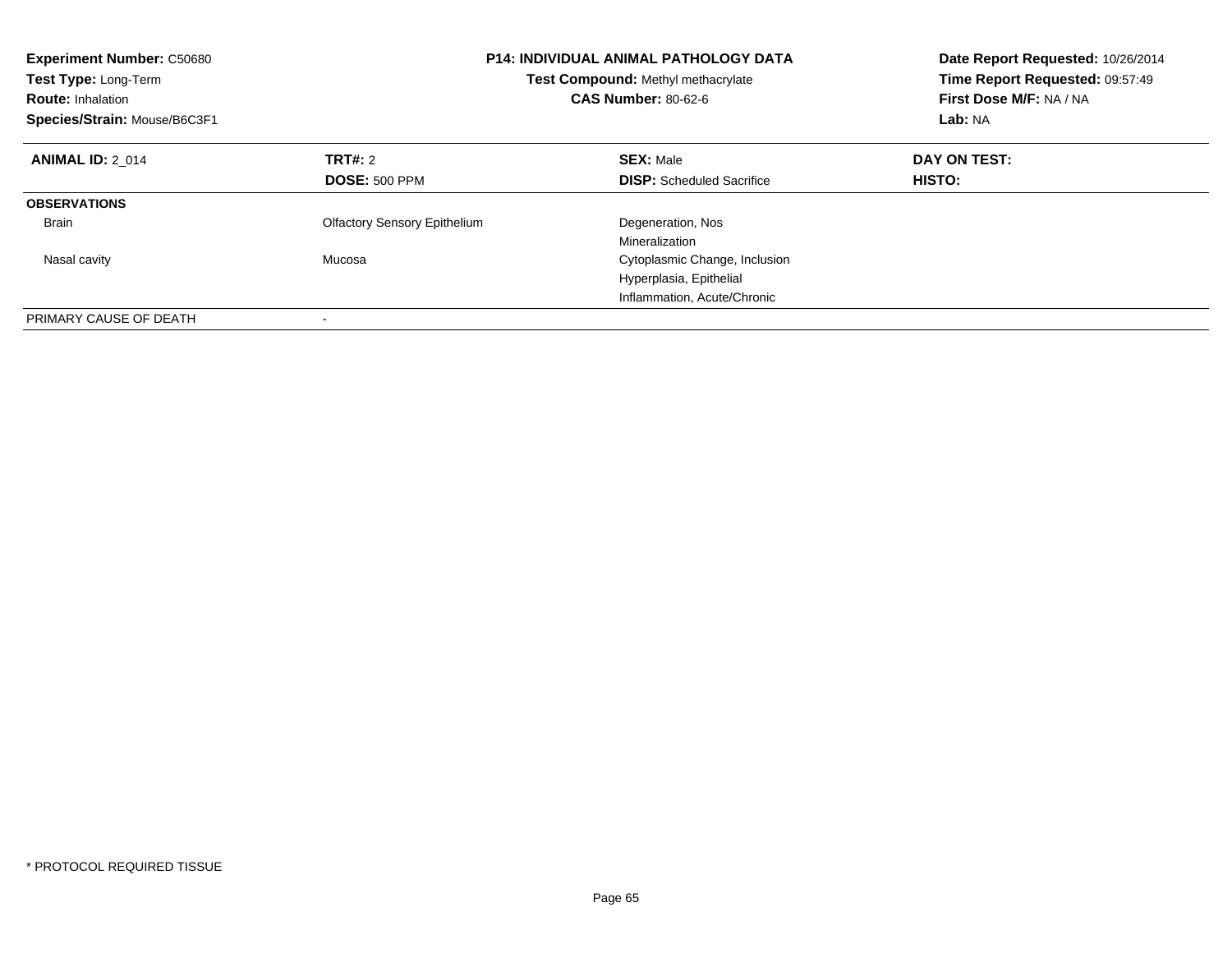**Experiment Number:** C50680

**Test Type:** Long-Term

**Route:** Inhalation

**Species/Strain:** Mouse/B6C3F1

### **P14: INDIVIDUAL ANIMAL PATHOLOGY DATA**

**Test Compound:** Methyl methacrylate**CAS Number:** 80-62-6

**Date Report Requested:** 10/26/2014**Time Report Requested:** 09:57:49**First Dose M/F:** NA / NA**Lab:** NA

| <b>ANIMAL ID: 2_015</b> | TRT#: 2                             | <b>SEX: Male</b>                 | DAY ON TEST: |
|-------------------------|-------------------------------------|----------------------------------|--------------|
|                         | <b>DOSE: 500 PPM</b>                | <b>DISP: Natural Death</b>       | HISTO:       |
| <b>OBSERVATIONS</b>     |                                     |                                  |              |
| Brain                   |                                     | Corpora Amylacea                 |              |
|                         | <b>Olfactory Sensory Epithelium</b> | Degeneration, Nos                |              |
| Kidney                  |                                     | Nephrosis, Hydro                 |              |
| Lung                    |                                     | Congestion, Nos                  |              |
|                         |                                     | Edema, Nos                       |              |
| Nasal cavity            | Mucosa                              | Cytoplasmic Change, Inclusion    |              |
|                         |                                     | Inflammation, Suppurative        |              |
| Prostate                |                                     | Inflammation, Acute/Chronic      |              |
| Urinary bladder         |                                     | Calculus, Gross Observation Only |              |
|                         |                                     | Inflammation, Suppurative        |              |
| PRIMARY CAUSE OF DEATH  | -                                   |                                  |              |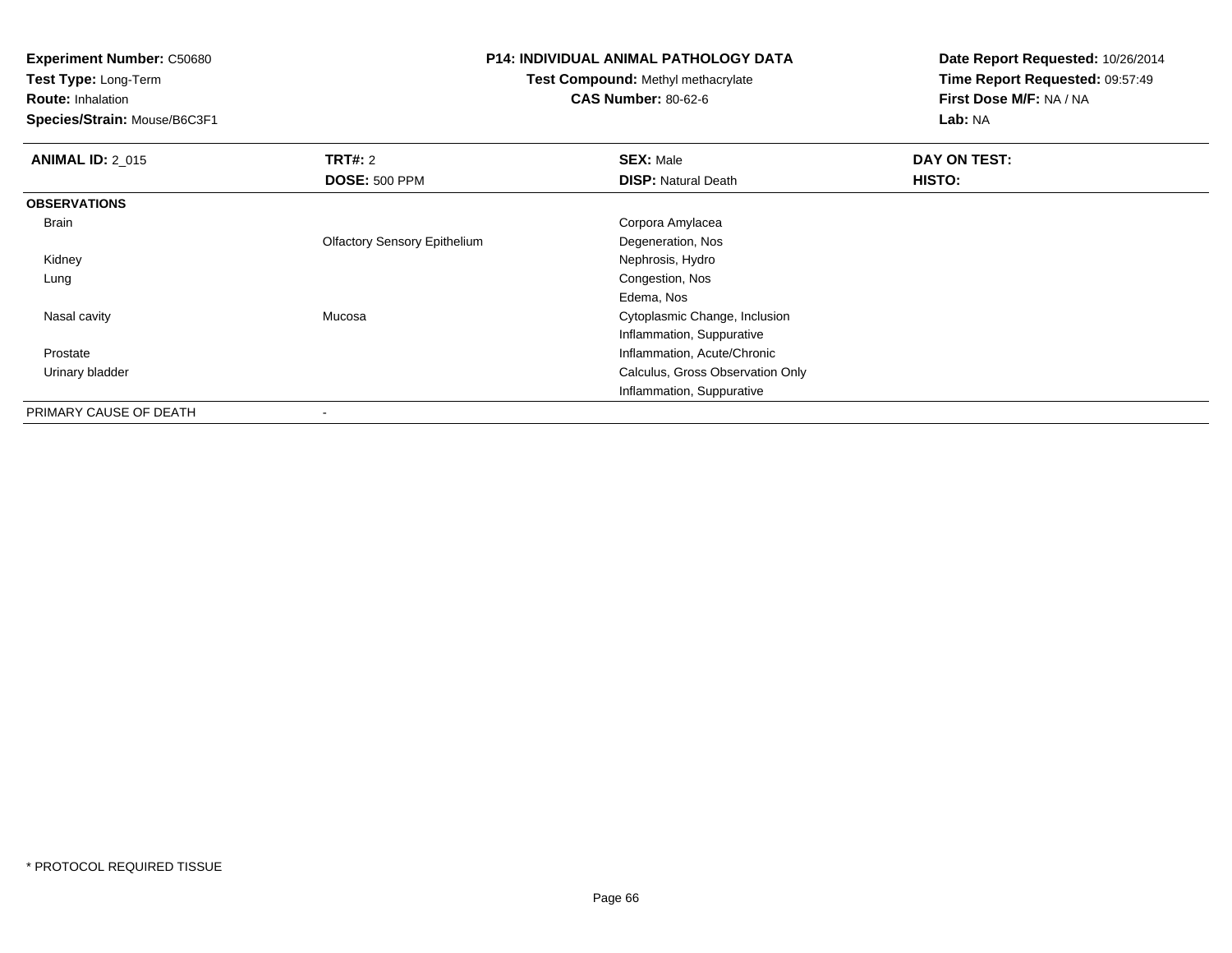| <b>Experiment Number: C50680</b><br><b>Test Type: Long-Term</b><br><b>Route: Inhalation</b><br>Species/Strain: Mouse/B6C3F1 |                      | P14: INDIVIDUAL ANIMAL PATHOLOGY DATA<br>Test Compound: Methyl methacrylate<br><b>CAS Number: 80-62-6</b> | Date Report Requested: 10/26/2014<br>Time Report Requested: 09:57:49<br>First Dose M/F: NA / NA<br>Lab: NA |  |
|-----------------------------------------------------------------------------------------------------------------------------|----------------------|-----------------------------------------------------------------------------------------------------------|------------------------------------------------------------------------------------------------------------|--|
| <b>ANIMAL ID: 2 016</b>                                                                                                     | TRT#: 2              | <b>SEX: Male</b>                                                                                          | DAY ON TEST:                                                                                               |  |
|                                                                                                                             | <b>DOSE: 500 PPM</b> | <b>DISP:</b> Moribund Sacrifice                                                                           | <b>HISTO:</b>                                                                                              |  |
| <b>OBSERVATIONS</b>                                                                                                         |                      |                                                                                                           |                                                                                                            |  |
| Brain                                                                                                                       |                      | Mineralization                                                                                            |                                                                                                            |  |
| Liver                                                                                                                       |                      | Hepatocellular Carcinoma                                                                                  |                                                                                                            |  |
| Nasal cavity                                                                                                                | Mucosa               | Cytoplasmic Change, Inclusion                                                                             |                                                                                                            |  |
|                                                                                                                             |                      | Inflammation, Suppurative                                                                                 |                                                                                                            |  |
| Parathyroid gland                                                                                                           |                      | Cyst, Nos                                                                                                 |                                                                                                            |  |
| Unspecified                                                                                                                 |                      | Hemangiosarcoma                                                                                           |                                                                                                            |  |
| PRIMARY CAUSE OF DEATH                                                                                                      |                      |                                                                                                           |                                                                                                            |  |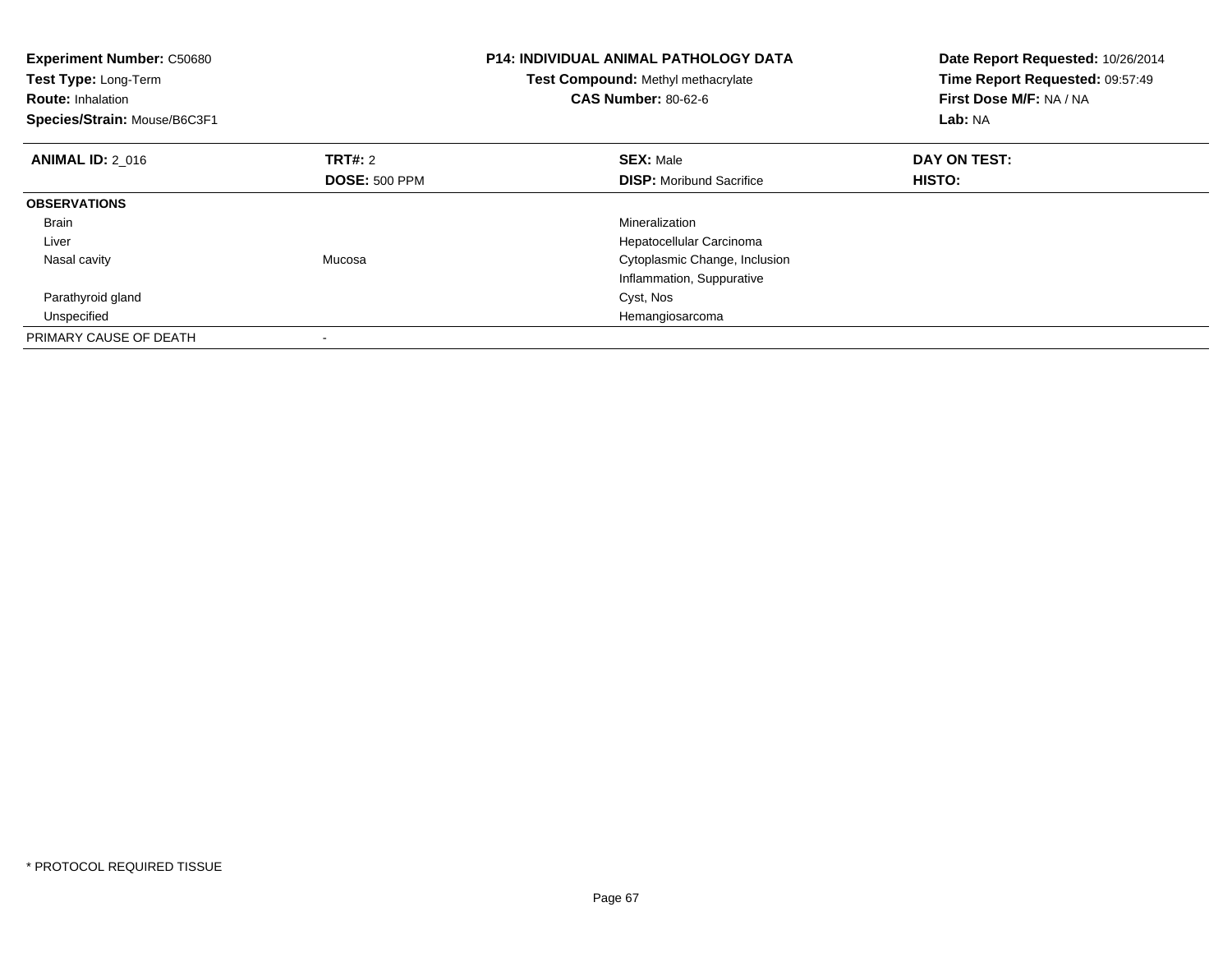| <b>Experiment Number: C50680</b><br>Test Type: Long-Term<br><b>Route: Inhalation</b><br>Species/Strain: Mouse/B6C3F1 |                                     | <b>P14: INDIVIDUAL ANIMAL PATHOLOGY DATA</b><br>Test Compound: Methyl methacrylate<br><b>CAS Number: 80-62-6</b> | Date Report Requested: 10/26/2014<br>Time Report Requested: 09:57:49<br>First Dose M/F: NA / NA<br>Lab: NA |
|----------------------------------------------------------------------------------------------------------------------|-------------------------------------|------------------------------------------------------------------------------------------------------------------|------------------------------------------------------------------------------------------------------------|
| <b>ANIMAL ID: 2 017</b>                                                                                              | TRT#: 2                             | <b>SEX: Male</b>                                                                                                 | DAY ON TEST:                                                                                               |
|                                                                                                                      | <b>DOSE: 500 PPM</b>                | <b>DISP:</b> Scheduled Sacrifice                                                                                 | HISTO:                                                                                                     |
| <b>OBSERVATIONS</b>                                                                                                  |                                     |                                                                                                                  |                                                                                                            |
| <b>Brain</b>                                                                                                         | <b>Olfactory Sensory Epithelium</b> | Degeneration, Nos                                                                                                |                                                                                                            |
| Nasal cavity                                                                                                         | Mucosa                              | Cytoplasmic Change, Inclusion                                                                                    |                                                                                                            |
|                                                                                                                      |                                     | Hyperplasia, Epithelial                                                                                          |                                                                                                            |
|                                                                                                                      |                                     | Inflammation, Acute/Chronic                                                                                      |                                                                                                            |
| Unspecified                                                                                                          | Multiple Organs Nos                 | Inflammation, Acute/Chronic                                                                                      |                                                                                                            |
| PRIMARY CAUSE OF DEATH                                                                                               |                                     |                                                                                                                  |                                                                                                            |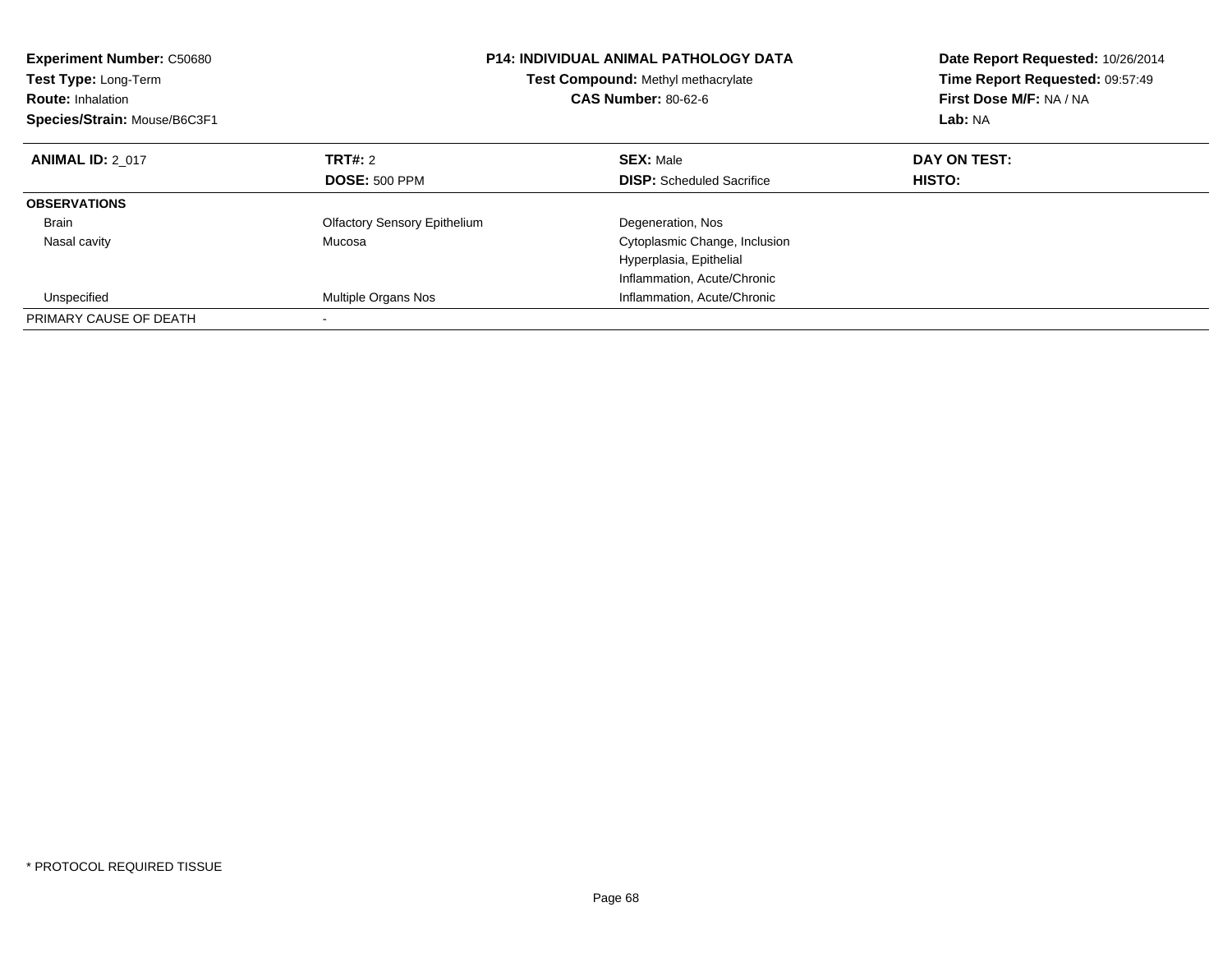| <b>Experiment Number: C50680</b><br>Test Type: Long-Term<br><b>Route: Inhalation</b><br>Species/Strain: Mouse/B6C3F1 |                                     | <b>P14: INDIVIDUAL ANIMAL PATHOLOGY DATA</b><br>Test Compound: Methyl methacrylate<br><b>CAS Number: 80-62-6</b> | Date Report Requested: 10/26/2014<br>Time Report Requested: 09:57:49<br>First Dose M/F: NA / NA<br>Lab: NA |
|----------------------------------------------------------------------------------------------------------------------|-------------------------------------|------------------------------------------------------------------------------------------------------------------|------------------------------------------------------------------------------------------------------------|
| <b>ANIMAL ID: 2 018</b>                                                                                              | TRT#: 2                             | <b>SEX: Male</b>                                                                                                 | DAY ON TEST:                                                                                               |
|                                                                                                                      | <b>DOSE: 500 PPM</b>                | <b>DISP:</b> Scheduled Sacrifice                                                                                 | HISTO:                                                                                                     |
| <b>OBSERVATIONS</b>                                                                                                  |                                     |                                                                                                                  |                                                                                                            |
| <b>Brain</b>                                                                                                         | <b>Olfactory Sensory Epithelium</b> | Degeneration, Nos                                                                                                |                                                                                                            |
|                                                                                                                      |                                     | Mineralization                                                                                                   |                                                                                                            |
| Nasal cavity                                                                                                         | Mucosa                              | Cytoplasmic Change, Inclusion                                                                                    |                                                                                                            |
|                                                                                                                      |                                     | Hyperplasia, Epithelial                                                                                          |                                                                                                            |
|                                                                                                                      |                                     | Inflammation, Acute/Chronic                                                                                      |                                                                                                            |
| Stomach                                                                                                              |                                     | Inflammation, Acute/Chronic                                                                                      |                                                                                                            |
| PRIMARY CAUSE OF DEATH                                                                                               |                                     |                                                                                                                  |                                                                                                            |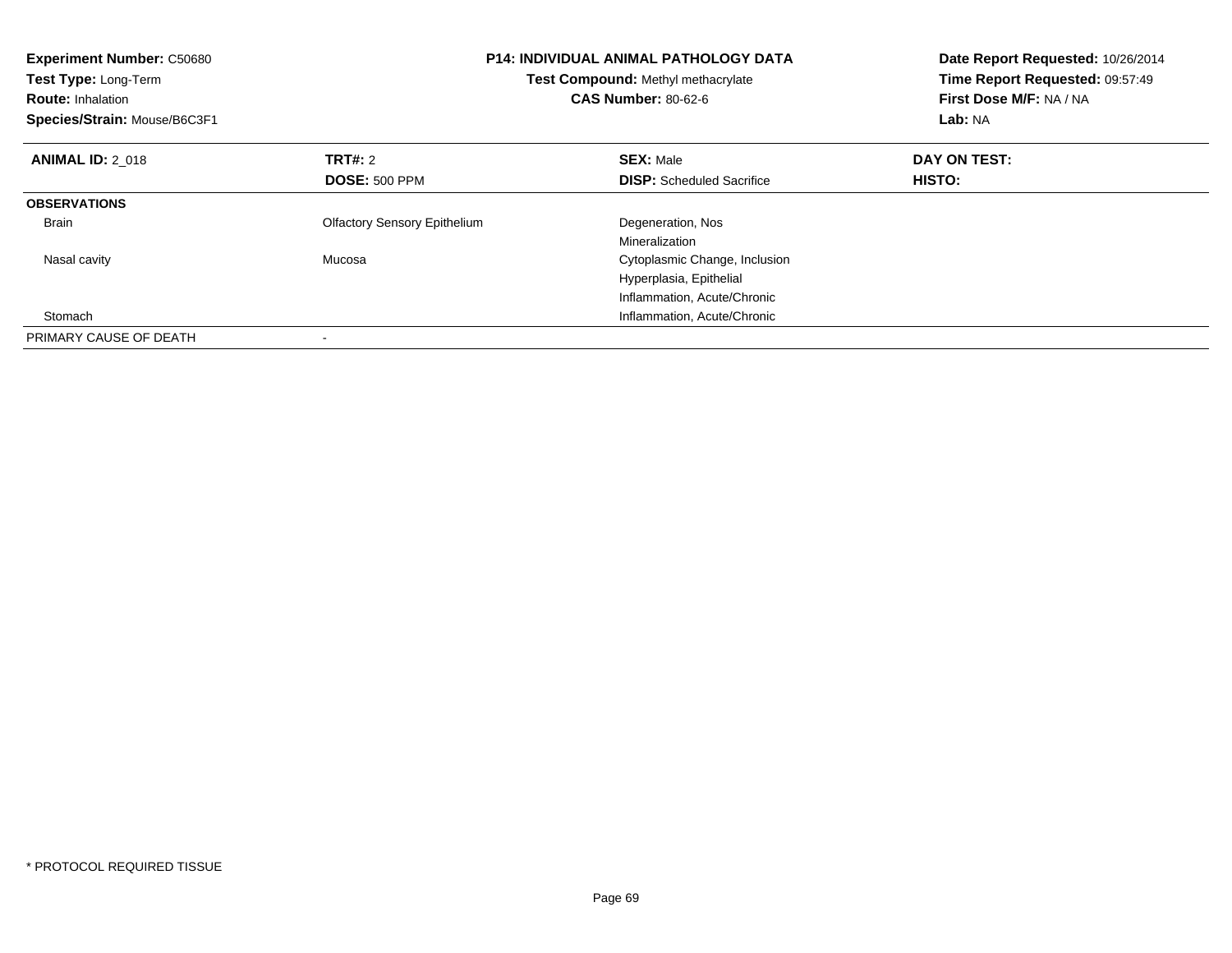**Experiment Number:** C50680

**Test Type:** Long-Term

# **Route:** Inhalation

**Species/Strain:** Mouse/B6C3F1

### **P14: INDIVIDUAL ANIMAL PATHOLOGY DATA**

### **Test Compound:** Methyl methacrylate**CAS Number:** 80-62-6

**Date Report Requested:** 10/26/2014**Time Report Requested:** 09:57:49**First Dose M/F:** NA / NA**Lab:** NA

| <b>ANIMAL ID: 2 019</b> | TRT#: 2                             | <b>SEX: Male</b>                 | DAY ON TEST: |  |
|-------------------------|-------------------------------------|----------------------------------|--------------|--|
|                         | <b>DOSE: 500 PPM</b>                | <b>DISP:</b> Scheduled Sacrifice | HISTO:       |  |
| <b>OBSERVATIONS</b>     |                                     |                                  |              |  |
| Brain                   | <b>Olfactory Sensory Epithelium</b> | Degeneration, Nos                |              |  |
| Liver                   |                                     | Hepatocellular Carcinoma         |              |  |
| Lymph node              | Mandibular Lymph Node               | Hyperplasia, Lymphoid            |              |  |
| Nasal cavity            | Mucosa                              | Cytoplasmic Change, Inclusion    |              |  |
|                         |                                     | Hyperplasia, Epithelial          |              |  |
|                         |                                     | Inflammation, Acute/Chronic      |              |  |
|                         | <b>Maxillary Sinus Nos</b>          | Inflammation, Suppurative        |              |  |
|                         |                                     | Inflammation, Suppurative        |              |  |
| Stomach                 |                                     | Hyperplasia, Epithelial          |              |  |
| Thyroid                 |                                     | Hyperplasia, Follicular Cell     |              |  |
| Tooth                   |                                     | Congenital Malformation, Nos     |              |  |
| Unspecified             | <b>Multiple Organs Nos</b>          | Inflammation, Acute/Chronic      |              |  |
| PRIMARY CAUSE OF DEATH  |                                     |                                  |              |  |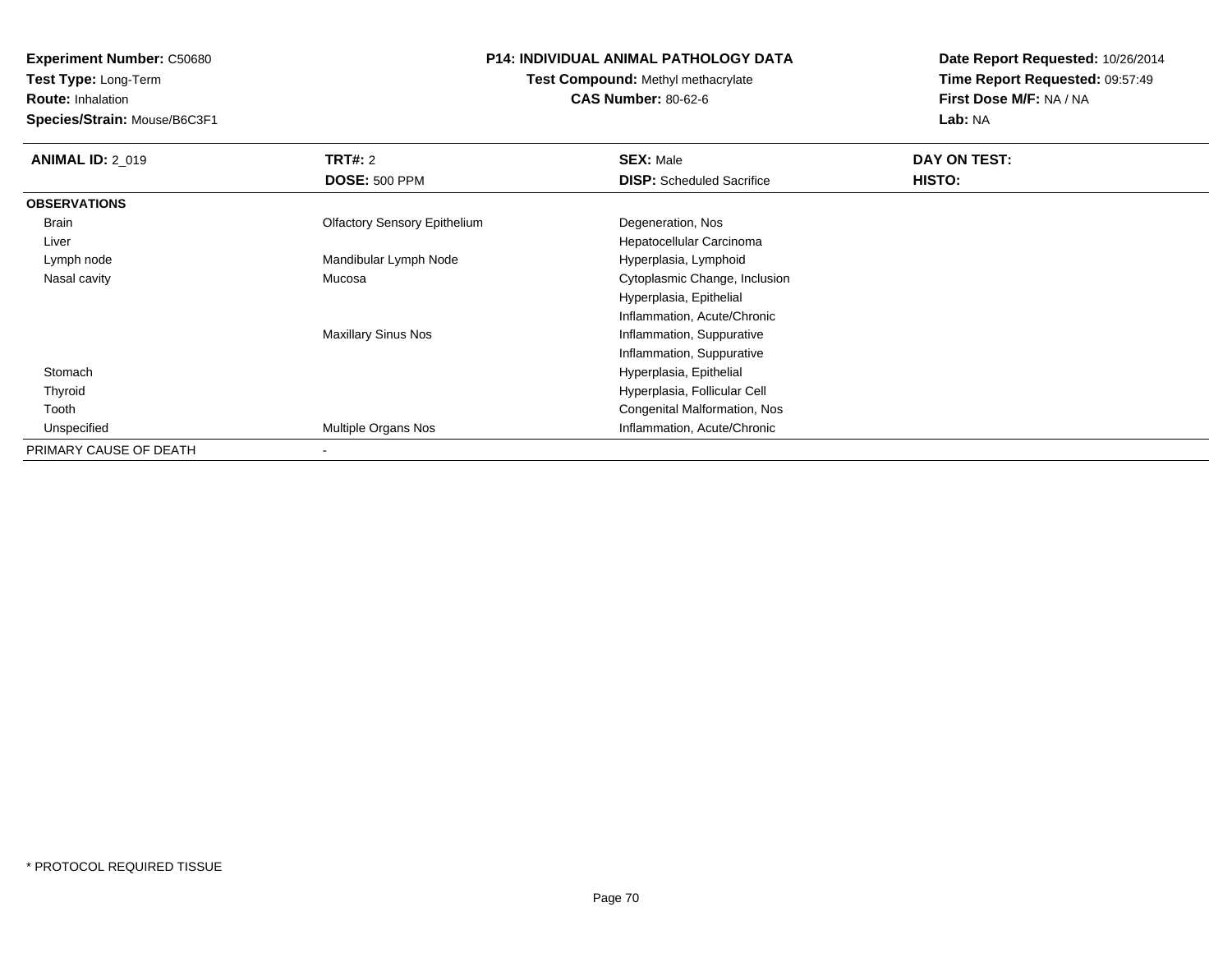| <b>Experiment Number: C50680</b><br>Test Type: Long-Term<br><b>Route: Inhalation</b><br>Species/Strain: Mouse/B6C3F1 |                                     | <b>P14: INDIVIDUAL ANIMAL PATHOLOGY DATA</b><br>Test Compound: Methyl methacrylate<br><b>CAS Number: 80-62-6</b> | Date Report Requested: 10/26/2014<br>Time Report Requested: 09:57:49<br>First Dose M/F: NA / NA<br>Lab: NA |
|----------------------------------------------------------------------------------------------------------------------|-------------------------------------|------------------------------------------------------------------------------------------------------------------|------------------------------------------------------------------------------------------------------------|
| <b>ANIMAL ID: 2 020</b>                                                                                              | TRT#: 2                             | <b>SEX: Male</b>                                                                                                 | DAY ON TEST:                                                                                               |
|                                                                                                                      | <b>DOSE: 500 PPM</b>                | <b>DISP:</b> Scheduled Sacrifice                                                                                 | HISTO:                                                                                                     |
| <b>OBSERVATIONS</b>                                                                                                  |                                     |                                                                                                                  |                                                                                                            |
| Adrenal gland                                                                                                        | Cortex Nos                          | Hyperplasia, Focal                                                                                               |                                                                                                            |
| <b>Brain</b>                                                                                                         | <b>Olfactory Sensory Epithelium</b> | Degeneration, Nos                                                                                                |                                                                                                            |
|                                                                                                                      |                                     | Mineralization                                                                                                   |                                                                                                            |
| Nasal cavity                                                                                                         | Mucosa                              | Cytoplasmic Change, Inclusion                                                                                    |                                                                                                            |
|                                                                                                                      |                                     | Hyperplasia, Epithelial                                                                                          |                                                                                                            |
|                                                                                                                      |                                     | Inflammation, Acute/Chronic                                                                                      |                                                                                                            |
| Preputial gland                                                                                                      |                                     | <b>Cystic Ducts</b>                                                                                              |                                                                                                            |
| PRIMARY CAUSE OF DEATH                                                                                               |                                     |                                                                                                                  |                                                                                                            |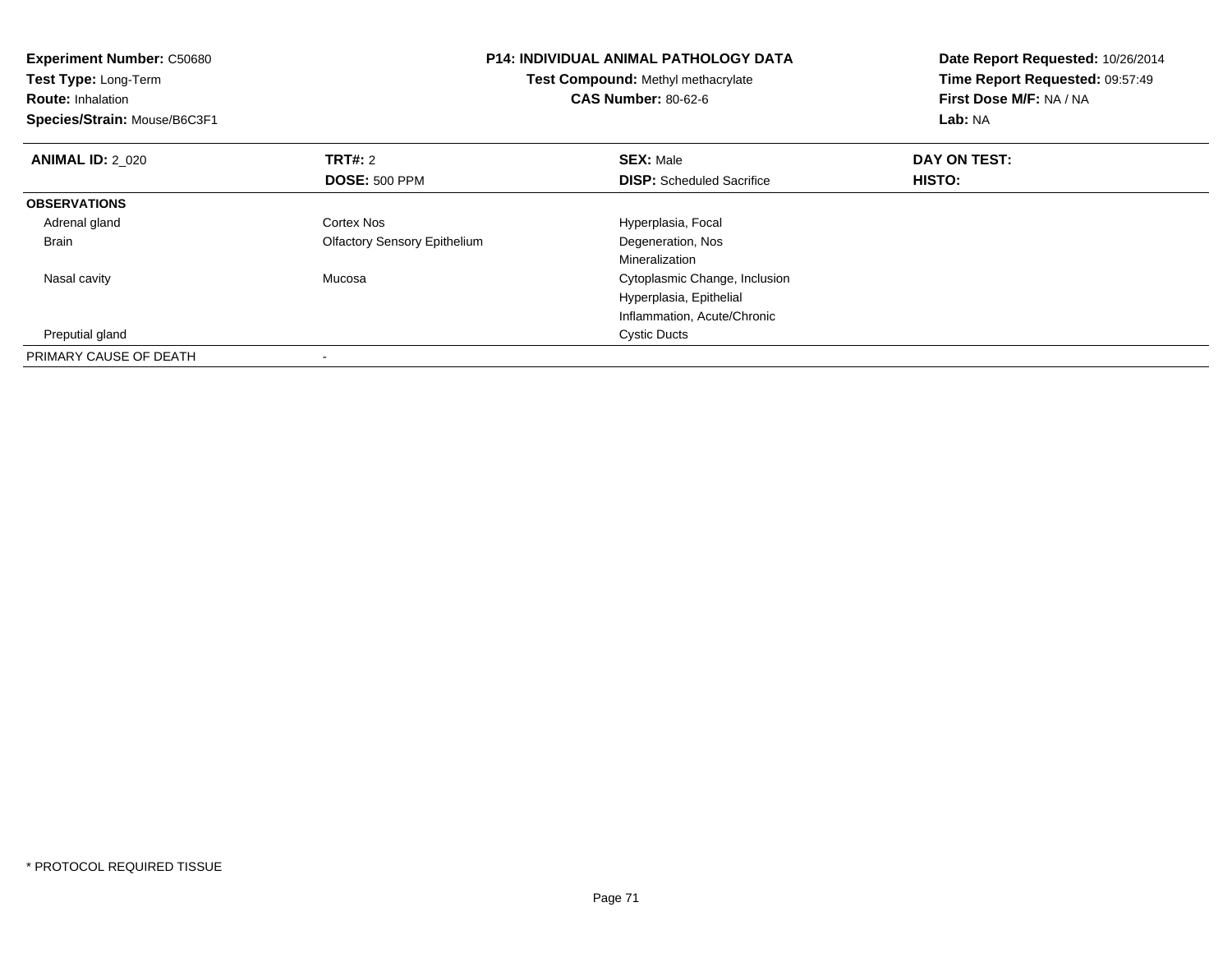| <b>Experiment Number: C50680</b><br>Test Type: Long-Term<br><b>Route: Inhalation</b><br>Species/Strain: Mouse/B6C3F1 |                                     | <b>P14: INDIVIDUAL ANIMAL PATHOLOGY DATA</b><br>Test Compound: Methyl methacrylate<br><b>CAS Number: 80-62-6</b> | Date Report Requested: 10/26/2014<br>Time Report Requested: 09:57:49<br>First Dose M/F: NA / NA<br>Lab: NA |
|----------------------------------------------------------------------------------------------------------------------|-------------------------------------|------------------------------------------------------------------------------------------------------------------|------------------------------------------------------------------------------------------------------------|
| <b>ANIMAL ID: 2 021</b>                                                                                              | <b>TRT#: 2</b>                      | <b>SEX: Male</b>                                                                                                 | DAY ON TEST:                                                                                               |
|                                                                                                                      | <b>DOSE: 500 PPM</b>                | <b>DISP:</b> Scheduled Sacrifice                                                                                 | HISTO:                                                                                                     |
| <b>OBSERVATIONS</b>                                                                                                  |                                     |                                                                                                                  |                                                                                                            |
| <b>Brain</b>                                                                                                         | <b>Olfactory Sensory Epithelium</b> | Degeneration, Nos                                                                                                |                                                                                                            |
|                                                                                                                      |                                     | Mineralization                                                                                                   |                                                                                                            |
| Intestine Large                                                                                                      | Rectum                              | Inflammation, Acute/Chronic                                                                                      |                                                                                                            |
| Kidney                                                                                                               |                                     | Inflammation, Acute/Chronic                                                                                      |                                                                                                            |
| Nasal cavity                                                                                                         | Mucosa                              | Cytoplasmic Change, Inclusion                                                                                    |                                                                                                            |
|                                                                                                                      |                                     | Hyperplasia, Epithelial                                                                                          |                                                                                                            |
| PRIMARY CAUSE OF DEATH                                                                                               |                                     |                                                                                                                  |                                                                                                            |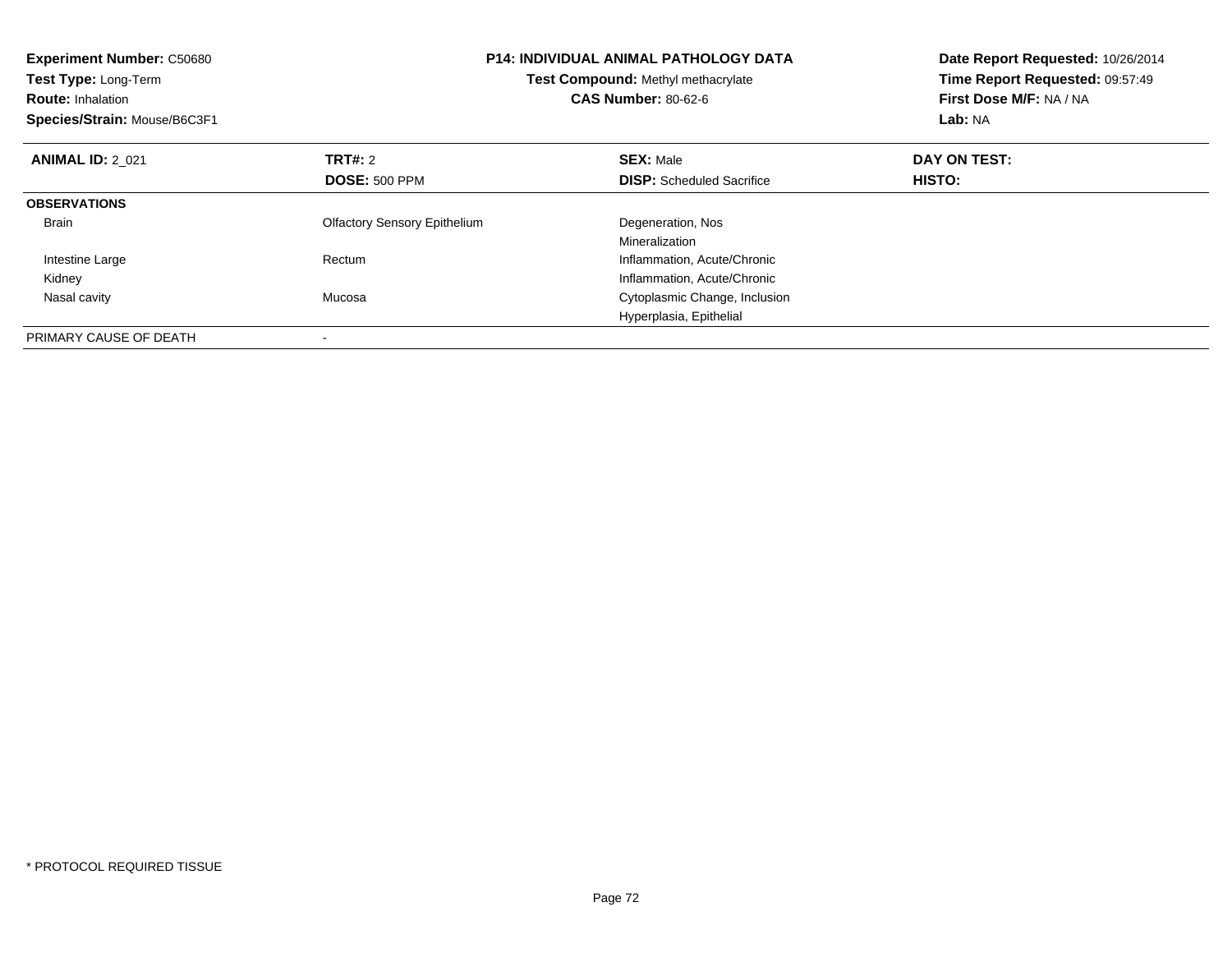| <b>Experiment Number: C50680</b><br>Test Type: Long-Term<br><b>Route: Inhalation</b><br>Species/Strain: Mouse/B6C3F1 |                                     | <b>P14: INDIVIDUAL ANIMAL PATHOLOGY DATA</b><br>Test Compound: Methyl methacrylate<br><b>CAS Number: 80-62-6</b> | Date Report Requested: 10/26/2014<br>Time Report Requested: 09:57:49<br>First Dose M/F: NA / NA<br>Lab: NA |
|----------------------------------------------------------------------------------------------------------------------|-------------------------------------|------------------------------------------------------------------------------------------------------------------|------------------------------------------------------------------------------------------------------------|
| <b>ANIMAL ID: 2 022</b>                                                                                              | <b>TRT#: 2</b>                      | <b>SEX: Male</b>                                                                                                 | DAY ON TEST:                                                                                               |
|                                                                                                                      | <b>DOSE: 500 PPM</b>                | <b>DISP:</b> Scheduled Sacrifice                                                                                 | <b>HISTO:</b>                                                                                              |
| <b>OBSERVATIONS</b>                                                                                                  |                                     |                                                                                                                  |                                                                                                            |
| <b>Brain</b>                                                                                                         | <b>Olfactory Sensory Epithelium</b> | Degeneration, Nos                                                                                                |                                                                                                            |
| Nasal cavity                                                                                                         | Mucosa                              | Cytoplasmic Change, Inclusion                                                                                    |                                                                                                            |
|                                                                                                                      |                                     | Hyperplasia, Epithelial                                                                                          |                                                                                                            |
|                                                                                                                      |                                     | Inflammation, Acute/Chronic                                                                                      |                                                                                                            |
| Preputial gland                                                                                                      |                                     | <b>Cystic Ducts</b>                                                                                              |                                                                                                            |
| Unspecified                                                                                                          | Multiple Organs Nos                 | Inflammation, Acute/Chronic                                                                                      |                                                                                                            |
| PRIMARY CAUSE OF DEATH                                                                                               |                                     |                                                                                                                  |                                                                                                            |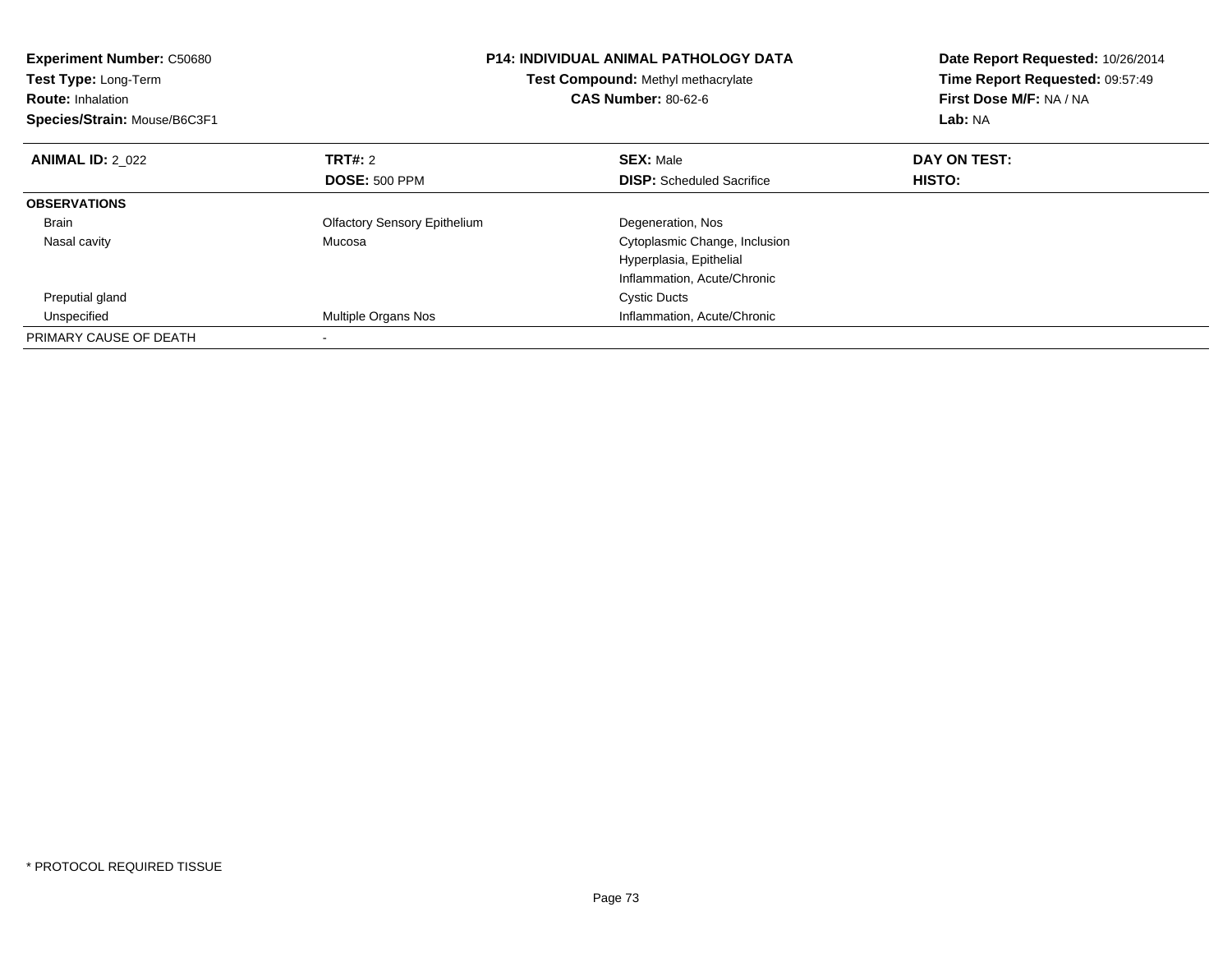| <b>Experiment Number: C50680</b><br>Test Type: Long-Term<br><b>Route: Inhalation</b><br>Species/Strain: Mouse/B6C3F1 |                                     | <b>P14: INDIVIDUAL ANIMAL PATHOLOGY DATA</b><br>Test Compound: Methyl methacrylate<br><b>CAS Number: 80-62-6</b> | Date Report Requested: 10/26/2014<br>Time Report Requested: 09:57:49<br>First Dose M/F: NA / NA<br>Lab: NA |
|----------------------------------------------------------------------------------------------------------------------|-------------------------------------|------------------------------------------------------------------------------------------------------------------|------------------------------------------------------------------------------------------------------------|
| <b>ANIMAL ID: 2 023</b>                                                                                              | <b>TRT#: 2</b>                      | <b>SEX: Male</b>                                                                                                 | DAY ON TEST:                                                                                               |
|                                                                                                                      | <b>DOSE: 500 PPM</b>                | <b>DISP:</b> Scheduled Sacrifice                                                                                 | HISTO:                                                                                                     |
| <b>OBSERVATIONS</b>                                                                                                  |                                     |                                                                                                                  |                                                                                                            |
| Bone marrow                                                                                                          |                                     | Hyperplasia, Plasma Cell                                                                                         |                                                                                                            |
| <b>Brain</b>                                                                                                         | <b>Olfactory Sensory Epithelium</b> | Degeneration, Nos                                                                                                |                                                                                                            |
| Nasal cavity                                                                                                         | Mucosa                              | Cytoplasmic Change, Inclusion                                                                                    |                                                                                                            |
|                                                                                                                      |                                     | Hyperplasia, Epithelial                                                                                          |                                                                                                            |
|                                                                                                                      |                                     | Inflammation, Acute/Chronic                                                                                      |                                                                                                            |
| Salivary gland                                                                                                       |                                     | Inflammation, Acute/Chronic                                                                                      |                                                                                                            |
| PRIMARY CAUSE OF DEATH                                                                                               |                                     |                                                                                                                  |                                                                                                            |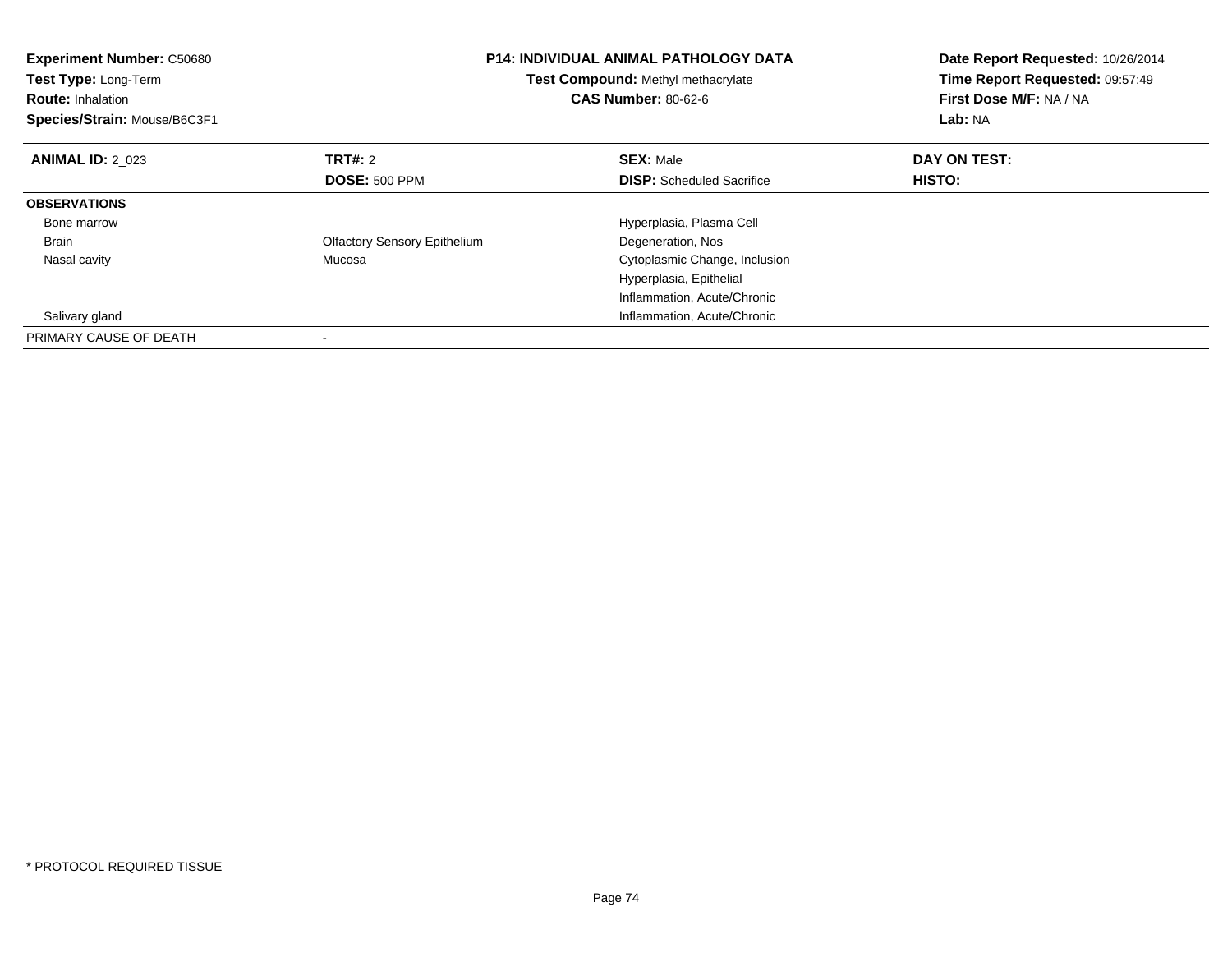| <b>Experiment Number: C50680</b><br>Test Type: Long-Term<br><b>Route: Inhalation</b><br>Species/Strain: Mouse/B6C3F1 | <b>P14: INDIVIDUAL ANIMAL PATHOLOGY DATA</b><br>Test Compound: Methyl methacrylate<br><b>CAS Number: 80-62-6</b> |                                  | Date Report Requested: 10/26/2014<br>Time Report Requested: 09:57:49<br>First Dose M/F: NA / NA<br>Lab: NA |
|----------------------------------------------------------------------------------------------------------------------|------------------------------------------------------------------------------------------------------------------|----------------------------------|------------------------------------------------------------------------------------------------------------|
| <b>ANIMAL ID: 2_024</b>                                                                                              | <b>TRT#: 2</b>                                                                                                   | <b>SEX: Male</b>                 | DAY ON TEST:                                                                                               |
|                                                                                                                      | <b>DOSE: 500 PPM</b>                                                                                             | <b>DISP:</b> Scheduled Sacrifice | <b>HISTO:</b>                                                                                              |
| <b>OBSERVATIONS</b>                                                                                                  |                                                                                                                  |                                  |                                                                                                            |
| <b>Brain</b>                                                                                                         | <b>Olfactory Sensory Epithelium</b>                                                                              | Degeneration, Nos                |                                                                                                            |
| Kidney                                                                                                               |                                                                                                                  | Inflammation, Acute/Chronic      |                                                                                                            |
|                                                                                                                      |                                                                                                                  | Nephrosis, Hydro                 |                                                                                                            |
| Nasal cavity                                                                                                         | Mucosa                                                                                                           | Cytoplasmic Change, Inclusion    |                                                                                                            |
|                                                                                                                      |                                                                                                                  | Hyperplasia, Epithelial          |                                                                                                            |
|                                                                                                                      |                                                                                                                  | Inflammation, Acute/Chronic      |                                                                                                            |
| PRIMARY CAUSE OF DEATH                                                                                               |                                                                                                                  |                                  |                                                                                                            |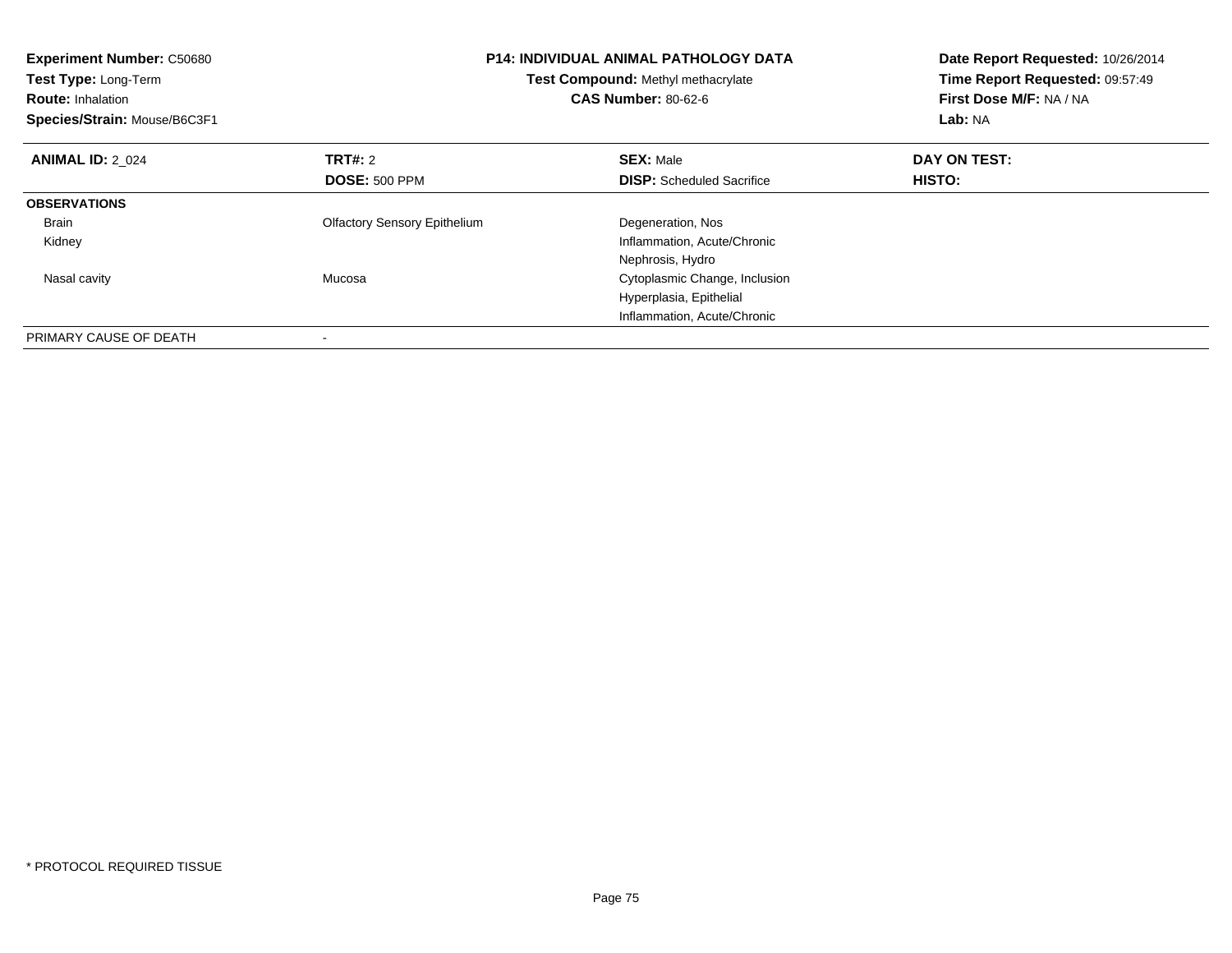| <b>Experiment Number: C50680</b><br>Test Type: Long-Term<br><b>Route: Inhalation</b><br>Species/Strain: Mouse/B6C3F1 | <b>P14: INDIVIDUAL ANIMAL PATHOLOGY DATA</b><br>Test Compound: Methyl methacrylate<br><b>CAS Number: 80-62-6</b> |                                  | Date Report Requested: 10/26/2014<br>Time Report Requested: 09:57:49<br>First Dose M/F: NA / NA<br>Lab: NA |
|----------------------------------------------------------------------------------------------------------------------|------------------------------------------------------------------------------------------------------------------|----------------------------------|------------------------------------------------------------------------------------------------------------|
| <b>ANIMAL ID: 2 026</b>                                                                                              | TRT#: 2                                                                                                          | <b>SEX: Male</b>                 | <b>DAY ON TEST:</b>                                                                                        |
|                                                                                                                      | <b>DOSE: 500 PPM</b>                                                                                             | <b>DISP:</b> Scheduled Sacrifice | HISTO:                                                                                                     |
| <b>OBSERVATIONS</b>                                                                                                  |                                                                                                                  |                                  |                                                                                                            |
| <b>Brain</b>                                                                                                         | <b>Olfactory Sensory Epithelium</b>                                                                              | Degeneration, Nos                |                                                                                                            |
| Kidney                                                                                                               |                                                                                                                  | Inflammation, Acute/Chronic      |                                                                                                            |
| Nasal cavity                                                                                                         | Mucosa                                                                                                           | Cytoplasmic Change, Inclusion    |                                                                                                            |
|                                                                                                                      |                                                                                                                  | Hyperplasia, Epithelial          |                                                                                                            |
| Preputial gland                                                                                                      |                                                                                                                  | Inflammation, Suppurative        |                                                                                                            |
| PRIMARY CAUSE OF DEATH                                                                                               |                                                                                                                  |                                  |                                                                                                            |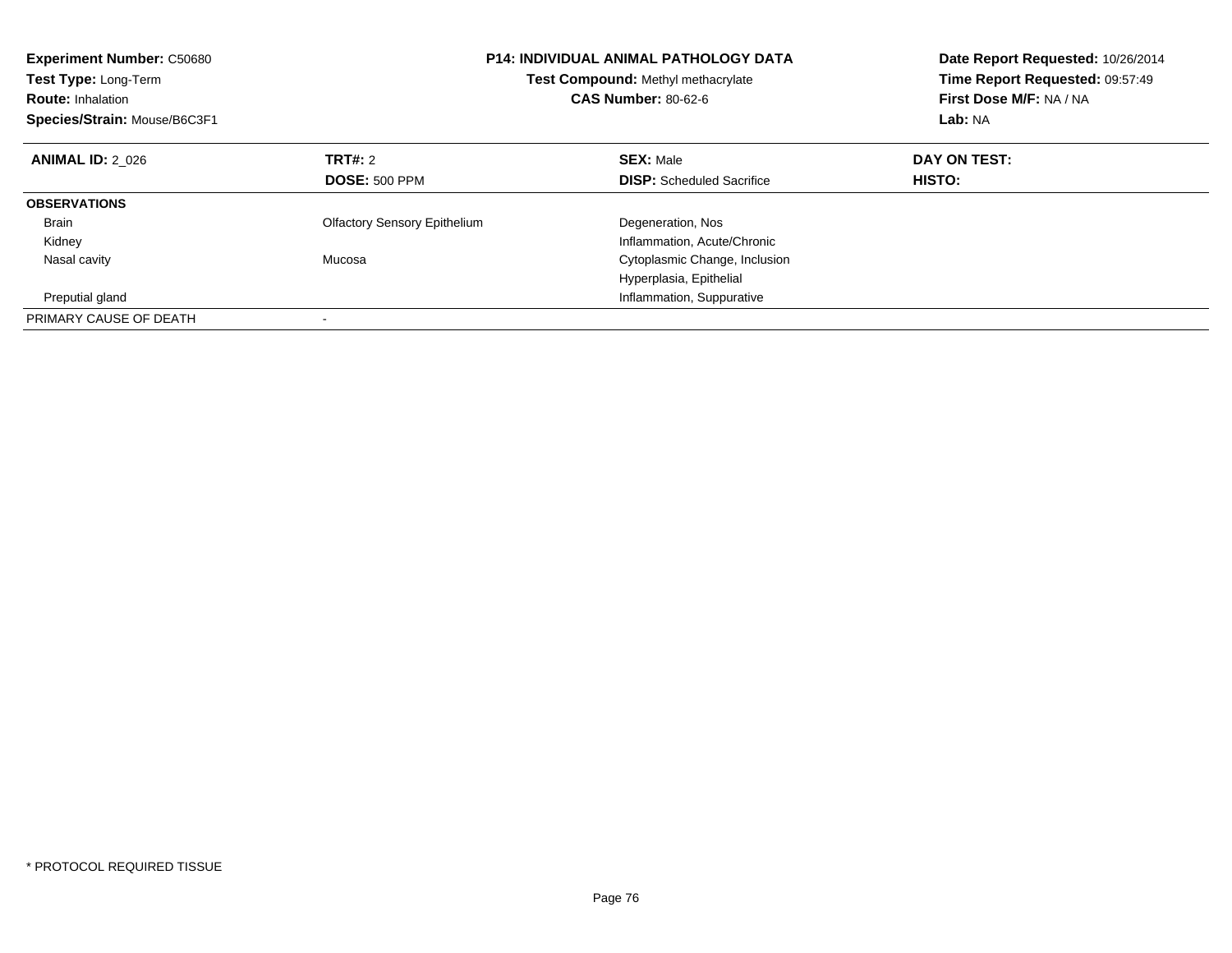| <b>Experiment Number: C50680</b><br>Test Type: Long-Term<br><b>Route: Inhalation</b><br>Species/Strain: Mouse/B6C3F1 |                                     | <b>P14: INDIVIDUAL ANIMAL PATHOLOGY DATA</b><br>Test Compound: Methyl methacrylate<br><b>CAS Number: 80-62-6</b> | Date Report Requested: 10/26/2014<br>Time Report Requested: 09:57:49<br>First Dose M/F: NA / NA<br>Lab: NA |
|----------------------------------------------------------------------------------------------------------------------|-------------------------------------|------------------------------------------------------------------------------------------------------------------|------------------------------------------------------------------------------------------------------------|
| <b>ANIMAL ID: 2 027</b>                                                                                              | <b>TRT#: 2</b>                      | <b>SEX: Male</b>                                                                                                 | DAY ON TEST:                                                                                               |
|                                                                                                                      | <b>DOSE: 500 PPM</b>                | <b>DISP:</b> Scheduled Sacrifice                                                                                 | HISTO:                                                                                                     |
| <b>OBSERVATIONS</b>                                                                                                  |                                     |                                                                                                                  |                                                                                                            |
| Adrenal gland                                                                                                        | Medulla                             | Pheochromocytoma                                                                                                 |                                                                                                            |
| <b>Brain</b>                                                                                                         | <b>Olfactory Sensory Epithelium</b> | Degeneration, Nos                                                                                                |                                                                                                            |
| Heart                                                                                                                |                                     | Periarteritis                                                                                                    |                                                                                                            |
| Nasal cavity                                                                                                         | Mucosa                              | Cytoplasmic Change, Inclusion                                                                                    |                                                                                                            |
|                                                                                                                      |                                     | Hyperplasia, Epithelial                                                                                          |                                                                                                            |
|                                                                                                                      |                                     | Inflammation, Acute/Chronic                                                                                      |                                                                                                            |
| PRIMARY CAUSE OF DEATH                                                                                               |                                     |                                                                                                                  |                                                                                                            |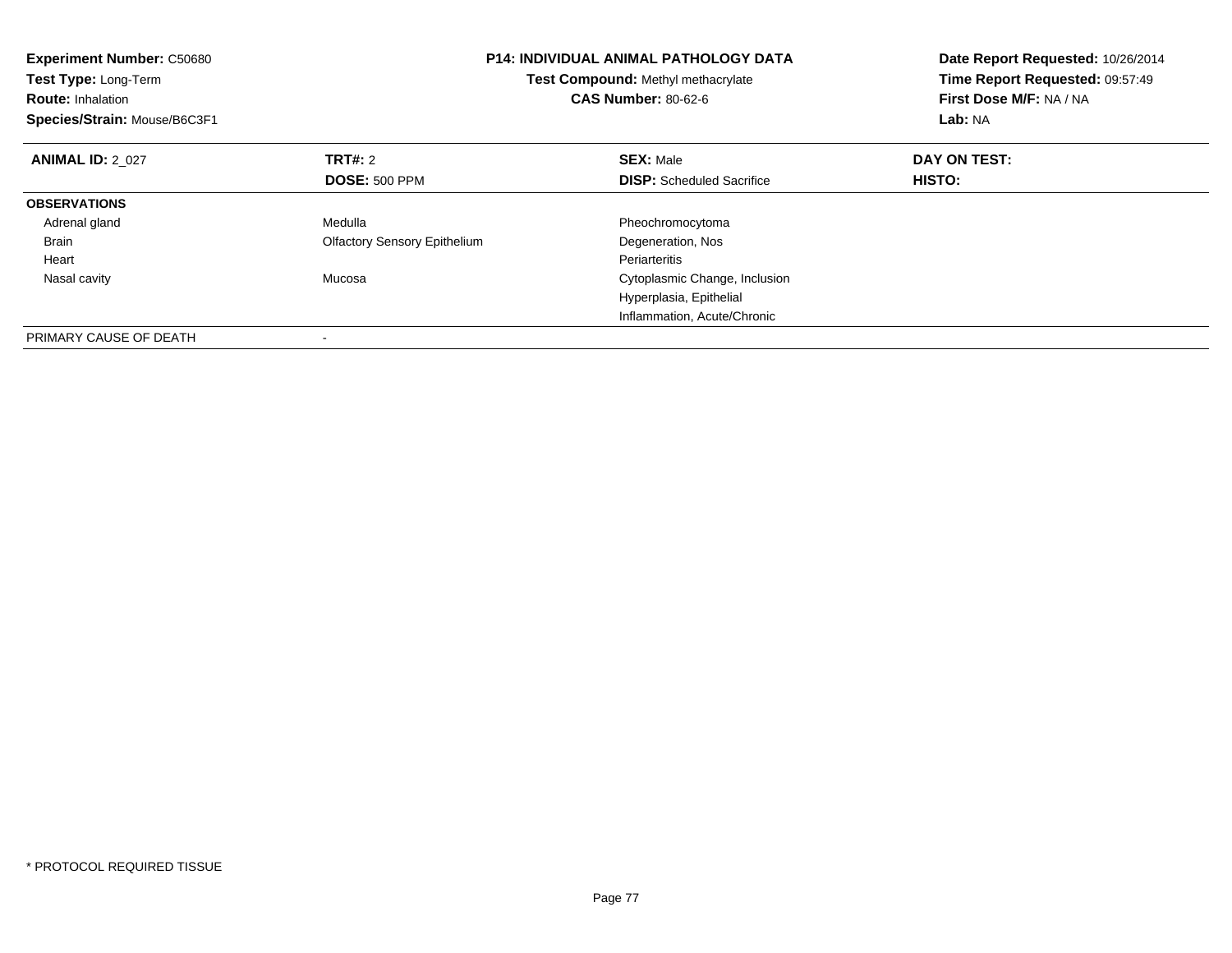| <b>Experiment Number: C50680</b><br>Test Type: Long-Term<br><b>Route: Inhalation</b><br>Species/Strain: Mouse/B6C3F1 |                                     | <b>P14: INDIVIDUAL ANIMAL PATHOLOGY DATA</b><br>Test Compound: Methyl methacrylate<br><b>CAS Number: 80-62-6</b> | Date Report Requested: 10/26/2014<br>Time Report Requested: 09:57:49<br>First Dose M/F: NA / NA<br>Lab: NA |
|----------------------------------------------------------------------------------------------------------------------|-------------------------------------|------------------------------------------------------------------------------------------------------------------|------------------------------------------------------------------------------------------------------------|
| <b>ANIMAL ID: 2 028</b>                                                                                              | <b>TRT#: 2</b>                      | <b>SEX: Male</b>                                                                                                 | DAY ON TEST:                                                                                               |
|                                                                                                                      | <b>DOSE: 500 PPM</b>                | <b>DISP:</b> Scheduled Sacrifice                                                                                 | HISTO:                                                                                                     |
| <b>OBSERVATIONS</b>                                                                                                  |                                     |                                                                                                                  |                                                                                                            |
| <b>Brain</b>                                                                                                         | <b>Olfactory Sensory Epithelium</b> | Degeneration, Nos                                                                                                |                                                                                                            |
|                                                                                                                      |                                     | Mineralization                                                                                                   |                                                                                                            |
| Intestine Large                                                                                                      | Rectum                              | Inflammation, Suppurative                                                                                        |                                                                                                            |
| Nasal cavity                                                                                                         | Mucosa                              | Cytoplasmic Change, Inclusion                                                                                    |                                                                                                            |
|                                                                                                                      |                                     | Hyperplasia, Epithelial                                                                                          |                                                                                                            |
| Tooth                                                                                                                |                                     | Congenital Malformation, Nos                                                                                     |                                                                                                            |
| PRIMARY CAUSE OF DEATH                                                                                               |                                     |                                                                                                                  |                                                                                                            |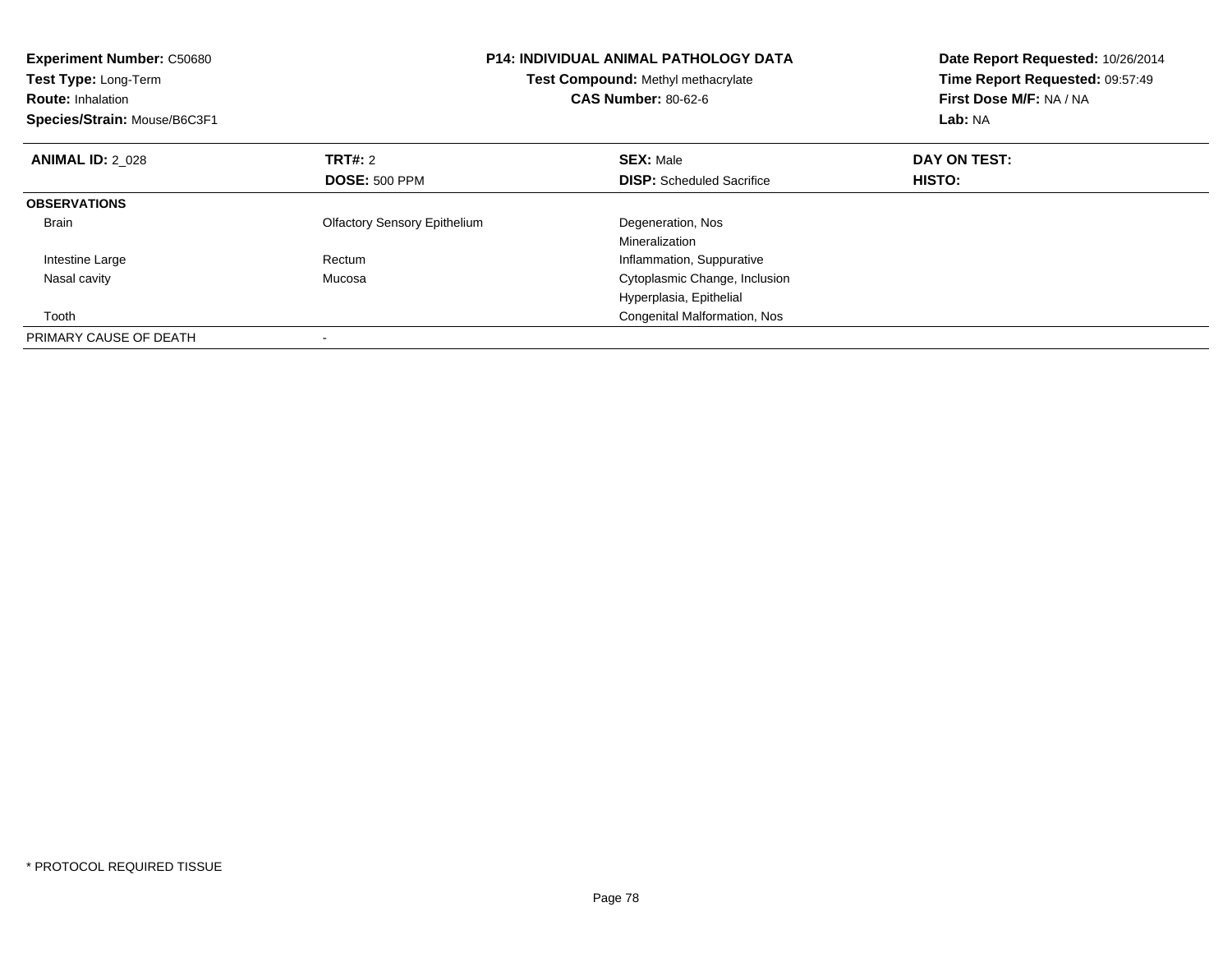| <b>Experiment Number: C50680</b><br>Test Type: Long-Term<br><b>Route: Inhalation</b><br>Species/Strain: Mouse/B6C3F1 | <b>P14: INDIVIDUAL ANIMAL PATHOLOGY DATA</b><br>Test Compound: Methyl methacrylate<br><b>CAS Number: 80-62-6</b> |                                  | Date Report Requested: 10/26/2014<br>Time Report Requested: 09:57:49<br>First Dose M/F: NA / NA<br>Lab: NA |
|----------------------------------------------------------------------------------------------------------------------|------------------------------------------------------------------------------------------------------------------|----------------------------------|------------------------------------------------------------------------------------------------------------|
| <b>ANIMAL ID: 2 029</b>                                                                                              | <b>TRT#: 2</b>                                                                                                   | <b>SEX: Male</b>                 | DAY ON TEST:                                                                                               |
|                                                                                                                      | <b>DOSE: 500 PPM</b>                                                                                             | <b>DISP:</b> Scheduled Sacrifice | <b>HISTO:</b>                                                                                              |
| <b>OBSERVATIONS</b>                                                                                                  |                                                                                                                  |                                  |                                                                                                            |
| <b>Brain</b>                                                                                                         | <b>Olfactory Sensory Epithelium</b>                                                                              | Degeneration, Nos                |                                                                                                            |
| Nasal cavity                                                                                                         | Mucosa                                                                                                           | Cytoplasmic Change, Inclusion    |                                                                                                            |
|                                                                                                                      |                                                                                                                  | Hyperplasia, Epithelial          |                                                                                                            |
|                                                                                                                      |                                                                                                                  | Inflammation, Acute/Chronic      |                                                                                                            |
| Stomach                                                                                                              | Submucosa                                                                                                        | Inflammation, Acute/Chronic      |                                                                                                            |
| PRIMARY CAUSE OF DEATH                                                                                               |                                                                                                                  |                                  |                                                                                                            |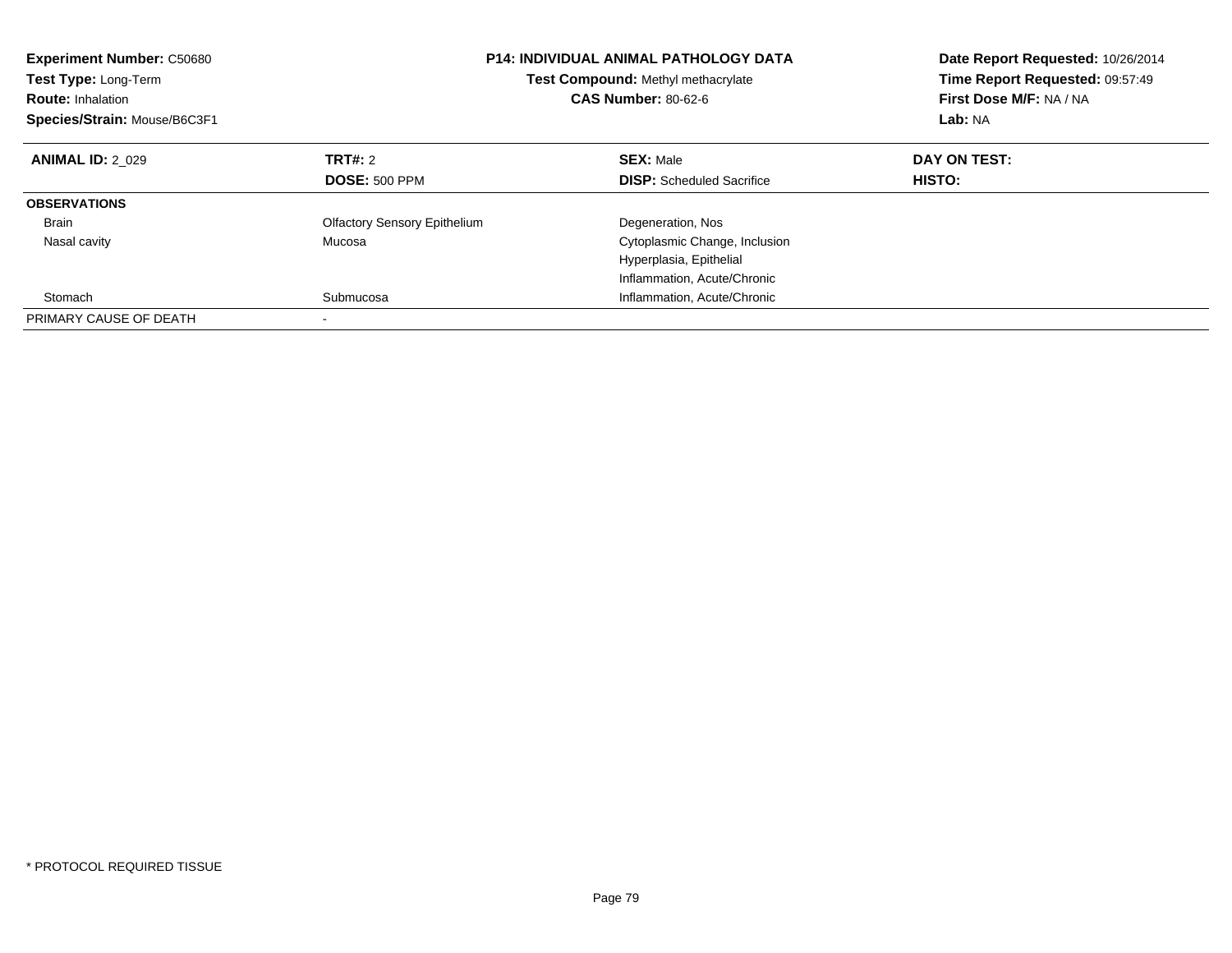| <b>Experiment Number: C50680</b><br>Test Type: Long-Term<br><b>Route: Inhalation</b><br>Species/Strain: Mouse/B6C3F1 |                                     | <b>P14: INDIVIDUAL ANIMAL PATHOLOGY DATA</b><br>Test Compound: Methyl methacrylate<br><b>CAS Number: 80-62-6</b> | Date Report Requested: 10/26/2014<br>Time Report Requested: 09:57:49<br>First Dose M/F: NA / NA<br>Lab: NA |
|----------------------------------------------------------------------------------------------------------------------|-------------------------------------|------------------------------------------------------------------------------------------------------------------|------------------------------------------------------------------------------------------------------------|
| <b>ANIMAL ID: 2_030</b>                                                                                              | <b>TRT#: 2</b>                      | <b>SEX: Male</b>                                                                                                 | DAY ON TEST:                                                                                               |
|                                                                                                                      | <b>DOSE: 500 PPM</b>                | <b>DISP:</b> Scheduled Sacrifice                                                                                 | HISTO:                                                                                                     |
| <b>OBSERVATIONS</b>                                                                                                  |                                     |                                                                                                                  |                                                                                                            |
| <b>Brain</b>                                                                                                         | <b>Olfactory Sensory Epithelium</b> | Degeneration, Nos                                                                                                |                                                                                                            |
| Liver                                                                                                                |                                     | Hepatocellular Adenoma                                                                                           |                                                                                                            |
| Lymph node                                                                                                           | Mandibular Lymph Node               | Hyperplasia, Lymphoid                                                                                            |                                                                                                            |
| Nasal cavity                                                                                                         | Mucosa                              | Cytoplasmic Change, Inclusion                                                                                    |                                                                                                            |
|                                                                                                                      |                                     | Hyperplasia, Epithelial                                                                                          |                                                                                                            |
|                                                                                                                      |                                     | Inflammation, Acute/Chronic                                                                                      |                                                                                                            |
| PRIMARY CAUSE OF DEATH                                                                                               |                                     |                                                                                                                  |                                                                                                            |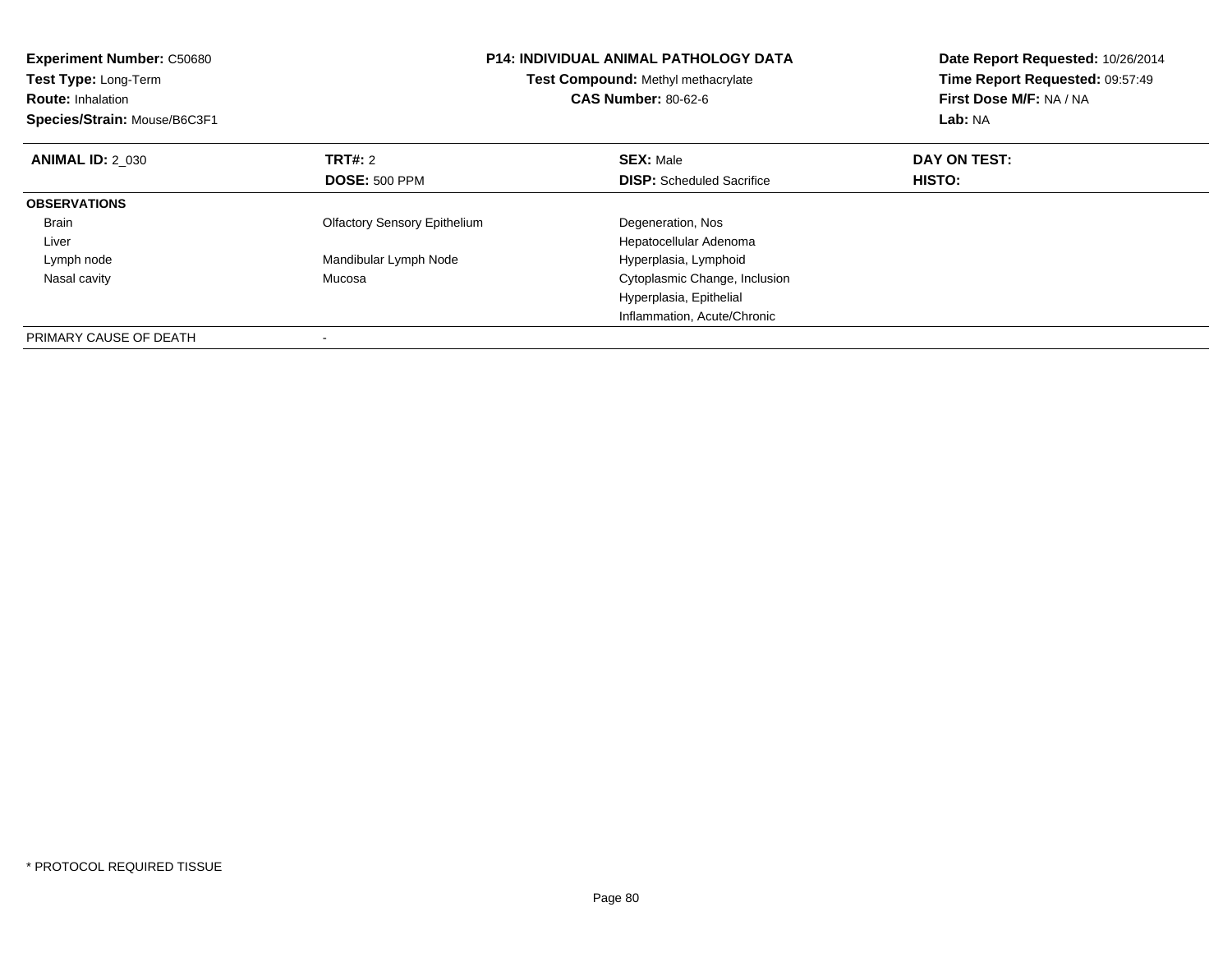| <b>Experiment Number: C50680</b><br>Test Type: Long-Term<br><b>Route: Inhalation</b><br>Species/Strain: Mouse/B6C3F1 | <b>P14: INDIVIDUAL ANIMAL PATHOLOGY DATA</b><br>Test Compound: Methyl methacrylate<br><b>CAS Number: 80-62-6</b> |                                  | Date Report Requested: 10/26/2014<br>Time Report Requested: 09:57:49<br>First Dose M/F: NA / NA<br>Lab: NA |
|----------------------------------------------------------------------------------------------------------------------|------------------------------------------------------------------------------------------------------------------|----------------------------------|------------------------------------------------------------------------------------------------------------|
| <b>ANIMAL ID: 2 031</b>                                                                                              | <b>TRT#: 2</b>                                                                                                   | <b>SEX: Male</b>                 | DAY ON TEST:                                                                                               |
|                                                                                                                      | <b>DOSE: 500 PPM</b>                                                                                             | <b>DISP:</b> Scheduled Sacrifice | HISTO:                                                                                                     |
| <b>OBSERVATIONS</b>                                                                                                  |                                                                                                                  |                                  |                                                                                                            |
| Brain                                                                                                                | <b>Olfactory Sensory Epithelium</b>                                                                              | Degeneration, Nos                |                                                                                                            |
|                                                                                                                      |                                                                                                                  | Mineralization                   |                                                                                                            |
| Nasal cavity                                                                                                         | Mucosa                                                                                                           | Cytoplasmic Change, Inclusion    |                                                                                                            |
|                                                                                                                      |                                                                                                                  | Hyperplasia, Epithelial          |                                                                                                            |
|                                                                                                                      |                                                                                                                  | Inflammation, Acute/Chronic      |                                                                                                            |
|                                                                                                                      |                                                                                                                  | Inflammation, Suppurative        |                                                                                                            |
| Unspecified                                                                                                          | Multiple Organs Nos                                                                                              | Inflammation, Acute/Chronic      |                                                                                                            |
| PRIMARY CAUSE OF DEATH                                                                                               |                                                                                                                  |                                  |                                                                                                            |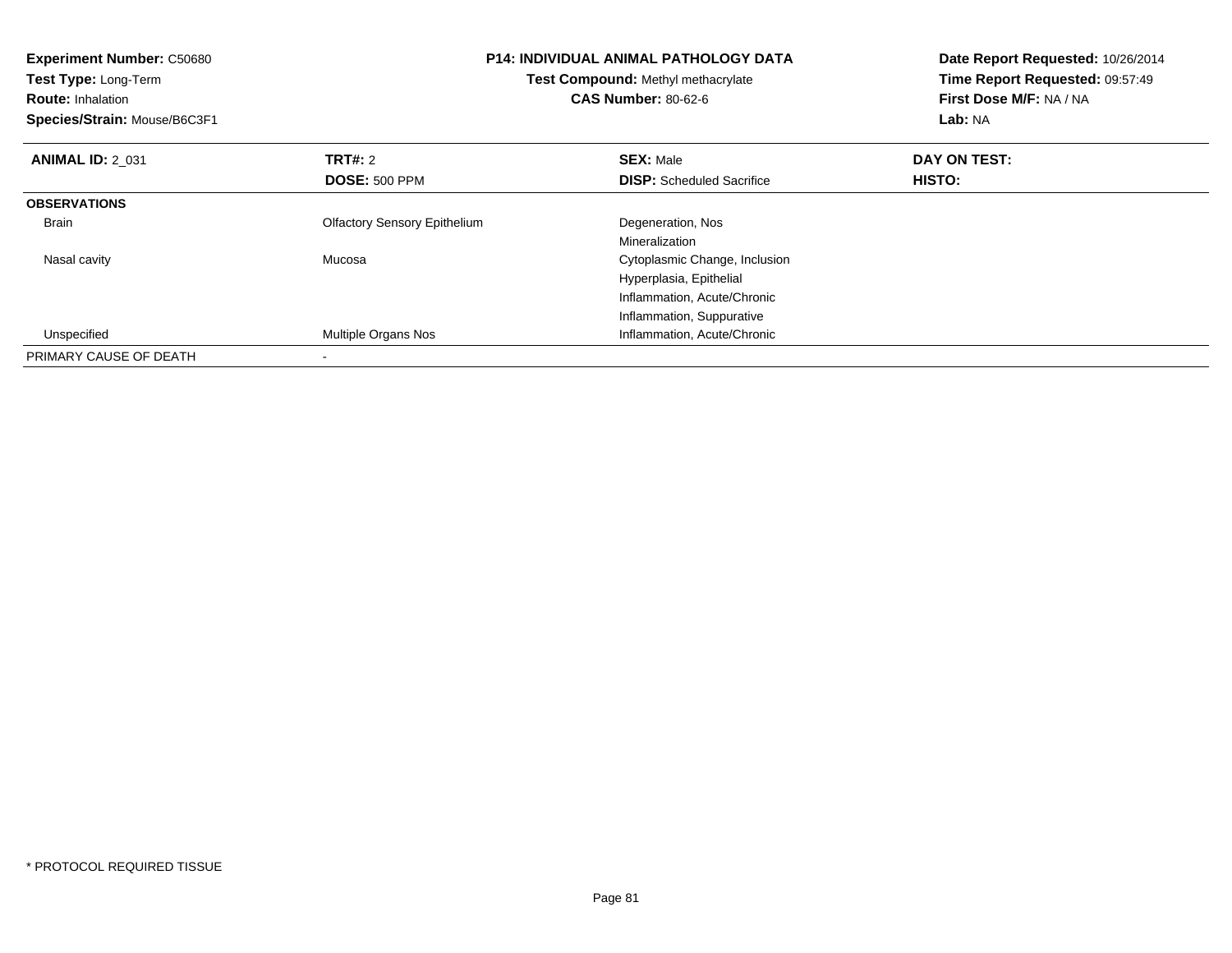| <b>Experiment Number: C50680</b><br>Test Type: Long-Term<br><b>Route: Inhalation</b><br>Species/Strain: Mouse/B6C3F1 |                                     | <b>P14: INDIVIDUAL ANIMAL PATHOLOGY DATA</b><br>Test Compound: Methyl methacrylate<br><b>CAS Number: 80-62-6</b> | Date Report Requested: 10/26/2014<br>Time Report Requested: 09:57:49<br>First Dose M/F: NA / NA<br>Lab: NA |
|----------------------------------------------------------------------------------------------------------------------|-------------------------------------|------------------------------------------------------------------------------------------------------------------|------------------------------------------------------------------------------------------------------------|
| <b>ANIMAL ID: 2 032</b>                                                                                              | <b>TRT#: 2</b>                      | <b>SEX: Male</b>                                                                                                 | DAY ON TEST:                                                                                               |
|                                                                                                                      | <b>DOSE: 500 PPM</b>                | <b>DISP:</b> Natural Death                                                                                       | <b>HISTO:</b>                                                                                              |
| <b>OBSERVATIONS</b>                                                                                                  |                                     |                                                                                                                  |                                                                                                            |
| <b>Brain</b>                                                                                                         |                                     | Corpora Amylacea                                                                                                 |                                                                                                            |
|                                                                                                                      | <b>Olfactory Sensory Epithelium</b> | Degeneration, Nos                                                                                                |                                                                                                            |
| Nasal cavity                                                                                                         | Mucosa                              | Cytoplasmic Change, Inclusion                                                                                    |                                                                                                            |
| Unspecified                                                                                                          | Multiple Organs Nos                 | Lymphoma, Histiocytic-Malignant Type                                                                             |                                                                                                            |
| PRIMARY CAUSE OF DEATH                                                                                               |                                     |                                                                                                                  |                                                                                                            |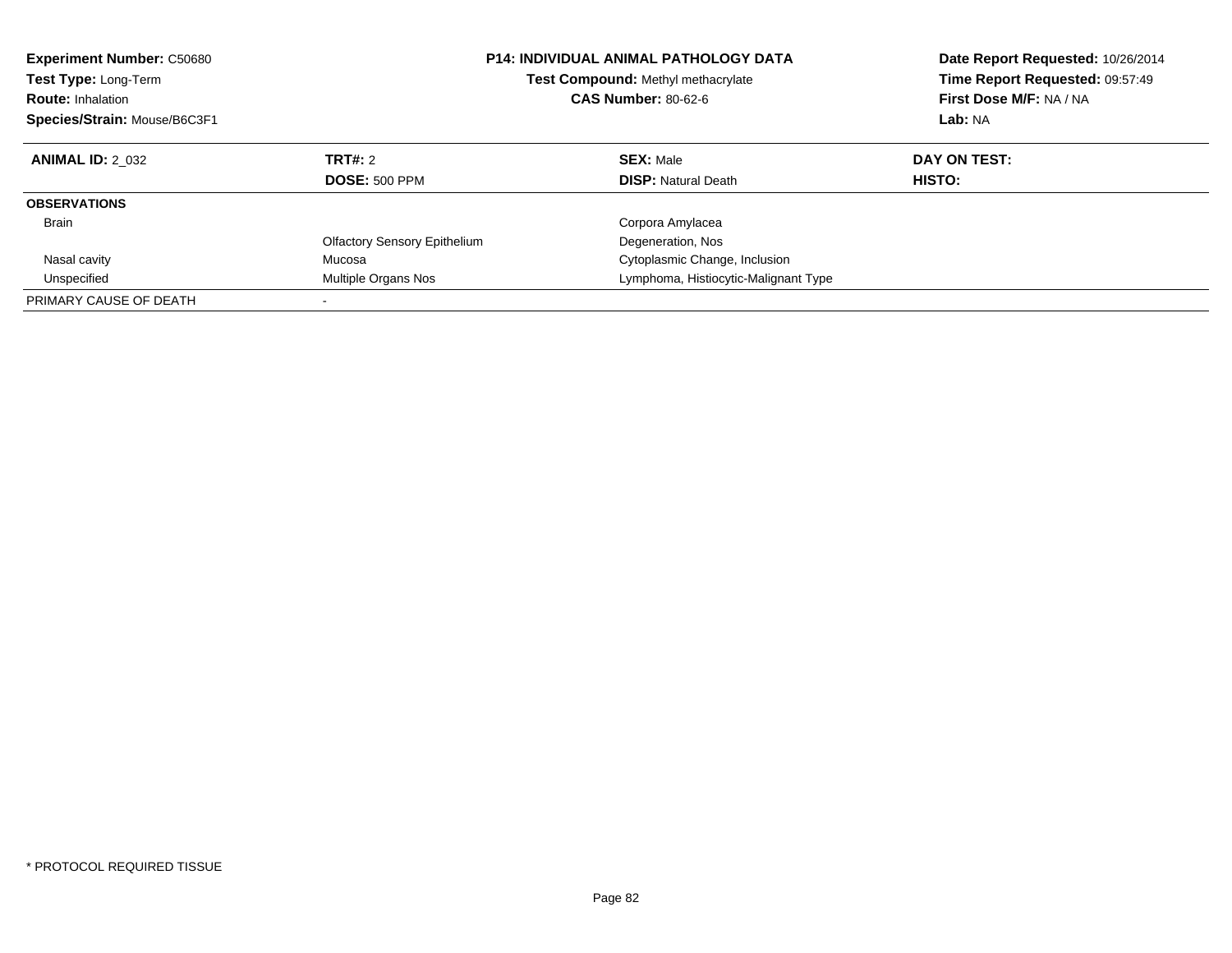| <b>Experiment Number: C50680</b><br>Test Type: Long-Term<br><b>Route: Inhalation</b><br>Species/Strain: Mouse/B6C3F1 | P14: INDIVIDUAL ANIMAL PATHOLOGY DATA<br>Test Compound: Methyl methacrylate<br><b>CAS Number: 80-62-6</b> |                                  | Date Report Requested: 10/26/2014<br>Time Report Requested: 09:57:49<br>First Dose M/F: NA / NA<br>Lab: NA |
|----------------------------------------------------------------------------------------------------------------------|-----------------------------------------------------------------------------------------------------------|----------------------------------|------------------------------------------------------------------------------------------------------------|
| <b>ANIMAL ID: 2 033</b>                                                                                              | TRT#: 2                                                                                                   | <b>SEX: Male</b>                 | DAY ON TEST:                                                                                               |
|                                                                                                                      | <b>DOSE: 500 PPM</b>                                                                                      | <b>DISP:</b> Scheduled Sacrifice | HISTO:                                                                                                     |
| <b>OBSERVATIONS</b>                                                                                                  |                                                                                                           |                                  |                                                                                                            |
| <b>Brain</b>                                                                                                         | <b>Olfactory Sensory Epithelium</b>                                                                       | Degeneration, Nos                |                                                                                                            |
|                                                                                                                      |                                                                                                           | Mineralization                   |                                                                                                            |
| <b>Intestine Small</b>                                                                                               | Ileum, Ileum                                                                                              | Hyperplasia, Lymphoid            |                                                                                                            |
| Nasal cavity                                                                                                         | Mucosa                                                                                                    | Cytoplasmic Change, Inclusion    |                                                                                                            |
|                                                                                                                      |                                                                                                           | Hyperplasia, Epithelial          |                                                                                                            |
|                                                                                                                      |                                                                                                           | Inflammation, Acute/Chronic      |                                                                                                            |
| Unspecified                                                                                                          | Multiple Organs Nos                                                                                       | Inflammation, Acute/Chronic      |                                                                                                            |
| PRIMARY CAUSE OF DEATH                                                                                               |                                                                                                           |                                  |                                                                                                            |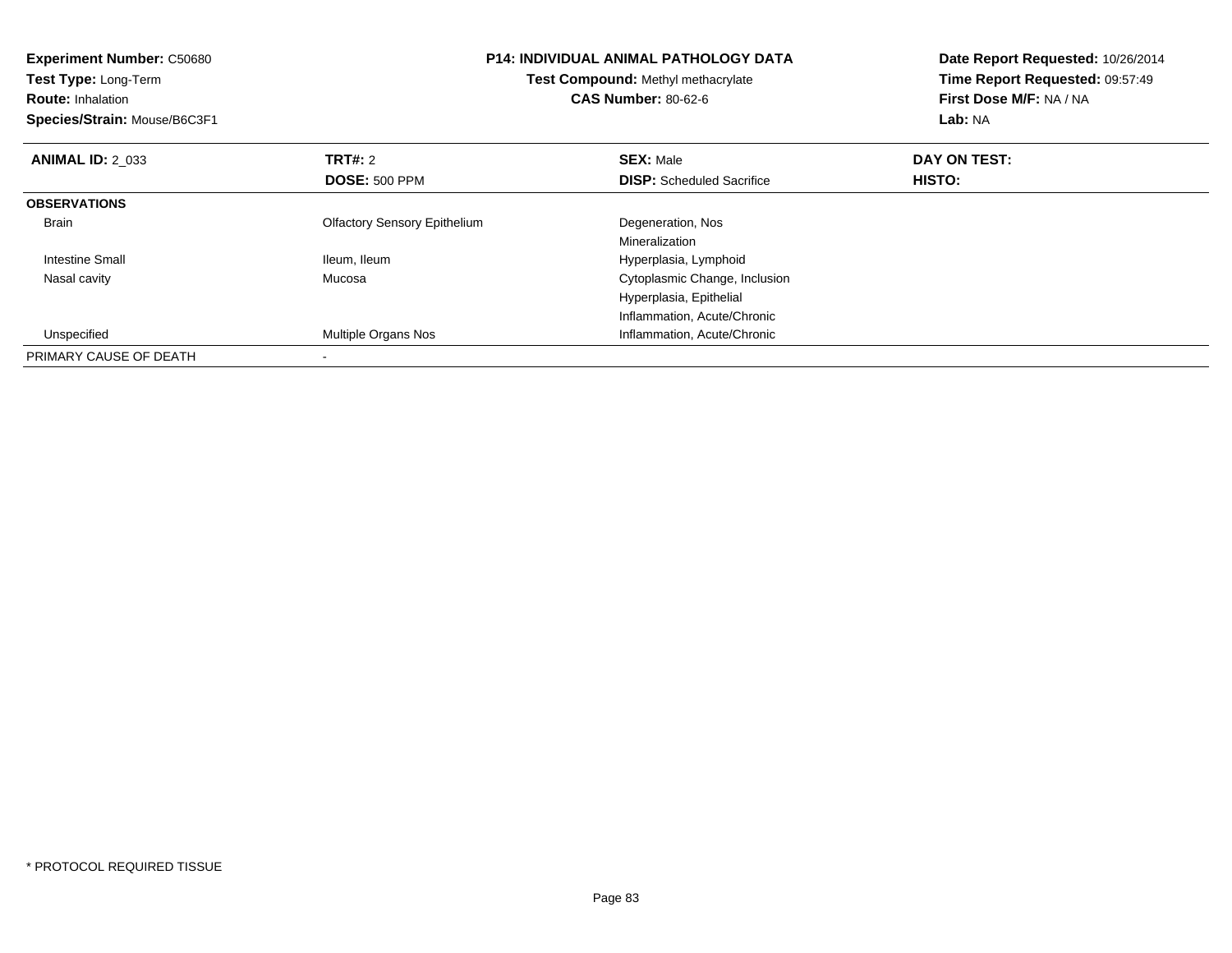**Experiment Number:** C50680**Test Type:** Long-Term**Route:** Inhalation **Species/Strain:** Mouse/B6C3F1**P14: INDIVIDUAL ANIMAL PATHOLOGY DATATest Compound:** Methyl methacrylate**CAS Number:** 80-62-6**Date Report Requested:** 10/26/2014**Time Report Requested:** 09:57:49**First Dose M/F:** NA / NA**Lab:** NA**ANIMAL ID: 2 034 TRT#:** 2 **SEX:** Male **DAY ON TEST: DOSE:** 500 PPM**DISP:** Scheduled Sacrifice **HISTO: OBSERVATIONS** Brain Olfactory Sensory Epithelium Degeneration, Nos Mineralizatione **Example 19** Lymphocytic Inflammatory Infiltrate Kidney Perirenal Tissue Nasal cavity Mucosa Cytoplasmic Change, Inclusion Hyperplasia, EpithelialInflammation, Acute/Chronic Preputial glandd Cystic Ducts Thyroid Follicular-Cell Adenoma UnspecifiedMultiple Organs Nos **Inflammation**, Acute/Chronic PRIMARY CAUSE OF DEATH-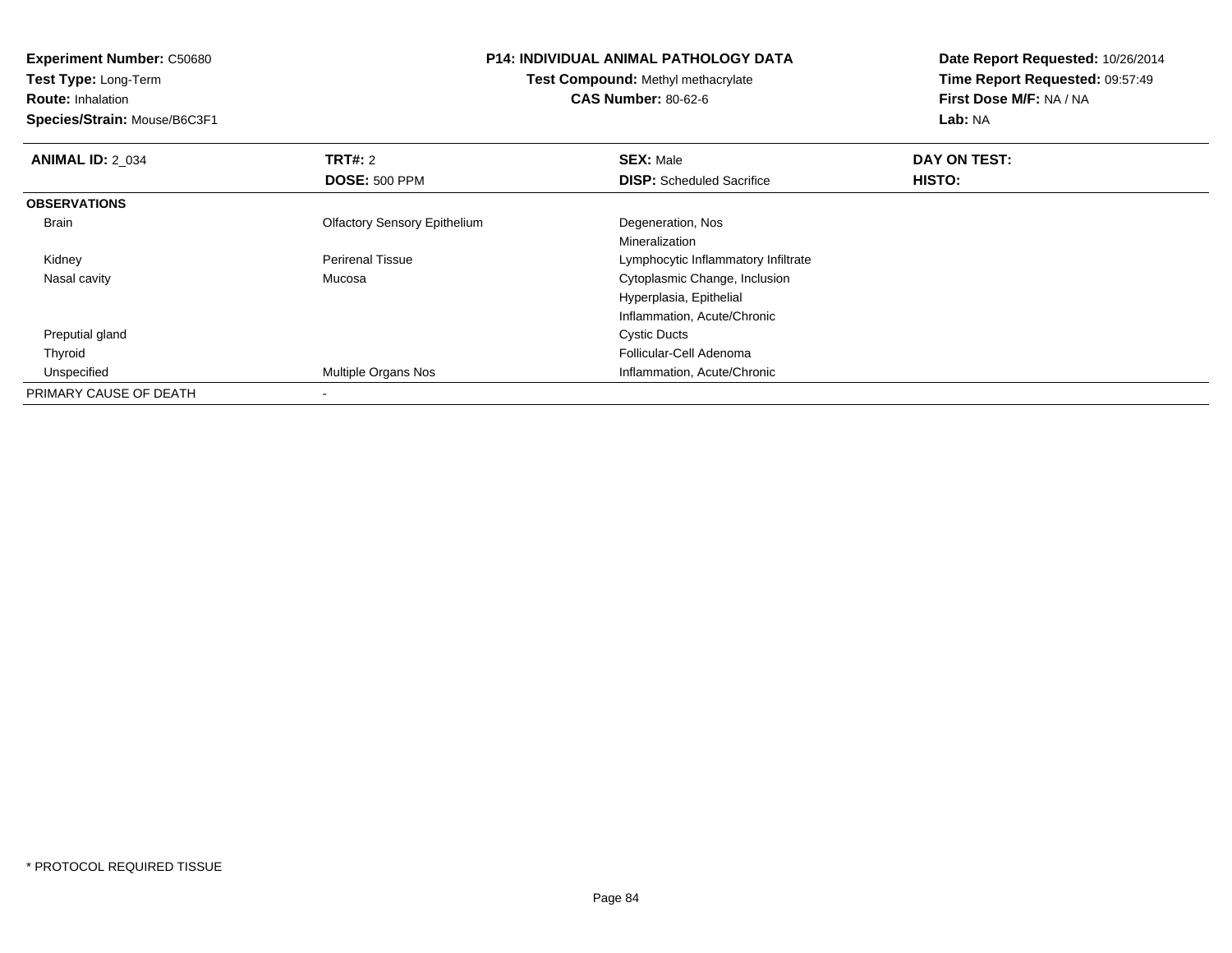| <b>Experiment Number: C50680</b> | <b>P14: INDIVIDUAL ANIMAL PATHOLOGY DATA</b><br>Test Compound: Methyl methacrylate |                                  | Date Report Requested: 10/26/2014 |
|----------------------------------|------------------------------------------------------------------------------------|----------------------------------|-----------------------------------|
| <b>Test Type: Long-Term</b>      |                                                                                    |                                  | Time Report Requested: 09:57:49   |
| <b>Route: Inhalation</b>         |                                                                                    | <b>CAS Number: 80-62-6</b>       | First Dose M/F: NA / NA           |
| Species/Strain: Mouse/B6C3F1     |                                                                                    |                                  | Lab: NA                           |
| <b>ANIMAL ID: 2 035</b>          | TRT#: 2                                                                            | <b>SEX: Male</b>                 | DAY ON TEST:                      |
|                                  | <b>DOSE: 500 PPM</b>                                                               | <b>DISP:</b> Scheduled Sacrifice | HISTO:                            |
| <b>OBSERVATIONS</b>              |                                                                                    |                                  |                                   |
| <b>Brain</b>                     | <b>Olfactory Sensory Epithelium</b>                                                | Degeneration, Nos                |                                   |
|                                  |                                                                                    | Mineralization                   |                                   |
| Lymph node                       | <b>Bronchial Lymph Node</b>                                                        | Hyperplasia, Lymphoid            |                                   |
| Nasal cavity                     | Mucosa                                                                             | Cytoplasmic Change, Inclusion    |                                   |
|                                  |                                                                                    | Hyperplasia, Epithelial          |                                   |
|                                  |                                                                                    | Inflammation, Acute/Chronic      |                                   |
| Unspecified                      | Multiple Organs Nos                                                                | Lymphoma, Mixed-Malignant Type   |                                   |
| PRIMARY CAUSE OF DEATH           |                                                                                    |                                  |                                   |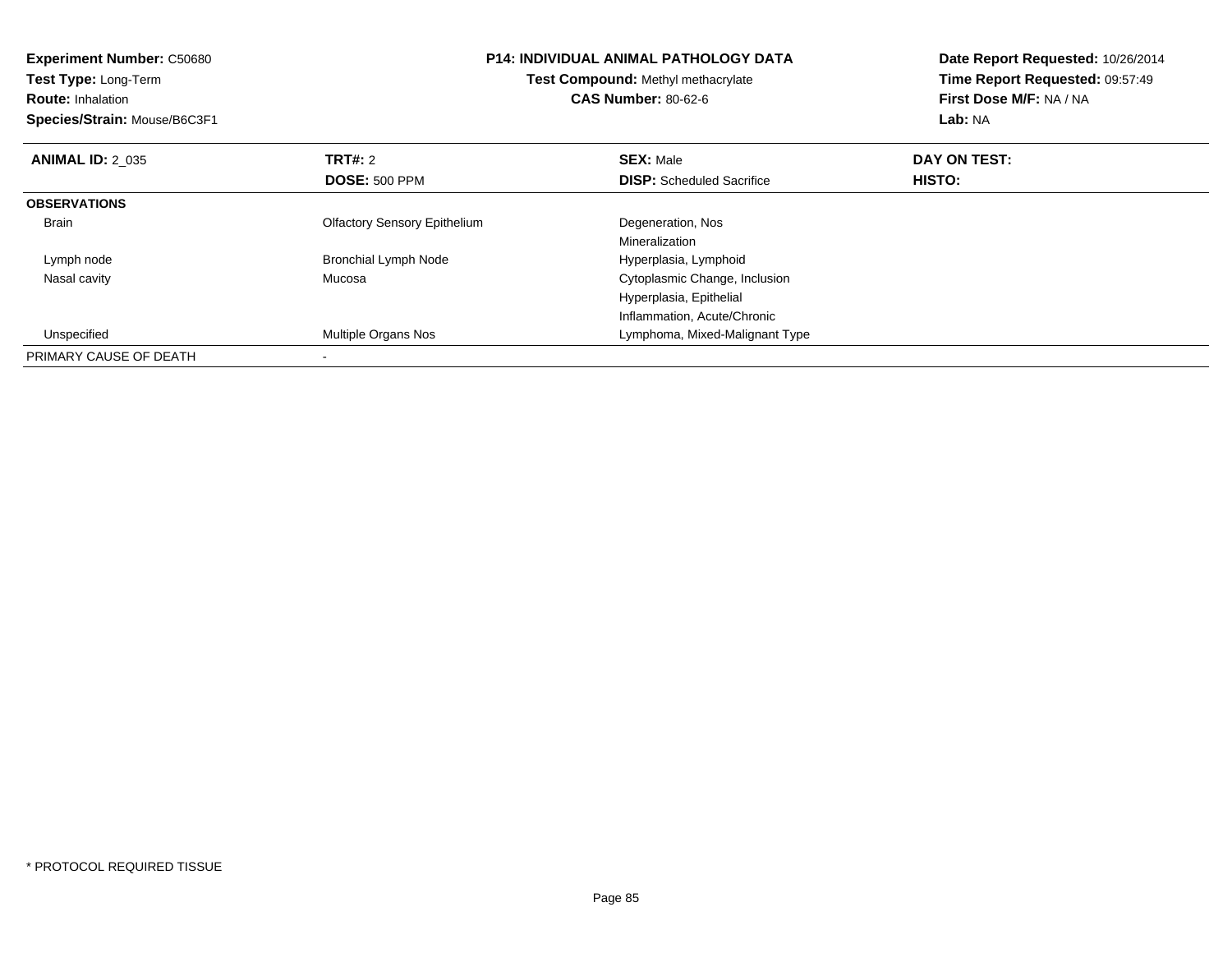| <b>Experiment Number: C50680</b><br>Test Type: Long-Term<br><b>Route: Inhalation</b><br>Species/Strain: Mouse/B6C3F1 |                                        | <b>P14: INDIVIDUAL ANIMAL PATHOLOGY DATA</b><br>Test Compound: Methyl methacrylate<br><b>CAS Number: 80-62-6</b> | Date Report Requested: 10/26/2014<br>Time Report Requested: 09:57:49<br>First Dose M/F: NA / NA<br>Lab: NA |
|----------------------------------------------------------------------------------------------------------------------|----------------------------------------|------------------------------------------------------------------------------------------------------------------|------------------------------------------------------------------------------------------------------------|
| <b>ANIMAL ID: 2 036</b>                                                                                              | <b>TRT#: 2</b><br><b>DOSE: 500 PPM</b> | <b>SEX: Male</b><br><b>DISP:</b> Moribund Sacrifice                                                              | DAY ON TEST:<br><b>HISTO:</b>                                                                              |
|                                                                                                                      |                                        |                                                                                                                  |                                                                                                            |
| <b>OBSERVATIONS</b>                                                                                                  |                                        |                                                                                                                  |                                                                                                            |
| <b>Brain</b>                                                                                                         | <b>Olfactory Sensory Epithelium</b>    | Degeneration, Nos                                                                                                |                                                                                                            |
|                                                                                                                      |                                        | Hemorrhage                                                                                                       |                                                                                                            |
| Nasal cavity                                                                                                         | Mucosa                                 | Cytoplasmic Change, Inclusion                                                                                    |                                                                                                            |
|                                                                                                                      |                                        | Hyperplasia, Epithelial                                                                                          |                                                                                                            |
| Pituitary gland                                                                                                      |                                        | Acidophil Carcinoma                                                                                              |                                                                                                            |
| PRIMARY CAUSE OF DEATH                                                                                               |                                        |                                                                                                                  |                                                                                                            |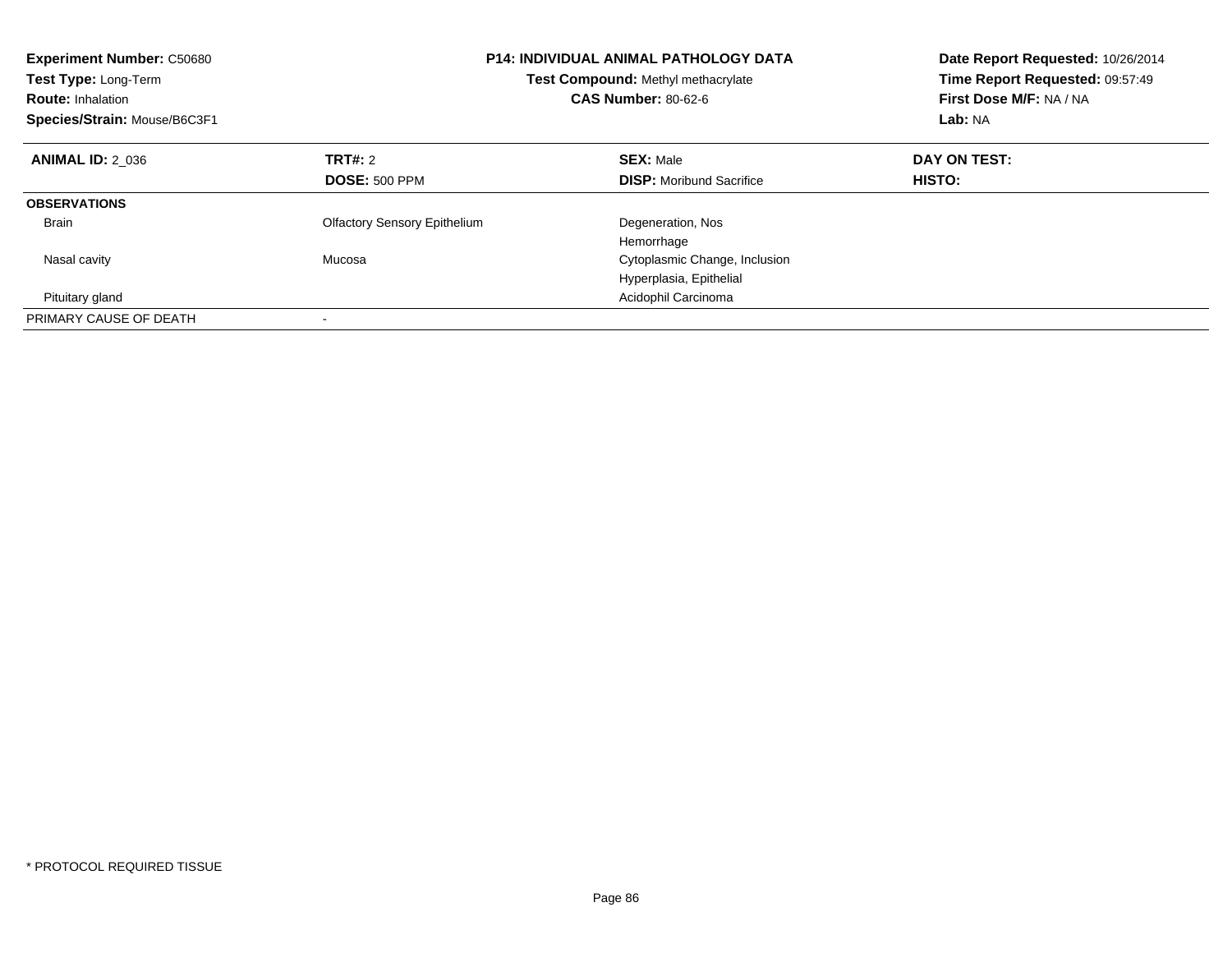**Experiment Number:** C50680

**Test Type:** Long-Term

**Route:** Inhalation

**Species/Strain:** Mouse/B6C3F1

## **P14: INDIVIDUAL ANIMAL PATHOLOGY DATA**

**Test Compound:** Methyl methacrylate**CAS Number:** 80-62-6

**Date Report Requested:** 10/26/2014**Time Report Requested:** 09:57:49**First Dose M/F:** NA / NA**Lab:** NA

| <b>ANIMAL ID: 2 037</b> | <b>TRT#: 2</b>                      | <b>SEX: Male</b>                 | DAY ON TEST: |  |
|-------------------------|-------------------------------------|----------------------------------|--------------|--|
|                         | <b>DOSE: 500 PPM</b>                | <b>DISP:</b> Scheduled Sacrifice | HISTO:       |  |
| <b>OBSERVATIONS</b>     |                                     |                                  |              |  |
| Brain                   | <b>Olfactory Sensory Epithelium</b> | Degeneration, Nos                |              |  |
|                         |                                     | Mineralization                   |              |  |
| Nasal cavity            | Mucosa                              | Cytoplasmic Change, Inclusion    |              |  |
|                         |                                     | Hyperplasia, Epithelial          |              |  |
|                         |                                     | Inflammation, Acute/Chronic      |              |  |
| Seminal vesicle         |                                     | Inflammation, Chronic            |              |  |
| Tooth                   |                                     | Congenital Malformation, Nos     |              |  |
|                         | Pulp Of Tooth                       | Inflammation, Nos                |              |  |
| Unspecified             | <b>Multiple Organs Nos</b>          | Inflammation, Acute/Chronic      |              |  |
| PRIMARY CAUSE OF DEATH  |                                     |                                  |              |  |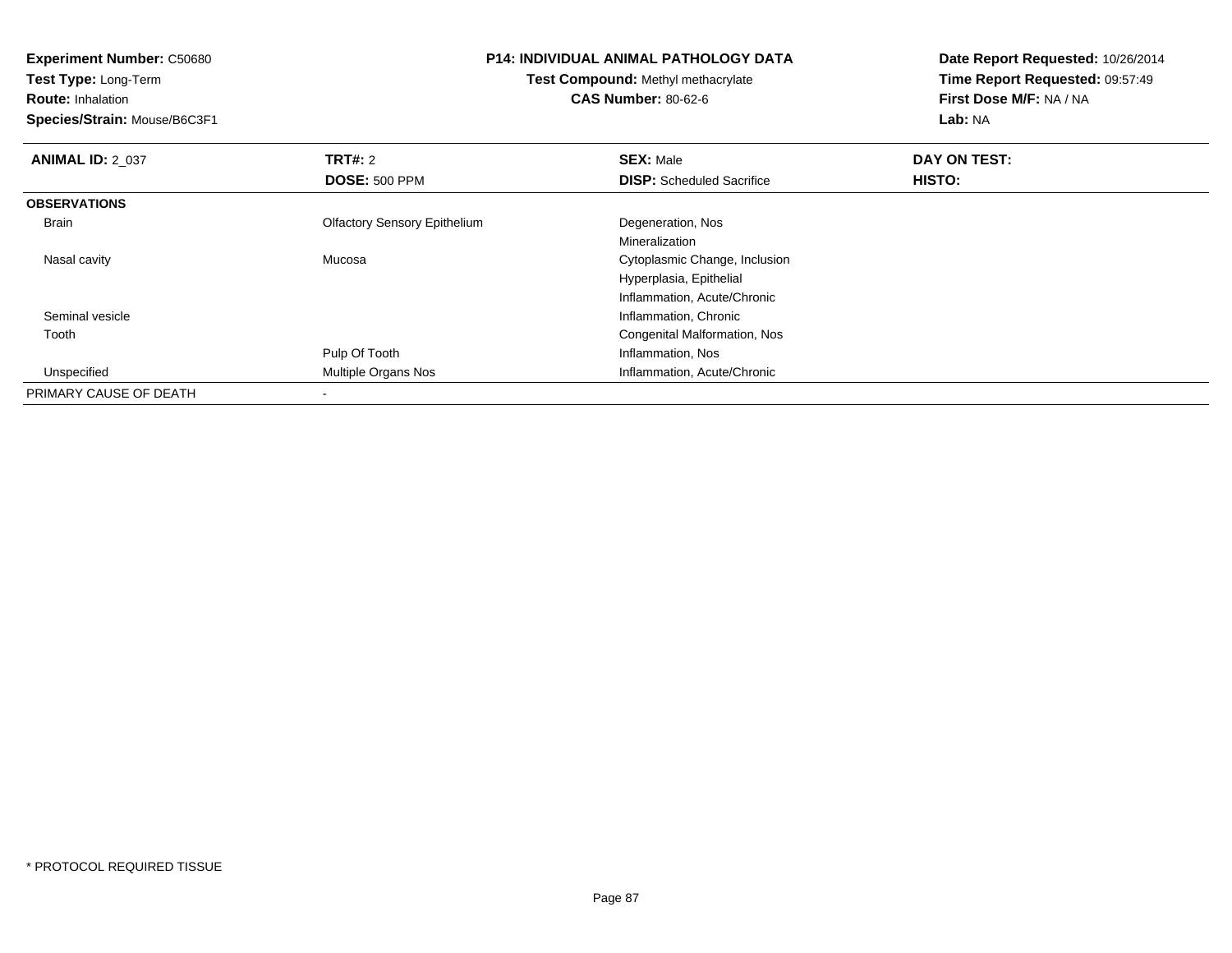| <b>Experiment Number: C50680</b> | <b>P14: INDIVIDUAL ANIMAL PATHOLOGY DATA</b><br>Test Compound: Methyl methacrylate |                                     | Date Report Requested: 10/26/2014 |
|----------------------------------|------------------------------------------------------------------------------------|-------------------------------------|-----------------------------------|
| <b>Test Type: Long-Term</b>      |                                                                                    |                                     | Time Report Requested: 09:57:49   |
| <b>Route: Inhalation</b>         |                                                                                    | <b>CAS Number: 80-62-6</b>          | First Dose M/F: NA / NA           |
| Species/Strain: Mouse/B6C3F1     |                                                                                    |                                     | Lab: NA                           |
| <b>ANIMAL ID: 2 038</b>          | TRT#: 2                                                                            | <b>SEX: Male</b>                    | DAY ON TEST:                      |
|                                  | <b>DOSE: 500 PPM</b>                                                               | <b>DISP:</b> Scheduled Sacrifice    | HISTO:                            |
| <b>OBSERVATIONS</b>              |                                                                                    |                                     |                                   |
| <b>Brain</b>                     | <b>Olfactory Sensory Epithelium</b>                                                | Degeneration, Nos                   |                                   |
|                                  |                                                                                    | Mineralization                      |                                   |
| Lymph node                       | Renal Lymph Node                                                                   | Hyperplasia, Lymphoid               |                                   |
| Nasal cavity                     | Mucosa                                                                             | Cytoplasmic Change, Inclusion       |                                   |
|                                  |                                                                                    | Hyperplasia, Epithelial             |                                   |
|                                  |                                                                                    | Inflammation, Acute/Chronic         |                                   |
| Unspecified                      | Multiple Organs Nos                                                                | Lymphocytic Inflammatory Infiltrate |                                   |
| PRIMARY CAUSE OF DEATH           |                                                                                    |                                     |                                   |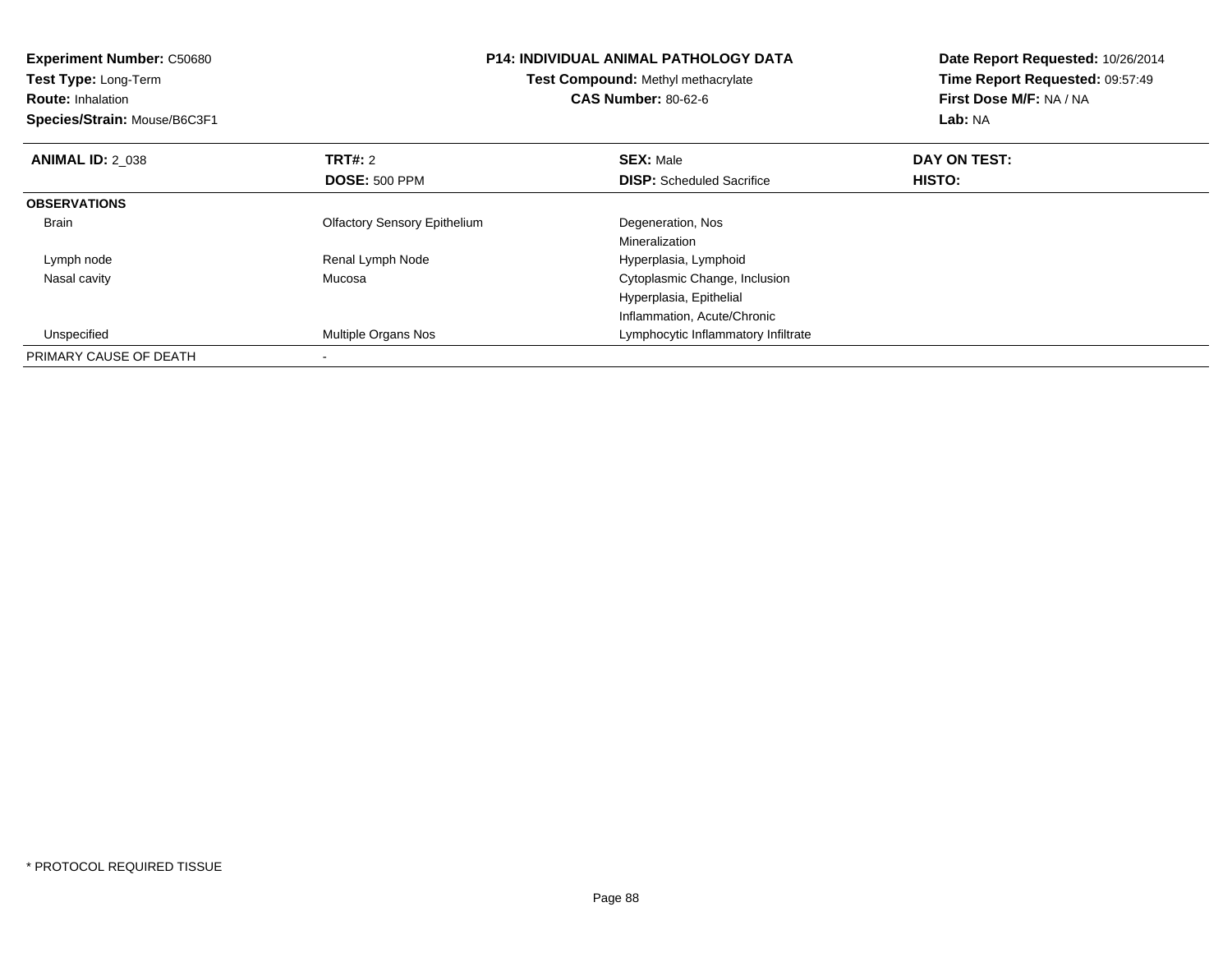| <b>Experiment Number: C50680</b><br>Test Type: Long-Term<br><b>Route: Inhalation</b><br>Species/Strain: Mouse/B6C3F1 |                                     | <b>P14: INDIVIDUAL ANIMAL PATHOLOGY DATA</b><br>Test Compound: Methyl methacrylate<br><b>CAS Number: 80-62-6</b> | Date Report Requested: 10/26/2014<br>Time Report Requested: 09:57:49<br>First Dose M/F: NA / NA<br>Lab: NA |  |
|----------------------------------------------------------------------------------------------------------------------|-------------------------------------|------------------------------------------------------------------------------------------------------------------|------------------------------------------------------------------------------------------------------------|--|
| <b>ANIMAL ID: 2 039</b>                                                                                              | <b>TRT#: 2</b>                      | <b>SEX: Male</b>                                                                                                 | DAY ON TEST:                                                                                               |  |
|                                                                                                                      | <b>DOSE: 500 PPM</b>                | <b>DISP:</b> Scheduled Sacrifice                                                                                 | HISTO:                                                                                                     |  |
| <b>OBSERVATIONS</b>                                                                                                  |                                     |                                                                                                                  |                                                                                                            |  |
| <b>Brain</b>                                                                                                         | <b>Olfactory Sensory Epithelium</b> | Degeneration, Nos                                                                                                |                                                                                                            |  |
|                                                                                                                      |                                     | Mineralization                                                                                                   |                                                                                                            |  |
| Nasal cavity                                                                                                         | Mucosa                              | Cytoplasmic Change, Inclusion                                                                                    |                                                                                                            |  |
|                                                                                                                      |                                     | Hyperplasia, Epithelial                                                                                          |                                                                                                            |  |
|                                                                                                                      |                                     | Inflammation, Acute/Chronic                                                                                      |                                                                                                            |  |
| Tooth                                                                                                                |                                     | Inflammation, Suppurative                                                                                        |                                                                                                            |  |
| PRIMARY CAUSE OF DEATH                                                                                               |                                     |                                                                                                                  |                                                                                                            |  |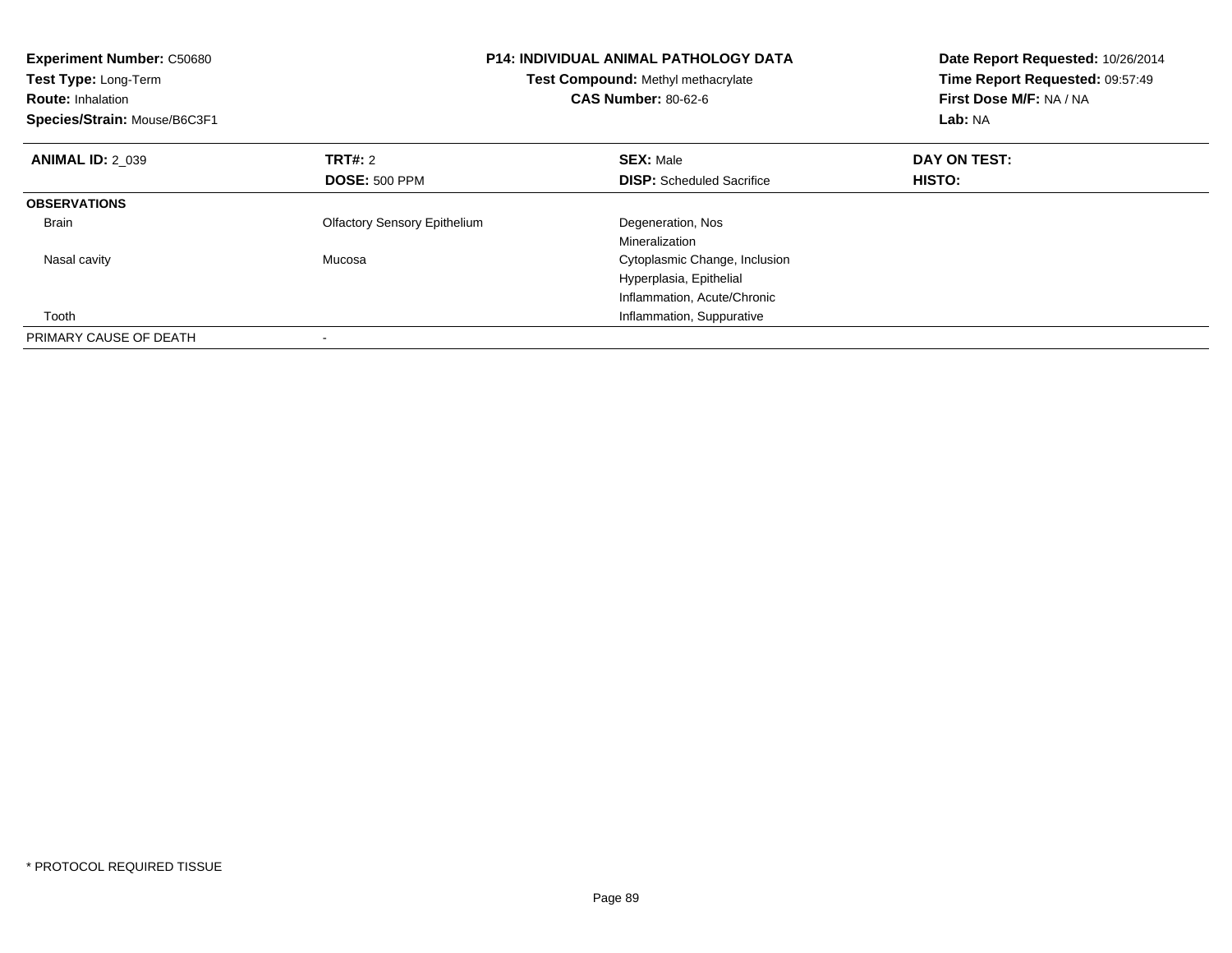| <b>Experiment Number: C50680</b><br>Test Type: Long-Term<br><b>Route: Inhalation</b><br>Species/Strain: Mouse/B6C3F1 |                                        | <b>P14: INDIVIDUAL ANIMAL PATHOLOGY DATA</b><br>Test Compound: Methyl methacrylate<br><b>CAS Number: 80-62-6</b> | Date Report Requested: 10/26/2014<br>Time Report Requested: 09:57:49<br>First Dose M/F: NA / NA<br>Lab: NA |
|----------------------------------------------------------------------------------------------------------------------|----------------------------------------|------------------------------------------------------------------------------------------------------------------|------------------------------------------------------------------------------------------------------------|
| <b>ANIMAL ID: 2 040</b>                                                                                              | <b>TRT#: 2</b><br><b>DOSE: 500 PPM</b> | <b>SEX: Male</b><br><b>DISP:</b> Natural Death                                                                   | DAY ON TEST:<br>HISTO:                                                                                     |
| <b>OBSERVATIONS</b>                                                                                                  |                                        |                                                                                                                  |                                                                                                            |
| Bone marrow                                                                                                          |                                        | Hypoplasia, Nos                                                                                                  |                                                                                                            |
| <b>Brain</b>                                                                                                         | <b>Olfactory Sensory Epithelium</b>    | Degeneration, Nos                                                                                                |                                                                                                            |
| Lung                                                                                                                 |                                        | Congestion, Nos                                                                                                  |                                                                                                            |
| Nasal cavity                                                                                                         |                                        | Inflammation, Suppurative                                                                                        |                                                                                                            |
| PRIMARY CAUSE OF DEATH                                                                                               |                                        |                                                                                                                  |                                                                                                            |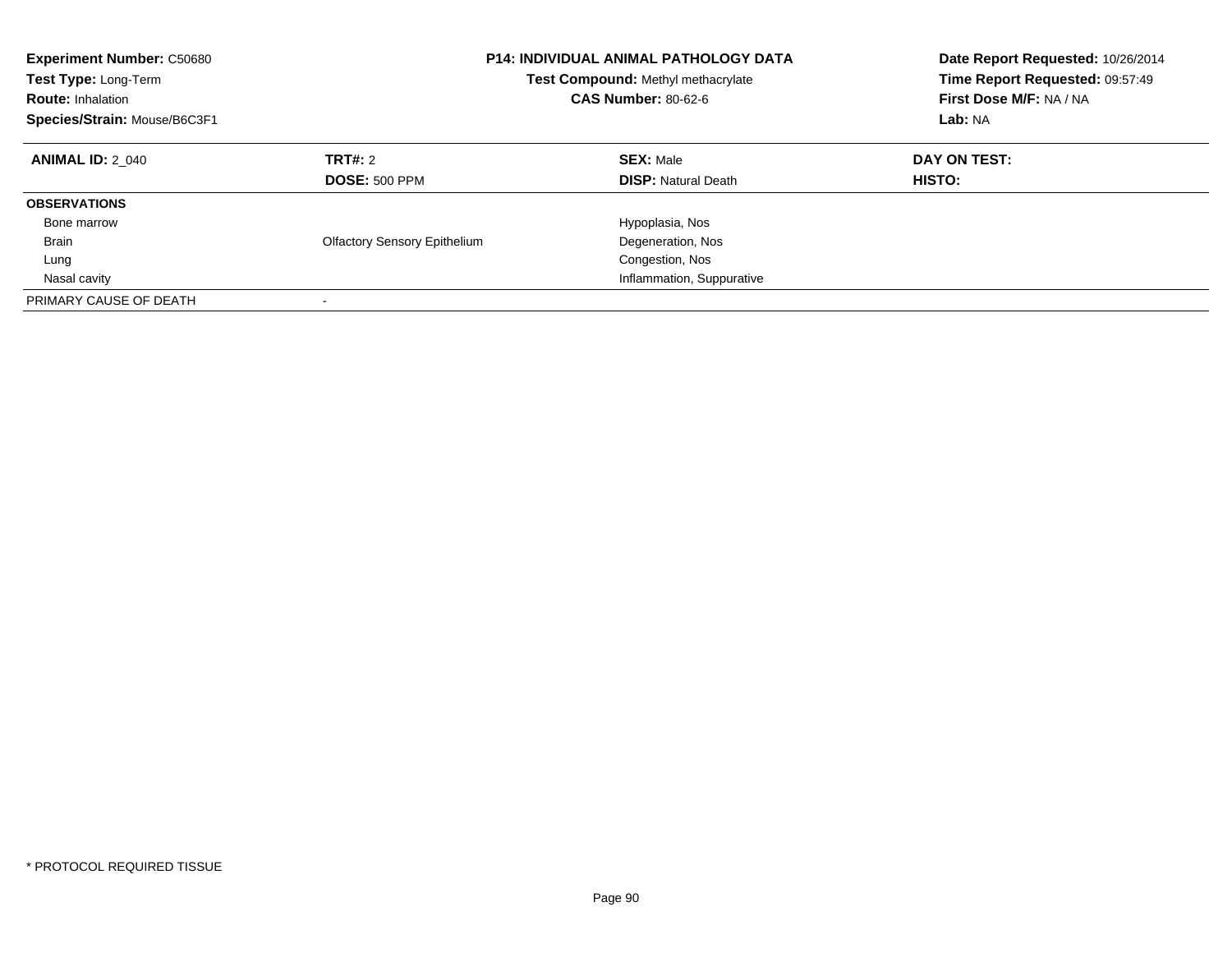| <b>Experiment Number: C50680</b><br>Test Type: Long-Term<br><b>Route: Inhalation</b><br>Species/Strain: Mouse/B6C3F1 |                                     | <b>P14: INDIVIDUAL ANIMAL PATHOLOGY DATA</b><br>Test Compound: Methyl methacrylate<br><b>CAS Number: 80-62-6</b> | Date Report Requested: 10/26/2014<br>Time Report Requested: 09:57:49<br>First Dose M/F: NA / NA<br>Lab: NA |
|----------------------------------------------------------------------------------------------------------------------|-------------------------------------|------------------------------------------------------------------------------------------------------------------|------------------------------------------------------------------------------------------------------------|
| <b>ANIMAL ID: 2 041</b>                                                                                              | TRT#: 2                             | <b>SEX: Male</b>                                                                                                 | DAY ON TEST:                                                                                               |
|                                                                                                                      | <b>DOSE: 500 PPM</b>                | <b>DISP:</b> Scheduled Sacrifice                                                                                 | <b>HISTO:</b>                                                                                              |
| <b>OBSERVATIONS</b>                                                                                                  |                                     |                                                                                                                  |                                                                                                            |
| <b>Brain</b>                                                                                                         | <b>Olfactory Sensory Epithelium</b> | Degeneration, Nos                                                                                                |                                                                                                            |
|                                                                                                                      |                                     | Mineralization                                                                                                   |                                                                                                            |
| Nasal cavity                                                                                                         | Mucosa                              | Cytoplasmic Change, Inclusion                                                                                    |                                                                                                            |
|                                                                                                                      |                                     | Hyperplasia, Epithelial                                                                                          |                                                                                                            |
|                                                                                                                      |                                     | Inflammation, Acute/Chronic                                                                                      |                                                                                                            |
| PRIMARY CAUSE OF DEATH                                                                                               |                                     |                                                                                                                  |                                                                                                            |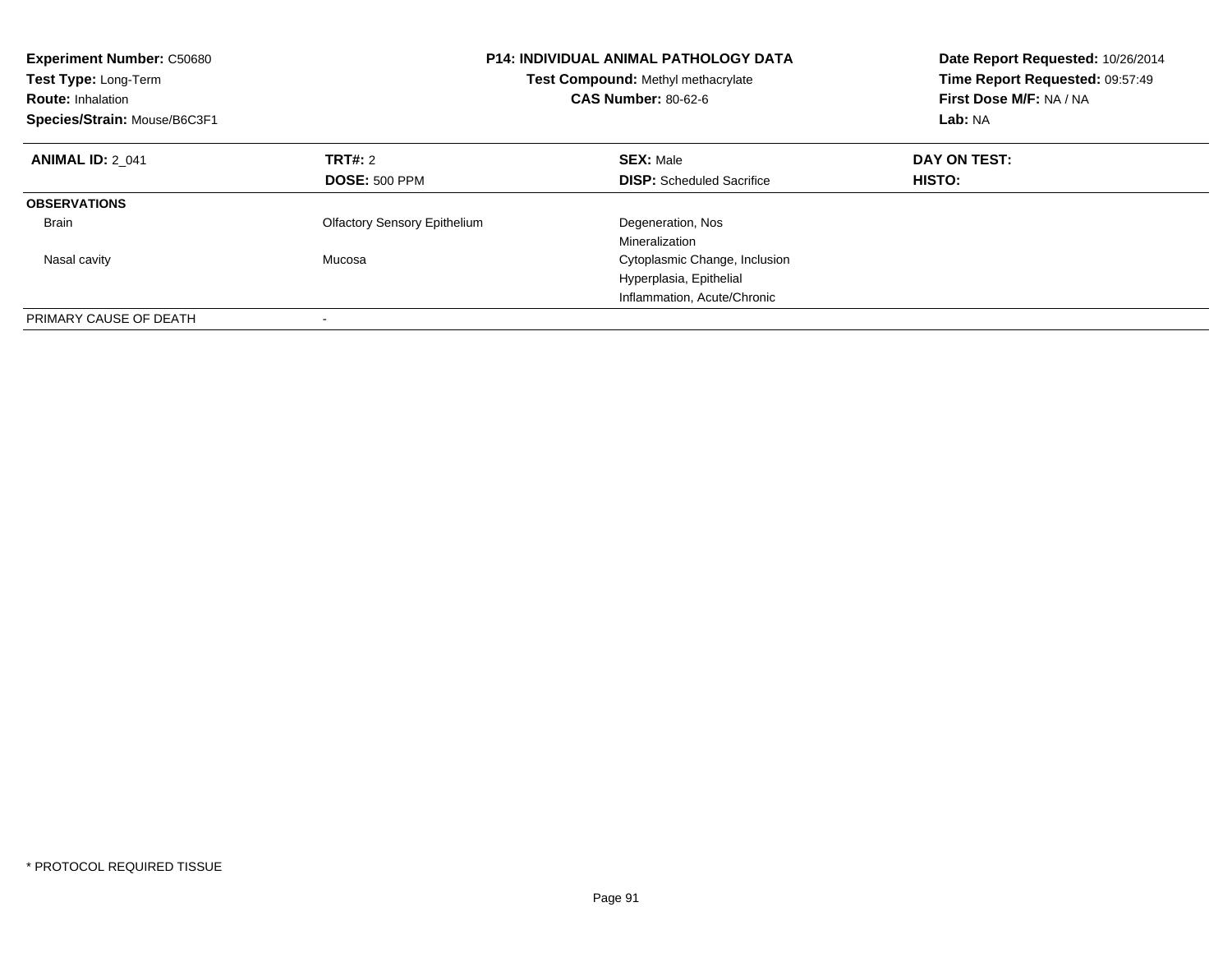| <b>Experiment Number: C50680</b><br>Test Type: Long-Term<br><b>Route: Inhalation</b><br>Species/Strain: Mouse/B6C3F1 |                                     | <b>P14: INDIVIDUAL ANIMAL PATHOLOGY DATA</b><br>Test Compound: Methyl methacrylate<br><b>CAS Number: 80-62-6</b> | Date Report Requested: 10/26/2014<br>Time Report Requested: 09:57:49<br>First Dose M/F: NA / NA<br>Lab: NA |
|----------------------------------------------------------------------------------------------------------------------|-------------------------------------|------------------------------------------------------------------------------------------------------------------|------------------------------------------------------------------------------------------------------------|
| <b>ANIMAL ID: 2 042</b>                                                                                              | TRT#: 2                             | <b>SEX: Male</b>                                                                                                 | DAY ON TEST:                                                                                               |
|                                                                                                                      | <b>DOSE: 500 PPM</b>                | <b>DISP:</b> Scheduled Sacrifice                                                                                 | HISTO:                                                                                                     |
| <b>OBSERVATIONS</b>                                                                                                  |                                     |                                                                                                                  |                                                                                                            |
| Bone marrow                                                                                                          |                                     | Hyperplasia, Lymphoid                                                                                            |                                                                                                            |
| <b>Brain</b>                                                                                                         | <b>Olfactory Sensory Epithelium</b> | Degeneration, Nos                                                                                                |                                                                                                            |
|                                                                                                                      |                                     | Mineralization                                                                                                   |                                                                                                            |
| Nasal cavity                                                                                                         | Mucosa                              | Cytoplasmic Change, Inclusion                                                                                    |                                                                                                            |
|                                                                                                                      |                                     | Hyperplasia, Epithelial                                                                                          |                                                                                                            |
|                                                                                                                      |                                     | Inflammation, Acute/Chronic                                                                                      |                                                                                                            |
| PRIMARY CAUSE OF DEATH                                                                                               |                                     |                                                                                                                  |                                                                                                            |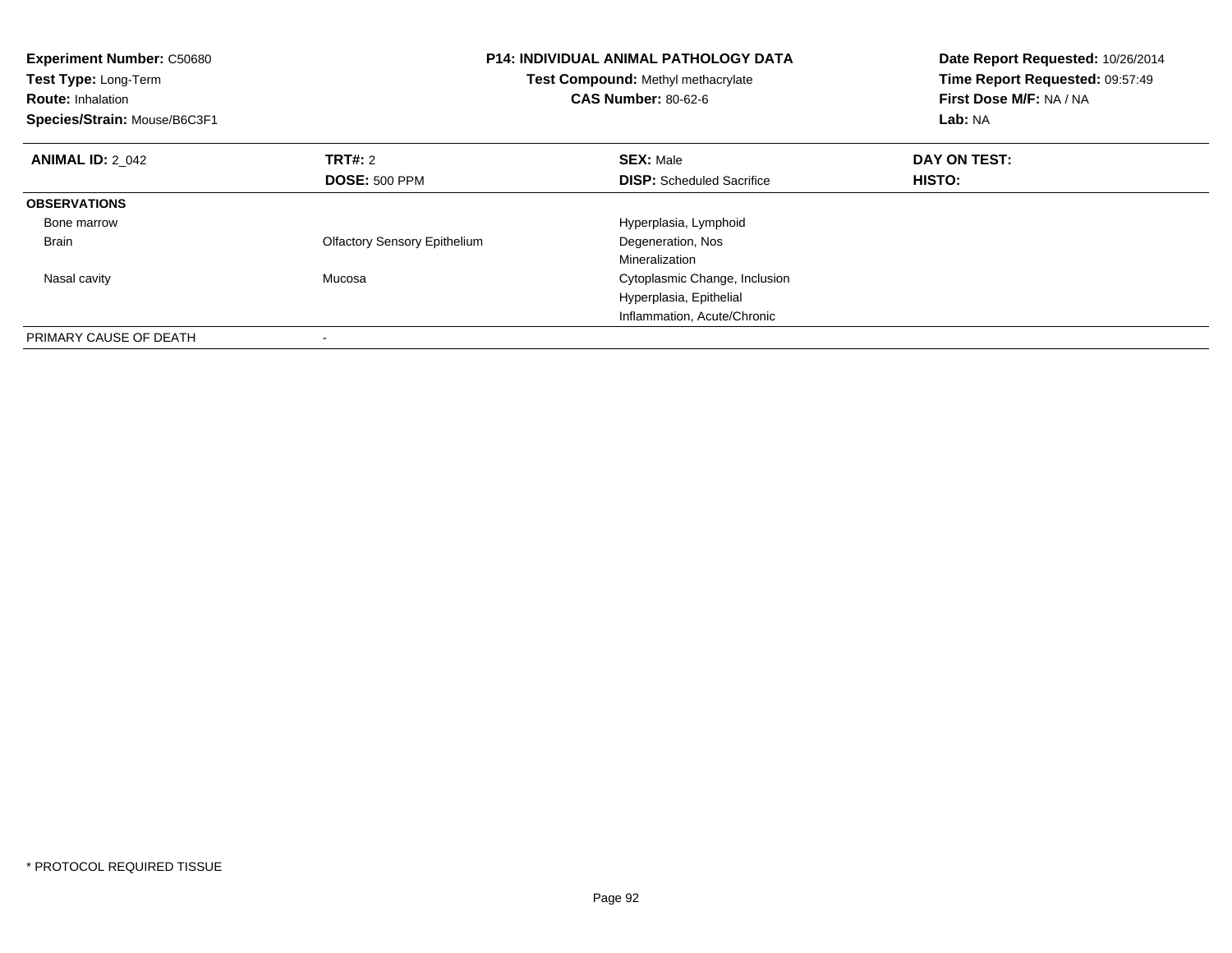**Experiment Number:** C50680

**Test Type:** Long-Term

**Route:** Inhalation

**Species/Strain:** Mouse/B6C3F1

## **P14: INDIVIDUAL ANIMAL PATHOLOGY DATA**

**Test Compound:** Methyl methacrylate**CAS Number:** 80-62-6

**Date Report Requested:** 10/26/2014**Time Report Requested:** 09:57:49**First Dose M/F:** NA / NA**Lab:** NA

| <b>ANIMAL ID: 2 043</b> | TRT#: 2                             | <b>SEX: Male</b>                 | DAY ON TEST: |  |
|-------------------------|-------------------------------------|----------------------------------|--------------|--|
|                         | <b>DOSE: 500 PPM</b>                | <b>DISP:</b> Scheduled Sacrifice | HISTO:       |  |
| <b>OBSERVATIONS</b>     |                                     |                                  |              |  |
| Brain                   | <b>Olfactory Sensory Epithelium</b> | Degeneration, Nos                |              |  |
|                         |                                     | Mineralization                   |              |  |
| Kidney                  |                                     | Inflammation, Acute/Chronic      |              |  |
| Larynx                  |                                     | Inflammation, Acute/Chronic      |              |  |
| Lung                    |                                     | Alveolar/Bronchiolar Adenoma     |              |  |
| Nasal cavity            | Mucosa                              | Cytoplasmic Change, Inclusion    |              |  |
|                         |                                     | Hyperplasia, Epithelial          |              |  |
|                         |                                     | Inflammation, Acute/Chronic      |              |  |
| Testis                  |                                     | Interstitial-Cell Tumor          |              |  |
|                         |                                     | Mineralization                   |              |  |
| PRIMARY CAUSE OF DEATH  | $\,$                                |                                  |              |  |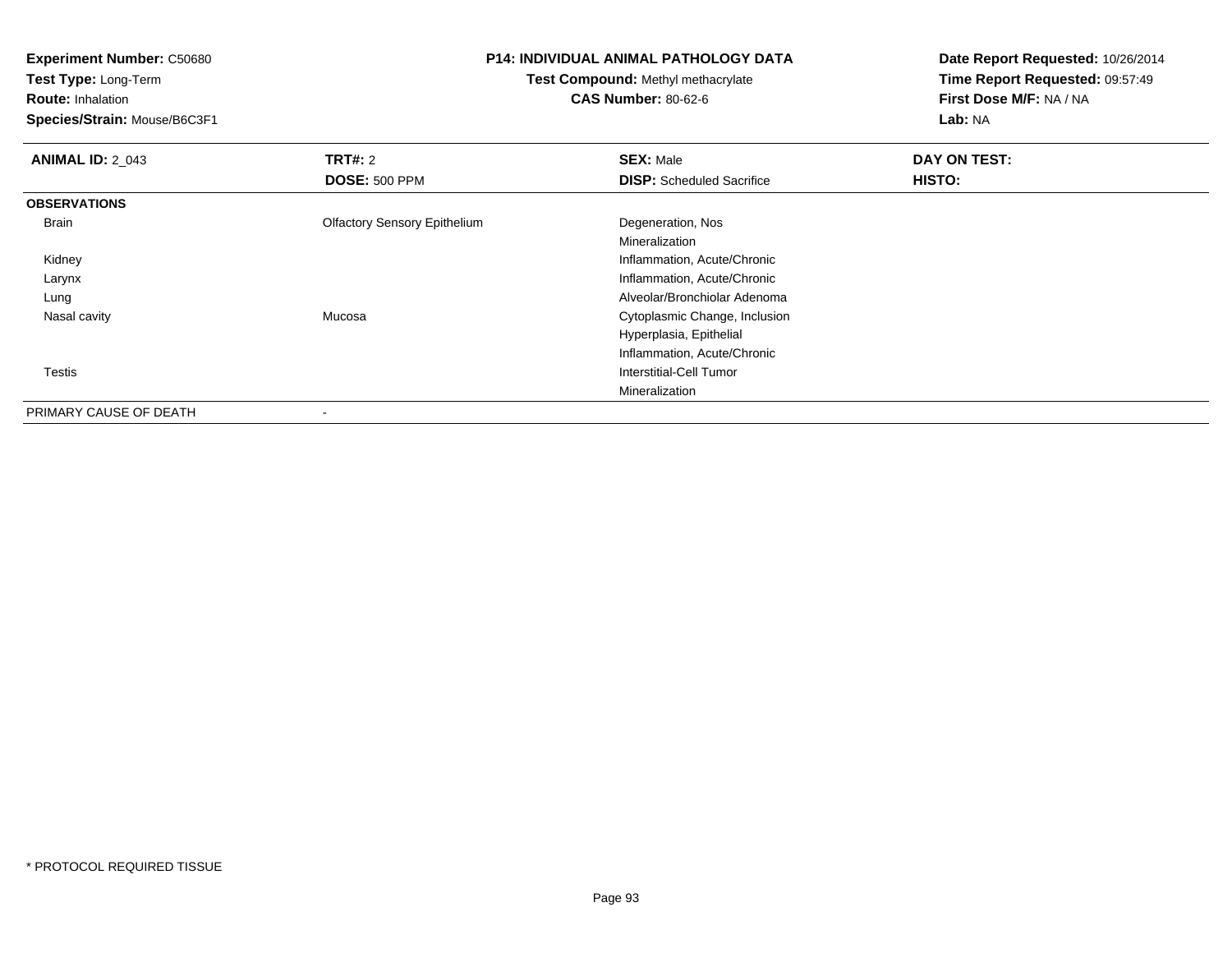**Experiment Number:** C50680**Test Type:** Long-Term**Route:** Inhalation **Species/Strain:** Mouse/B6C3F1**P14: INDIVIDUAL ANIMAL PATHOLOGY DATATest Compound:** Methyl methacrylate**CAS Number:** 80-62-6**Date Report Requested:** 10/26/2014**Time Report Requested:** 09:57:49**First Dose M/F:** NA / NA**Lab:** NA**ANIMAL ID: 2 044 TRT#:** 2 **SEX:** Male **DAY ON TEST: DOSE:** 500 PPM**DISP:** Scheduled Sacrifice **HISTO: OBSERVATIONS** Brain Olfactory Sensory Epithelium Degeneration, Nos Mineralization Cytoplasmic Change, Inclusion Nasal cavity MucosaHyperplasia, EpithelialInflammation, Acute/ChronicInflammation, Suppurative Spleen Hemangiosarcoma UnspecifiedInflammation, Acute/Chronic PRIMARY CAUSE OF DEATH-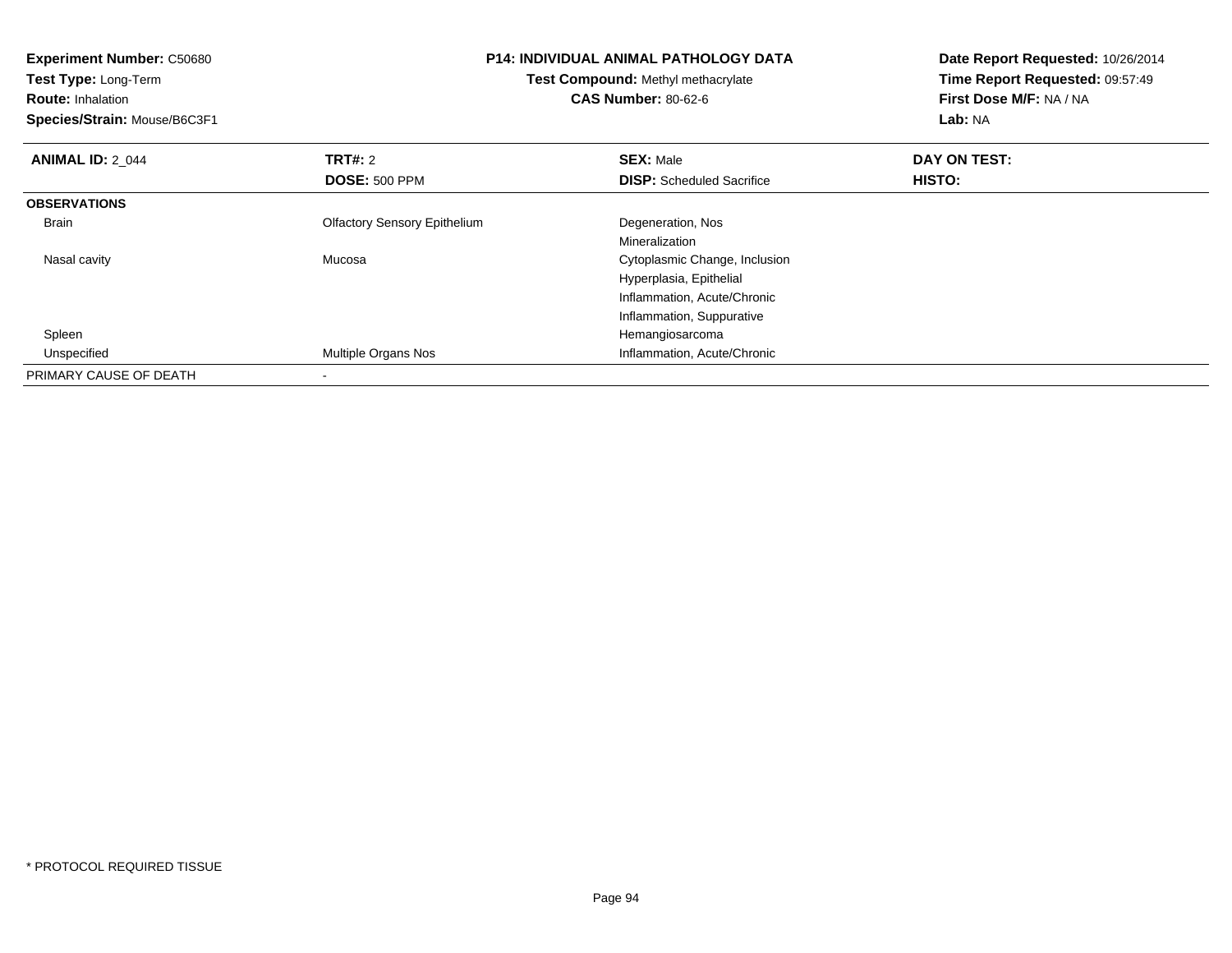**Experiment Number:** C50680**Test Type:** Long-Term**Route:** Inhalation **Species/Strain:** Mouse/B6C3F1**P14: INDIVIDUAL ANIMAL PATHOLOGY DATATest Compound:** Methyl methacrylate**CAS Number:** 80-62-6**Date Report Requested:** 10/26/2014**Time Report Requested:** 09:57:49**First Dose M/F:** NA / NA**Lab:** NA**ANIMAL ID: 2 045 TRT#:** <sup>2</sup> **SEX:** Male **DAY ON TEST: DOSE:** 500 PPM**DISP:** Scheduled Sacrifice **HISTO: OBSERVATIONS** Brain Olfactory Sensory Epithelium Degeneration, Nos MineralizationFibrosarcoma Earr and the contract of the contract of the contract of the contract of the contract of the contract of the contract of the contract of the contract of the contract of the contract of the contract of the contract of the cont Cytoplasmic Change, Inclusion Nasal cavity MucosaHyperplasia, EpithelialInflammation, Acute/Chronic Toothh and the control of Tooth **Pulp Of Tooth** and the control of the Abscess, Nos UnspecifiedMultiple Organs Nos **Inflammation**, Acute/Chronic PRIMARY CAUSE OF DEATH-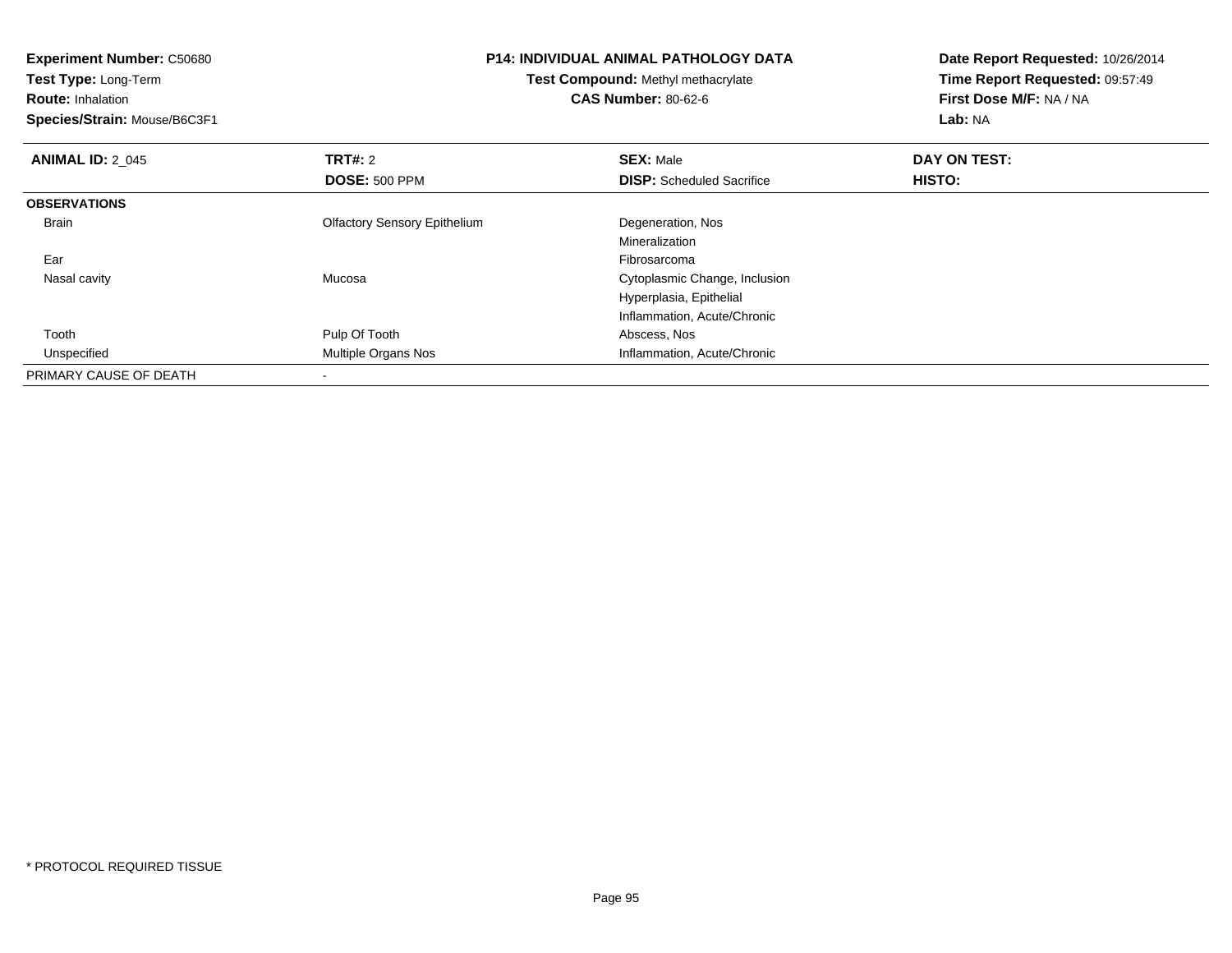**Experiment Number:** C50680

**Test Type:** Long-Term

**Route:** Inhalation

**Species/Strain:** Mouse/B6C3F1

## **P14: INDIVIDUAL ANIMAL PATHOLOGY DATA**

**Test Compound:** Methyl methacrylate**CAS Number:** 80-62-6

**Date Report Requested:** 10/26/2014**Time Report Requested:** 09:57:49**First Dose M/F:** NA / NA**Lab:** NA

| <b>ANIMAL ID: 2 046</b> | TRT#: 2                             | <b>SEX: Male</b>                 | DAY ON TEST: |  |
|-------------------------|-------------------------------------|----------------------------------|--------------|--|
|                         | <b>DOSE: 500 PPM</b>                | <b>DISP:</b> Scheduled Sacrifice | HISTO:       |  |
| <b>OBSERVATIONS</b>     |                                     |                                  |              |  |
| Brain                   | <b>Olfactory Sensory Epithelium</b> | Degeneration, Nos                |              |  |
|                         |                                     | Mineralization                   |              |  |
| Liver                   |                                     | Hepatocellular Carcinoma         |              |  |
| Lymph node              | Mandibular Lymph Node               | Hyperplasia, Lymphoid            |              |  |
| Nasal cavity            | Mucosa                              | Cytoplasmic Change, Inclusion    |              |  |
|                         |                                     | Hyperplasia, Epithelial          |              |  |
|                         |                                     | Inflammation, Acute/Chronic      |              |  |
| Unspecified             | Multiple Organs Nos                 | Inflammation, Acute/Chronic      |              |  |
| PRIMARY CAUSE OF DEATH  |                                     |                                  |              |  |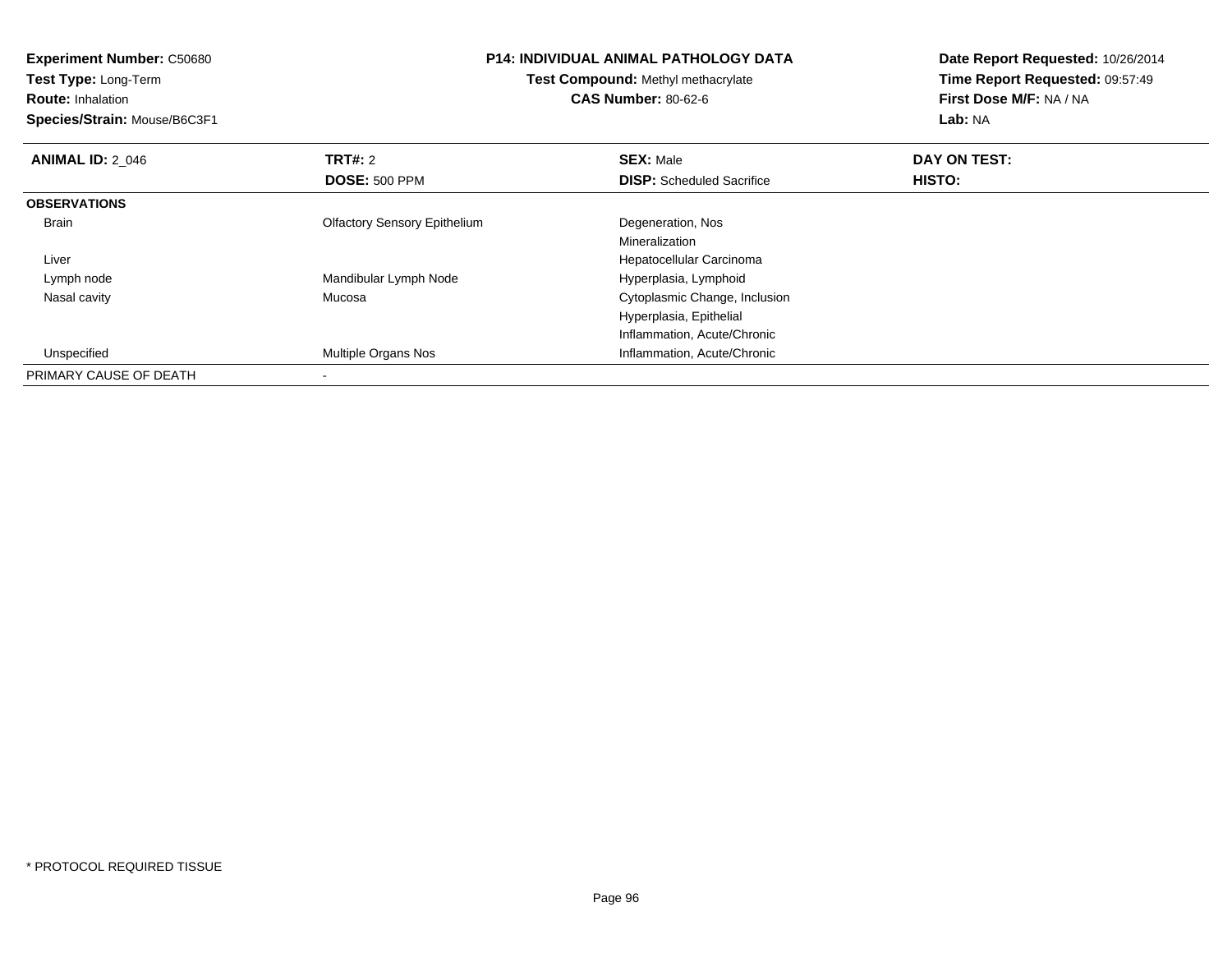| <b>Experiment Number: C50680</b><br><b>Test Type: Long-Term</b><br><b>Route: Inhalation</b><br>Species/Strain: Mouse/B6C3F1 |                                     | <b>P14: INDIVIDUAL ANIMAL PATHOLOGY DATA</b><br>Test Compound: Methyl methacrylate<br><b>CAS Number: 80-62-6</b> | Date Report Requested: 10/26/2014<br>Time Report Requested: 09:57:49<br>First Dose M/F: NA / NA<br>Lab: NA |
|-----------------------------------------------------------------------------------------------------------------------------|-------------------------------------|------------------------------------------------------------------------------------------------------------------|------------------------------------------------------------------------------------------------------------|
| <b>ANIMAL ID: 2 047</b>                                                                                                     | TRT#: 2                             | <b>SEX: Male</b>                                                                                                 | DAY ON TEST:                                                                                               |
|                                                                                                                             | <b>DOSE: 500 PPM</b>                | <b>DISP:</b> Scheduled Sacrifice                                                                                 | HISTO:                                                                                                     |
| <b>OBSERVATIONS</b>                                                                                                         |                                     |                                                                                                                  |                                                                                                            |
| <b>Brain</b>                                                                                                                | <b>Olfactory Sensory Epithelium</b> | Degeneration, Nos                                                                                                |                                                                                                            |
| Nasal cavity                                                                                                                | Mucosa                              | Cytoplasmic Change, Inclusion                                                                                    |                                                                                                            |
|                                                                                                                             |                                     | Hyperplasia, Epithelial                                                                                          |                                                                                                            |
|                                                                                                                             |                                     | Inflammation, Acute/Chronic                                                                                      |                                                                                                            |
| Unspecified                                                                                                                 | Multiple Organs Nos                 | Inflammation, Acute/Chronic                                                                                      |                                                                                                            |
| PRIMARY CAUSE OF DEATH                                                                                                      |                                     |                                                                                                                  |                                                                                                            |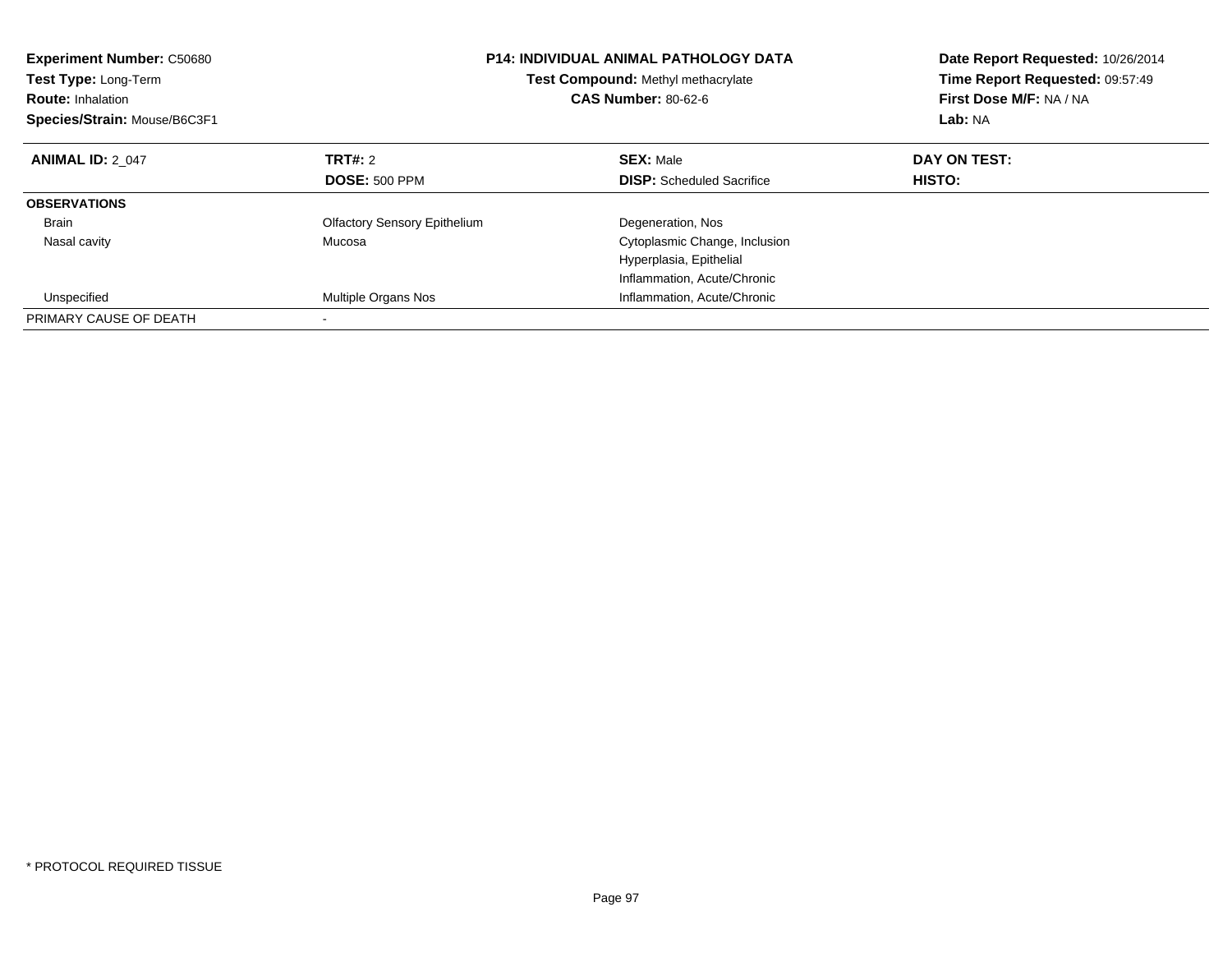**Experiment Number:** C50680**Test Type:** Long-Term**Route:** Inhalation **Species/Strain:** Mouse/B6C3F1**P14: INDIVIDUAL ANIMAL PATHOLOGY DATATest Compound:** Methyl methacrylate**CAS Number:** 80-62-6**Date Report Requested:** 10/26/2014**Time Report Requested:** 09:57:49**First Dose M/F:** NA / NA**Lab:** NA**ANIMAL ID: 2 048 REX:** Male **DAY ON TEST: CONSIST: SEX:** Male **DOSE:** 500 PPM**DISP:** Scheduled Sacrifice **HISTO: OBSERVATIONS** Brain Olfactory Sensory EpitheliumDegeneration, Nos<br>Adenoma, Nos Harderian glandHardarian Gland Liver Inflammation, Acute/Chronic Lymph nodeMandibular Lymph Node Hyperplasia, Lymphoid Nasal cavity Hyperplasia, Epithelial Inflammation, Acute/Chronic Spleen Hyperplasia, Lymphoid UnspecifiedInflammation, Acute/Chronic PRIMARY CAUSE OF DEATH

-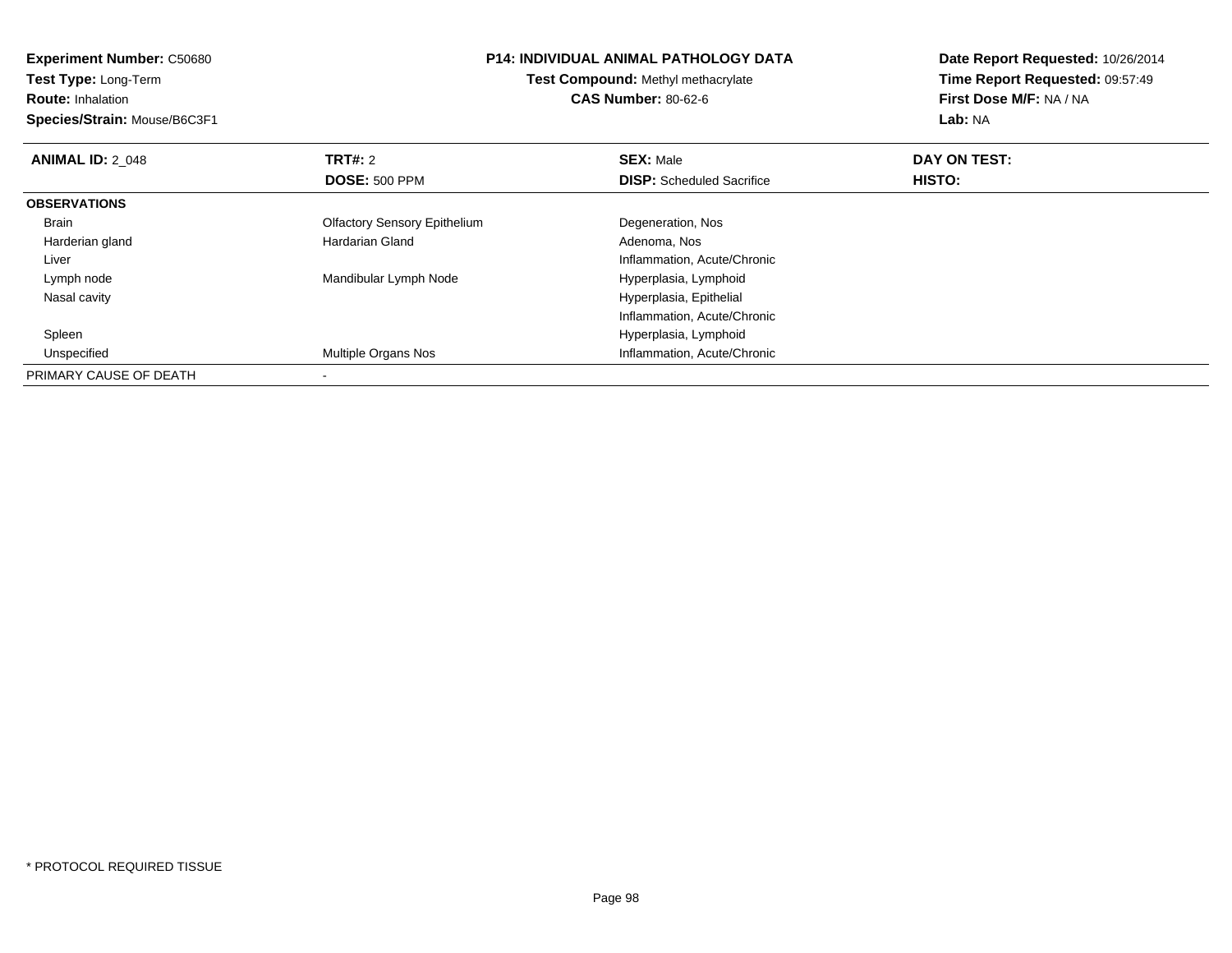| <b>Experiment Number: C50680</b><br>Test Type: Long-Term<br><b>Route: Inhalation</b><br>Species/Strain: Mouse/B6C3F1 | <b>P14: INDIVIDUAL ANIMAL PATHOLOGY DATA</b><br>Test Compound: Methyl methacrylate<br><b>CAS Number: 80-62-6</b> |                                  | Date Report Requested: 10/26/2014<br>Time Report Requested: 09:57:49<br>First Dose M/F: NA / NA<br>Lab: NA |
|----------------------------------------------------------------------------------------------------------------------|------------------------------------------------------------------------------------------------------------------|----------------------------------|------------------------------------------------------------------------------------------------------------|
| <b>ANIMAL ID: 2 049</b>                                                                                              | <b>TRT#: 2</b>                                                                                                   | <b>SEX: Male</b>                 | DAY ON TEST:                                                                                               |
|                                                                                                                      | <b>DOSE: 500 PPM</b>                                                                                             | <b>DISP:</b> Scheduled Sacrifice | <b>HISTO:</b>                                                                                              |
| <b>OBSERVATIONS</b>                                                                                                  |                                                                                                                  |                                  |                                                                                                            |
| <b>Brain</b>                                                                                                         | <b>Olfactory Sensory Epithelium</b>                                                                              | Degeneration, Nos                |                                                                                                            |
| Nasal cavity                                                                                                         | Mucosa                                                                                                           | Cytoplasmic Change, Inclusion    |                                                                                                            |
|                                                                                                                      |                                                                                                                  | Hyperplasia, Epithelial          |                                                                                                            |
|                                                                                                                      |                                                                                                                  | Inflammation, Acute/Chronic      |                                                                                                            |
| Thyroid                                                                                                              |                                                                                                                  | Hyperplasia, Follicular Cell     |                                                                                                            |
| PRIMARY CAUSE OF DEATH                                                                                               |                                                                                                                  |                                  |                                                                                                            |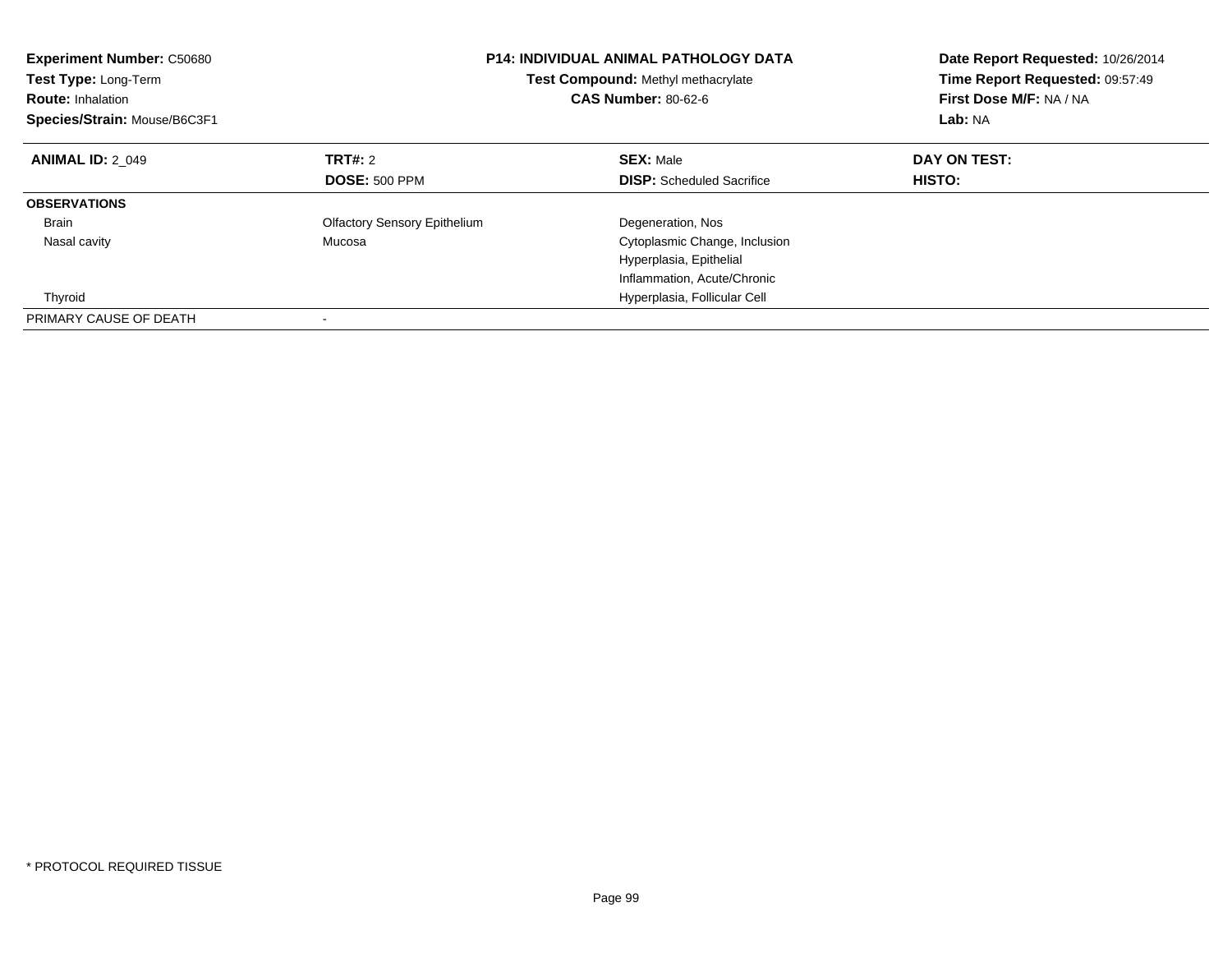| <b>Experiment Number: C50680</b><br>Test Type: Long-Term<br><b>Route: Inhalation</b><br>Species/Strain: Mouse/B6C3F1 |                                     | <b>P14: INDIVIDUAL ANIMAL PATHOLOGY DATA</b><br><b>Test Compound: Methyl methacrylate</b><br><b>CAS Number: 80-62-6</b> | Date Report Requested: 10/26/2014<br>Time Report Requested: 09:57:49<br>First Dose M/F: NA / NA<br>Lab: NA |  |
|----------------------------------------------------------------------------------------------------------------------|-------------------------------------|-------------------------------------------------------------------------------------------------------------------------|------------------------------------------------------------------------------------------------------------|--|
| <b>ANIMAL ID: 2 050</b>                                                                                              | <b>TRT#: 2</b>                      | <b>SEX: Male</b>                                                                                                        | DAY ON TEST:                                                                                               |  |
|                                                                                                                      | <b>DOSE: 500 PPM</b>                | <b>DISP:</b> Moribund Sacrifice                                                                                         | <b>HISTO:</b>                                                                                              |  |
| <b>OBSERVATIONS</b>                                                                                                  |                                     |                                                                                                                         |                                                                                                            |  |
| <b>Brain</b>                                                                                                         | <b>Olfactory Sensory Epithelium</b> | Degeneration, Nos                                                                                                       |                                                                                                            |  |
|                                                                                                                      |                                     | Mineralization                                                                                                          |                                                                                                            |  |
| Kidney                                                                                                               |                                     | Inflammation, Acute/Chronic                                                                                             |                                                                                                            |  |
| Liver                                                                                                                |                                     | Hemangiosarcoma                                                                                                         |                                                                                                            |  |
| Nasal cavity                                                                                                         | Mucosa                              | Cytoplasmic Change, Inclusion                                                                                           |                                                                                                            |  |
| PRIMARY CAUSE OF DEATH                                                                                               |                                     |                                                                                                                         |                                                                                                            |  |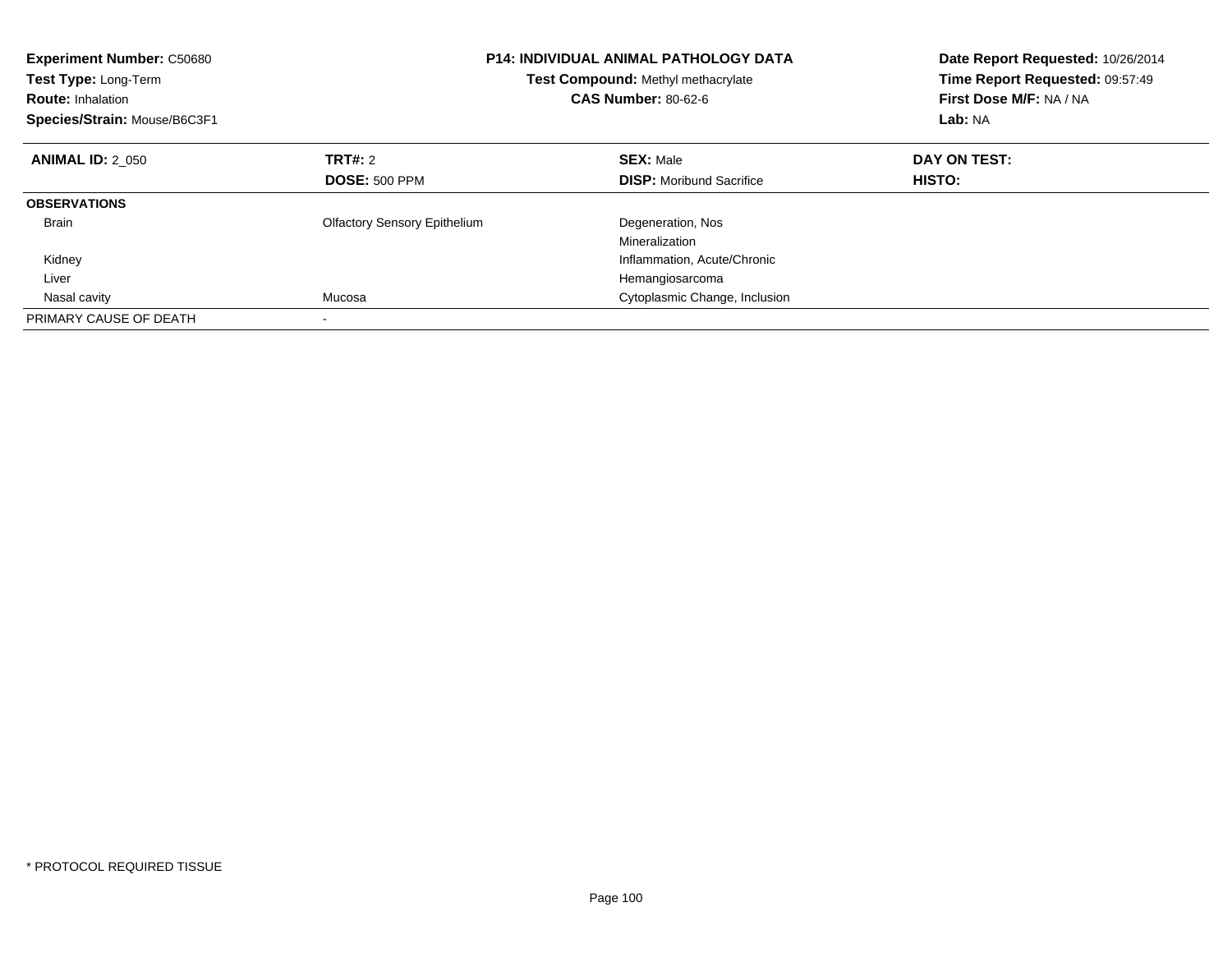| <b>Experiment Number: C50680</b><br><b>Test Type: Long-Term</b><br><b>Route: Inhalation</b><br>Species/Strain: Mouse/B6C3F1 |                     | P14: INDIVIDUAL ANIMAL PATHOLOGY DATA<br>Test Compound: Methyl methacrylate<br><b>CAS Number: 80-62-6</b> | Date Report Requested: 10/26/2014<br>Time Report Requested: 09:57:49<br>First Dose M/F: NA / NA<br>Lab: NA |
|-----------------------------------------------------------------------------------------------------------------------------|---------------------|-----------------------------------------------------------------------------------------------------------|------------------------------------------------------------------------------------------------------------|
| <b>ANIMAL ID: 3 001</b>                                                                                                     | TRT#: 3             | <b>SEX: Male</b>                                                                                          | DAY ON TEST:                                                                                               |
|                                                                                                                             | DOSE: 0             | <b>DISP:</b> Scheduled Sacrifice                                                                          | <b>HISTO:</b>                                                                                              |
| <b>OBSERVATIONS</b>                                                                                                         |                     |                                                                                                           |                                                                                                            |
| Adrenal gland                                                                                                               | Cortex Nos          | Hyperplasia, Nodular                                                                                      |                                                                                                            |
| <b>Brain</b>                                                                                                                |                     | Mineralization                                                                                            |                                                                                                            |
| Liver                                                                                                                       |                     | Hepatocellular Adenoma                                                                                    |                                                                                                            |
|                                                                                                                             |                     | Hepatocellular Carcinoma                                                                                  |                                                                                                            |
| Unspecified                                                                                                                 | Multiple Organs Nos | Inflammation, Acute/Chronic                                                                               |                                                                                                            |
| PRIMARY CAUSE OF DEATH                                                                                                      |                     |                                                                                                           |                                                                                                            |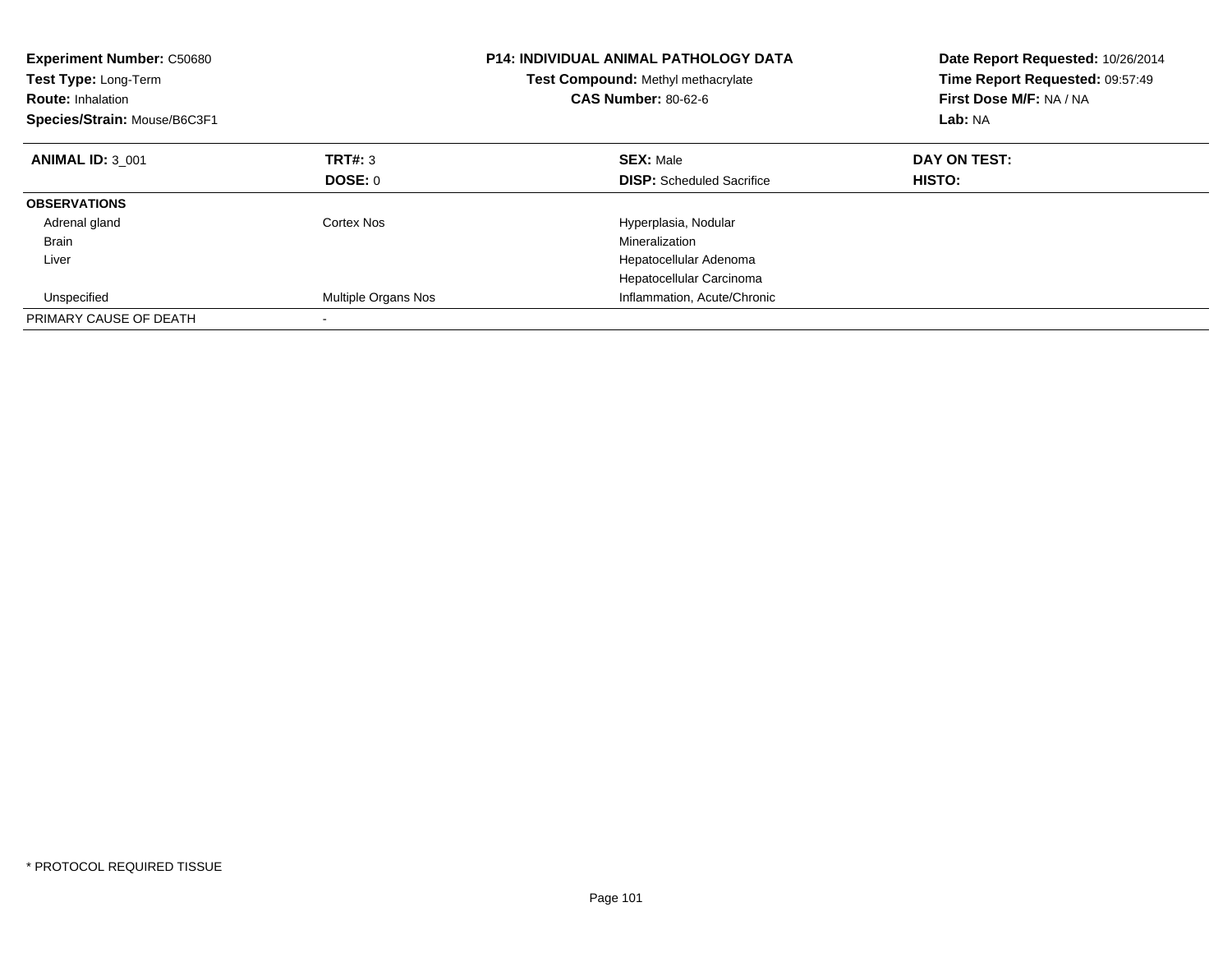| <b>Experiment Number: C50680</b><br>Test Type: Long-Term<br><b>Route: Inhalation</b><br>Species/Strain: Mouse/B6C3F1 |                           | <b>P14: INDIVIDUAL ANIMAL PATHOLOGY DATA</b><br><b>Test Compound: Methyl methacrylate</b><br><b>CAS Number: 80-62-6</b> | Date Report Requested: 10/26/2014<br>Time Report Requested: 09:57:49<br>First Dose M/F: NA / NA<br>Lab: NA |
|----------------------------------------------------------------------------------------------------------------------|---------------------------|-------------------------------------------------------------------------------------------------------------------------|------------------------------------------------------------------------------------------------------------|
| <b>ANIMAL ID: 3 002</b>                                                                                              | TRT#: 3<br><b>DOSE: 0</b> | <b>SEX: Male</b><br><b>DISP:</b> Scheduled Sacrifice                                                                    | DAY ON TEST:<br><b>HISTO:</b>                                                                              |
| <b>OBSERVATIONS</b>                                                                                                  |                           |                                                                                                                         |                                                                                                            |
| Adrenal gland<br>Brain                                                                                               | Cortex Nos                | Hyperplasia, Focal<br>Mineralization                                                                                    |                                                                                                            |
| Kidney                                                                                                               |                           | Inflammation, Acute/Chronic                                                                                             |                                                                                                            |
| Lung                                                                                                                 |                           | Hyperplasia, Alveolar Epithelium                                                                                        |                                                                                                            |
| PRIMARY CAUSE OF DEATH                                                                                               | $\overline{\phantom{a}}$  |                                                                                                                         |                                                                                                            |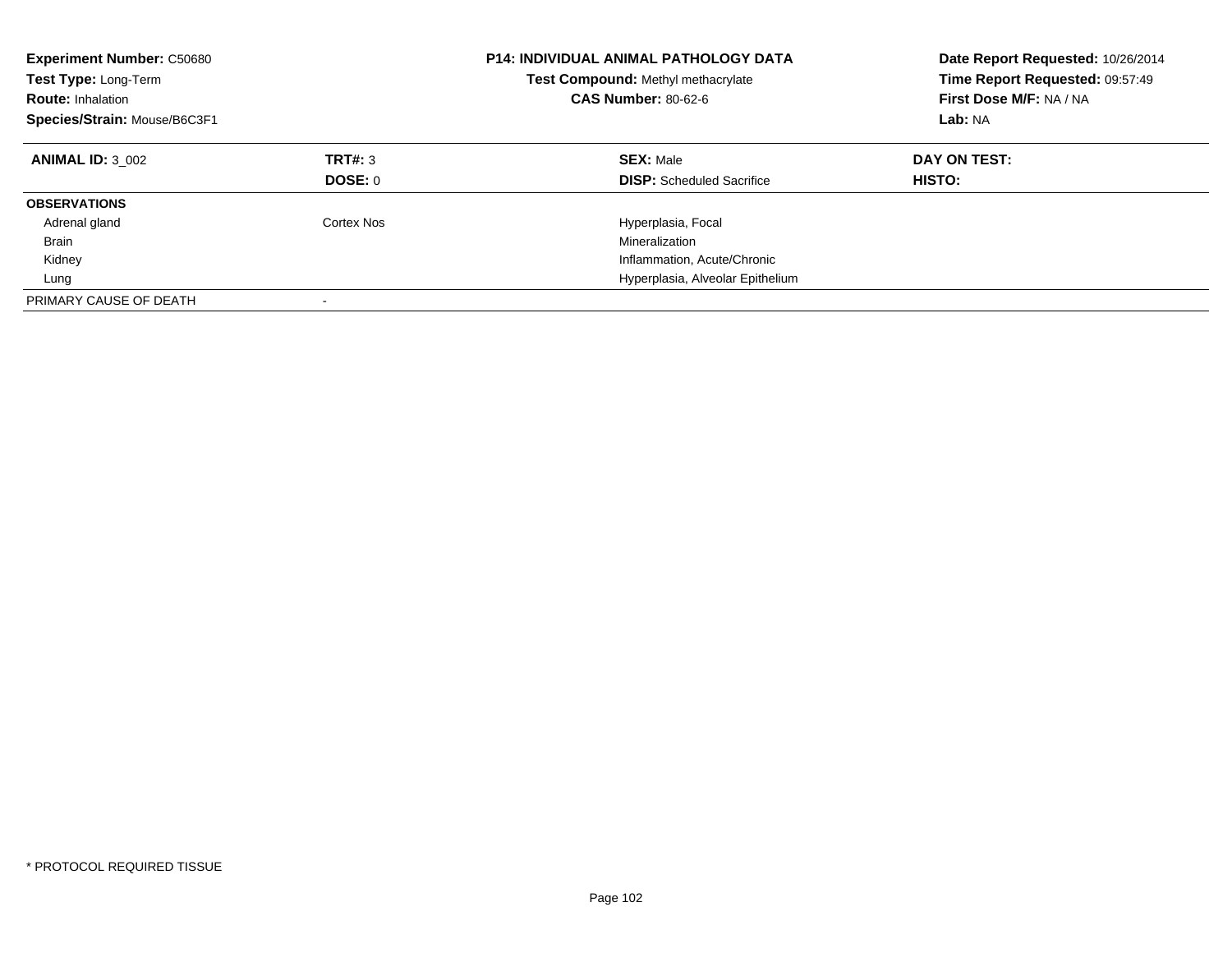| <b>Experiment Number: C50680</b><br><b>Test Type: Long-Term</b><br><b>Route: Inhalation</b><br>Species/Strain: Mouse/B6C3F1 |                     | <b>P14: INDIVIDUAL ANIMAL PATHOLOGY DATA</b><br>Test Compound: Methyl methacrylate<br><b>CAS Number: 80-62-6</b> | Date Report Requested: 10/26/2014<br>Time Report Requested: 09:57:49<br>First Dose M/F: NA / NA<br>Lab: NA |
|-----------------------------------------------------------------------------------------------------------------------------|---------------------|------------------------------------------------------------------------------------------------------------------|------------------------------------------------------------------------------------------------------------|
| <b>ANIMAL ID: 3 003</b>                                                                                                     | TRT#: 3             | <b>SEX: Male</b>                                                                                                 | DAY ON TEST:                                                                                               |
|                                                                                                                             | DOSE: 0             | <b>DISP:</b> Scheduled Sacrifice                                                                                 | <b>HISTO:</b>                                                                                              |
| <b>OBSERVATIONS</b>                                                                                                         |                     |                                                                                                                  |                                                                                                            |
| Adrenal gland                                                                                                               | Cortex Nos          | Hyperplasia, Focal                                                                                               |                                                                                                            |
| Lung                                                                                                                        |                     | Alveolar/Bronchiolar Adenoma                                                                                     |                                                                                                            |
| Seminal vesicle                                                                                                             |                     | <b>Distention</b>                                                                                                |                                                                                                            |
| Tooth                                                                                                                       |                     | Congenital Malformation, Nos                                                                                     |                                                                                                            |
| Unspecified                                                                                                                 | Multiple Organs Nos | Inflammation, Acute/Chronic                                                                                      |                                                                                                            |
| PRIMARY CAUSE OF DEATH                                                                                                      |                     |                                                                                                                  |                                                                                                            |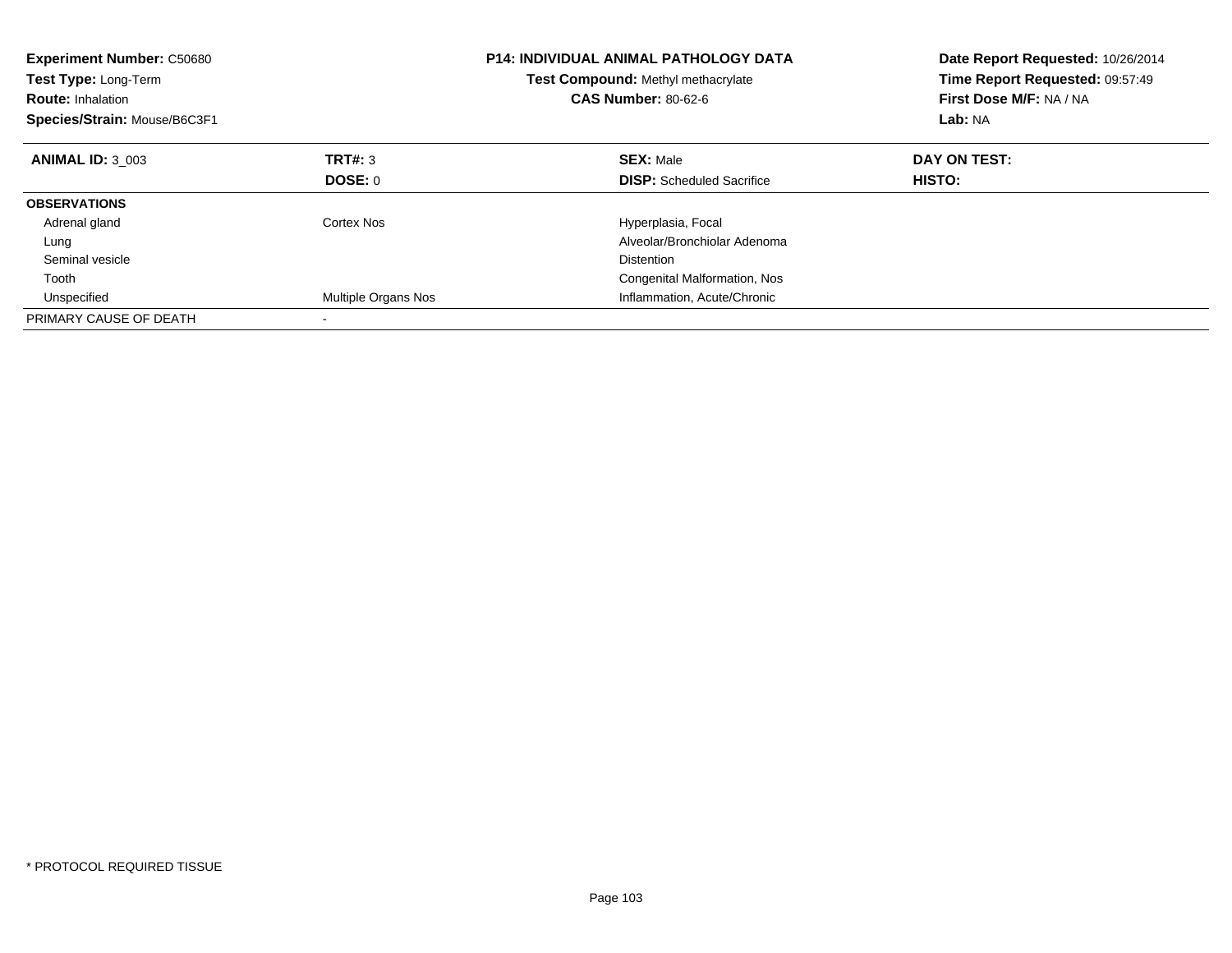| <b>Experiment Number: C50680</b><br>Test Type: Long-Term<br><b>Route: Inhalation</b><br>Species/Strain: Mouse/B6C3F1 |                     | <b>P14: INDIVIDUAL ANIMAL PATHOLOGY DATA</b><br><b>Test Compound: Methyl methacrylate</b><br><b>CAS Number: 80-62-6</b> | Date Report Requested: 10/26/2014<br>Time Report Requested: 09:57:49<br>First Dose M/F: NA / NA<br>Lab: NA |
|----------------------------------------------------------------------------------------------------------------------|---------------------|-------------------------------------------------------------------------------------------------------------------------|------------------------------------------------------------------------------------------------------------|
| <b>ANIMAL ID: 3 004</b>                                                                                              | TRT#: 3<br>DOSE: 0  | <b>SEX: Male</b><br><b>DISP:</b> Scheduled Sacrifice                                                                    | DAY ON TEST:<br>HISTO:                                                                                     |
| <b>OBSERVATIONS</b>                                                                                                  |                     |                                                                                                                         |                                                                                                            |
| <b>Brain</b>                                                                                                         |                     | Mineralization                                                                                                          |                                                                                                            |
| Seminal vesicle                                                                                                      |                     | <b>Distention</b>                                                                                                       |                                                                                                            |
| Tooth                                                                                                                | Pulp Of Tooth       | Abscess, Nos                                                                                                            |                                                                                                            |
| Unspecified                                                                                                          | Multiple Organs Nos | Inflammation, Acute/Chronic                                                                                             |                                                                                                            |
| PRIMARY CAUSE OF DEATH                                                                                               |                     |                                                                                                                         |                                                                                                            |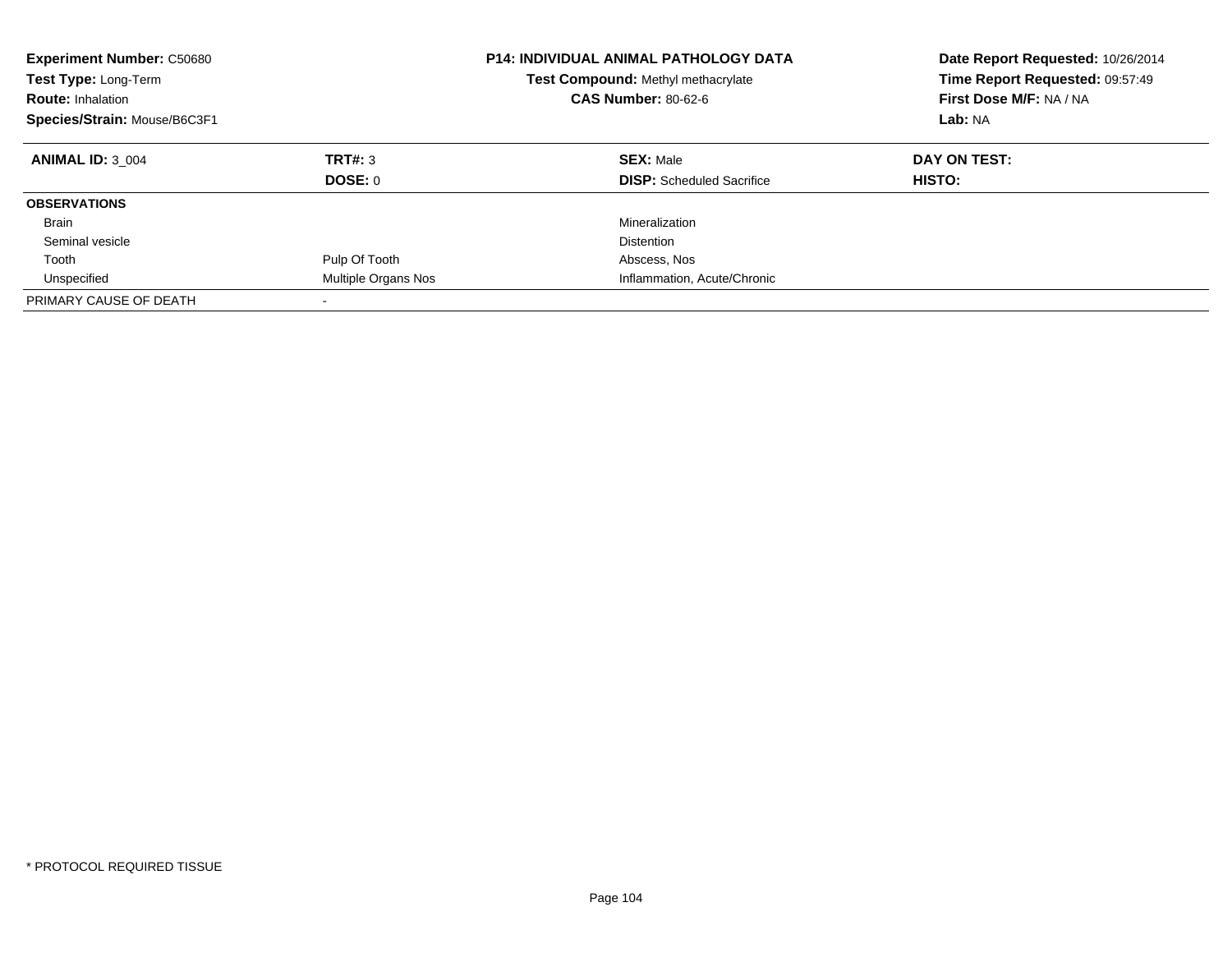| <b>Experiment Number: C50680</b><br>Test Type: Long-Term<br><b>Route: Inhalation</b><br>Species/Strain: Mouse/B6C3F1 |         | <b>P14: INDIVIDUAL ANIMAL PATHOLOGY DATA</b><br>Test Compound: Methyl methacrylate<br><b>CAS Number: 80-62-6</b> | Date Report Requested: 10/26/2014<br>Time Report Requested: 09:57:49<br>First Dose M/F: NA / NA<br>Lab: NA |
|----------------------------------------------------------------------------------------------------------------------|---------|------------------------------------------------------------------------------------------------------------------|------------------------------------------------------------------------------------------------------------|
| <b>ANIMAL ID: 3 005</b>                                                                                              | TRT#: 3 | <b>SEX: Male</b>                                                                                                 | DAY ON TEST:                                                                                               |
|                                                                                                                      | DOSE: 0 | <b>DISP:</b> Natural Death                                                                                       | HISTO:                                                                                                     |
| <b>OBSERVATIONS</b>                                                                                                  |         |                                                                                                                  |                                                                                                            |
| Liver                                                                                                                |         | Cytoplasmic Change, Basophilic                                                                                   |                                                                                                            |
| Lung                                                                                                                 |         | Alveolar/Bronchiolar Carcinoma                                                                                   |                                                                                                            |
|                                                                                                                      |         | Inflammation, Interstitial                                                                                       |                                                                                                            |
| Nasal cavity                                                                                                         |         | Inflammation, Suppurative                                                                                        |                                                                                                            |
| Seminal vesicle                                                                                                      |         | <b>Distention</b>                                                                                                |                                                                                                            |
| PRIMARY CAUSE OF DEATH                                                                                               |         |                                                                                                                  |                                                                                                            |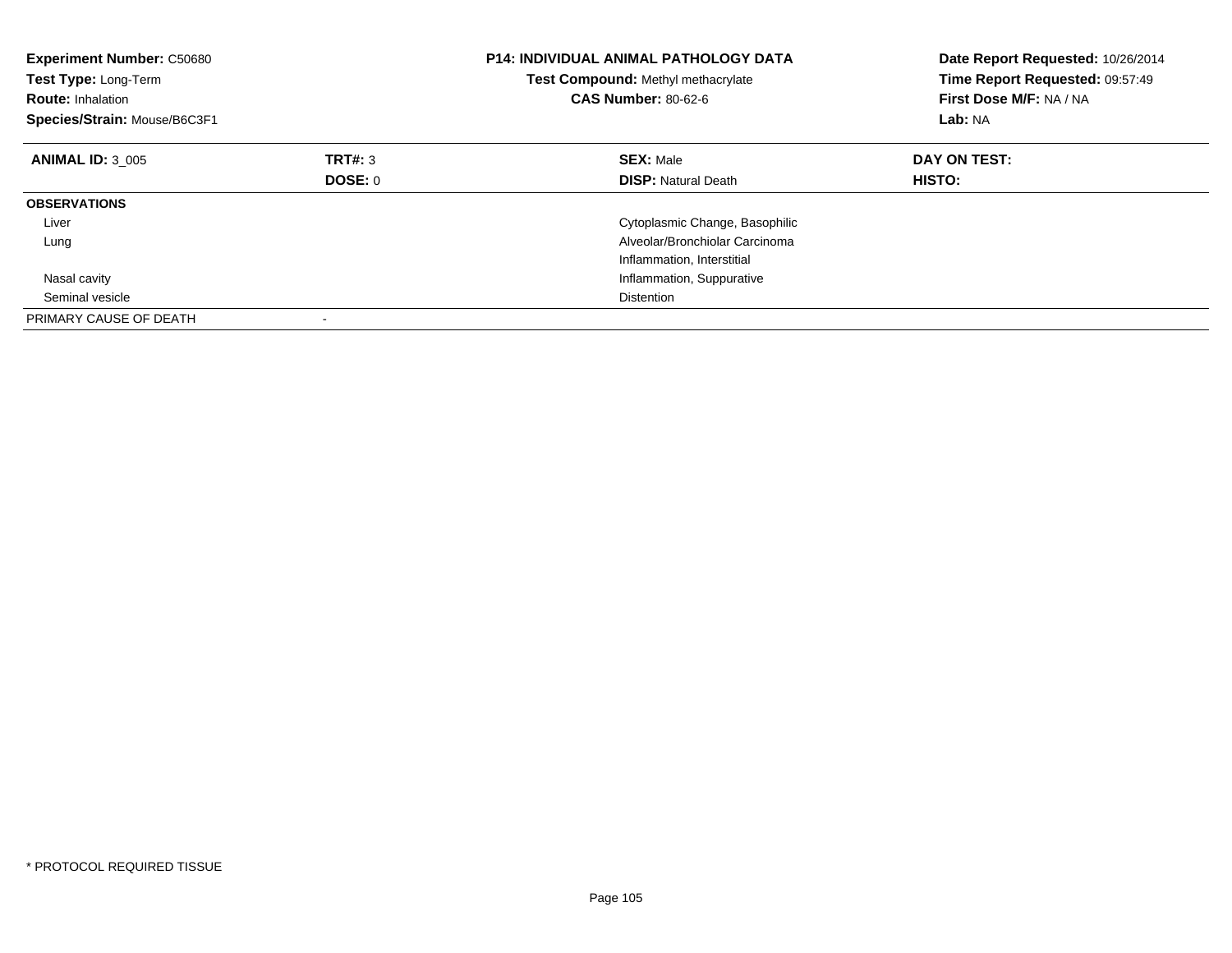| <b>Experiment Number: C50680</b><br>Test Type: Long-Term<br><b>Route: Inhalation</b><br>Species/Strain: Mouse/B6C3F1 |                    | <b>P14: INDIVIDUAL ANIMAL PATHOLOGY DATA</b><br>Test Compound: Methyl methacrylate<br><b>CAS Number: 80-62-6</b> | Date Report Requested: 10/26/2014<br>Time Report Requested: 09:57:49<br>First Dose M/F: NA / NA<br>Lab: NA |
|----------------------------------------------------------------------------------------------------------------------|--------------------|------------------------------------------------------------------------------------------------------------------|------------------------------------------------------------------------------------------------------------|
| <b>ANIMAL ID: 3 006</b>                                                                                              | TRT#: 3<br>DOSE: 0 | <b>SEX: Male</b><br><b>DISP:</b> Natural Death                                                                   | DAY ON TEST:<br>HISTO:                                                                                     |
| <b>OBSERVATIONS</b>                                                                                                  |                    |                                                                                                                  |                                                                                                            |
| Adrenal gland                                                                                                        |                    | Cortical Carcinoma                                                                                               |                                                                                                            |
| Kidney                                                                                                               |                    | Inflammation, Acute/Chronic                                                                                      |                                                                                                            |
| Liver                                                                                                                |                    | Hepatocellular Carcinoma                                                                                         |                                                                                                            |
| Nasal cavity                                                                                                         | Mucosa             | Cytoplasmic Change, Inclusion                                                                                    |                                                                                                            |
| PRIMARY CAUSE OF DEATH                                                                                               |                    |                                                                                                                  |                                                                                                            |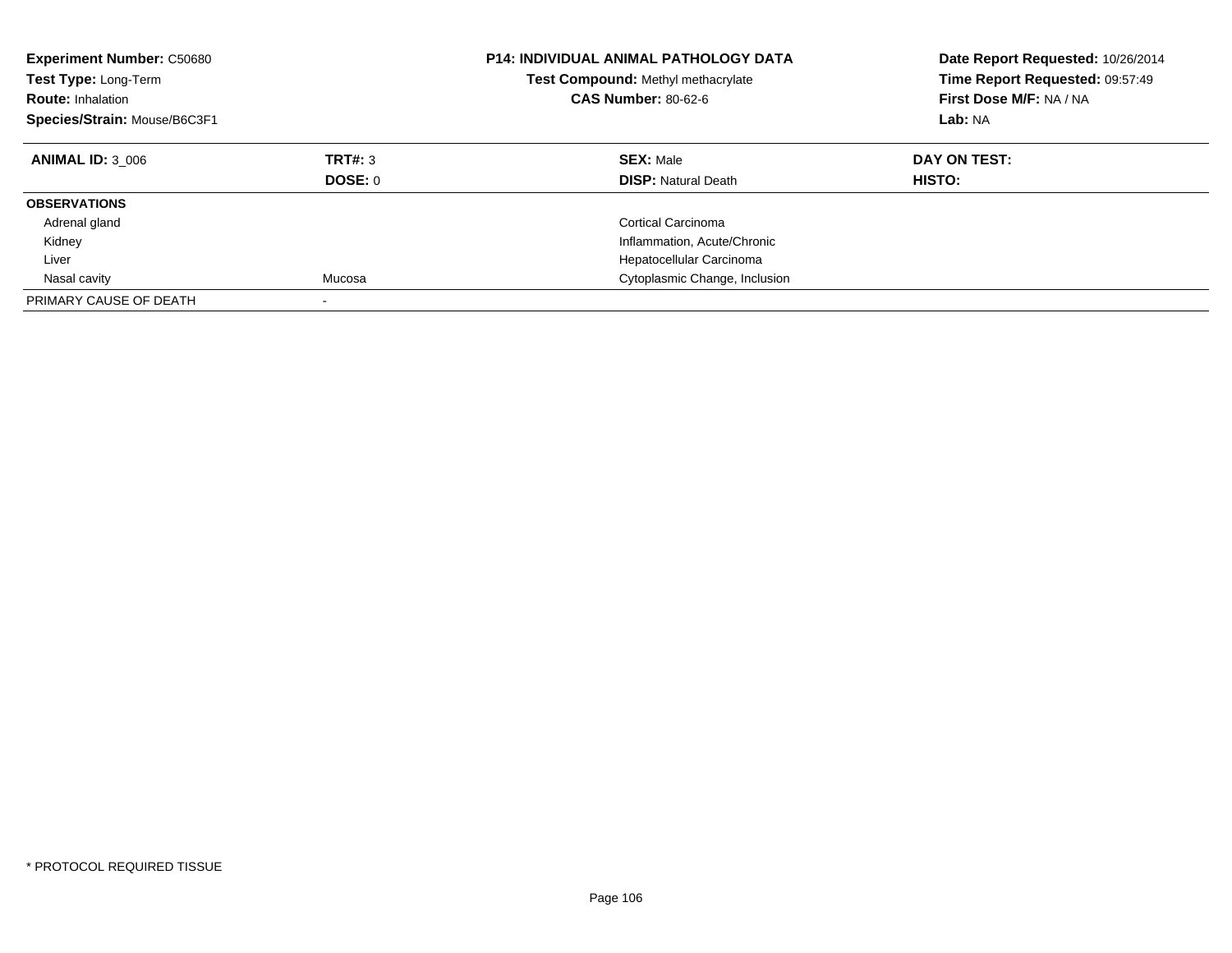| <b>Experiment Number: C50680</b><br><b>Test Type: Long-Term</b><br><b>Route: Inhalation</b><br>Species/Strain: Mouse/B6C3F1 |                             | <b>P14: INDIVIDUAL ANIMAL PATHOLOGY DATA</b><br>Test Compound: Methyl methacrylate<br><b>CAS Number: 80-62-6</b> | Date Report Requested: 10/26/2014<br>Time Report Requested: 09:57:49<br>First Dose M/F: NA / NA<br>Lab: NA |
|-----------------------------------------------------------------------------------------------------------------------------|-----------------------------|------------------------------------------------------------------------------------------------------------------|------------------------------------------------------------------------------------------------------------|
| <b>ANIMAL ID: 3 007</b>                                                                                                     | TRT#: 3                     | <b>SEX: Male</b>                                                                                                 | DAY ON TEST:                                                                                               |
|                                                                                                                             | DOSE: 0                     | <b>DISP:</b> Scheduled Sacrifice                                                                                 | <b>HISTO:</b>                                                                                              |
| <b>OBSERVATIONS</b>                                                                                                         |                             |                                                                                                                  |                                                                                                            |
| <b>Brain</b>                                                                                                                |                             | Mineralization                                                                                                   |                                                                                                            |
| Lung                                                                                                                        |                             | Alveolar/Bronchiolar Adenoma                                                                                     |                                                                                                            |
|                                                                                                                             |                             | Alveolar/Bronchiolar Carcinoma                                                                                   |                                                                                                            |
| Lymph node                                                                                                                  | <b>Bronchial Lymph Node</b> | Hyperplasia, Lymphoid                                                                                            |                                                                                                            |
| Spleen                                                                                                                      |                             | Hyperplasia, Lymphoid                                                                                            |                                                                                                            |
| PRIMARY CAUSE OF DEATH                                                                                                      |                             |                                                                                                                  |                                                                                                            |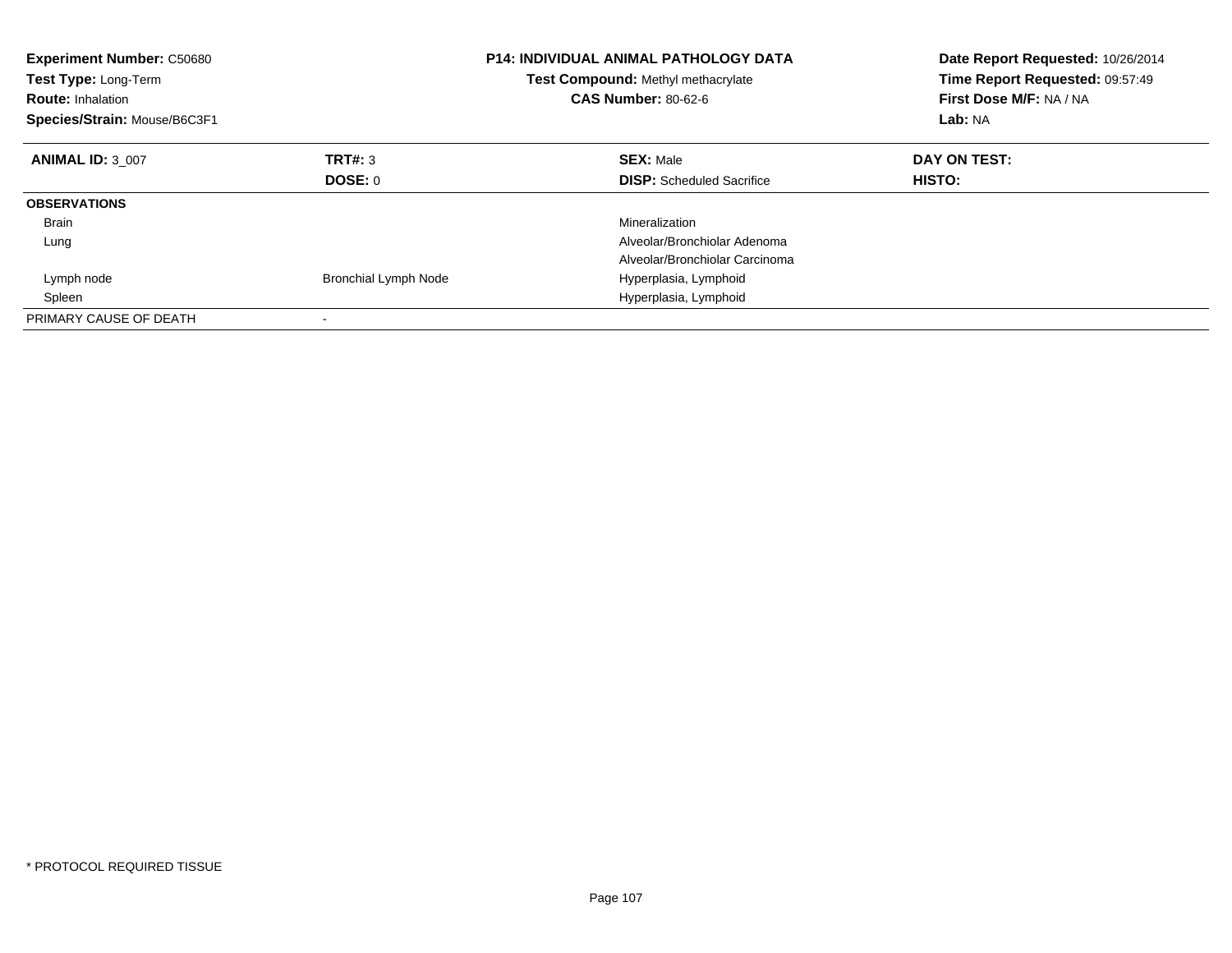| <b>Experiment Number: C50680</b><br>Test Type: Long-Term<br><b>Route: Inhalation</b><br>Species/Strain: Mouse/B6C3F1 |         | <b>P14: INDIVIDUAL ANIMAL PATHOLOGY DATA</b><br>Test Compound: Methyl methacrylate<br><b>CAS Number: 80-62-6</b> | Date Report Requested: 10/26/2014<br>Time Report Requested: 09:57:49<br>First Dose M/F: NA / NA<br>Lab: NA |
|----------------------------------------------------------------------------------------------------------------------|---------|------------------------------------------------------------------------------------------------------------------|------------------------------------------------------------------------------------------------------------|
| <b>ANIMAL ID: 3 008</b>                                                                                              | TRT#: 3 | <b>SEX: Male</b>                                                                                                 | DAY ON TEST:                                                                                               |
|                                                                                                                      | DOSE: 0 | <b>DISP:</b> Moribund Sacrifice                                                                                  | <b>HISTO:</b>                                                                                              |
| <b>OBSERVATIONS</b>                                                                                                  |         |                                                                                                                  |                                                                                                            |
| <b>Brain</b>                                                                                                         |         | Mineralization                                                                                                   |                                                                                                            |
| Liver                                                                                                                |         | Hepatocellular Carcinoma                                                                                         |                                                                                                            |
| Lung                                                                                                                 |         | Alveolar/Bronchiolar Adenoma                                                                                     |                                                                                                            |
|                                                                                                                      |         | Hepatocellular Carcinoma, Metastatic                                                                             |                                                                                                            |
| Urinary bladder                                                                                                      | Serosa  | Calcification, Focal                                                                                             |                                                                                                            |
| PRIMARY CAUSE OF DEATH                                                                                               |         |                                                                                                                  |                                                                                                            |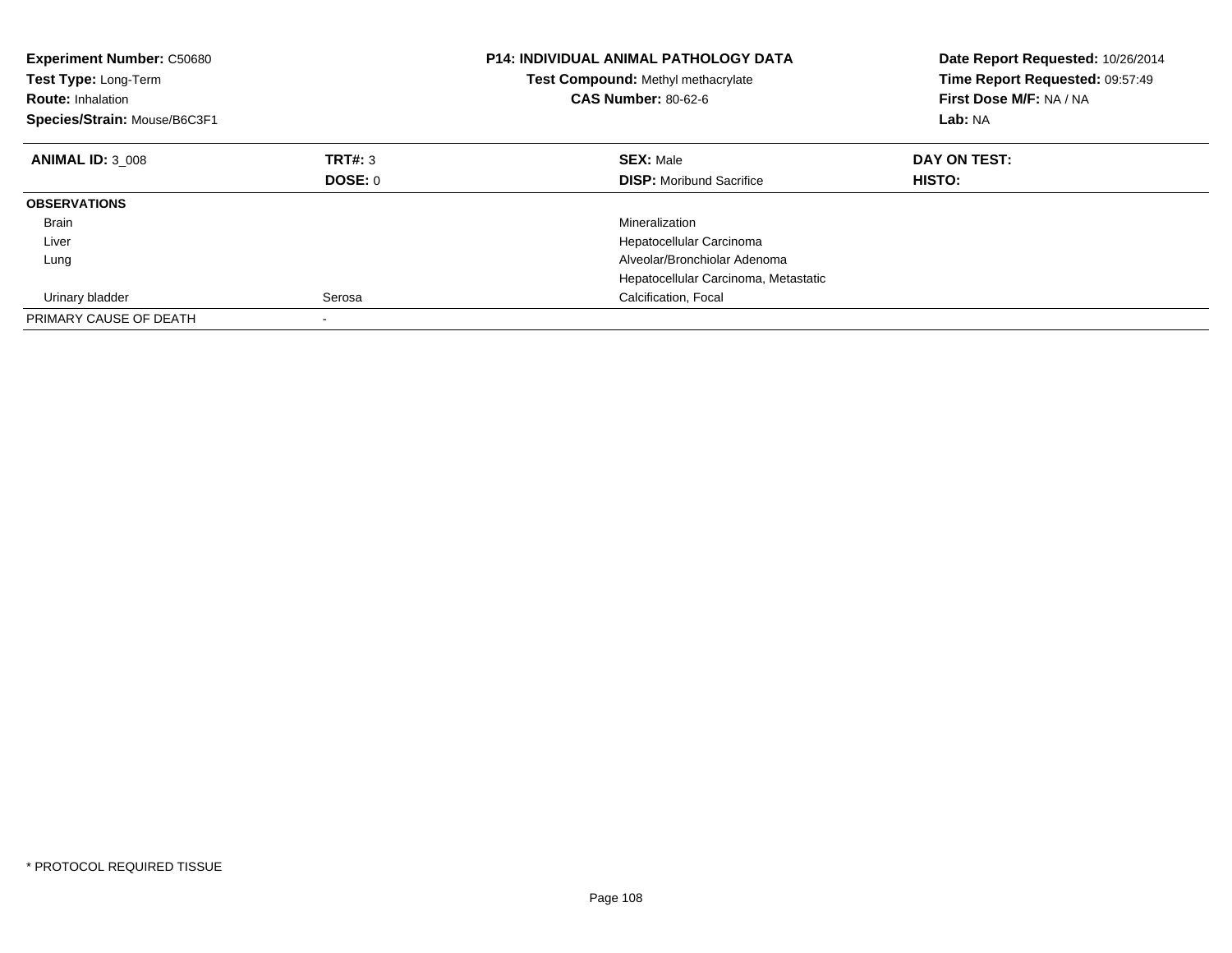| <b>Experiment Number: C50680</b><br>Test Type: Long-Term<br><b>Route: Inhalation</b><br>Species/Strain: Mouse/B6C3F1 |                    | <b>P14: INDIVIDUAL ANIMAL PATHOLOGY DATA</b><br>Test Compound: Methyl methacrylate<br><b>CAS Number: 80-62-6</b> | Date Report Requested: 10/26/2014<br>Time Report Requested: 09:57:49<br>First Dose M/F: NA / NA<br>Lab: NA |
|----------------------------------------------------------------------------------------------------------------------|--------------------|------------------------------------------------------------------------------------------------------------------|------------------------------------------------------------------------------------------------------------|
| <b>ANIMAL ID: 3 009</b>                                                                                              | TRT#: 3<br>DOSE: 0 | <b>SEX: Male</b><br><b>DISP:</b> Scheduled Sacrifice                                                             | DAY ON TEST:<br>HISTO:                                                                                     |
| <b>OBSERVATIONS</b>                                                                                                  |                    |                                                                                                                  |                                                                                                            |
| Brain                                                                                                                |                    | Mineralization                                                                                                   |                                                                                                            |
| Liver                                                                                                                |                    | Hepatocellular Adenoma                                                                                           |                                                                                                            |
| Seminal vesicle                                                                                                      |                    | <b>Distention</b>                                                                                                |                                                                                                            |
| PRIMARY CAUSE OF DEATH                                                                                               |                    |                                                                                                                  |                                                                                                            |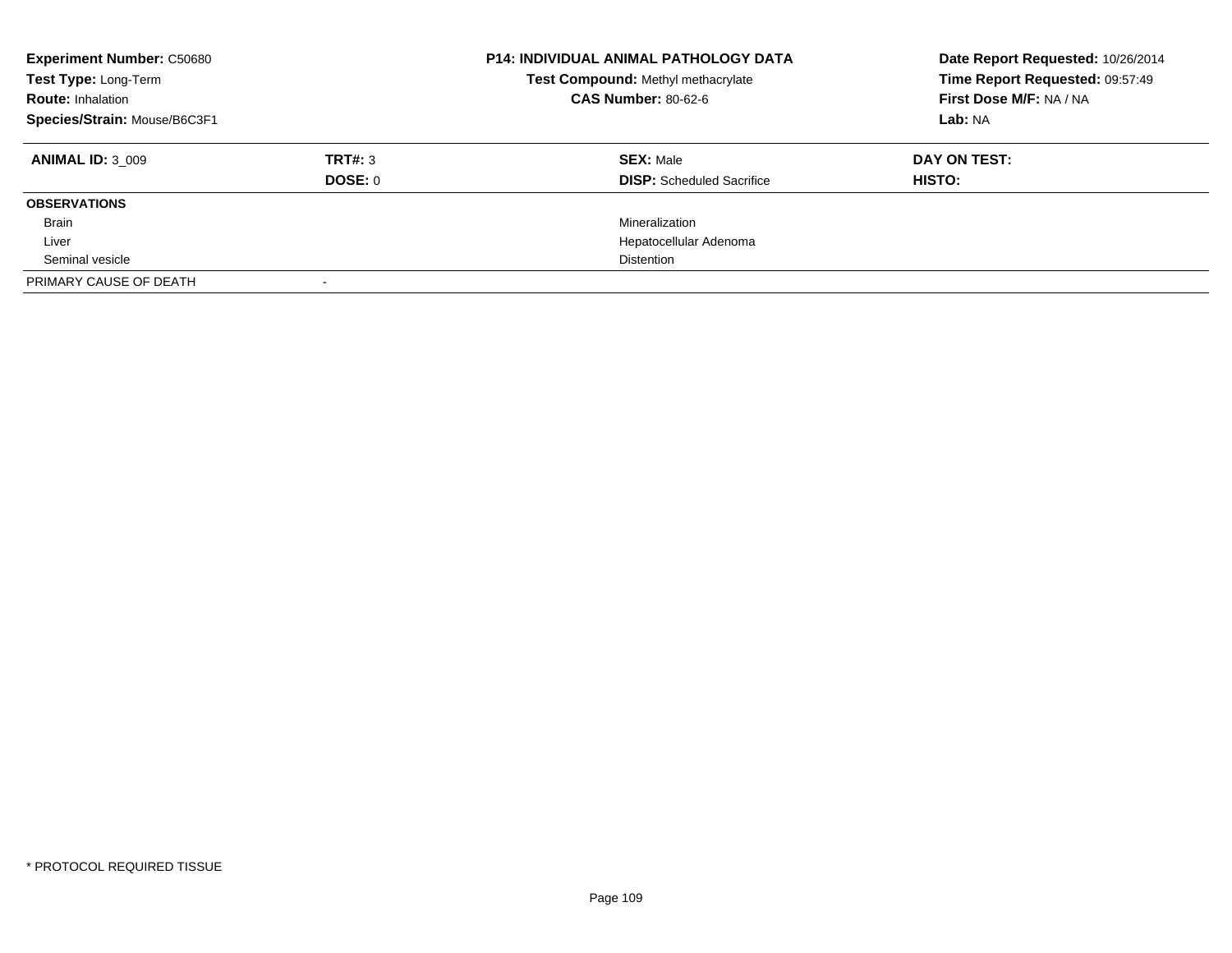| <b>Experiment Number: C50680</b><br>Test Type: Long-Term<br><b>Route: Inhalation</b><br>Species/Strain: Mouse/B6C3F1 |                    | <b>P14: INDIVIDUAL ANIMAL PATHOLOGY DATA</b><br><b>Test Compound: Methyl methacrylate</b><br><b>CAS Number: 80-62-6</b> | Date Report Requested: 10/26/2014<br>Time Report Requested: 09:57:49<br>First Dose M/F: NA / NA<br>Lab: NA |
|----------------------------------------------------------------------------------------------------------------------|--------------------|-------------------------------------------------------------------------------------------------------------------------|------------------------------------------------------------------------------------------------------------|
| <b>ANIMAL ID: 3 010</b>                                                                                              | TRT#: 3<br>DOSE: 0 | <b>SEX: Male</b><br><b>DISP:</b> Moribund Sacrifice                                                                     | DAY ON TEST:<br><b>HISTO:</b>                                                                              |
| <b>OBSERVATIONS</b>                                                                                                  |                    |                                                                                                                         |                                                                                                            |
| Brain                                                                                                                |                    | Mineralization                                                                                                          |                                                                                                            |
| Nasal cavity                                                                                                         | Mucosa             | Cytoplasmic Change, Inclusion                                                                                           |                                                                                                            |
| Seminal vesicle                                                                                                      |                    | <b>Distention</b>                                                                                                       |                                                                                                            |
| Urinary bladder                                                                                                      |                    | <b>Distention</b>                                                                                                       |                                                                                                            |
| PRIMARY CAUSE OF DEATH                                                                                               |                    |                                                                                                                         |                                                                                                            |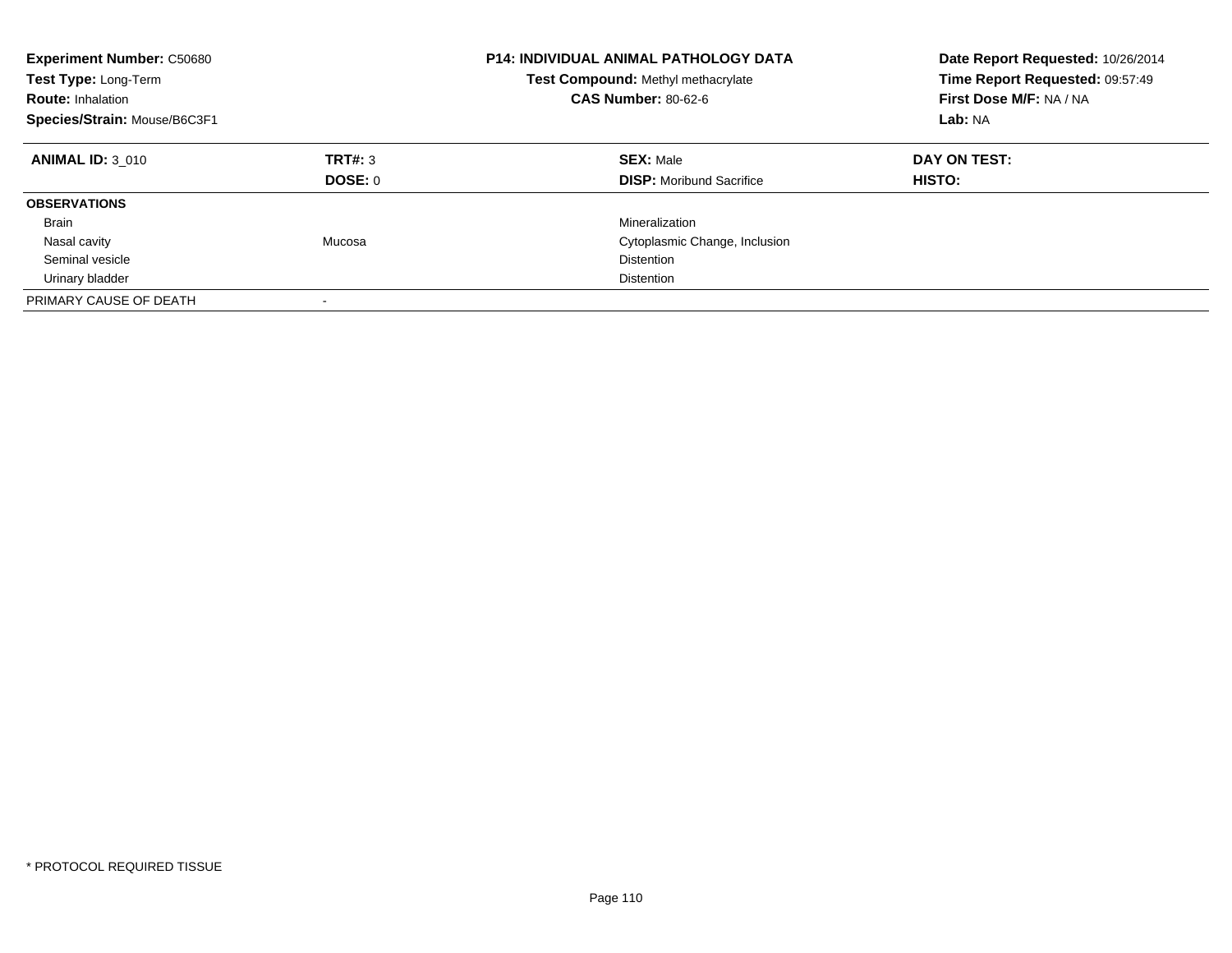| <b>Experiment Number: C50680</b><br><b>Test Type: Long-Term</b><br><b>Route: Inhalation</b><br>Species/Strain: Mouse/B6C3F1 |                     | <b>P14: INDIVIDUAL ANIMAL PATHOLOGY DATA</b><br><b>Test Compound: Methyl methacrylate</b><br><b>CAS Number: 80-62-6</b> | Date Report Requested: 10/26/2014<br>Time Report Requested: 09:57:49<br>First Dose M/F: NA / NA<br>Lab: NA |
|-----------------------------------------------------------------------------------------------------------------------------|---------------------|-------------------------------------------------------------------------------------------------------------------------|------------------------------------------------------------------------------------------------------------|
| <b>ANIMAL ID: 3 011</b>                                                                                                     | TRT#: 3<br>DOSE: 0  | <b>SEX: Male</b><br><b>DISP:</b> Scheduled Sacrifice                                                                    | DAY ON TEST:<br>HISTO:                                                                                     |
| <b>OBSERVATIONS</b>                                                                                                         |                     |                                                                                                                         |                                                                                                            |
| Brain                                                                                                                       |                     | Mineralization                                                                                                          |                                                                                                            |
| Nasal cavity                                                                                                                | Mucosa              | Cytoplasmic Change, Inclusion                                                                                           |                                                                                                            |
| Seminal vesicle                                                                                                             |                     | <b>Distention</b>                                                                                                       |                                                                                                            |
| Unspecified                                                                                                                 | Multiple Organs Nos | Lymphoma, Mixed-Malignant Type                                                                                          |                                                                                                            |
| PRIMARY CAUSE OF DEATH                                                                                                      |                     |                                                                                                                         |                                                                                                            |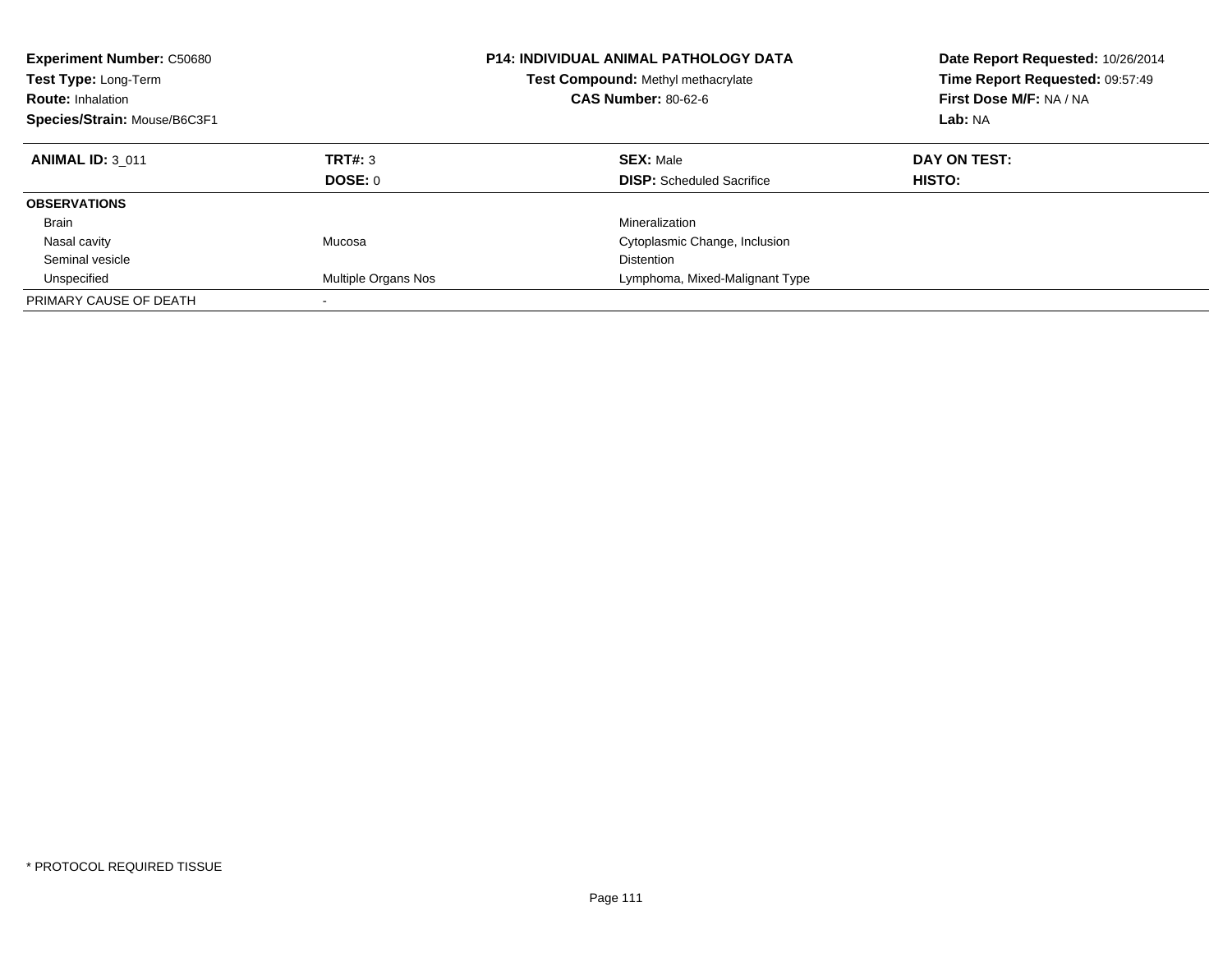| <b>Experiment Number: C50680</b><br>Test Type: Long-Term<br><b>Route: Inhalation</b><br>Species/Strain: Mouse/B6C3F1 |                    | <b>P14: INDIVIDUAL ANIMAL PATHOLOGY DATA</b><br>Test Compound: Methyl methacrylate<br><b>CAS Number: 80-62-6</b> | Date Report Requested: 10/26/2014<br>Time Report Requested: 09:57:49<br>First Dose M/F: NA / NA<br>Lab: NA |
|----------------------------------------------------------------------------------------------------------------------|--------------------|------------------------------------------------------------------------------------------------------------------|------------------------------------------------------------------------------------------------------------|
| <b>ANIMAL ID: 3 012</b>                                                                                              | TRT#: 3<br>DOSE: 0 | <b>SEX: Male</b><br><b>DISP:</b> Scheduled Sacrifice                                                             | DAY ON TEST:<br><b>HISTO:</b>                                                                              |
| <b>OBSERVATIONS</b>                                                                                                  |                    |                                                                                                                  |                                                                                                            |
| Brain                                                                                                                |                    | Mineralization                                                                                                   |                                                                                                            |
| Kidney                                                                                                               |                    | Inflammation, Chronic Focal                                                                                      |                                                                                                            |
| Nasal cavity                                                                                                         | Mucosa             | Cytoplasmic Change, Inclusion                                                                                    |                                                                                                            |
| PRIMARY CAUSE OF DEATH                                                                                               |                    |                                                                                                                  |                                                                                                            |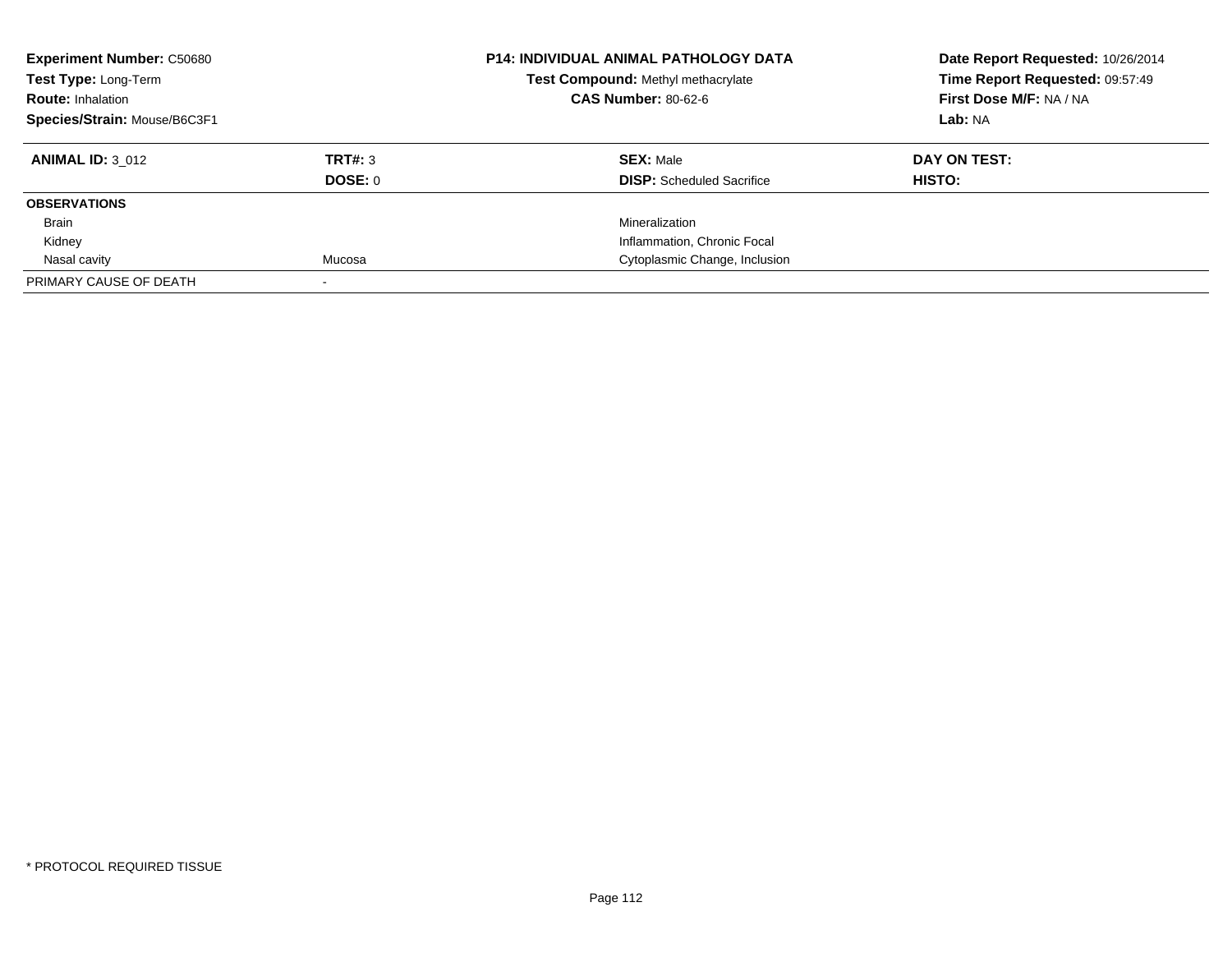| <b>Experiment Number: C50680</b><br>Test Type: Long-Term<br><b>Route: Inhalation</b> |         | <b>P14: INDIVIDUAL ANIMAL PATHOLOGY DATA</b> | Date Report Requested: 10/26/2014 |
|--------------------------------------------------------------------------------------|---------|----------------------------------------------|-----------------------------------|
|                                                                                      |         | Test Compound: Methyl methacrylate           | Time Report Requested: 09:57:49   |
|                                                                                      |         | <b>CAS Number: 80-62-6</b>                   | First Dose M/F: NA / NA           |
| Species/Strain: Mouse/B6C3F1                                                         |         |                                              | Lab: NA                           |
| <b>ANIMAL ID: 3 013</b>                                                              | TRT#: 3 | <b>SEX: Male</b>                             | DAY ON TEST:                      |
|                                                                                      | DOSE: 0 | <b>DISP:</b> Scheduled Sacrifice             | HISTO:                            |
| <b>OBSERVATIONS</b>                                                                  |         |                                              |                                   |
| Brain                                                                                |         | Mineralization                               |                                   |
| Kidney                                                                               |         | Inflammation, Acute/Chronic                  |                                   |
| PRIMARY CAUSE OF DEATH                                                               |         |                                              |                                   |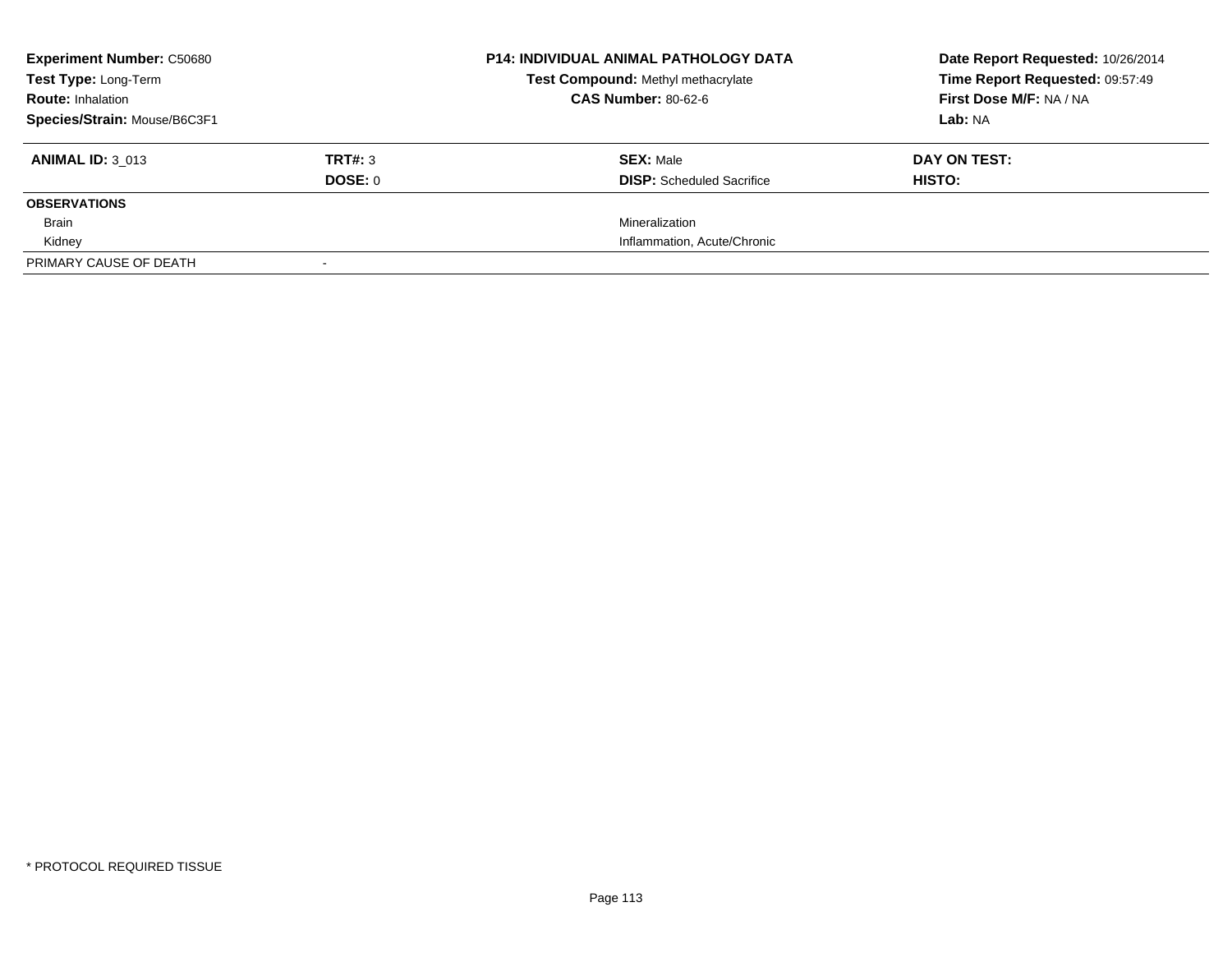| <b>Experiment Number: C50680</b><br>Test Type: Long-Term<br><b>Route: Inhalation</b><br>Species/Strain: Mouse/B6C3F1 |                     | <b>P14: INDIVIDUAL ANIMAL PATHOLOGY DATA</b><br>Test Compound: Methyl methacrylate<br><b>CAS Number: 80-62-6</b> | Date Report Requested: 10/26/2014<br>Time Report Requested: 09:57:49<br>First Dose M/F: NA / NA<br>Lab: NA |
|----------------------------------------------------------------------------------------------------------------------|---------------------|------------------------------------------------------------------------------------------------------------------|------------------------------------------------------------------------------------------------------------|
| <b>ANIMAL ID: 3 014</b>                                                                                              | TRT#: 3<br>DOSE: 0  | <b>SEX: Male</b><br><b>DISP:</b> Scheduled Sacrifice                                                             | DAY ON TEST:<br><b>HISTO:</b>                                                                              |
| <b>OBSERVATIONS</b>                                                                                                  |                     |                                                                                                                  |                                                                                                            |
|                                                                                                                      |                     |                                                                                                                  |                                                                                                            |
| <b>Brain</b>                                                                                                         |                     | Mineralization                                                                                                   |                                                                                                            |
| Seminal vesicle                                                                                                      |                     | <b>Distention</b>                                                                                                |                                                                                                            |
| Unspecified                                                                                                          | Multiple Organs Nos | Inflammation, Acute/Chronic                                                                                      |                                                                                                            |
| Urinary bladder                                                                                                      |                     | <b>Distention</b>                                                                                                |                                                                                                            |
| PRIMARY CAUSE OF DEATH                                                                                               |                     |                                                                                                                  |                                                                                                            |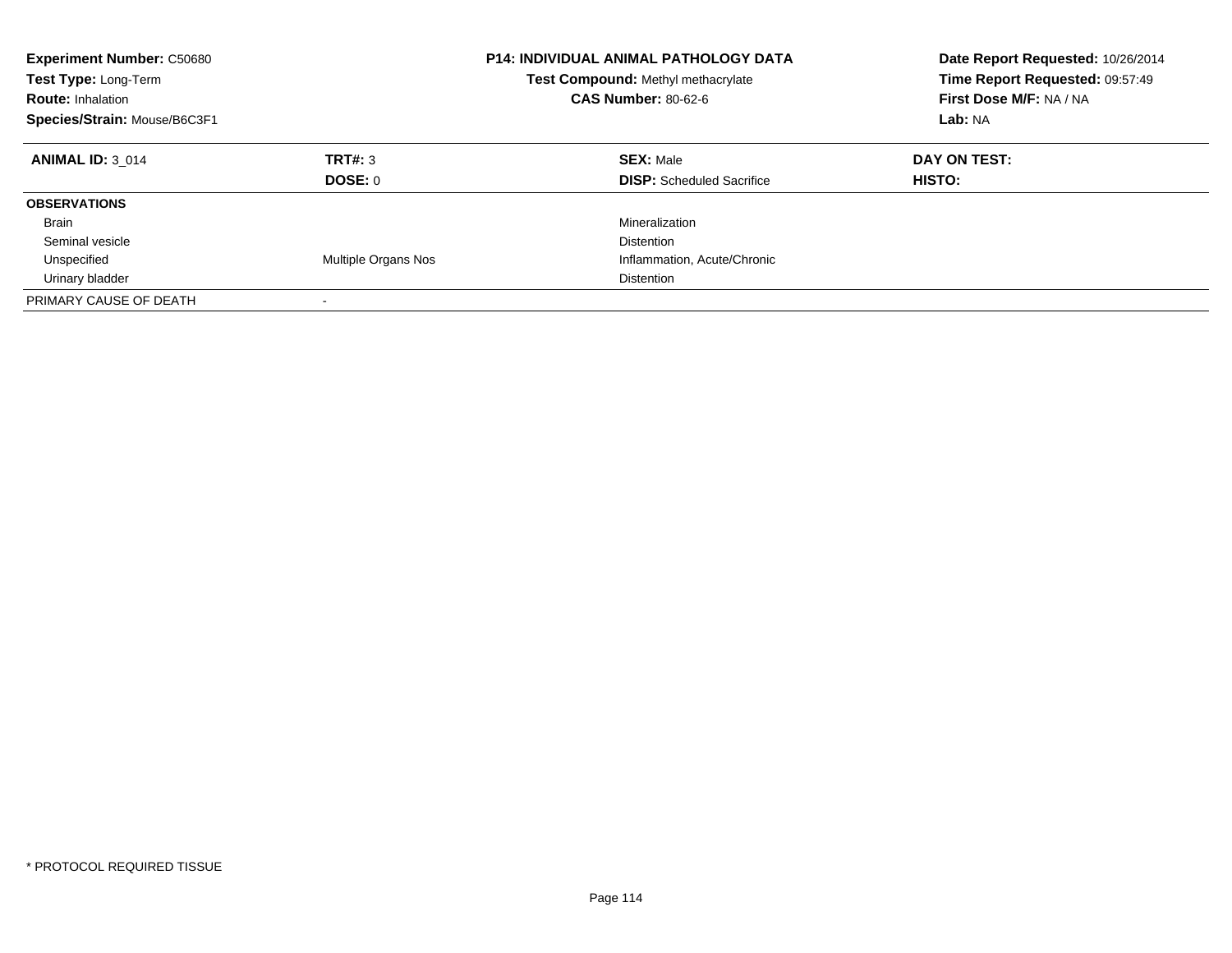| <b>Experiment Number: C50680</b><br>Test Type: Long-Term<br><b>Route: Inhalation</b><br>Species/Strain: Mouse/B6C3F1 |                     | <b>P14: INDIVIDUAL ANIMAL PATHOLOGY DATA</b><br>Test Compound: Methyl methacrylate<br><b>CAS Number: 80-62-6</b> | Date Report Requested: 10/26/2014<br>Time Report Requested: 09:57:49<br>First Dose M/F: NA / NA<br>Lab: NA |
|----------------------------------------------------------------------------------------------------------------------|---------------------|------------------------------------------------------------------------------------------------------------------|------------------------------------------------------------------------------------------------------------|
| <b>ANIMAL ID: 3_015</b>                                                                                              | <b>TRT#: 3</b>      | <b>SEX: Male</b>                                                                                                 | DAY ON TEST:                                                                                               |
|                                                                                                                      | <b>DOSE: 0</b>      | <b>DISP:</b> Scheduled Sacrifice                                                                                 | HISTO:                                                                                                     |
| <b>OBSERVATIONS</b>                                                                                                  |                     |                                                                                                                  |                                                                                                            |
| Adrenal gland                                                                                                        | <b>Cortex Nos</b>   | Hyperplasia, Focal                                                                                               |                                                                                                            |
| Brain                                                                                                                |                     | Mineralization                                                                                                   |                                                                                                            |
| Liver                                                                                                                |                     | Hepatocellular Adenoma                                                                                           |                                                                                                            |
| Lung                                                                                                                 |                     | Alveolar/Bronchiolar Adenoma                                                                                     |                                                                                                            |
| Nasal cavity                                                                                                         | Mucosa              | Cytoplasmic Change, Inclusion                                                                                    |                                                                                                            |
| Seminal vesicle                                                                                                      |                     | <b>Distention</b>                                                                                                |                                                                                                            |
| Unspecified                                                                                                          | Multiple Organs Nos | Inflammation, Acute/Chronic                                                                                      |                                                                                                            |
| PRIMARY CAUSE OF DEATH                                                                                               |                     |                                                                                                                  |                                                                                                            |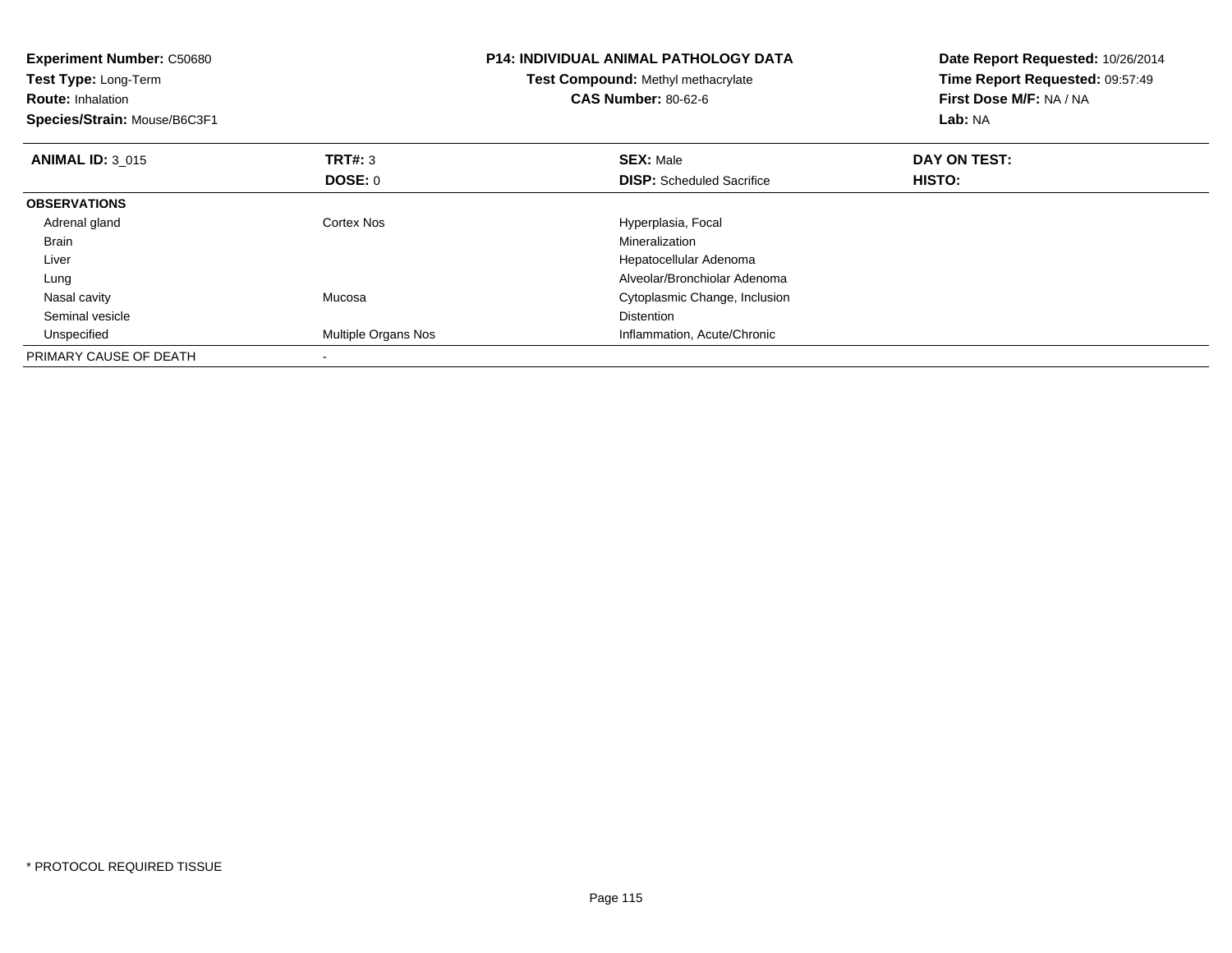| <b>Experiment Number: C50680</b><br><b>Test Type: Long-Term</b><br><b>Route: Inhalation</b><br>Species/Strain: Mouse/B6C3F1 |              | <b>P14: INDIVIDUAL ANIMAL PATHOLOGY DATA</b><br><b>Test Compound: Methyl methacrylate</b><br><b>CAS Number: 80-62-6</b> | Date Report Requested: 10/26/2014<br>Time Report Requested: 09:57:49<br>First Dose M/F: NA / NA<br>Lab: NA |
|-----------------------------------------------------------------------------------------------------------------------------|--------------|-------------------------------------------------------------------------------------------------------------------------|------------------------------------------------------------------------------------------------------------|
| <b>ANIMAL ID: 3 016</b>                                                                                                     | TRT#: 3      | <b>SEX: Male</b>                                                                                                        | DAY ON TEST:                                                                                               |
|                                                                                                                             | DOSE: 0      | <b>DISP:</b> Scheduled Sacrifice                                                                                        | HISTO:                                                                                                     |
| <b>OBSERVATIONS</b>                                                                                                         |              |                                                                                                                         |                                                                                                            |
| <b>Brain</b>                                                                                                                |              | Mineralization                                                                                                          |                                                                                                            |
| <b>Intestine Small</b>                                                                                                      | Peyers Patch | Hyperplasia, Lymphoid                                                                                                   |                                                                                                            |
|                                                                                                                             | Duodenum     | Inflammation, Acute/Chronic                                                                                             |                                                                                                            |
| Kidney                                                                                                                      |              | Inflammation, Acute/Chronic                                                                                             |                                                                                                            |
| Nasal cavity                                                                                                                | Mucosa       | Cytoplasmic Change, Inclusion                                                                                           |                                                                                                            |
| PRIMARY CAUSE OF DEATH                                                                                                      |              |                                                                                                                         |                                                                                                            |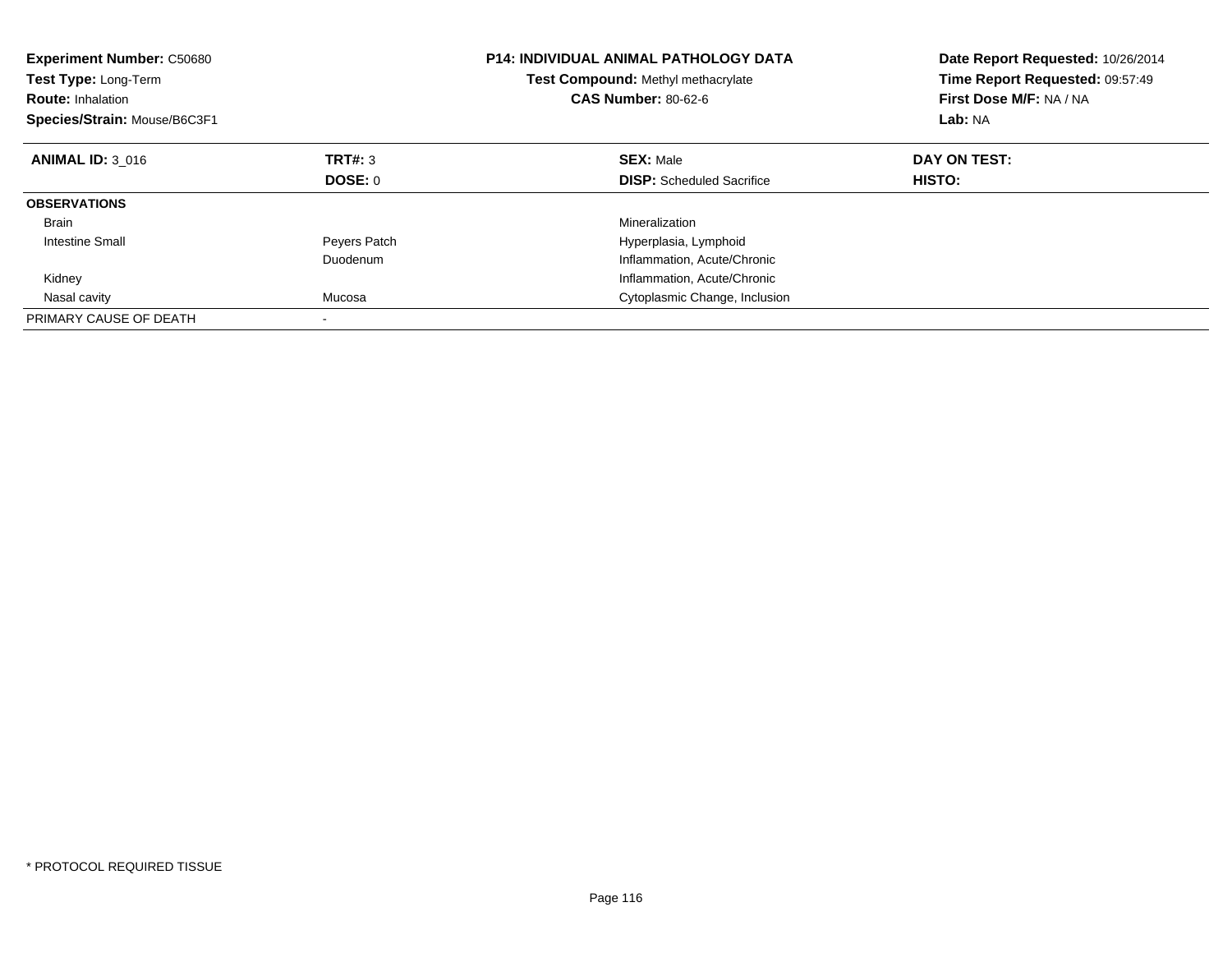| <b>Experiment Number: C50680</b><br><b>Test Type: Long-Term</b><br><b>Route: Inhalation</b><br>Species/Strain: Mouse/B6C3F1 |                     | <b>P14: INDIVIDUAL ANIMAL PATHOLOGY DATA</b><br><b>Test Compound: Methyl methacrylate</b><br><b>CAS Number: 80-62-6</b> | Date Report Requested: 10/26/2014<br>Time Report Requested: 09:57:49<br>First Dose M/F: NA / NA<br>Lab: NA |
|-----------------------------------------------------------------------------------------------------------------------------|---------------------|-------------------------------------------------------------------------------------------------------------------------|------------------------------------------------------------------------------------------------------------|
| <b>ANIMAL ID: 3 017</b>                                                                                                     | TRT#: 3<br>DOSE: 0  | <b>SEX: Male</b><br><b>DISP:</b> Scheduled Sacrifice                                                                    | DAY ON TEST:<br>HISTO:                                                                                     |
| <b>OBSERVATIONS</b>                                                                                                         |                     |                                                                                                                         |                                                                                                            |
| Heart                                                                                                                       |                     | Perivasculitis                                                                                                          |                                                                                                            |
| Nasal cavity                                                                                                                | Mucosa              | Cytoplasmic Change, Inclusion                                                                                           |                                                                                                            |
| Tooth                                                                                                                       |                     | Congenital Malformation, Nos                                                                                            |                                                                                                            |
| Unspecified                                                                                                                 | Multiple Organs Nos | Inflammation, Acute/Chronic                                                                                             |                                                                                                            |
| PRIMARY CAUSE OF DEATH                                                                                                      |                     |                                                                                                                         |                                                                                                            |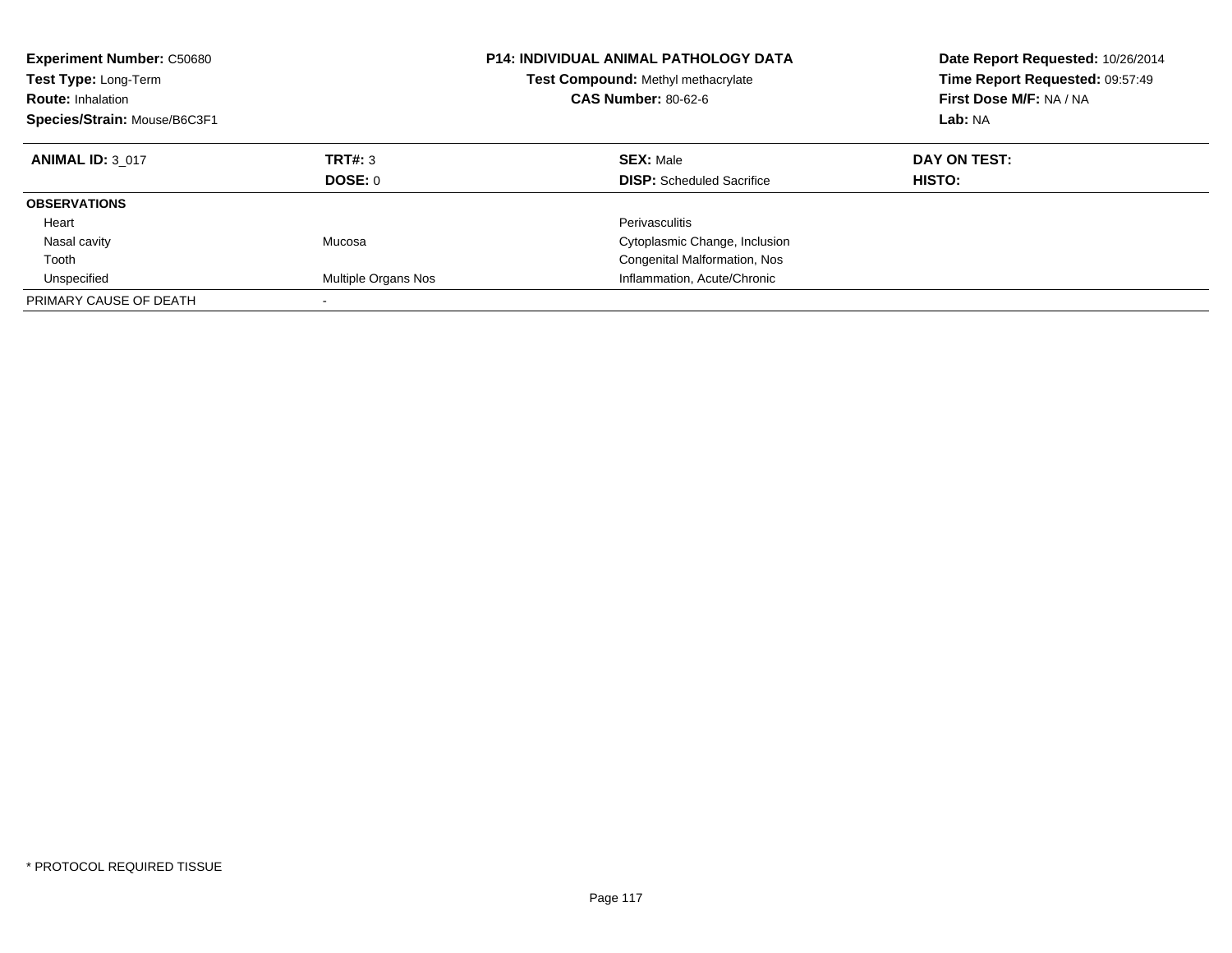| <b>Experiment Number: C50680</b><br>Test Type: Long-Term<br><b>Route: Inhalation</b> |         | <b>P14: INDIVIDUAL ANIMAL PATHOLOGY DATA</b><br>Test Compound: Methyl methacrylate | Date Report Requested: 10/26/2014 |
|--------------------------------------------------------------------------------------|---------|------------------------------------------------------------------------------------|-----------------------------------|
|                                                                                      |         |                                                                                    | Time Report Requested: 09:57:49   |
|                                                                                      |         | <b>CAS Number: 80-62-6</b>                                                         | First Dose M/F: NA / NA           |
| Species/Strain: Mouse/B6C3F1                                                         |         |                                                                                    | Lab: NA                           |
| <b>ANIMAL ID: 3 018</b>                                                              | TRT#: 3 | <b>SEX: Male</b>                                                                   | DAY ON TEST:                      |
|                                                                                      | DOSE: 0 | <b>DISP:</b> Scheduled Sacrifice                                                   | <b>HISTO:</b>                     |
| <b>OBSERVATIONS</b>                                                                  |         |                                                                                    |                                   |
| Brain                                                                                |         | Mineralization                                                                     |                                   |
| PRIMARY CAUSE OF DEATH                                                               |         |                                                                                    |                                   |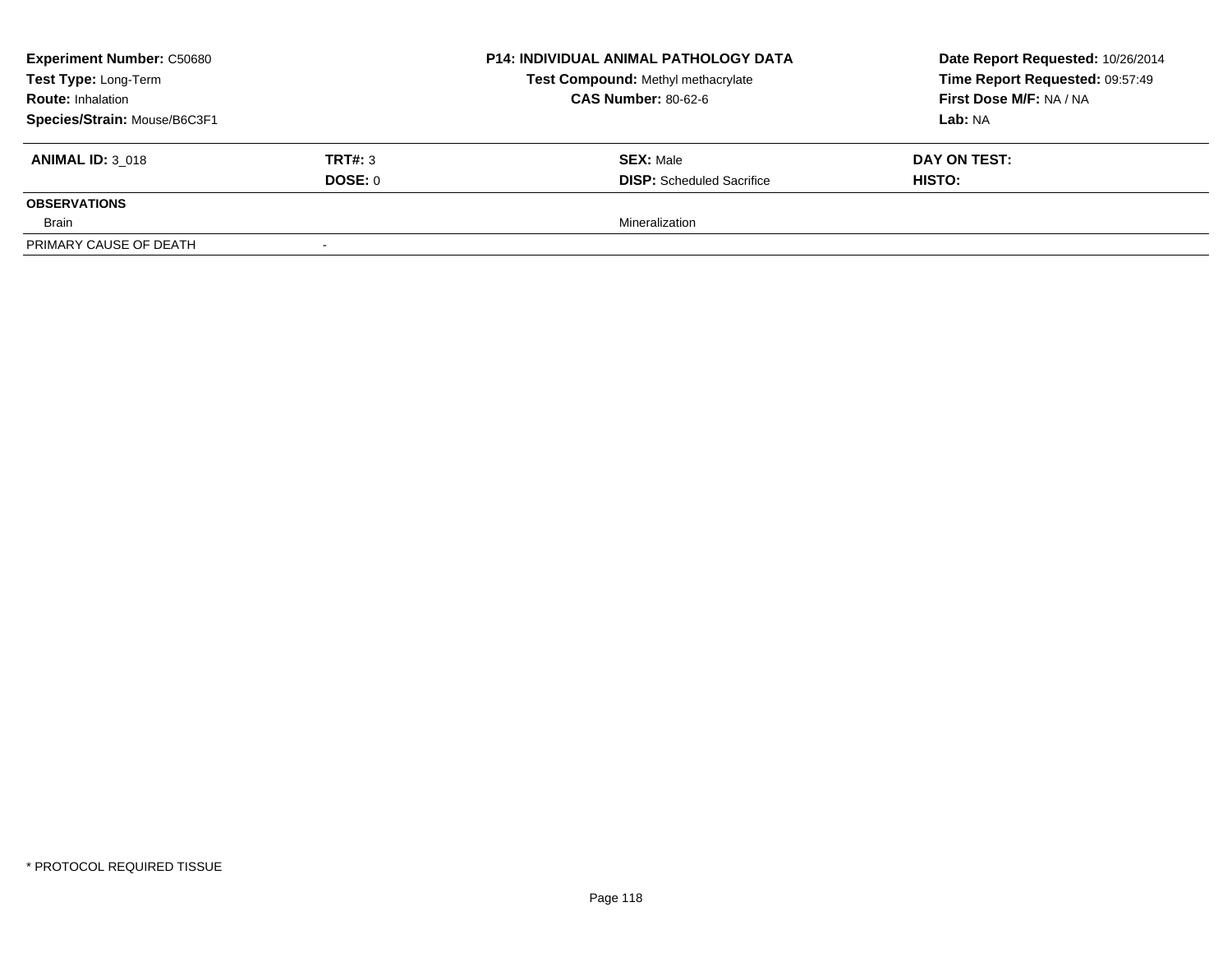| <b>Experiment Number: C50680</b><br>Test Type: Long-Term<br><b>Route: Inhalation</b><br>Species/Strain: Mouse/B6C3F1 |                       | <b>P14: INDIVIDUAL ANIMAL PATHOLOGY DATA</b><br>Test Compound: Methyl methacrylate<br><b>CAS Number: 80-62-6</b> | Date Report Requested: 10/26/2014<br>Time Report Requested: 09:57:49<br>First Dose M/F: NA / NA<br>Lab: NA |
|----------------------------------------------------------------------------------------------------------------------|-----------------------|------------------------------------------------------------------------------------------------------------------|------------------------------------------------------------------------------------------------------------|
| <b>ANIMAL ID: 3 019</b>                                                                                              | TRT#: 3               | <b>SEX: Male</b>                                                                                                 | DAY ON TEST:                                                                                               |
|                                                                                                                      | DOSE: 0               | <b>DISP:</b> Scheduled Sacrifice                                                                                 | <b>HISTO:</b>                                                                                              |
| <b>OBSERVATIONS</b>                                                                                                  |                       |                                                                                                                  |                                                                                                            |
| <b>Brain</b>                                                                                                         |                       | Mineralization                                                                                                   |                                                                                                            |
| Lung                                                                                                                 |                       | Alveolar/Bronchiolar Adenoma                                                                                     |                                                                                                            |
|                                                                                                                      |                       | Alveolar/Bronchiolar Carcinoma                                                                                   |                                                                                                            |
| Lymph node                                                                                                           | Mandibular Lymph Node | <b>Hemosiderosis</b>                                                                                             |                                                                                                            |
|                                                                                                                      | Mandibular Lymph Node | Hyperplasia, Lymphoid                                                                                            |                                                                                                            |
| PRIMARY CAUSE OF DEATH                                                                                               |                       |                                                                                                                  |                                                                                                            |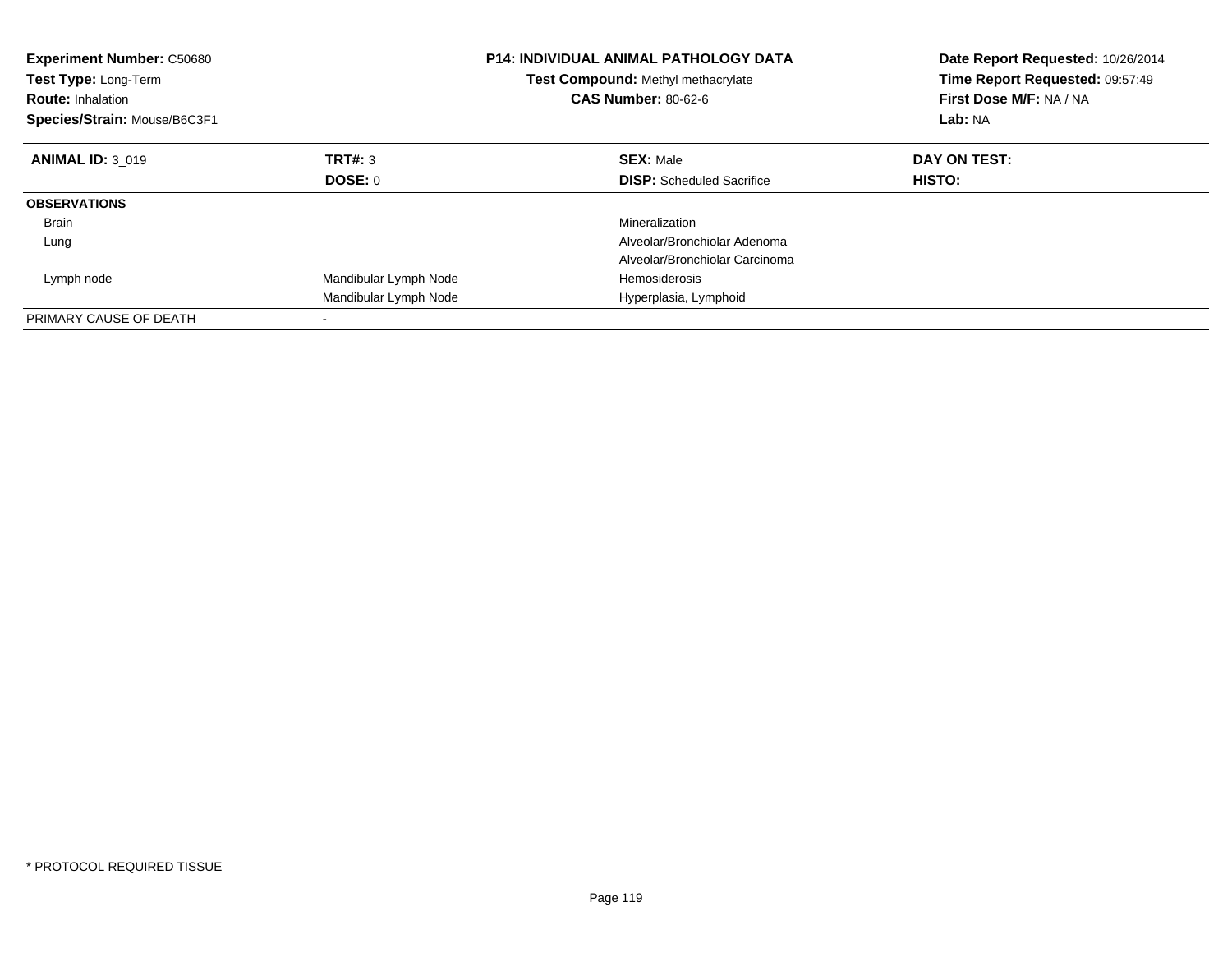| <b>Experiment Number: C50680</b><br>Test Type: Long-Term<br><b>Route: Inhalation</b><br>Species/Strain: Mouse/B6C3F1 |                           | <b>P14: INDIVIDUAL ANIMAL PATHOLOGY DATA</b><br>Test Compound: Methyl methacrylate<br><b>CAS Number: 80-62-6</b> | Date Report Requested: 10/26/2014<br>Time Report Requested: 09:57:49<br>First Dose M/F: NA / NA<br>Lab: NA |
|----------------------------------------------------------------------------------------------------------------------|---------------------------|------------------------------------------------------------------------------------------------------------------|------------------------------------------------------------------------------------------------------------|
| <b>ANIMAL ID: 3 020</b>                                                                                              | TRT#: 3<br><b>DOSE: 0</b> | <b>SEX: Male</b><br><b>DISP:</b> Moribund Sacrifice                                                              | DAY ON TEST:<br>HISTO:                                                                                     |
| <b>OBSERVATIONS</b>                                                                                                  |                           |                                                                                                                  |                                                                                                            |
| Brain                                                                                                                |                           | Mineralization                                                                                                   |                                                                                                            |
| Nasal cavity                                                                                                         | Mucosa                    | Cytoplasmic Change, Inclusion                                                                                    |                                                                                                            |
| Unspecified                                                                                                          | Multiple Organs Nos       | Inflammation, Acute/Chronic                                                                                      |                                                                                                            |
| PRIMARY CAUSE OF DEATH                                                                                               |                           |                                                                                                                  |                                                                                                            |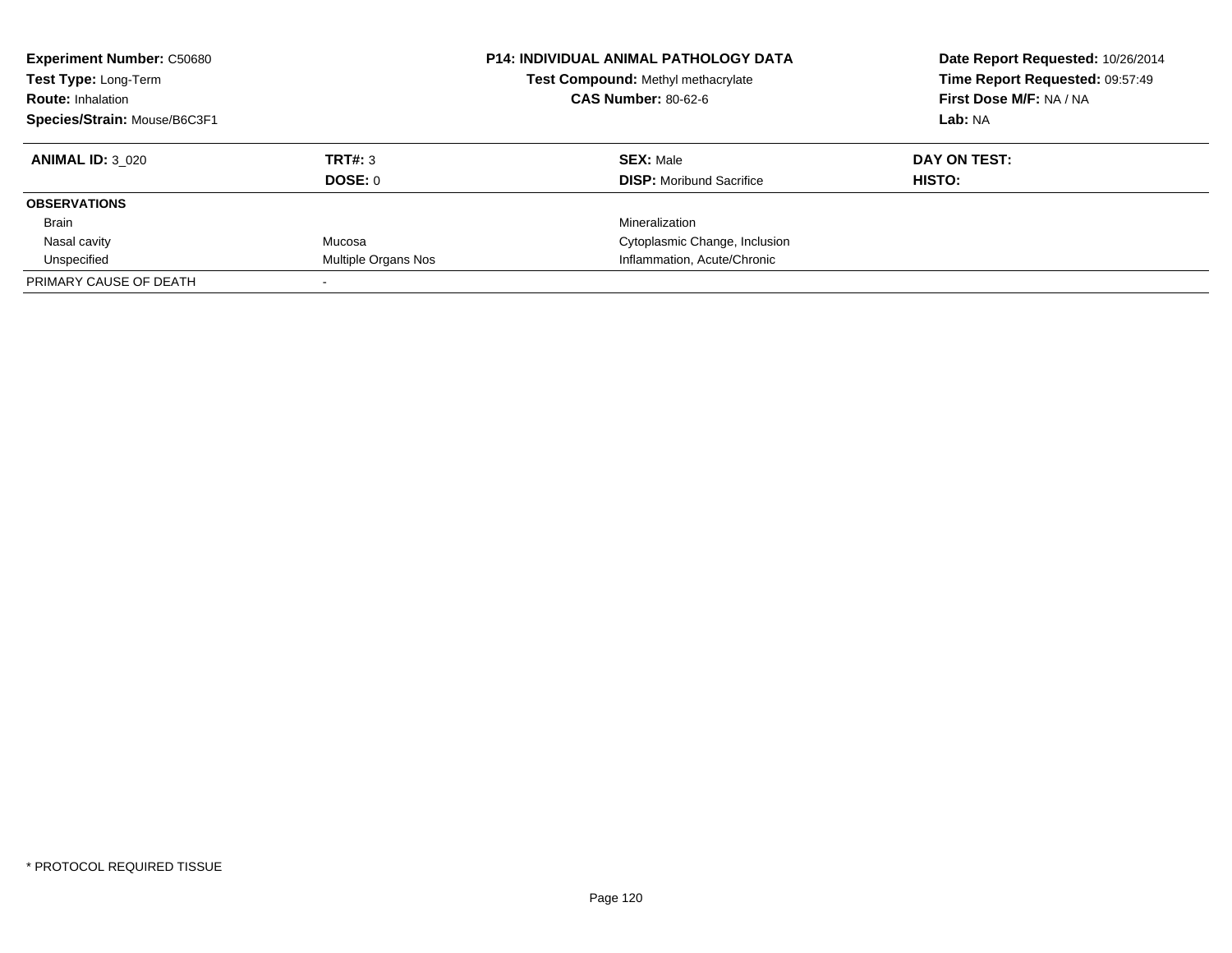| <b>Experiment Number: C50680</b><br>Test Type: Long-Term<br><b>Route: Inhalation</b><br>Species/Strain: Mouse/B6C3F1 |                     | <b>P14: INDIVIDUAL ANIMAL PATHOLOGY DATA</b><br>Test Compound: Methyl methacrylate<br><b>CAS Number: 80-62-6</b> | Date Report Requested: 10/26/2014<br>Time Report Requested: 09:57:49<br>First Dose M/F: NA / NA<br>Lab: NA |
|----------------------------------------------------------------------------------------------------------------------|---------------------|------------------------------------------------------------------------------------------------------------------|------------------------------------------------------------------------------------------------------------|
| <b>ANIMAL ID: 3 021</b>                                                                                              | <b>TRT#: 3</b>      | <b>SEX: Male</b>                                                                                                 | DAY ON TEST:                                                                                               |
|                                                                                                                      | DOSE: 0             | <b>DISP:</b> Natural Death                                                                                       | <b>HISTO:</b>                                                                                              |
| <b>OBSERVATIONS</b>                                                                                                  |                     |                                                                                                                  |                                                                                                            |
| Bone marrow                                                                                                          |                     | Hyperplasia, Granulocytic                                                                                        |                                                                                                            |
| Liver                                                                                                                |                     | Hepatocellular Carcinoma                                                                                         |                                                                                                            |
| Nasal cavity                                                                                                         | Mucosa              | Cytoplasmic Change, Inclusion                                                                                    |                                                                                                            |
| Prostate                                                                                                             |                     | Inflammation, Suppurative                                                                                        |                                                                                                            |
| Unspecified                                                                                                          | Multiple Organs Nos | Inflammation, Acute/Chronic                                                                                      |                                                                                                            |
| Urinary bladder                                                                                                      |                     | Inflammation, Suppurative                                                                                        |                                                                                                            |
| PRIMARY CAUSE OF DEATH                                                                                               |                     |                                                                                                                  |                                                                                                            |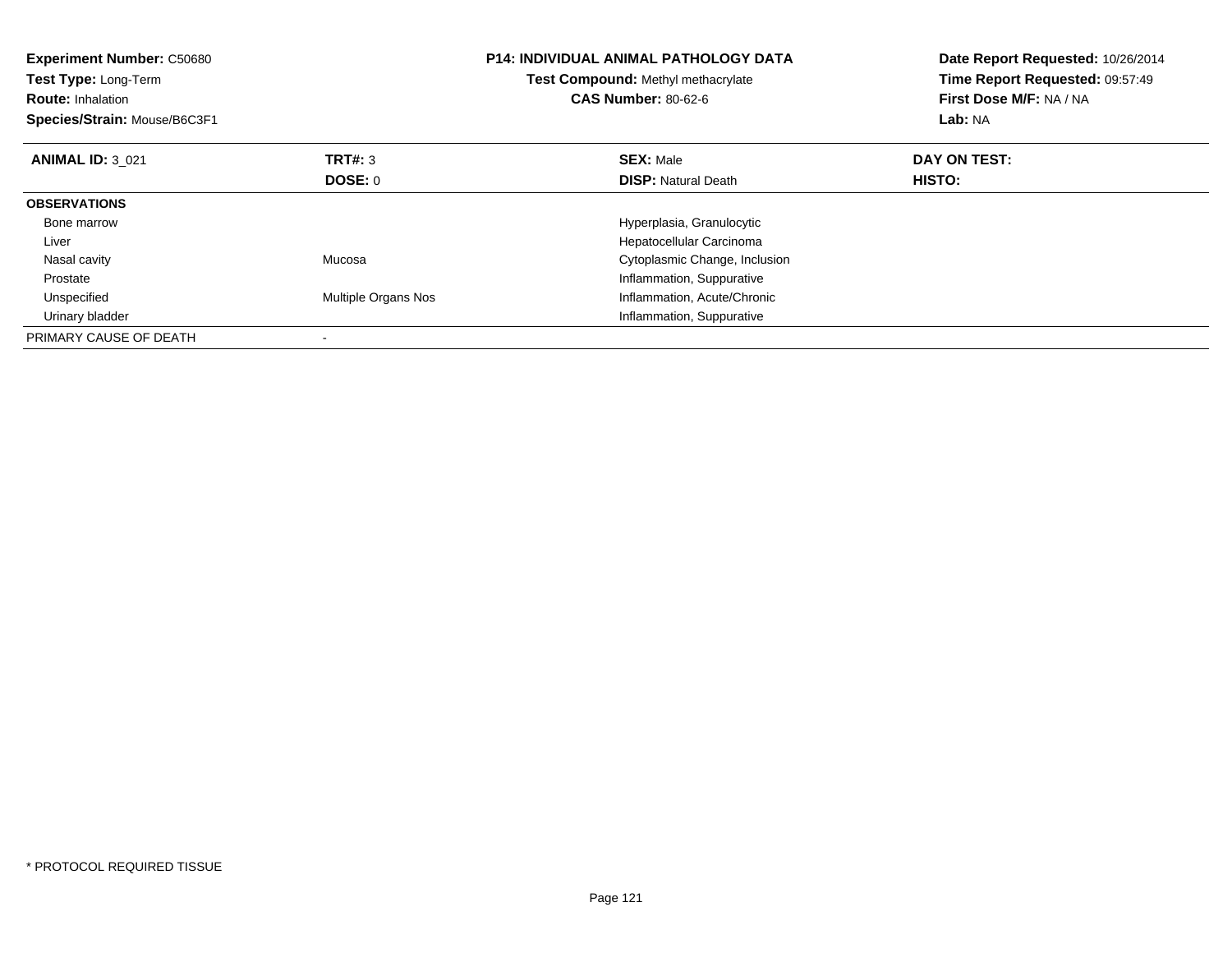| <b>Experiment Number: C50680</b><br>Test Type: Long-Term<br><b>Route: Inhalation</b><br>Species/Strain: Mouse/B6C3F1 |                     | <b>P14: INDIVIDUAL ANIMAL PATHOLOGY DATA</b><br>Test Compound: Methyl methacrylate<br><b>CAS Number: 80-62-6</b> | Date Report Requested: 10/26/2014<br>Time Report Requested: 09:57:49<br>First Dose M/F: NA / NA<br>Lab: NA |
|----------------------------------------------------------------------------------------------------------------------|---------------------|------------------------------------------------------------------------------------------------------------------|------------------------------------------------------------------------------------------------------------|
| <b>ANIMAL ID: 3 022</b>                                                                                              | <b>TRT#: 3</b>      | <b>SEX: Male</b>                                                                                                 | DAY ON TEST:                                                                                               |
|                                                                                                                      | DOSE: 0             | <b>DISP:</b> Scheduled Sacrifice                                                                                 | HISTO:                                                                                                     |
| <b>OBSERVATIONS</b>                                                                                                  |                     |                                                                                                                  |                                                                                                            |
| <b>Brain</b>                                                                                                         |                     | Mineralization                                                                                                   |                                                                                                            |
| Eye                                                                                                                  |                     | Atrophy, Nos                                                                                                     |                                                                                                            |
| Harderian gland                                                                                                      | Hardarian Gland     | Adenocarcinoma, Nos                                                                                              |                                                                                                            |
| Lung                                                                                                                 |                     | Alveolar/Bronchiolar Adenoma                                                                                     |                                                                                                            |
| Nasal cavity                                                                                                         | Mucosa              | Cytoplasmic Change, Inclusion                                                                                    |                                                                                                            |
| Seminal vesicle                                                                                                      |                     | <b>Distention</b>                                                                                                |                                                                                                            |
| Unspecified                                                                                                          | Multiple Organs Nos | Inflammation, Acute/Chronic                                                                                      |                                                                                                            |
| PRIMARY CAUSE OF DEATH                                                                                               |                     |                                                                                                                  |                                                                                                            |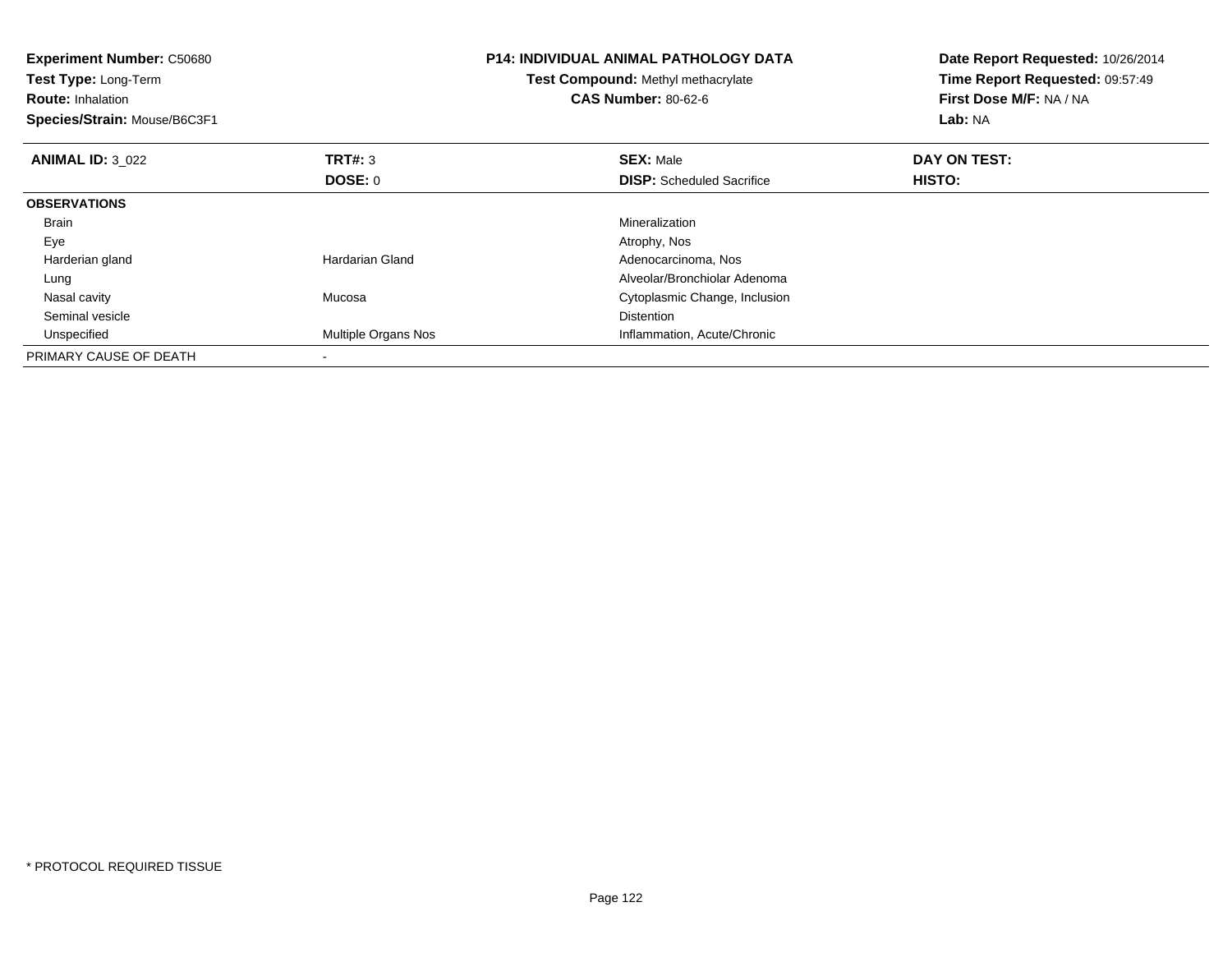**Experiment Number:** C50680**Test Type:** Long-Term**Route:** Inhalation **Species/Strain:** Mouse/B6C3F1**P14: INDIVIDUAL ANIMAL PATHOLOGY DATATest Compound:** Methyl methacrylate**CAS Number:** 80-62-6**Date Report Requested:** 10/26/2014**Time Report Requested:** 09:57:49**First Dose M/F:** NA / NA**Lab:** NA**ANIMAL ID:** 3\_023**TRT#:** 3 **SEX:** Male **DAY ON TEST: DOSE:** 0**DISP:** Moribund Sacrifice **HISTO: OBSERVATIONS** Brainn and the control of the control of the control of the control of the control of the control of the control of the control of the control of the control of the control of the control of the control of the control of the co Harderian glandHardarian Gland **Adenoma**, Nos Liver Hepatocellular Carcinoma Lymph nodeMesenteric Lymph Node Angiectasis Penis Gangrene, Nos Preputial glandd Cystic Ducts Seminal vesiclee distance de la proposition de la proposition de la proposition de la proposition de la proposition de la pro<br>Distance de la proposition de la proposition de la proposition de la proposition de la proposition de la propo Spleenn and the state of the state of the state of the state of the state of the state of the state of the state of the state of the state of the state of the state of the state of the state of the state of the state of the stat Urinary bladder Inflammation, Acute/ChronicPRIMARY CAUSE OF DEATH-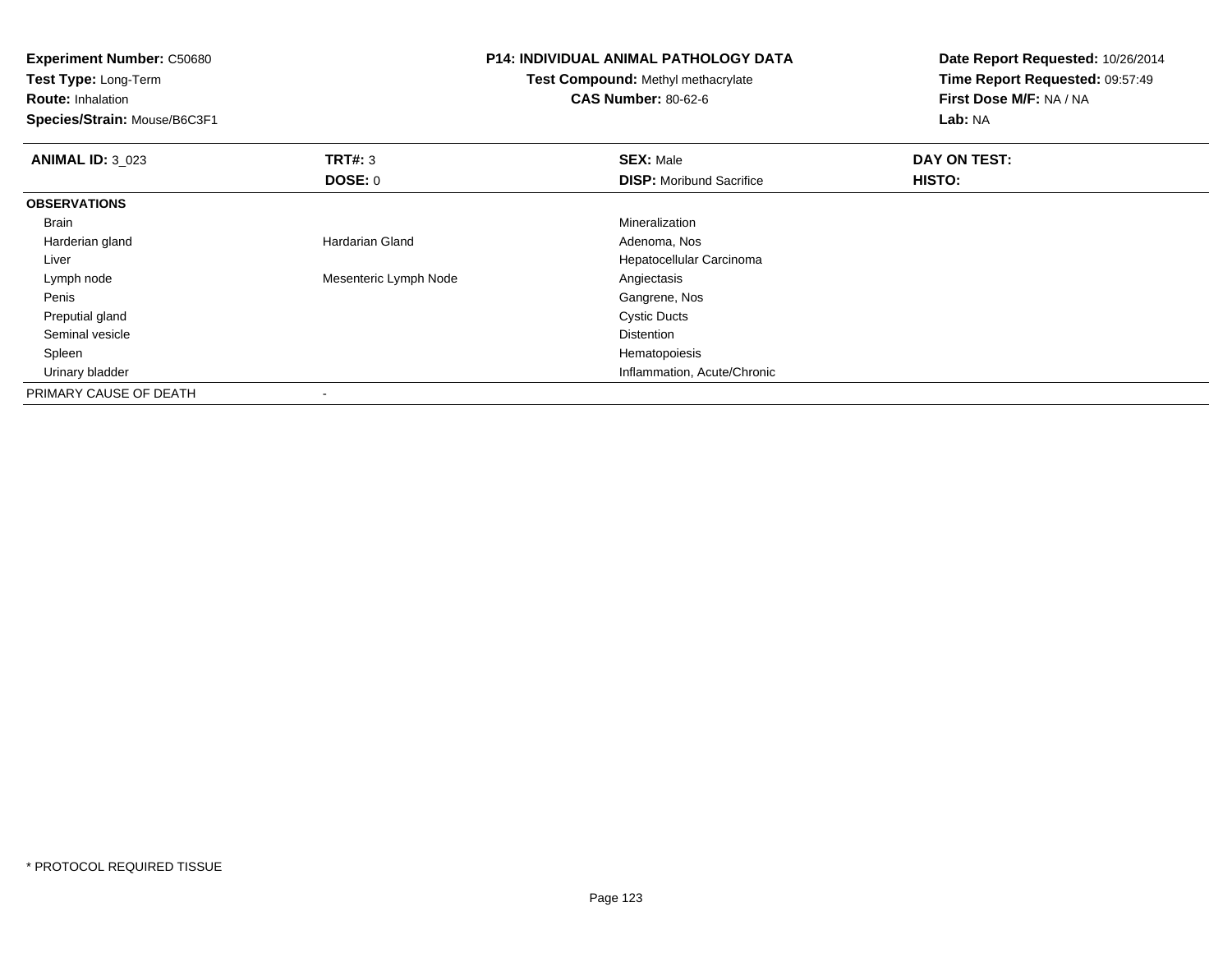**Experiment Number:** C50680

**Test Type:** Long-Term

**Route:** Inhalation

**Species/Strain:** Mouse/B6C3F1

## **P14: INDIVIDUAL ANIMAL PATHOLOGY DATA**

## **Test Compound:** Methyl methacrylate**CAS Number:** 80-62-6

**Date Report Requested:** 10/26/2014**Time Report Requested:** 09:57:49**First Dose M/F:** NA / NA**Lab:** NA

| <b>ANIMAL ID: 3_024</b> | TRT#: 3               | <b>SEX: Male</b>                 | DAY ON TEST: |  |
|-------------------------|-----------------------|----------------------------------|--------------|--|
|                         | DOSE: 0               | <b>DISP:</b> Scheduled Sacrifice | HISTO:       |  |
| <b>OBSERVATIONS</b>     |                       |                                  |              |  |
| Brain                   |                       | Mineralization                   |              |  |
| Harderian gland         | Hardarian Gland       | Adenocarcinoma, Nos              |              |  |
| Kidney                  |                       | Inflammation, Acute/Chronic      |              |  |
| Liver                   |                       | Hepatocellular Carcinoma         |              |  |
| Lymph node              | Mandibular Lymph Node | Hyperplasia, Lymphoid            |              |  |
| Nasal cavity            |                       | Inflammation, Acute/Chronic      |              |  |
| Preputial gland         |                       | <b>Cystic Ducts</b>              |              |  |
|                         |                       | Hyperkeratosis                   |              |  |
| Seminal vesicle         |                       | <b>Distention</b>                |              |  |
| Thyroid                 | Follicle              | Atrophy, Focal                   |              |  |
| PRIMARY CAUSE OF DEATH  |                       |                                  |              |  |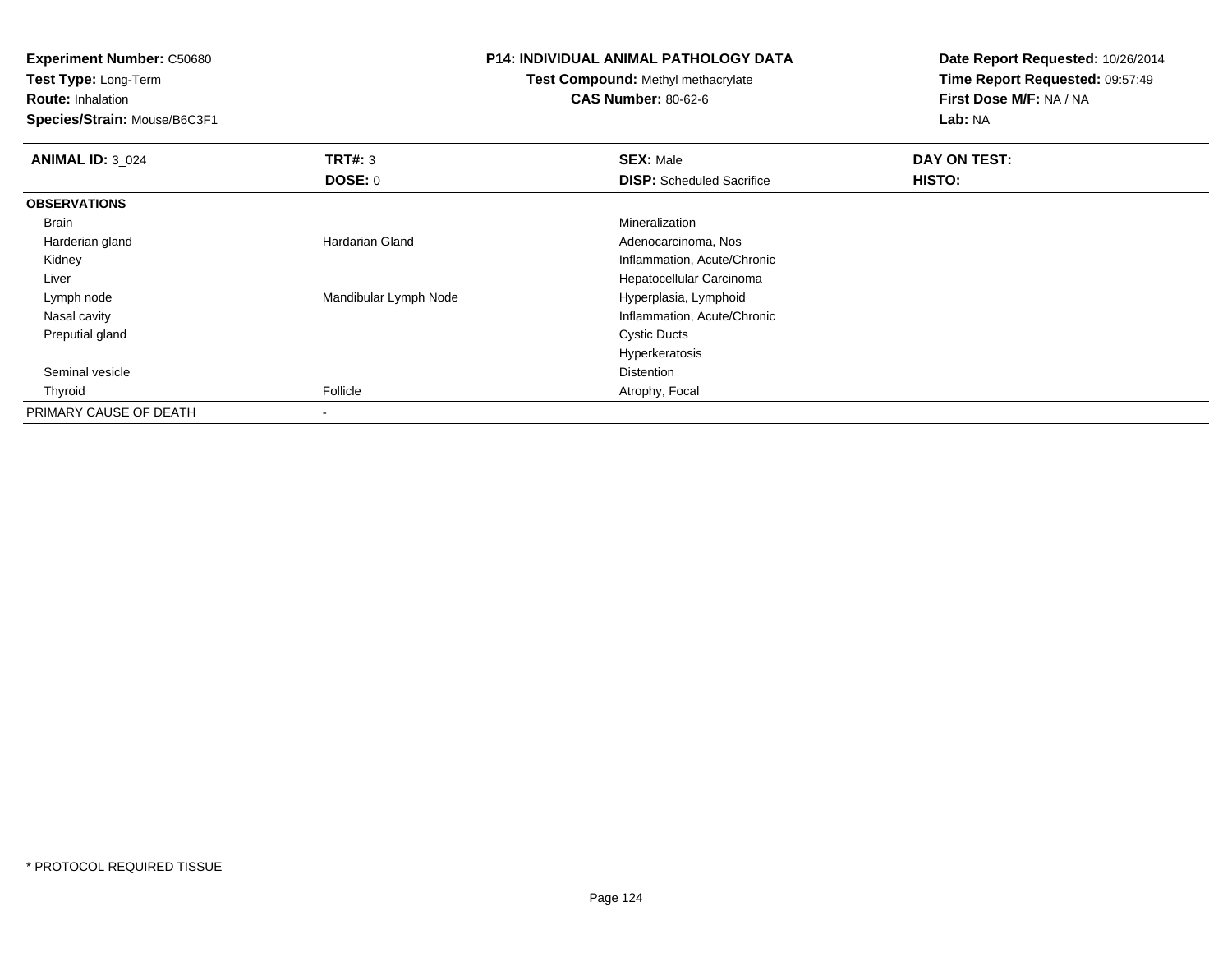| <b>Experiment Number: C50680</b>                                                 |         | <b>P14: INDIVIDUAL ANIMAL PATHOLOGY DATA</b> | Date Report Requested: 10/26/2014 |
|----------------------------------------------------------------------------------|---------|----------------------------------------------|-----------------------------------|
| Test Type: Long-Term<br><b>Route: Inhalation</b><br>Species/Strain: Mouse/B6C3F1 |         | Test Compound: Methyl methacrylate           | Time Report Requested: 09:57:49   |
|                                                                                  |         | <b>CAS Number: 80-62-6</b>                   | First Dose M/F: NA / NA           |
|                                                                                  |         |                                              | Lab: NA                           |
| <b>ANIMAL ID: 3 025</b>                                                          | TRT#: 3 | <b>SEX: Male</b>                             | DAY ON TEST:                      |
|                                                                                  | DOSE: 0 | <b>DISP:</b> Scheduled Sacrifice             | HISTO:                            |
| <b>OBSERVATIONS</b>                                                              |         |                                              |                                   |
| Liver                                                                            |         | Hemangiosarcoma                              |                                   |
|                                                                                  |         | Hepatocellular Carcinoma                     |                                   |
| PRIMARY CAUSE OF DEATH                                                           |         |                                              |                                   |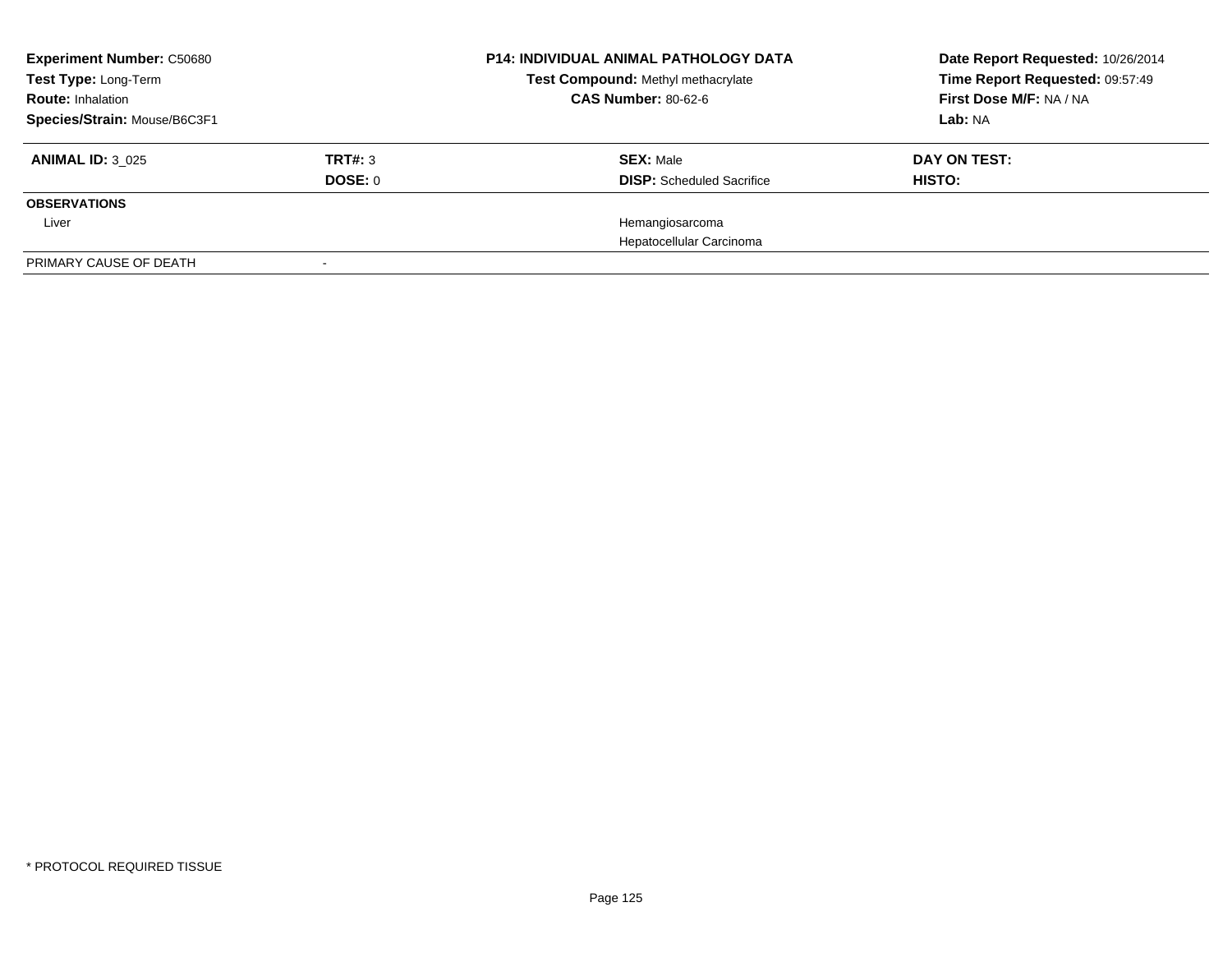| <b>Experiment Number: C50680</b><br>Test Type: Long-Term<br><b>Route: Inhalation</b><br>Species/Strain: Mouse/B6C3F1 |                | <b>P14: INDIVIDUAL ANIMAL PATHOLOGY DATA</b><br>Test Compound: Methyl methacrylate<br><b>CAS Number: 80-62-6</b> | Date Report Requested: 10/26/2014<br>Time Report Requested: 09:57:49<br>First Dose M/F: NA / NA<br>Lab: NA |
|----------------------------------------------------------------------------------------------------------------------|----------------|------------------------------------------------------------------------------------------------------------------|------------------------------------------------------------------------------------------------------------|
| <b>ANIMAL ID: 3 026</b>                                                                                              | TRT#: 3        | <b>SEX: Male</b>                                                                                                 | DAY ON TEST:                                                                                               |
|                                                                                                                      | <b>DOSE: 0</b> | <b>DISP:</b> Scheduled Sacrifice                                                                                 | HISTO:                                                                                                     |
| <b>OBSERVATIONS</b>                                                                                                  |                |                                                                                                                  |                                                                                                            |
| <b>Brain</b>                                                                                                         |                | Mineralization                                                                                                   |                                                                                                            |
| Kidney                                                                                                               |                | Inflammation, Acute/Chronic                                                                                      |                                                                                                            |
| Nasal cavity                                                                                                         |                | Inflammation, Suppurative                                                                                        |                                                                                                            |
| Penis                                                                                                                | Prepuce Nos    | Abscess, Nos                                                                                                     |                                                                                                            |
| Tooth                                                                                                                |                | Congenital Malformation, Nos                                                                                     |                                                                                                            |
| PRIMARY CAUSE OF DEATH                                                                                               |                |                                                                                                                  |                                                                                                            |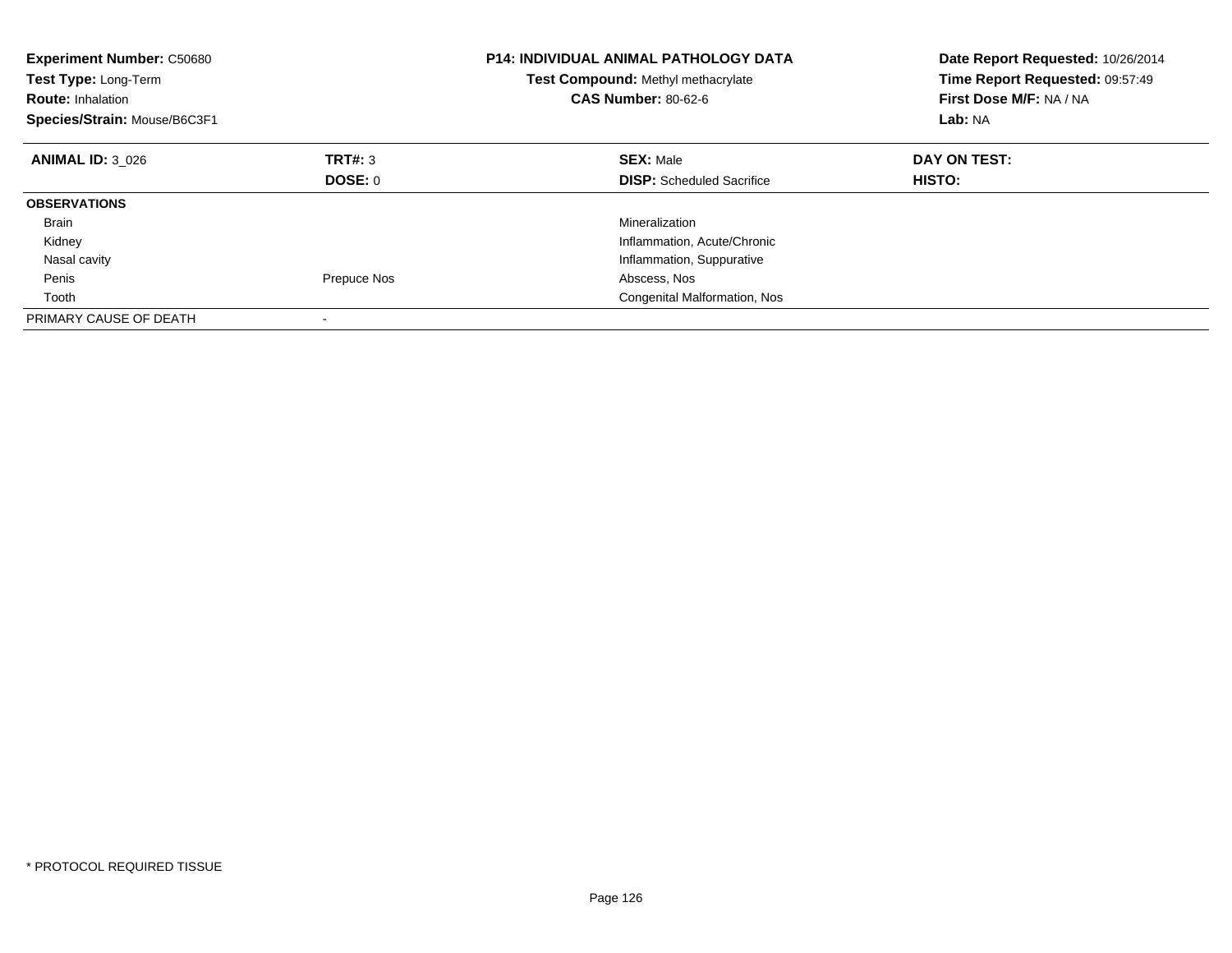| <b>Experiment Number: C50680</b><br>Test Type: Long-Term<br><b>Route: Inhalation</b><br>Species/Strain: Mouse/B6C3F1 |                           | <b>P14: INDIVIDUAL ANIMAL PATHOLOGY DATA</b><br>Test Compound: Methyl methacrylate<br><b>CAS Number: 80-62-6</b> | Date Report Requested: 10/26/2014<br>Time Report Requested: 09:57:49<br>First Dose M/F: NA / NA<br>Lab: NA |
|----------------------------------------------------------------------------------------------------------------------|---------------------------|------------------------------------------------------------------------------------------------------------------|------------------------------------------------------------------------------------------------------------|
| <b>ANIMAL ID: 3 027</b>                                                                                              | TRT#: 3<br><b>DOSE: 0</b> | <b>SEX: Male</b><br><b>DISP:</b> Scheduled Sacrifice                                                             | DAY ON TEST:<br>HISTO:                                                                                     |
| <b>OBSERVATIONS</b>                                                                                                  |                           |                                                                                                                  |                                                                                                            |
| Brain                                                                                                                |                           | Mineralization                                                                                                   |                                                                                                            |
| Lung                                                                                                                 |                           | Alveolar/Bronchiolar Adenoma                                                                                     |                                                                                                            |
| Nasal cavity                                                                                                         |                           | Inflammation, Suppurative                                                                                        |                                                                                                            |
| PRIMARY CAUSE OF DEATH                                                                                               |                           |                                                                                                                  |                                                                                                            |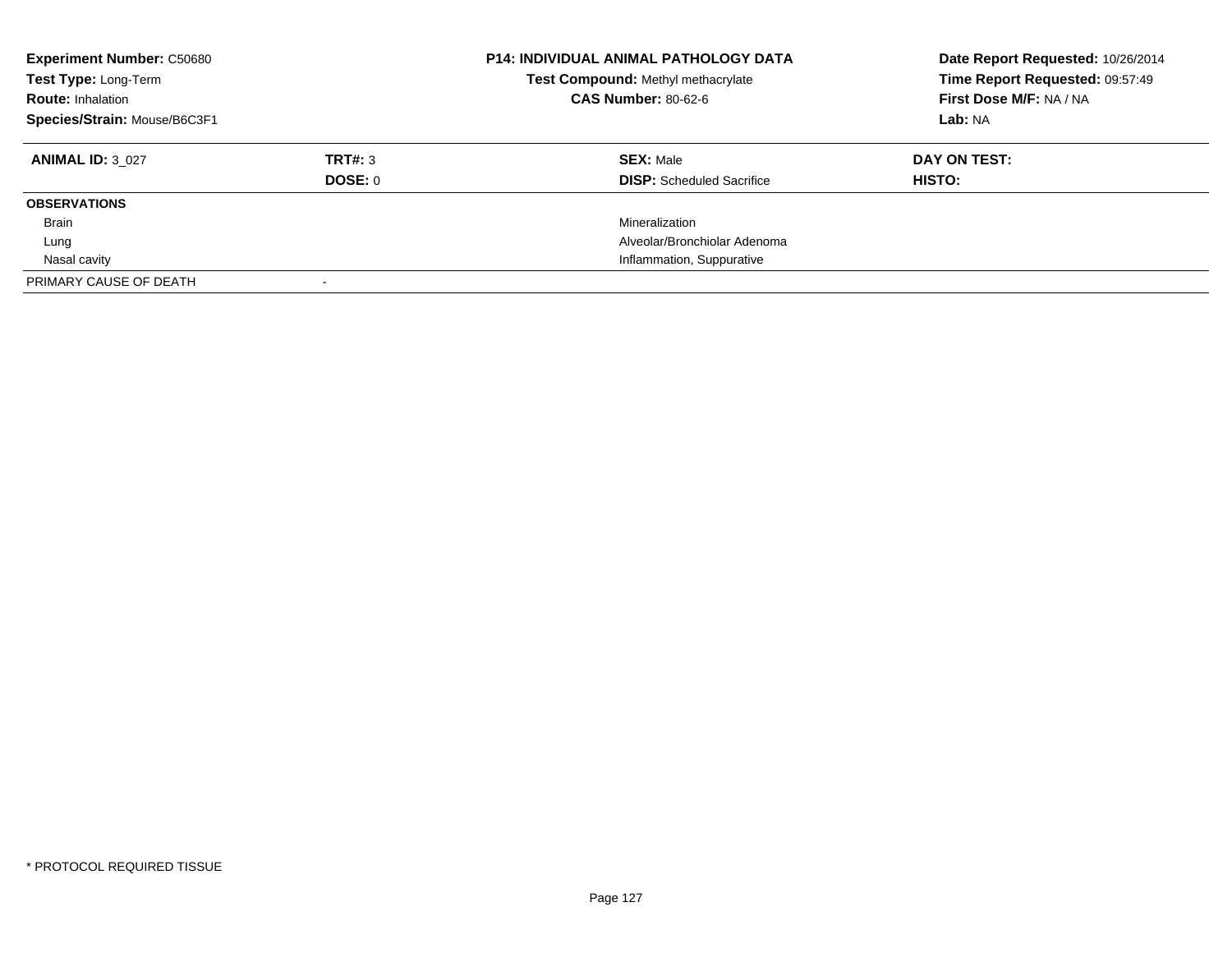| <b>Experiment Number: C50680</b><br>Test Type: Long-Term<br><b>Route: Inhalation</b><br>Species/Strain: Mouse/B6C3F1 |               | <b>P14: INDIVIDUAL ANIMAL PATHOLOGY DATA</b><br>Test Compound: Methyl methacrylate<br><b>CAS Number: 80-62-6</b> | Date Report Requested: 10/26/2014<br>Time Report Requested: 09:57:49<br>First Dose M/F: NA / NA<br>Lab: NA |
|----------------------------------------------------------------------------------------------------------------------|---------------|------------------------------------------------------------------------------------------------------------------|------------------------------------------------------------------------------------------------------------|
| <b>ANIMAL ID: 3 028</b>                                                                                              | TRT#: 3       | <b>SEX: Male</b>                                                                                                 | DAY ON TEST:                                                                                               |
|                                                                                                                      | DOSE: 0       | <b>DISP:</b> Scheduled Sacrifice                                                                                 | HISTO:                                                                                                     |
| <b>OBSERVATIONS</b>                                                                                                  |               |                                                                                                                  |                                                                                                            |
| Heart                                                                                                                | Cardiac Valve | Pigmentation, Nos                                                                                                |                                                                                                            |
| Intestine Large                                                                                                      | Rectum        | Inflammation, Suppurative                                                                                        |                                                                                                            |
| Nasal cavity                                                                                                         |               | Hyperplasia, Epithelial                                                                                          |                                                                                                            |
| PRIMARY CAUSE OF DEATH                                                                                               |               |                                                                                                                  |                                                                                                            |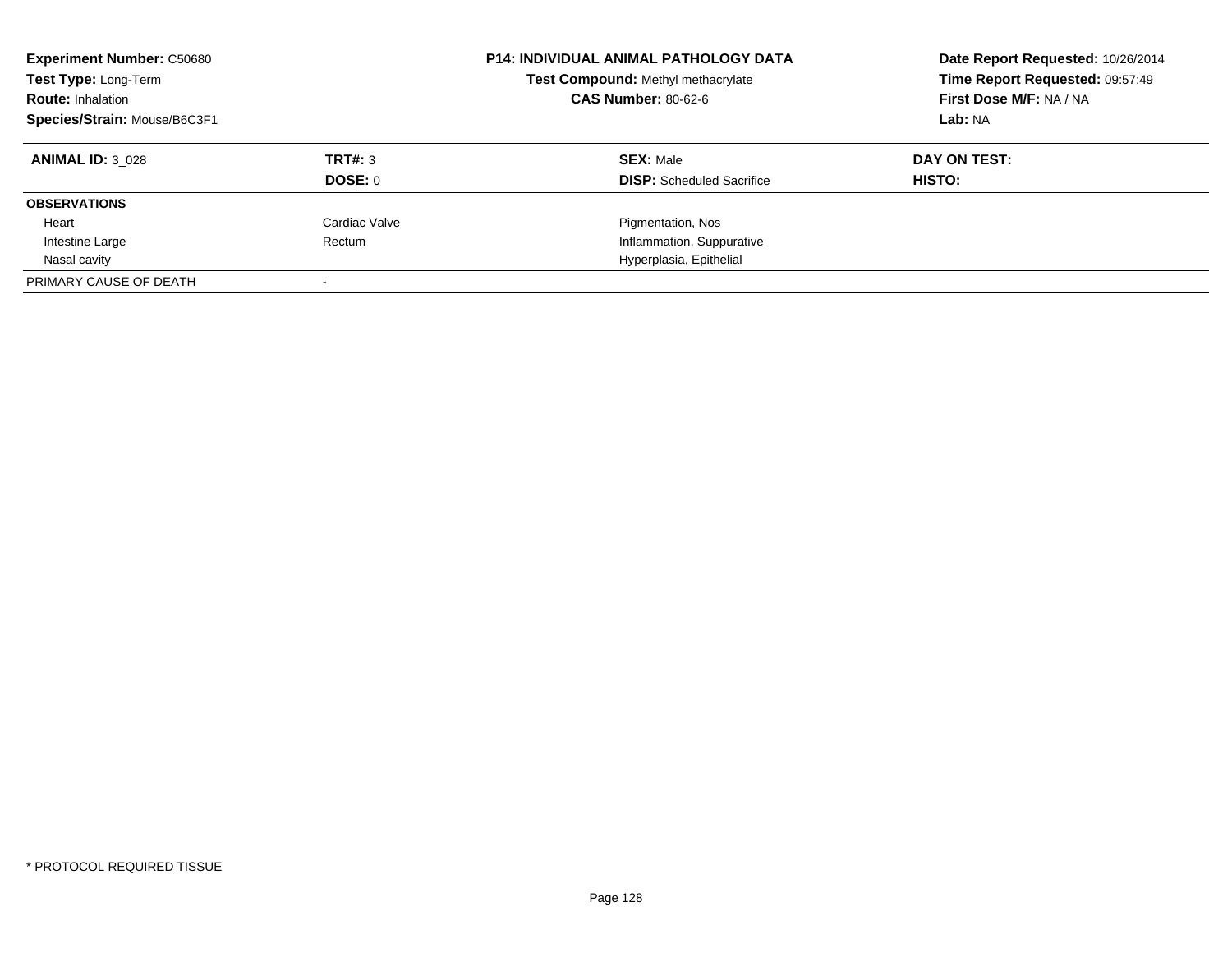| <b>Experiment Number: C50680</b>                 | <b>P14: INDIVIDUAL ANIMAL PATHOLOGY DATA</b> | Date Report Requested: 10/26/2014  |                                 |
|--------------------------------------------------|----------------------------------------------|------------------------------------|---------------------------------|
| Test Type: Long-Term<br><b>Route: Inhalation</b> |                                              | Test Compound: Methyl methacrylate | Time Report Requested: 09:57:49 |
|                                                  |                                              | <b>CAS Number: 80-62-6</b>         | First Dose M/F: NA / NA         |
| Species/Strain: Mouse/B6C3F1                     |                                              |                                    | <b>Lab: NA</b>                  |
| <b>ANIMAL ID: 3 029</b>                          | TRT#: 3                                      | <b>SEX: Male</b>                   | DAY ON TEST:                    |
|                                                  | DOSE: 0                                      | <b>DISP:</b> Scheduled Sacrifice   | HISTO:                          |
| <b>OBSERVATIONS</b>                              |                                              |                                    |                                 |
| Liver                                            |                                              | Hepatocellular Adenoma             |                                 |
| PRIMARY CAUSE OF DEATH                           |                                              |                                    |                                 |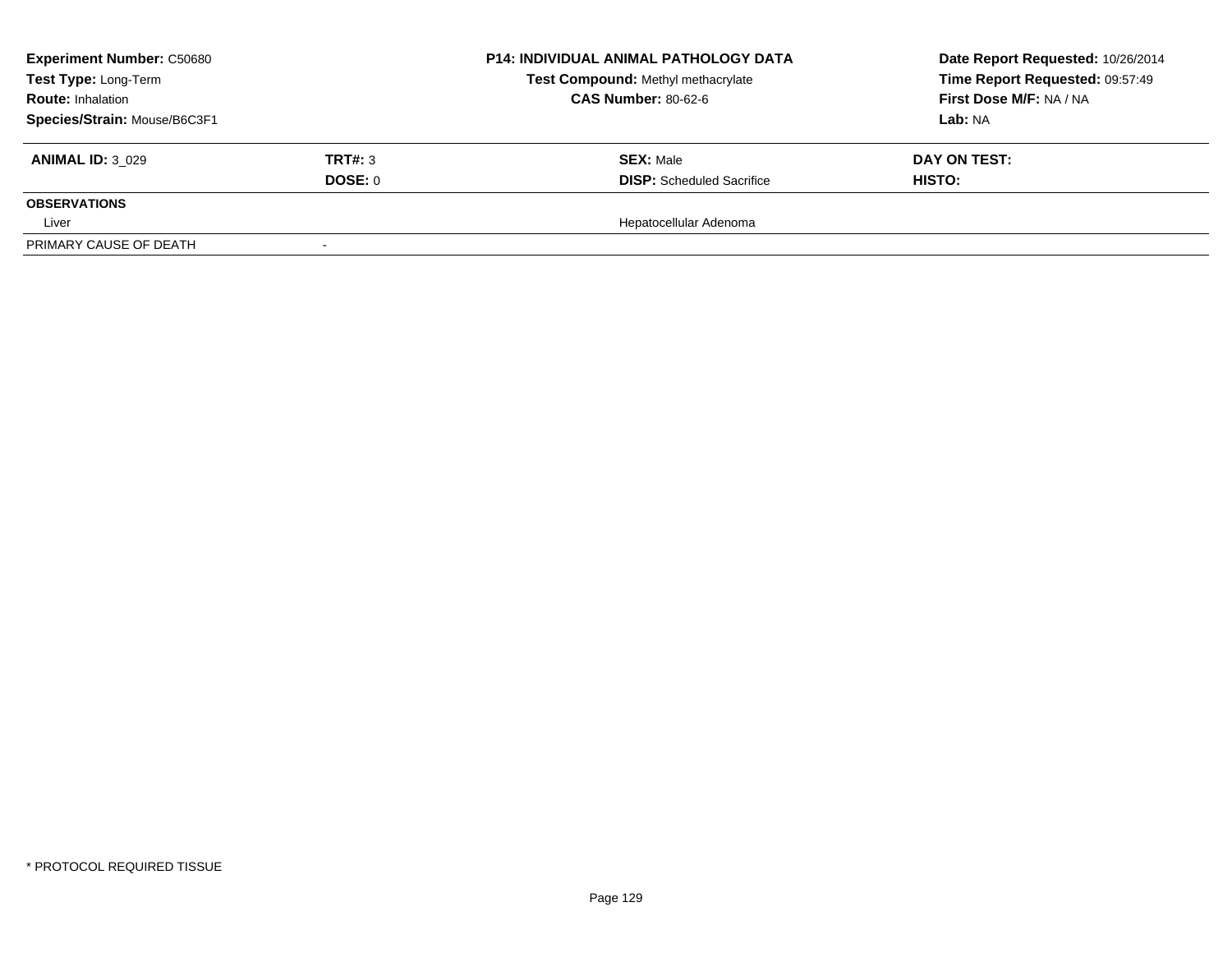| <b>Experiment Number: C50680</b>                 | <b>P14: INDIVIDUAL ANIMAL PATHOLOGY DATA</b> | Date Report Requested: 10/26/2014    |                                 |
|--------------------------------------------------|----------------------------------------------|--------------------------------------|---------------------------------|
| Test Type: Long-Term<br><b>Route: Inhalation</b> |                                              | Test Compound: Methyl methacrylate   | Time Report Requested: 09:57:49 |
|                                                  |                                              | <b>CAS Number: 80-62-6</b>           | First Dose M/F: NA / NA         |
| Species/Strain: Mouse/B6C3F1                     |                                              |                                      | Lab: NA                         |
| <b>ANIMAL ID: 3 031</b>                          | TRT#: 3                                      | <b>SEX: Male</b>                     | DAY ON TEST:                    |
|                                                  | DOSE: 0                                      | <b>DISP:</b> Scheduled Sacrifice     | <b>HISTO:</b>                   |
| <b>OBSERVATIONS</b>                              |                                              |                                      |                                 |
| Spleen                                           |                                              | Lymphoma, Histiocytic-Malignant Type |                                 |
| PRIMARY CAUSE OF DEATH                           |                                              |                                      |                                 |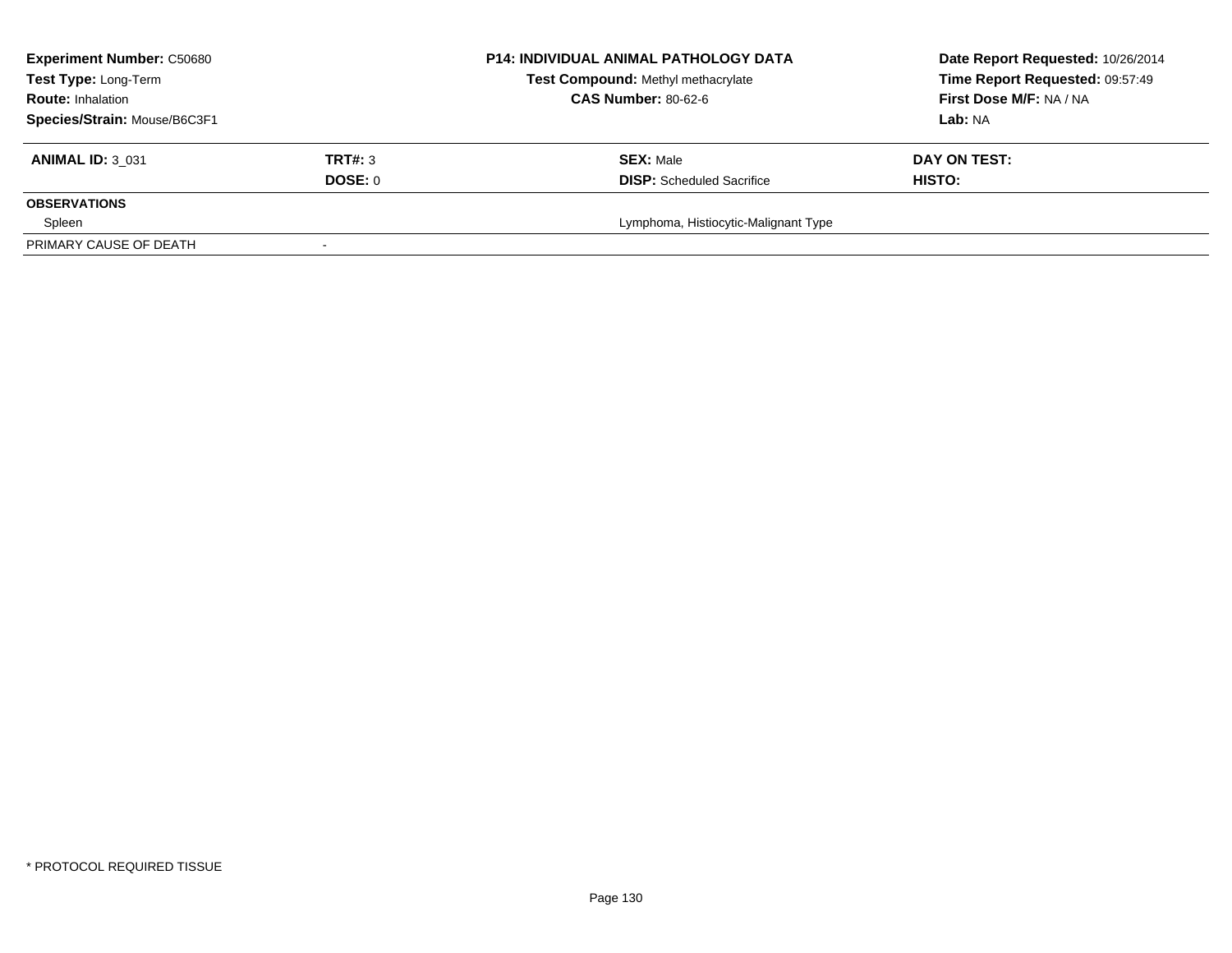| <b>Experiment Number: C50680</b> | <b>P14: INDIVIDUAL ANIMAL PATHOLOGY DATA</b> |                                    | Date Report Requested: 10/26/2014 |
|----------------------------------|----------------------------------------------|------------------------------------|-----------------------------------|
| Test Type: Long-Term             |                                              | Test Compound: Methyl methacrylate | Time Report Requested: 09:57:49   |
| <b>Route: Inhalation</b>         |                                              | <b>CAS Number: 80-62-6</b>         | First Dose M/F: NA / NA           |
| Species/Strain: Mouse/B6C3F1     |                                              |                                    | Lab: NA                           |
| <b>ANIMAL ID: 3 032</b>          | TRT#: 3                                      | <b>SEX: Male</b>                   | DAY ON TEST:                      |
|                                  | <b>DOSE: 0</b>                               | <b>DISP:</b> Scheduled Sacrifice   | HISTO:                            |
| <b>OBSERVATIONS</b>              |                                              |                                    |                                   |
| Adrenal gland                    | Cortex Nos                                   | Hyperplasia, Focal                 |                                   |
| Unspecified                      | Multiple Organs Nos                          | Inflammation, Acute/Chronic        |                                   |
| PRIMARY CAUSE OF DEATH           |                                              |                                    |                                   |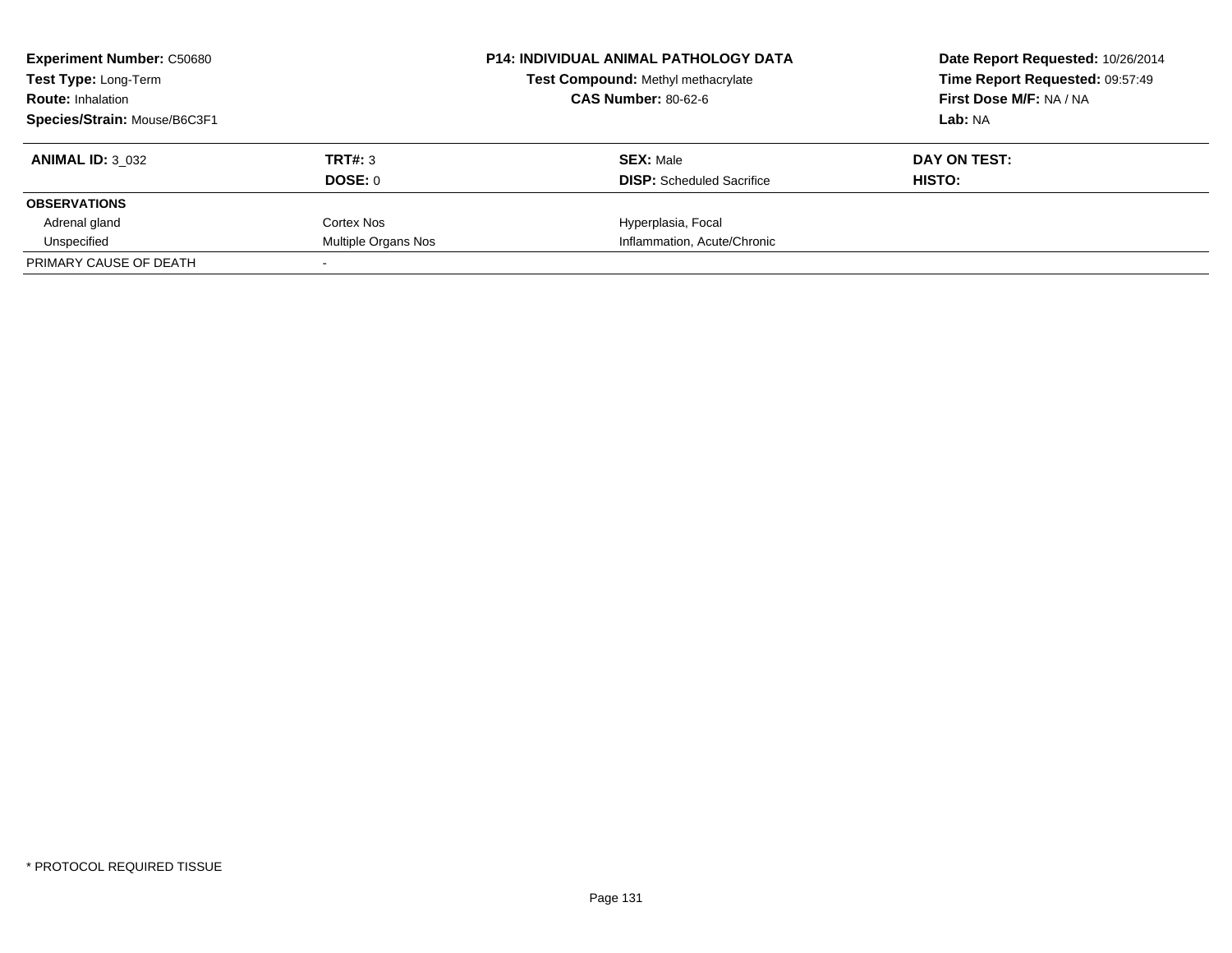| <b>Experiment Number: C50680</b> |         | <b>P14: INDIVIDUAL ANIMAL PATHOLOGY DATA</b> | Date Report Requested: 10/26/2014 |
|----------------------------------|---------|----------------------------------------------|-----------------------------------|
| Test Type: Long-Term             |         | Test Compound: Methyl methacrylate           | Time Report Requested: 09:57:49   |
| <b>Route: Inhalation</b>         |         | <b>CAS Number: 80-62-6</b>                   | First Dose M/F: NA / NA           |
| Species/Strain: Mouse/B6C3F1     |         |                                              | Lab: NA                           |
| <b>ANIMAL ID: 3 033</b>          | TRT#: 3 | <b>SEX: Male</b>                             | DAY ON TEST:                      |
|                                  | DOSE: 0 | <b>DISP:</b> Scheduled Sacrifice             | HISTO:                            |
| <b>OBSERVATIONS</b>              |         |                                              |                                   |
| Liver                            |         | Hepatocellular Adenoma                       |                                   |
| Salivary gland                   |         | Inflammation, Acute/Chronic                  |                                   |
| PRIMARY CAUSE OF DEATH           |         |                                              |                                   |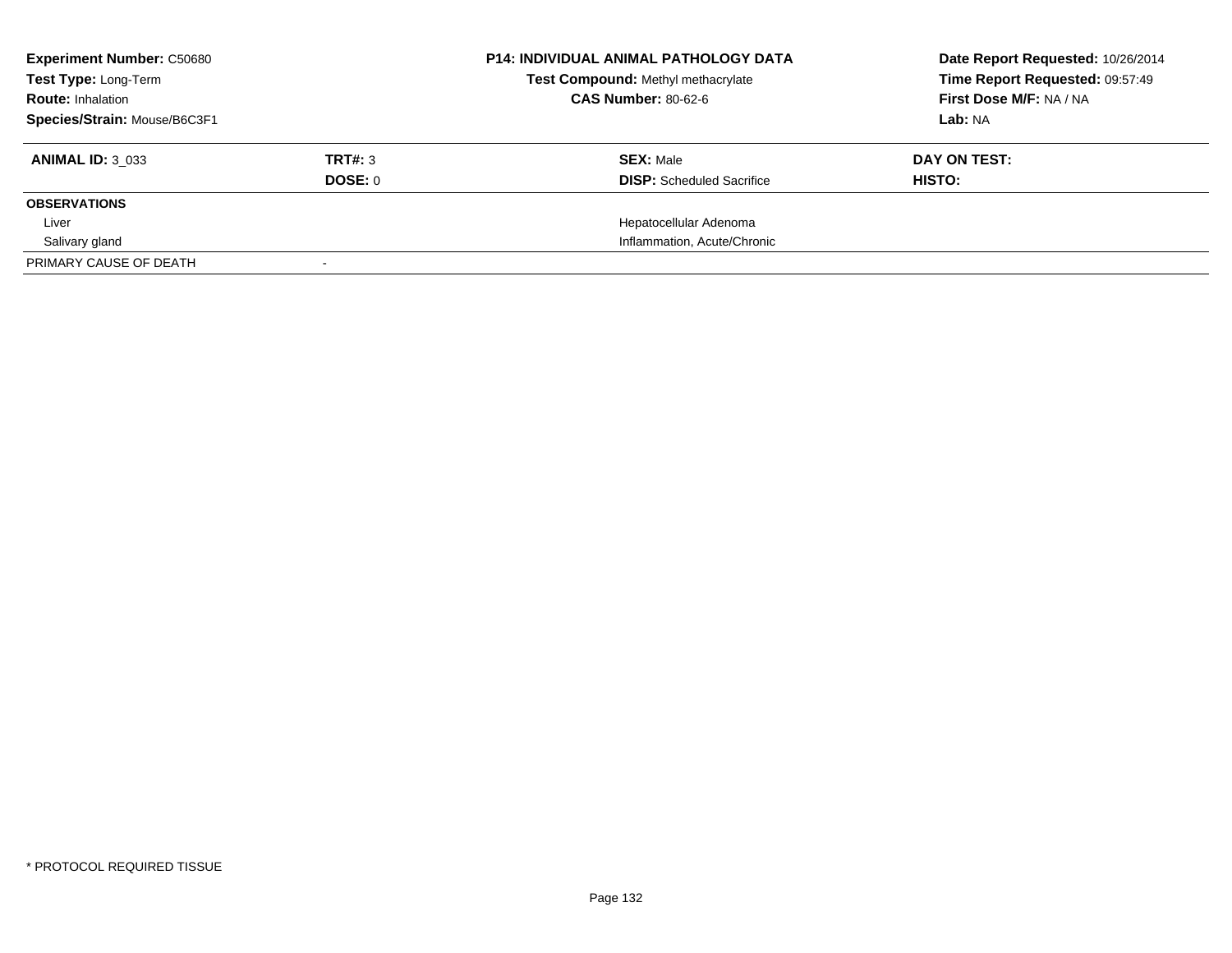| <b>Experiment Number: C50680</b><br>Test Type: Long-Term<br><b>Route: Inhalation</b><br>Species/Strain: Mouse/B6C3F1 |                    | <b>P14: INDIVIDUAL ANIMAL PATHOLOGY DATA</b><br>Test Compound: Methyl methacrylate<br><b>CAS Number: 80-62-6</b> | Date Report Requested: 10/26/2014<br>Time Report Requested: 09:57:49<br>First Dose M/F: NA / NA<br>Lab: NA |
|----------------------------------------------------------------------------------------------------------------------|--------------------|------------------------------------------------------------------------------------------------------------------|------------------------------------------------------------------------------------------------------------|
| <b>ANIMAL ID: 3 034</b>                                                                                              | TRT#: 3<br>DOSE: 0 | <b>SEX: Male</b><br><b>DISP:</b> Scheduled Sacrifice                                                             | DAY ON TEST:<br>HISTO:                                                                                     |
| <b>OBSERVATIONS</b>                                                                                                  |                    |                                                                                                                  |                                                                                                            |
| Brain                                                                                                                |                    | Mineralization                                                                                                   |                                                                                                            |
| Kidney                                                                                                               |                    | Inflammation, Acute/Chronic                                                                                      |                                                                                                            |
| Liver                                                                                                                |                    | Hepatocellular Adenoma                                                                                           |                                                                                                            |
| Lung                                                                                                                 |                    | Congestion, Nos                                                                                                  |                                                                                                            |
|                                                                                                                      |                    | Edema, Nos                                                                                                       |                                                                                                            |
| Nasal cavity                                                                                                         | Mucosa             | Cytoplasmic Change, Inclusion                                                                                    |                                                                                                            |
|                                                                                                                      |                    | Hyperplasia, Epithelial                                                                                          |                                                                                                            |
| PRIMARY CAUSE OF DEATH                                                                                               |                    |                                                                                                                  |                                                                                                            |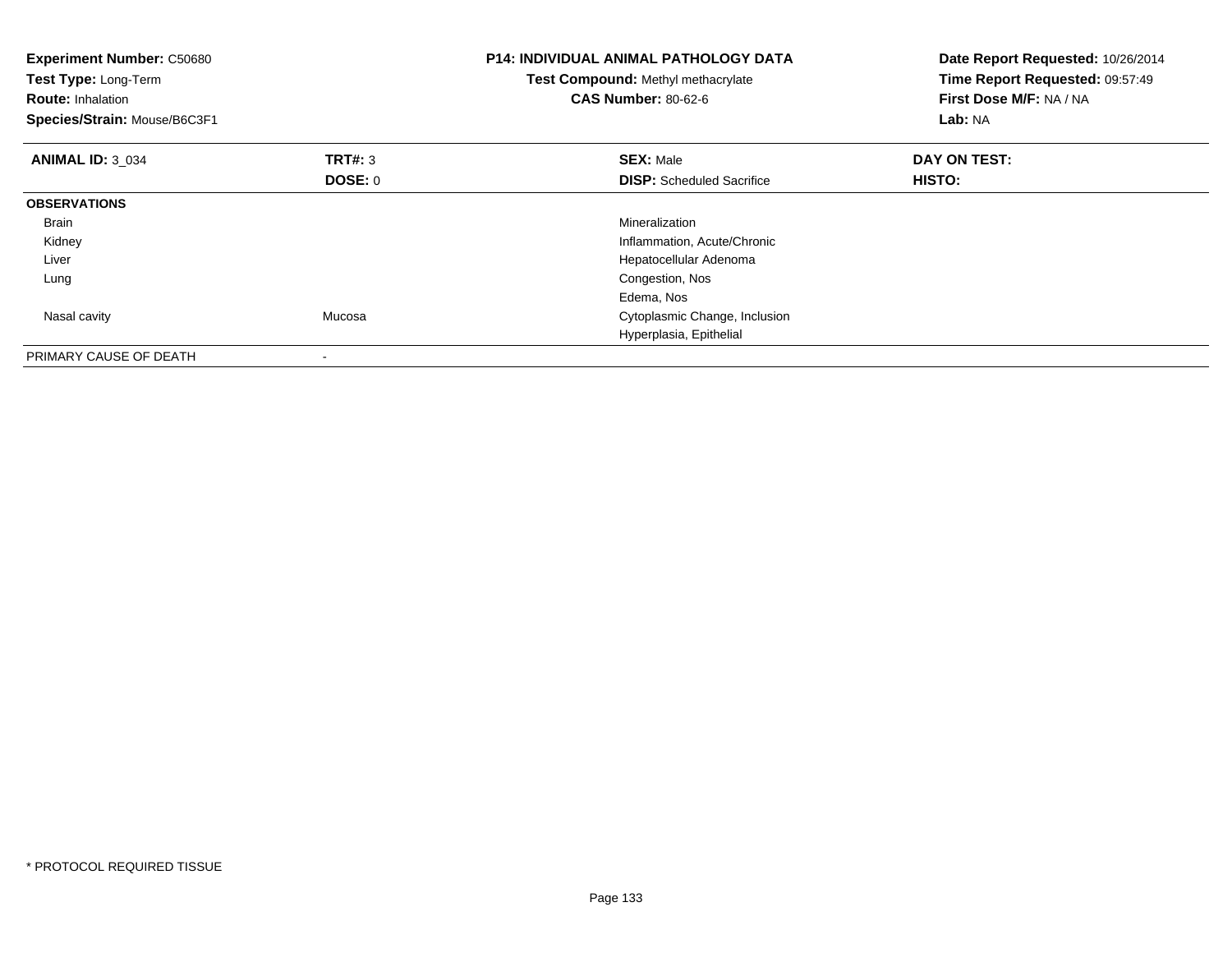| <b>Experiment Number: C50680</b><br>Test Type: Long-Term<br><b>Route: Inhalation</b> |                 | <b>P14: INDIVIDUAL ANIMAL PATHOLOGY DATA</b><br>Test Compound: Methyl methacrylate<br><b>CAS Number: 80-62-6</b> | Date Report Requested: 10/26/2014<br>Time Report Requested: 09:57:49<br>First Dose M/F: NA / NA |
|--------------------------------------------------------------------------------------|-----------------|------------------------------------------------------------------------------------------------------------------|-------------------------------------------------------------------------------------------------|
| Species/Strain: Mouse/B6C3F1                                                         |                 |                                                                                                                  | Lab: NA                                                                                         |
| <b>ANIMAL ID: 3 035</b>                                                              | TRT#: 3         | <b>SEX: Male</b>                                                                                                 | DAY ON TEST:                                                                                    |
|                                                                                      | DOSE: 0         | <b>DISP:</b> Scheduled Sacrifice                                                                                 | <b>HISTO:</b>                                                                                   |
| <b>OBSERVATIONS</b>                                                                  |                 |                                                                                                                  |                                                                                                 |
| Harderian gland                                                                      | Hardarian Gland | Adenoma, Nos                                                                                                     |                                                                                                 |
| PRIMARY CAUSE OF DEATH                                                               |                 |                                                                                                                  |                                                                                                 |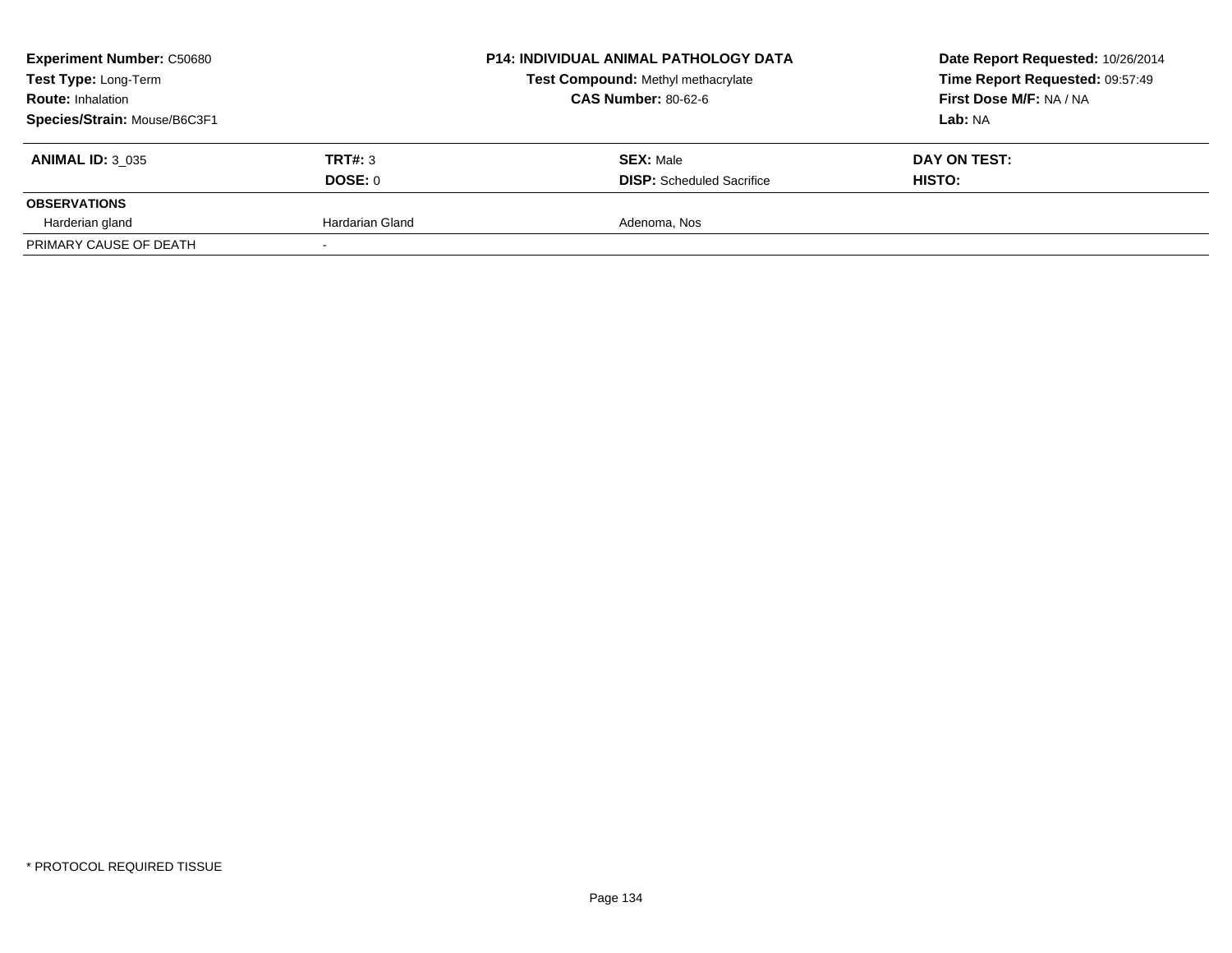| <b>Experiment Number: C50680</b> |                     | <b>P14: INDIVIDUAL ANIMAL PATHOLOGY DATA</b> | Date Report Requested: 10/26/2014 |
|----------------------------------|---------------------|----------------------------------------------|-----------------------------------|
| Test Type: Long-Term             |                     | Test Compound: Methyl methacrylate           | Time Report Requested: 09:57:49   |
| <b>Route: Inhalation</b>         |                     | <b>CAS Number: 80-62-6</b>                   | First Dose M/F: NA / NA           |
| Species/Strain: Mouse/B6C3F1     |                     |                                              | Lab: NA                           |
| <b>ANIMAL ID: 3 036</b>          | TRT#: 3             | <b>SEX: Male</b>                             | DAY ON TEST:                      |
|                                  | DOSE: 0             | <b>DISP:</b> Scheduled Sacrifice             | HISTO:                            |
| <b>OBSERVATIONS</b>              |                     |                                              |                                   |
| Brain                            |                     | Mineralization                               |                                   |
| Unspecified                      | Multiple Organs Nos | Inflammation, Acute/Chronic                  |                                   |
| PRIMARY CAUSE OF DEATH           |                     |                                              |                                   |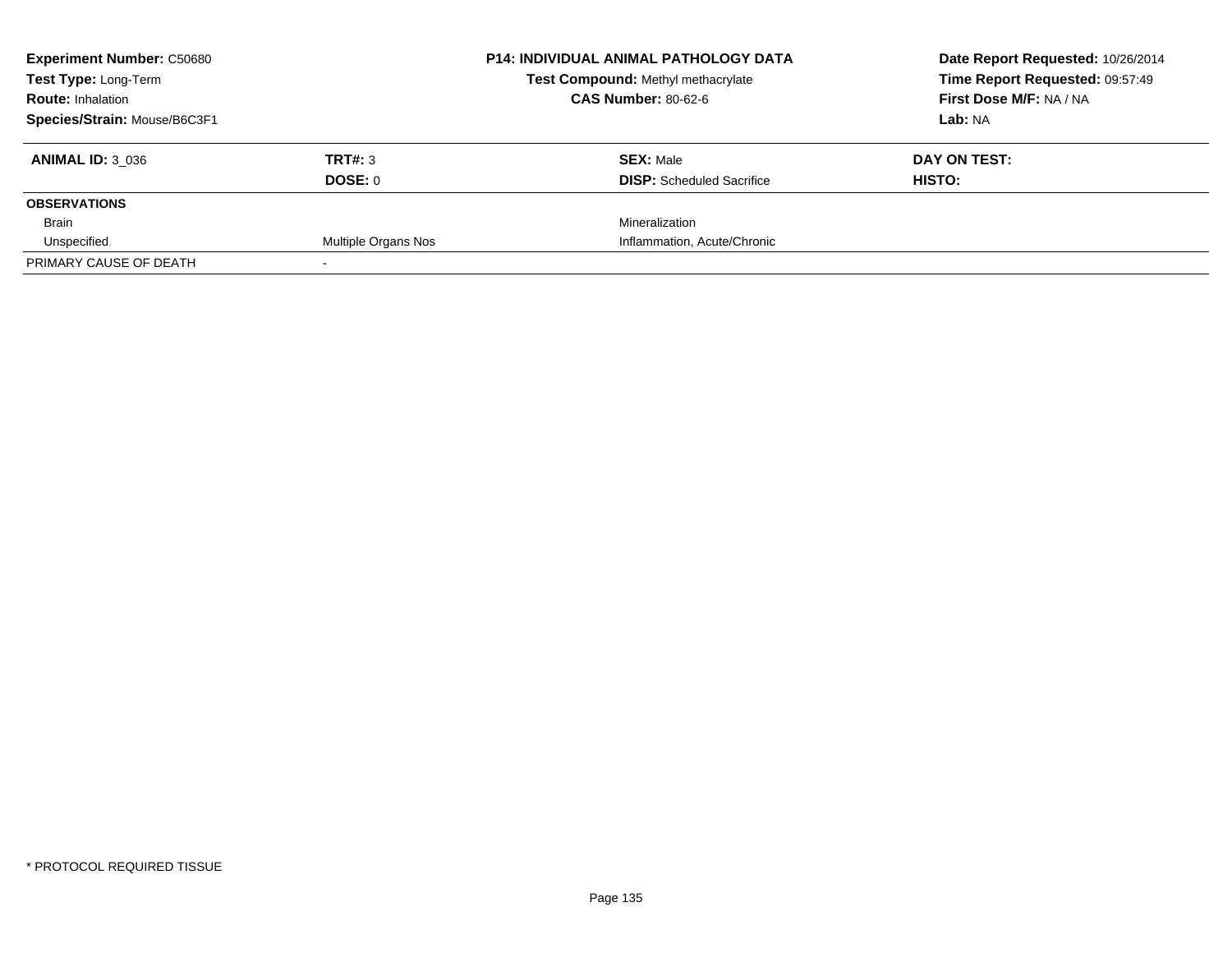| <b>Experiment Number: C50680</b> |                | <b>P14: INDIVIDUAL ANIMAL PATHOLOGY DATA</b> | Date Report Requested: 10/26/2014 |
|----------------------------------|----------------|----------------------------------------------|-----------------------------------|
| Test Type: Long-Term             |                | Test Compound: Methyl methacrylate           | Time Report Requested: 09:57:49   |
| <b>Route: Inhalation</b>         |                | <b>CAS Number: 80-62-6</b>                   | First Dose M/F: NA / NA           |
| Species/Strain: Mouse/B6C3F1     |                |                                              | Lab: NA                           |
| <b>ANIMAL ID: 3 037</b>          | TRT#: 3        | <b>SEX: Male</b>                             | DAY ON TEST:                      |
|                                  | <b>DOSE: 0</b> | <b>DISP:</b> Scheduled Sacrifice             | HISTO:                            |
| <b>OBSERVATIONS</b>              |                |                                              |                                   |
| Liver                            |                | Hepatocellular Adenoma                       |                                   |
| Salivary gland                   |                | Inflammation, Acute/Chronic                  |                                   |
| PRIMARY CAUSE OF DEATH           |                |                                              |                                   |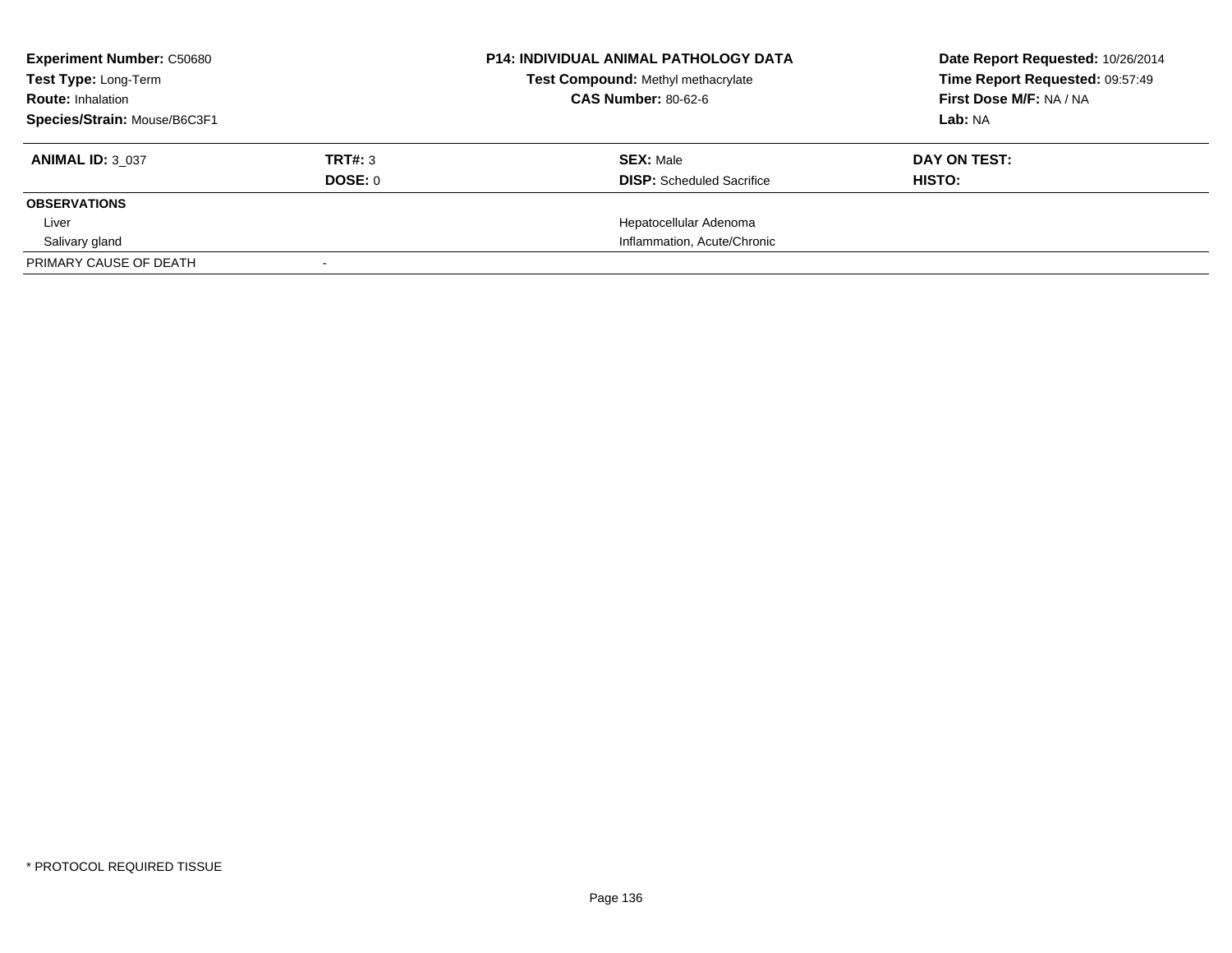| <b>Experiment Number: C50680</b><br>Test Type: Long-Term<br><b>Route: Inhalation</b><br>Species/Strain: Mouse/B6C3F1 |                     | P14: INDIVIDUAL ANIMAL PATHOLOGY DATA<br>Test Compound: Methyl methacrylate<br><b>CAS Number: 80-62-6</b> | Date Report Requested: 10/26/2014<br>Time Report Requested: 09:57:49<br>First Dose M/F: NA / NA<br>Lab: NA |
|----------------------------------------------------------------------------------------------------------------------|---------------------|-----------------------------------------------------------------------------------------------------------|------------------------------------------------------------------------------------------------------------|
| <b>ANIMAL ID: 3 038</b>                                                                                              | TRT#: 3             | <b>SEX: Male</b>                                                                                          | DAY ON TEST:                                                                                               |
| <b>OBSERVATIONS</b>                                                                                                  | <b>DOSE: 0</b>      | <b>DISP:</b> Scheduled Sacrifice                                                                          | <b>HISTO:</b>                                                                                              |
| Brain                                                                                                                |                     | Mineralization                                                                                            |                                                                                                            |
| Nasal cavity                                                                                                         | Mucosa              | Cytoplasmic Change, Inclusion                                                                             |                                                                                                            |
| Unspecified                                                                                                          | Multiple Organs Nos | Inflammation, Acute/Chronic                                                                               |                                                                                                            |
| PRIMARY CAUSE OF DEATH                                                                                               |                     |                                                                                                           |                                                                                                            |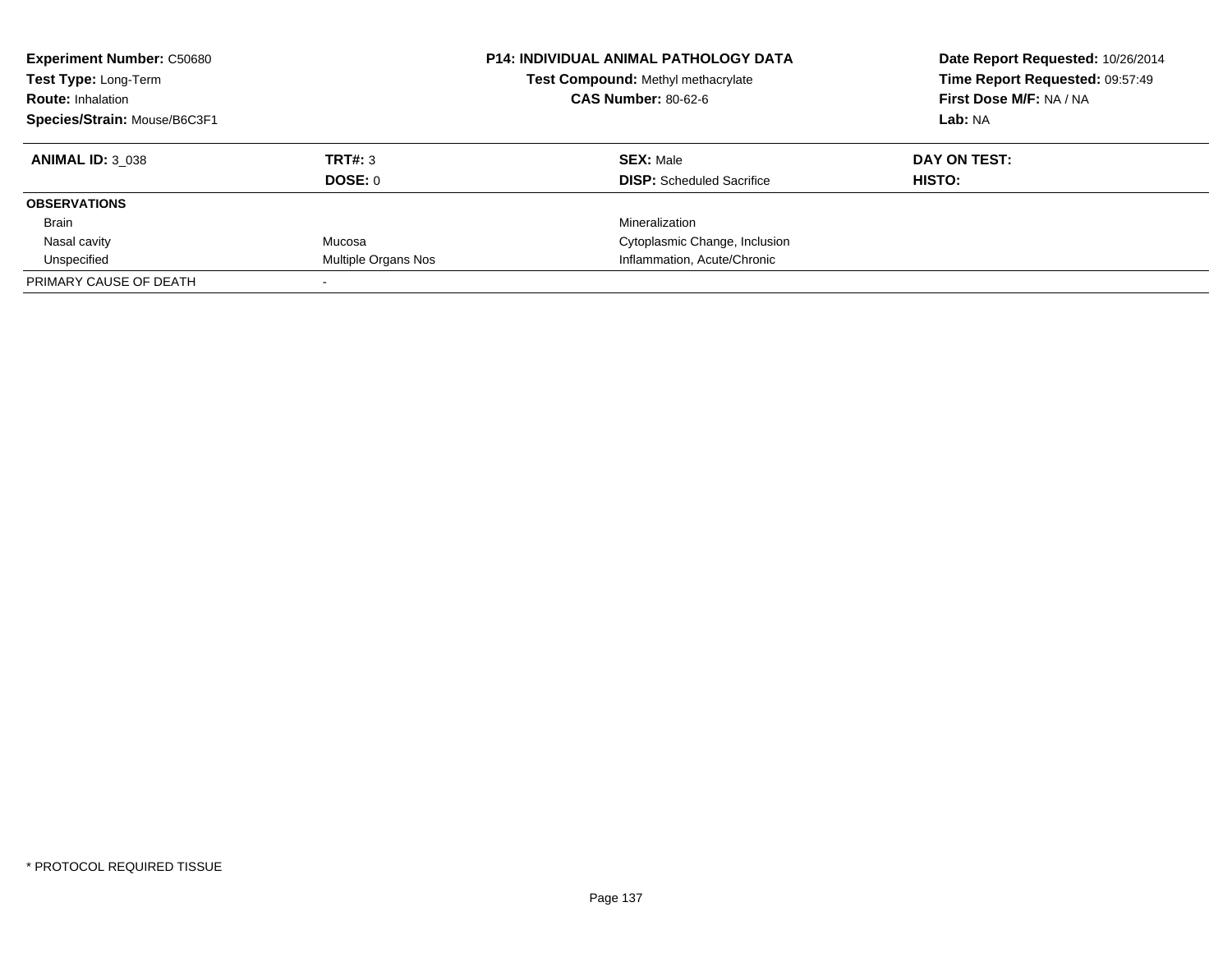| <b>Experiment Number: C50680</b><br><b>Test Type: Long-Term</b> |                     | <b>P14: INDIVIDUAL ANIMAL PATHOLOGY DATA</b><br>Test Compound: Methyl methacrylate | Date Report Requested: 10/26/2014<br>Time Report Requested: 09:57:49 |
|-----------------------------------------------------------------|---------------------|------------------------------------------------------------------------------------|----------------------------------------------------------------------|
| <b>Route: Inhalation</b>                                        |                     | <b>CAS Number: 80-62-6</b>                                                         | First Dose M/F: NA / NA                                              |
| Species/Strain: Mouse/B6C3F1                                    |                     |                                                                                    | Lab: NA                                                              |
| <b>ANIMAL ID: 3 039</b>                                         | TRT#: 3             | <b>SEX: Male</b>                                                                   | DAY ON TEST:                                                         |
|                                                                 | DOSE: 0             | <b>DISP:</b> Natural Death                                                         | <b>HISTO:</b>                                                        |
| <b>OBSERVATIONS</b>                                             |                     |                                                                                    |                                                                      |
| Unspecified                                                     | Multiple Organs Nos | Inflammation, Acute/Chronic                                                        |                                                                      |
|                                                                 | Multiple Organs Nos | Lymphoma, Nos-Malignant                                                            |                                                                      |
| PRIMARY CAUSE OF DEATH                                          |                     |                                                                                    |                                                                      |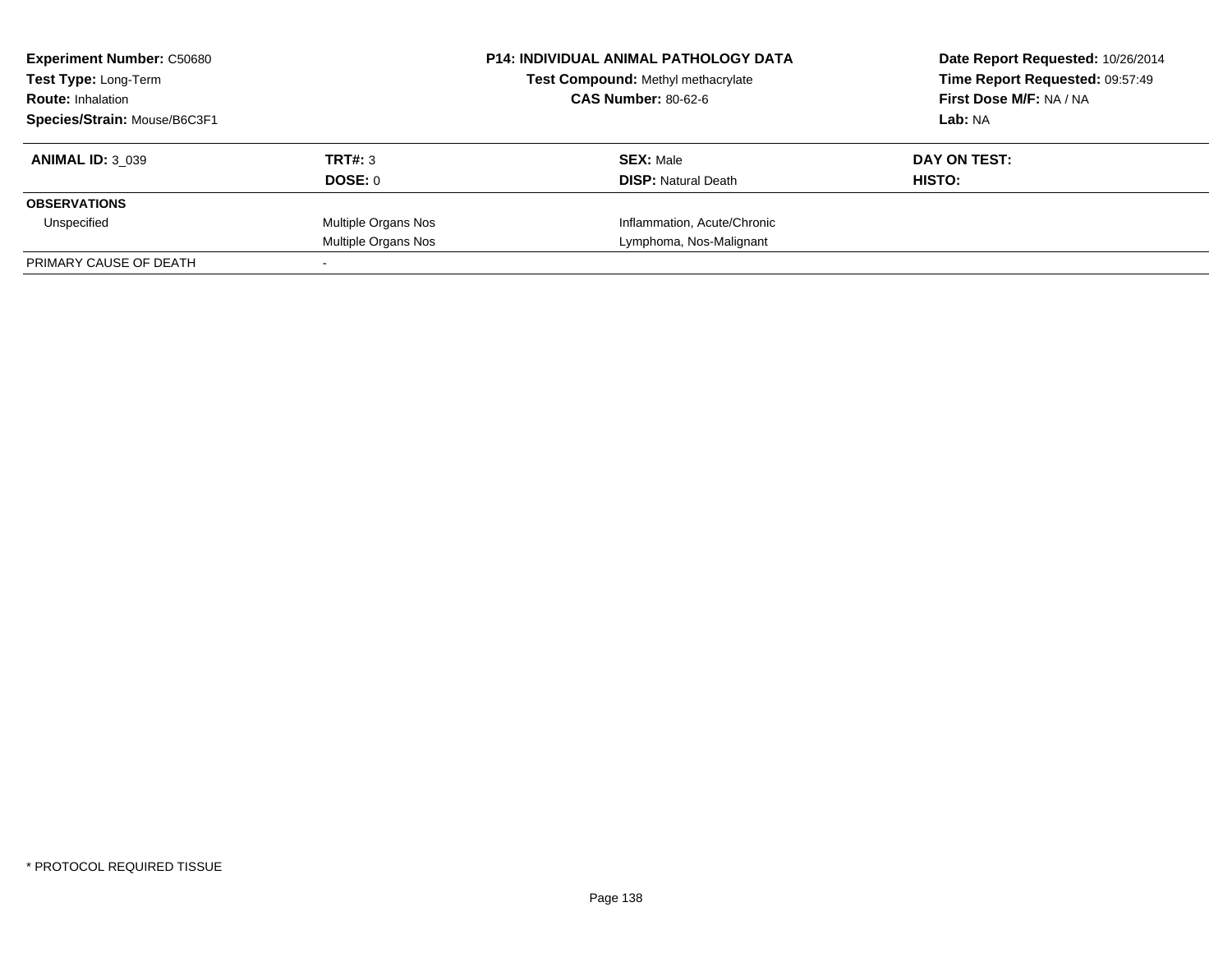| <b>Experiment Number: C50680</b><br>Test Type: Long-Term<br><b>Route: Inhalation</b><br>Species/Strain: Mouse/B6C3F1 |                          | <b>P14: INDIVIDUAL ANIMAL PATHOLOGY DATA</b><br>Test Compound: Methyl methacrylate<br><b>CAS Number: 80-62-6</b> | Date Report Requested: 10/26/2014<br>Time Report Requested: 09:57:49<br>First Dose M/F: NA / NA<br>Lab: NA |
|----------------------------------------------------------------------------------------------------------------------|--------------------------|------------------------------------------------------------------------------------------------------------------|------------------------------------------------------------------------------------------------------------|
| <b>ANIMAL ID: 3 040</b>                                                                                              | TRT#: 3<br>DOSE: 0       | <b>SEX: Male</b><br><b>DISP:</b> Scheduled Sacrifice                                                             | DAY ON TEST:<br><b>HISTO:</b>                                                                              |
| <b>OBSERVATIONS</b>                                                                                                  |                          |                                                                                                                  |                                                                                                            |
| Adrenal gland                                                                                                        | Cortex Nos               | Hyperplasia, Focal                                                                                               |                                                                                                            |
| Brain                                                                                                                |                          | Mineralization                                                                                                   |                                                                                                            |
| Harderian gland                                                                                                      | Hardarian Gland          | Adenoma, Nos                                                                                                     |                                                                                                            |
| Liver                                                                                                                |                          | Inflammation, Acute Suppurative                                                                                  |                                                                                                            |
| PRIMARY CAUSE OF DEATH                                                                                               | $\overline{\phantom{a}}$ |                                                                                                                  |                                                                                                            |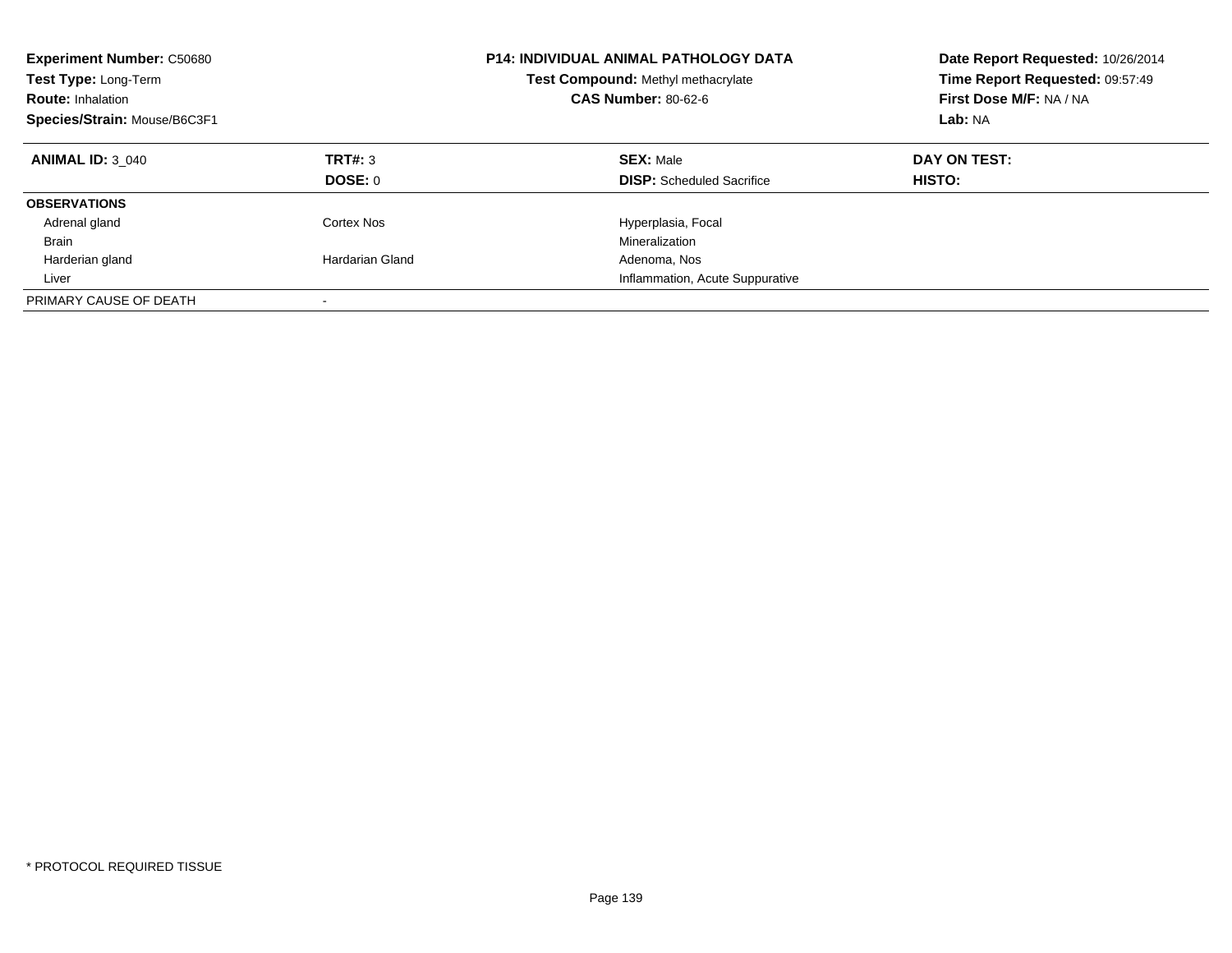| <b>Experiment Number: C50680</b><br>Test Type: Long-Term<br><b>Route: Inhalation</b><br>Species/Strain: Mouse/B6C3F1 |                    | <b>P14: INDIVIDUAL ANIMAL PATHOLOGY DATA</b><br>Test Compound: Methyl methacrylate<br><b>CAS Number: 80-62-6</b> | Date Report Requested: 10/26/2014<br>Time Report Requested: 09:57:49<br>First Dose M/F: NA / NA<br>Lab: NA |
|----------------------------------------------------------------------------------------------------------------------|--------------------|------------------------------------------------------------------------------------------------------------------|------------------------------------------------------------------------------------------------------------|
| <b>ANIMAL ID: 3 041</b>                                                                                              | TRT#: 3<br>DOSE: 0 | <b>SEX: Male</b><br><b>DISP:</b> Scheduled Sacrifice                                                             | DAY ON TEST:<br>HISTO:                                                                                     |
| <b>OBSERVATIONS</b>                                                                                                  |                    |                                                                                                                  |                                                                                                            |
| Brain                                                                                                                |                    | Mineralization                                                                                                   |                                                                                                            |
| Kidney                                                                                                               |                    | Tubular-Cell Adenoma                                                                                             |                                                                                                            |
| Lung                                                                                                                 |                    | Alveolar/Bronchiolar Adenoma                                                                                     |                                                                                                            |
|                                                                                                                      |                    | Inflammation, Acute/Chronic                                                                                      |                                                                                                            |
| PRIMARY CAUSE OF DEATH                                                                                               |                    |                                                                                                                  |                                                                                                            |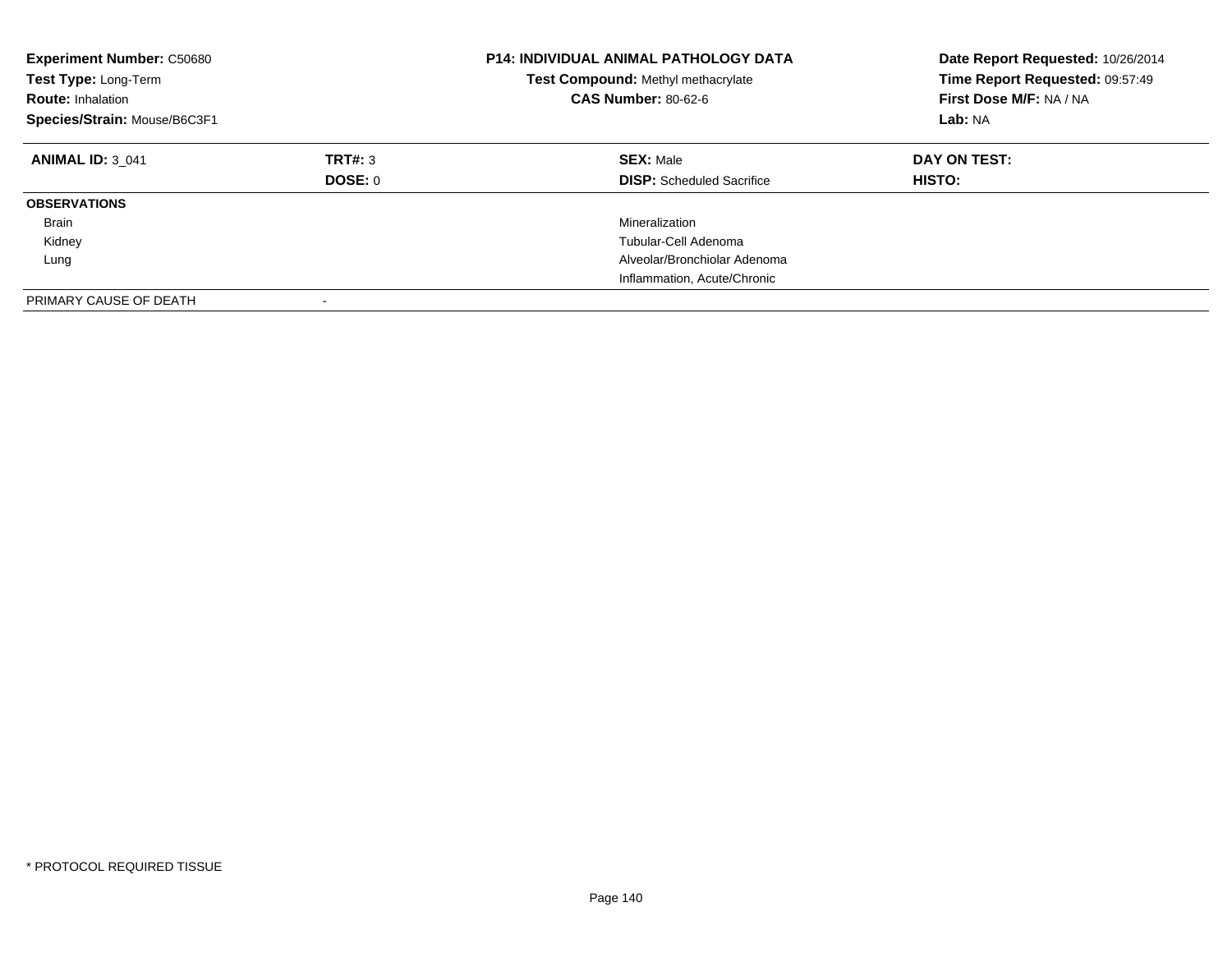| <b>Experiment Number: C50680</b><br>Test Type: Long-Term<br><b>Route: Inhalation</b> |         | <b>P14: INDIVIDUAL ANIMAL PATHOLOGY DATA</b><br>Test Compound: Methyl methacrylate<br><b>CAS Number: 80-62-6</b> | Date Report Requested: 10/26/2014<br>Time Report Requested: 09:57:49<br>First Dose M/F: NA / NA |                              |         |                  |                |
|--------------------------------------------------------------------------------------|---------|------------------------------------------------------------------------------------------------------------------|-------------------------------------------------------------------------------------------------|------------------------------|---------|------------------|----------------|
|                                                                                      |         |                                                                                                                  |                                                                                                 | Species/Strain: Mouse/B6C3F1 |         |                  | <b>Lab: NA</b> |
|                                                                                      |         |                                                                                                                  |                                                                                                 | <b>ANIMAL ID: 3 043</b>      | TRT#: 3 | <b>SEX: Male</b> | DAY ON TEST:   |
|                                                                                      | DOSE: 0 | <b>DISP:</b> Scheduled Sacrifice                                                                                 | HISTO:                                                                                          |                              |         |                  |                |
| <b>OBSERVATIONS</b>                                                                  |         |                                                                                                                  |                                                                                                 |                              |         |                  |                |
| Testis                                                                               |         | Interstitial-Cell Tumor                                                                                          |                                                                                                 |                              |         |                  |                |
| PRIMARY CAUSE OF DEATH                                                               |         |                                                                                                                  |                                                                                                 |                              |         |                  |                |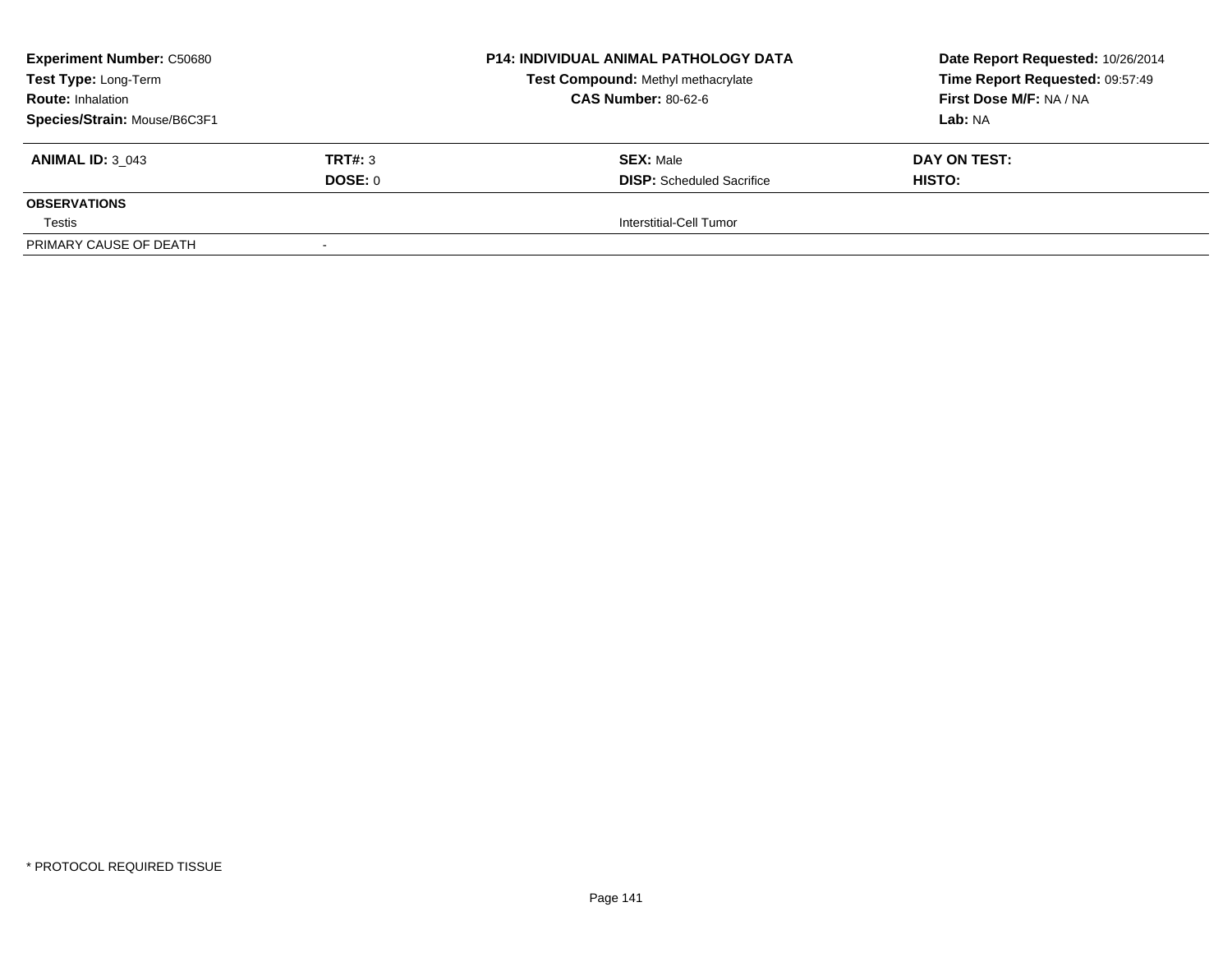| <b>Experiment Number: C50680</b><br>Test Type: Long-Term<br><b>Route: Inhalation</b><br>Species/Strain: Mouse/B6C3F1 |                    | <b>P14: INDIVIDUAL ANIMAL PATHOLOGY DATA</b><br>Test Compound: Methyl methacrylate<br><b>CAS Number: 80-62-6</b> | Date Report Requested: 10/26/2014<br>Time Report Requested: 09:57:49<br>First Dose M/F: NA / NA<br>Lab: NA |
|----------------------------------------------------------------------------------------------------------------------|--------------------|------------------------------------------------------------------------------------------------------------------|------------------------------------------------------------------------------------------------------------|
| <b>ANIMAL ID: 3 044</b>                                                                                              | TRT#: 3<br>DOSE: 0 | <b>SEX: Male</b><br><b>DISP:</b> Scheduled Sacrifice                                                             | DAY ON TEST:<br><b>HISTO:</b>                                                                              |
| <b>OBSERVATIONS</b>                                                                                                  |                    |                                                                                                                  |                                                                                                            |
| Brain                                                                                                                |                    | Mineralization                                                                                                   |                                                                                                            |
| Kidney                                                                                                               |                    | Inflammation, Acute/Chronic                                                                                      |                                                                                                            |
| Stomach                                                                                                              | Mucosa             | Mineralization                                                                                                   |                                                                                                            |
| PRIMARY CAUSE OF DEATH                                                                                               |                    |                                                                                                                  |                                                                                                            |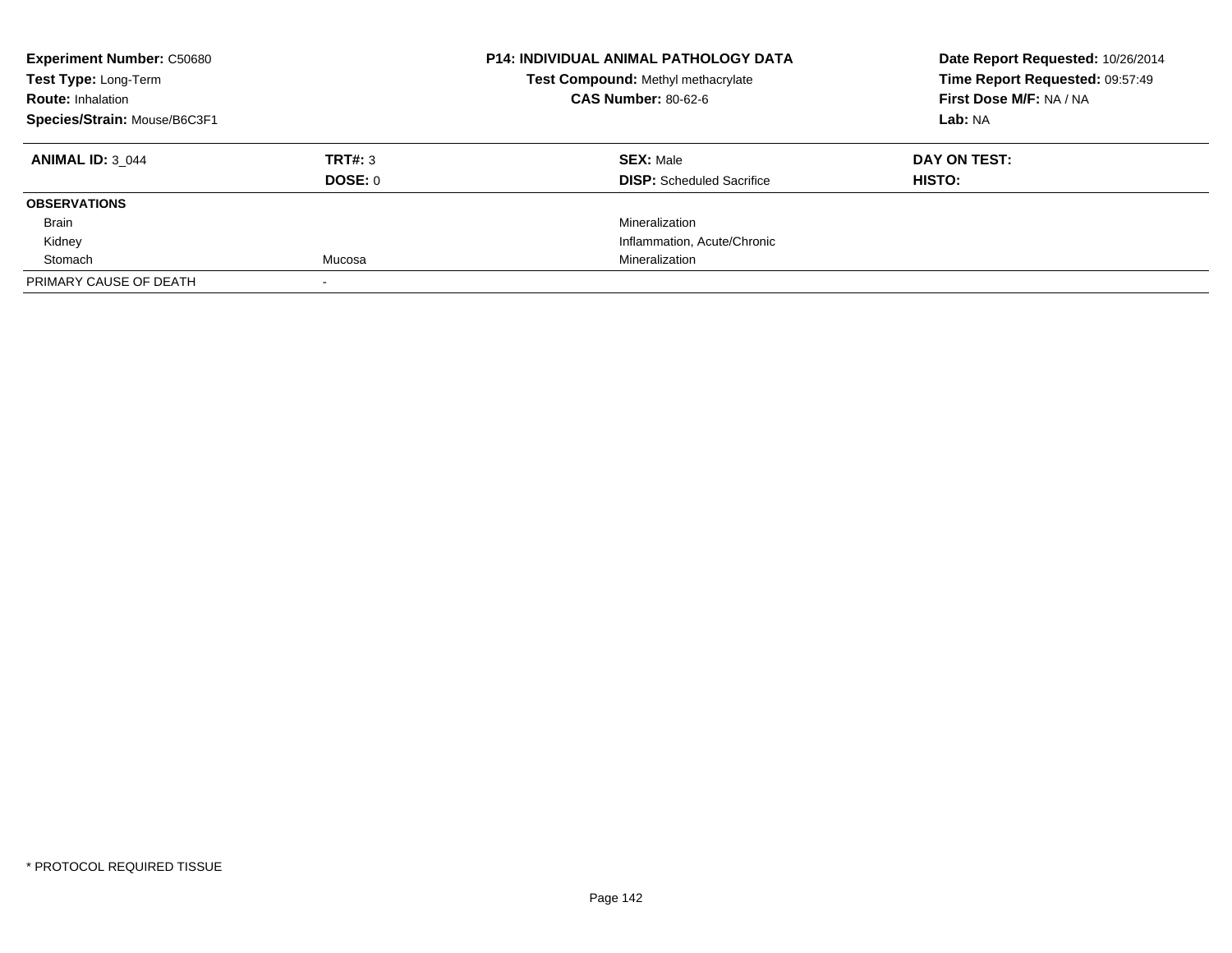| <b>Experiment Number: C50680</b><br>Test Type: Long-Term<br><b>Route: Inhalation</b><br>Species/Strain: Mouse/B6C3F1 |                     | <b>P14: INDIVIDUAL ANIMAL PATHOLOGY DATA</b><br>Test Compound: Methyl methacrylate<br><b>CAS Number: 80-62-6</b> | Date Report Requested: 10/26/2014<br>Time Report Requested: 09:57:49<br>First Dose M/F: NA / NA<br>Lab: NA |
|----------------------------------------------------------------------------------------------------------------------|---------------------|------------------------------------------------------------------------------------------------------------------|------------------------------------------------------------------------------------------------------------|
| <b>ANIMAL ID: 3 045</b>                                                                                              | TRT#: 3<br>DOSE: 0  | <b>SEX: Male</b><br><b>DISP:</b> Scheduled Sacrifice                                                             | DAY ON TEST:<br><b>HISTO:</b>                                                                              |
|                                                                                                                      |                     |                                                                                                                  |                                                                                                            |
| <b>OBSERVATIONS</b>                                                                                                  |                     |                                                                                                                  |                                                                                                            |
| <b>Intestine Small</b>                                                                                               | Ileum, Ileum        | Amyloidosis                                                                                                      |                                                                                                            |
| Liver                                                                                                                |                     | Hepatocellular Adenoma                                                                                           |                                                                                                            |
| Lung                                                                                                                 |                     | Alveolar/Bronchiolar Adenoma                                                                                     |                                                                                                            |
| Unspecified                                                                                                          | Multiple Organs Nos | Inflammation, Acute/Chronic                                                                                      |                                                                                                            |
| PRIMARY CAUSE OF DEATH                                                                                               |                     |                                                                                                                  |                                                                                                            |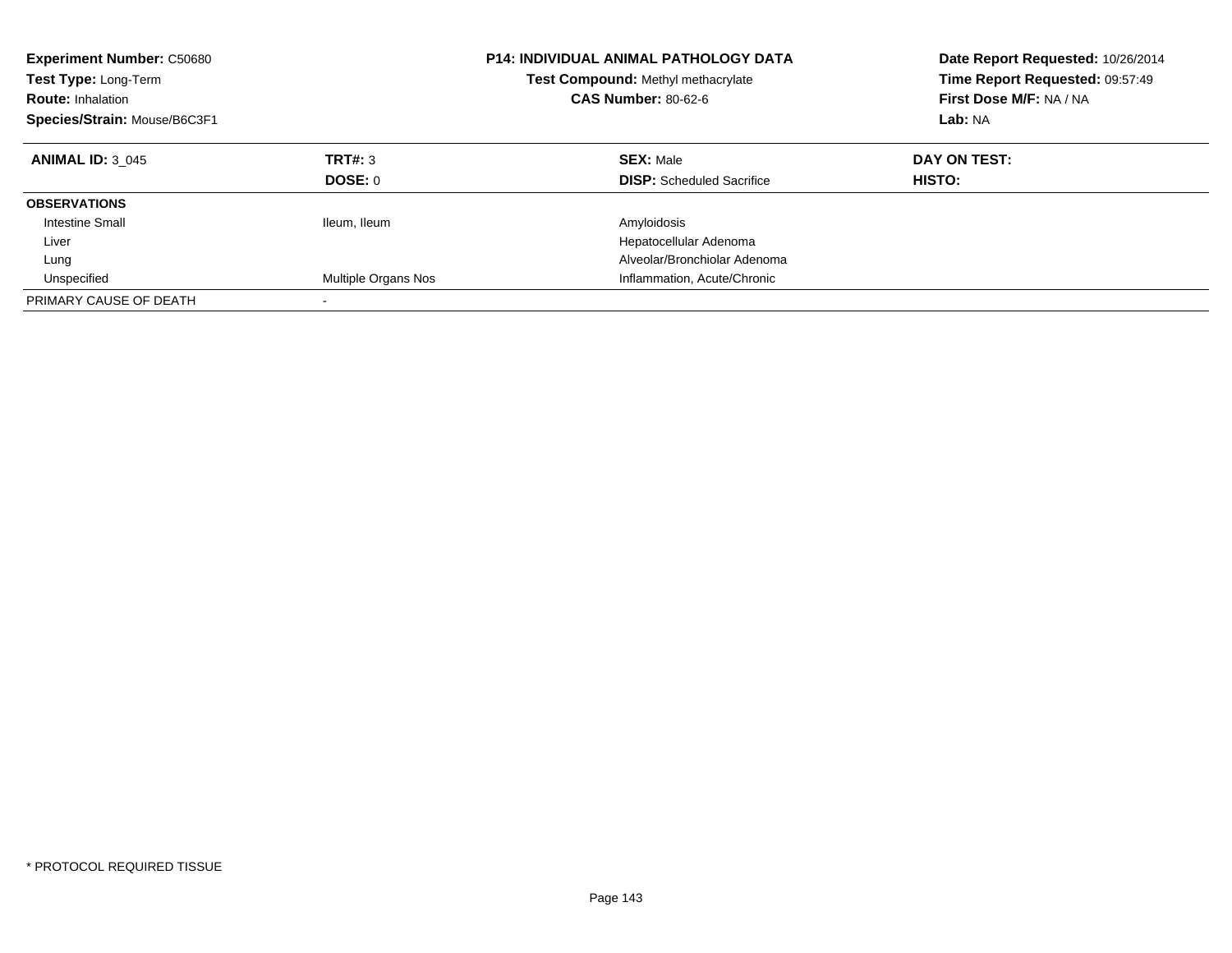| <b>Experiment Number: C50680</b> |         | <b>P14: INDIVIDUAL ANIMAL PATHOLOGY DATA</b> | Date Report Requested: 10/26/2014 |
|----------------------------------|---------|----------------------------------------------|-----------------------------------|
| Test Type: Long-Term             |         | Test Compound: Methyl methacrylate           | Time Report Requested: 09:57:49   |
| <b>Route: Inhalation</b>         |         | <b>CAS Number: 80-62-6</b>                   | First Dose M/F: NA / NA           |
| Species/Strain: Mouse/B6C3F1     |         |                                              | Lab: NA                           |
| <b>ANIMAL ID: 3 046</b>          | TRT#: 3 | <b>SEX: Male</b>                             | DAY ON TEST:                      |
|                                  | DOSE: 0 | <b>DISP:</b> Scheduled Sacrifice             | <b>HISTO:</b>                     |
| <b>OBSERVATIONS</b>              |         |                                              |                                   |
| Liver                            |         | Hepatocellular Adenoma                       |                                   |
| Preputial gland                  |         | Inflammation, Suppurative                    |                                   |
| PRIMARY CAUSE OF DEATH           |         |                                              |                                   |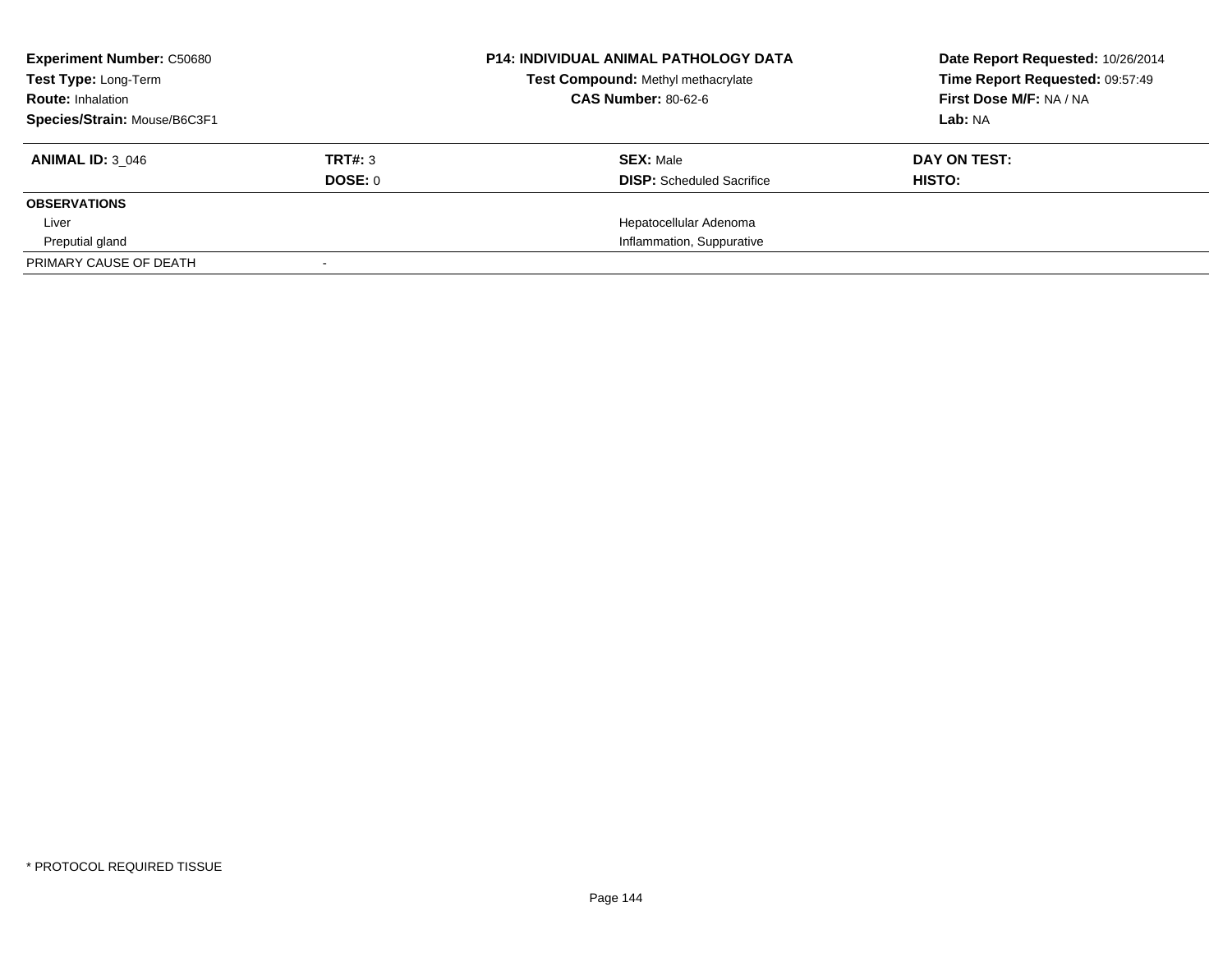| <b>Experiment Number: C50680</b> |         | <b>P14: INDIVIDUAL ANIMAL PATHOLOGY DATA</b><br>Test Compound: Methyl methacrylate | Date Report Requested: 10/26/2014<br>Time Report Requested: 09:57:49 |
|----------------------------------|---------|------------------------------------------------------------------------------------|----------------------------------------------------------------------|
| Test Type: Long-Term             |         |                                                                                    |                                                                      |
| <b>Route: Inhalation</b>         |         | <b>CAS Number: 80-62-6</b>                                                         | First Dose M/F: NA / NA                                              |
| Species/Strain: Mouse/B6C3F1     |         |                                                                                    | Lab: NA                                                              |
| <b>ANIMAL ID: 3 047</b>          | TRT#: 3 | <b>SEX: Male</b>                                                                   | DAY ON TEST:                                                         |
|                                  | DOSE: 0 | <b>DISP:</b> Scheduled Sacrifice                                                   | HISTO:                                                               |
| <b>OBSERVATIONS</b>              |         |                                                                                    |                                                                      |
| Nasal cavity                     | Mucosa  | Cytoplasmic Change, Inclusion                                                      |                                                                      |
| Salivary gland                   |         | Inflammation, Acute/Chronic                                                        |                                                                      |
| PRIMARY CAUSE OF DEATH           |         |                                                                                    |                                                                      |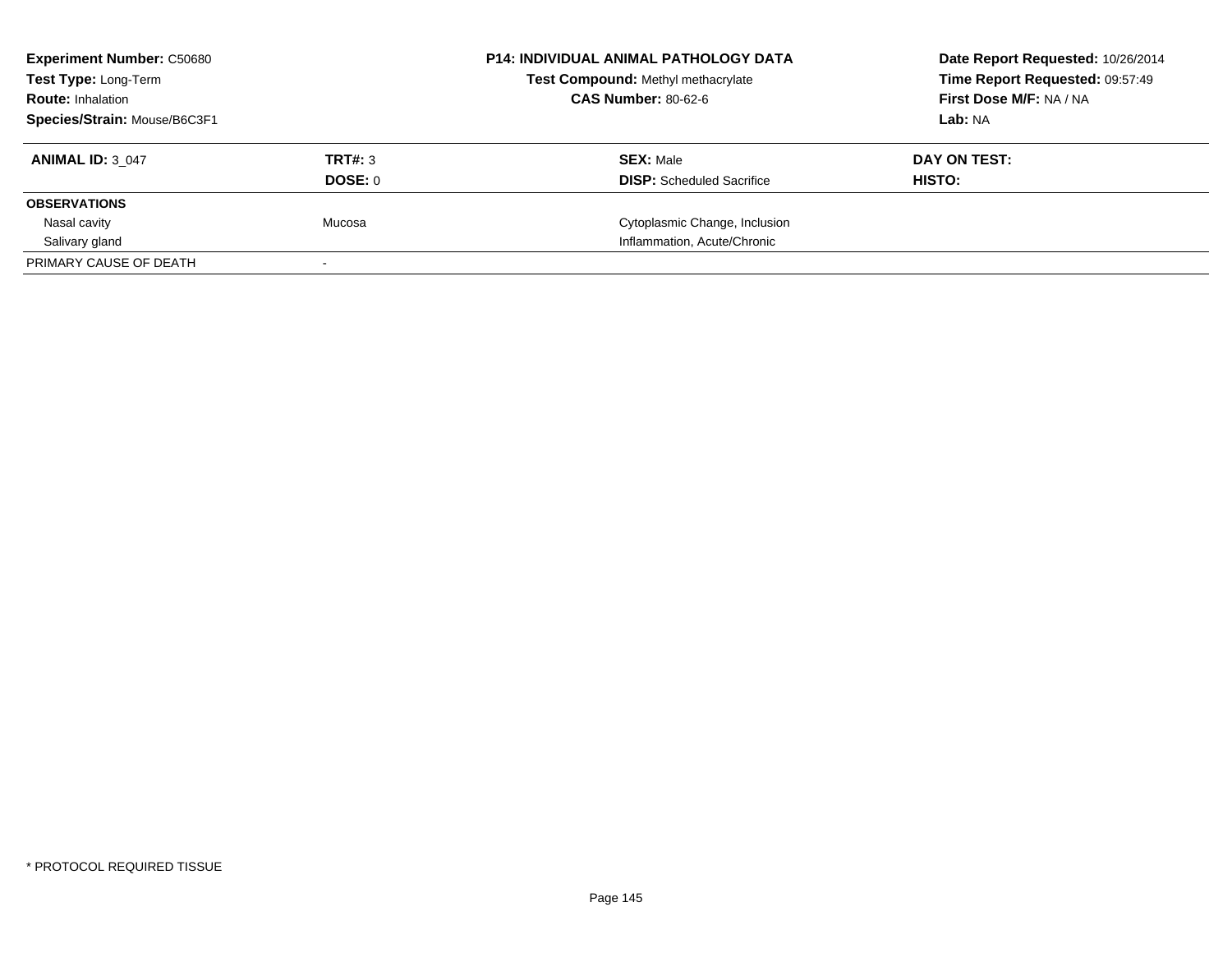| <b>Experiment Number: C50680</b><br>Test Type: Long-Term<br><b>Route: Inhalation</b><br>Species/Strain: Mouse/B6C3F1 |            | <b>P14: INDIVIDUAL ANIMAL PATHOLOGY DATA</b><br><b>Test Compound: Methyl methacrylate</b><br><b>CAS Number: 80-62-6</b> | Date Report Requested: 10/26/2014<br>Time Report Requested: 09:57:49<br>First Dose M/F: NA / NA<br>Lab: NA |
|----------------------------------------------------------------------------------------------------------------------|------------|-------------------------------------------------------------------------------------------------------------------------|------------------------------------------------------------------------------------------------------------|
| <b>ANIMAL ID: 3 048</b>                                                                                              | TRT#: 3    | <b>SEX: Male</b>                                                                                                        | DAY ON TEST:                                                                                               |
|                                                                                                                      | DOSE: 0    | <b>DISP:</b> Scheduled Sacrifice                                                                                        | <b>HISTO:</b>                                                                                              |
| <b>OBSERVATIONS</b>                                                                                                  |            |                                                                                                                         |                                                                                                            |
| Adrenal gland                                                                                                        | Cortex Nos | Hyperplasia, Focal                                                                                                      |                                                                                                            |
| <b>Brain</b>                                                                                                         |            | Mineralization                                                                                                          |                                                                                                            |
| Heart                                                                                                                |            | Inflammation, Acute/Chronic                                                                                             |                                                                                                            |
| Lung                                                                                                                 |            | Alveolar/Bronchiolar Adenoma                                                                                            |                                                                                                            |
| Nasal cavity                                                                                                         | Mucosa     | Cytoplasmic Change, Inclusion                                                                                           |                                                                                                            |
| PRIMARY CAUSE OF DEATH                                                                                               |            |                                                                                                                         |                                                                                                            |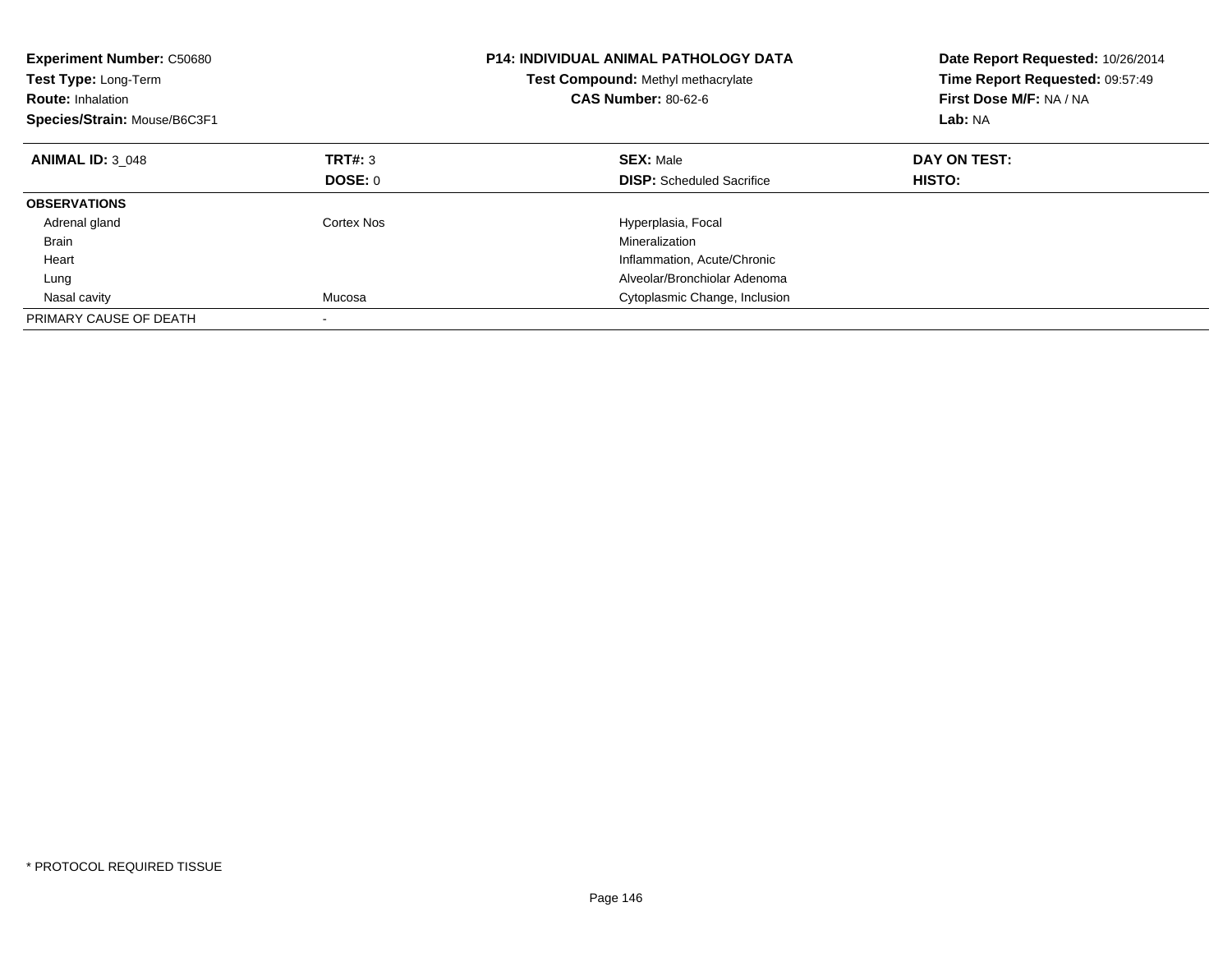| <b>Experiment Number: C50680</b><br>Test Type: Long-Term<br><b>Route: Inhalation</b><br>Species/Strain: Mouse/B6C3F1 |                        | <b>P14: INDIVIDUAL ANIMAL PATHOLOGY DATA</b><br>Test Compound: Methyl methacrylate<br><b>CAS Number: 80-62-6</b> | Date Report Requested: 10/26/2014<br>Time Report Requested: 09:57:49<br>First Dose M/F: NA / NA<br>Lab: NA |
|----------------------------------------------------------------------------------------------------------------------|------------------------|------------------------------------------------------------------------------------------------------------------|------------------------------------------------------------------------------------------------------------|
| <b>ANIMAL ID: 3 049</b>                                                                                              | <b>TRT#: 3</b>         | <b>SEX: Male</b>                                                                                                 | DAY ON TEST:                                                                                               |
|                                                                                                                      | DOSE: 0                | <b>DISP:</b> Scheduled Sacrifice                                                                                 | HISTO:                                                                                                     |
| <b>OBSERVATIONS</b>                                                                                                  |                        |                                                                                                                  |                                                                                                            |
| Harderian gland                                                                                                      | <b>Hardarian Gland</b> | Adenoma, Nos                                                                                                     |                                                                                                            |
| Kidney                                                                                                               | Tubule                 | Cast, Nos                                                                                                        |                                                                                                            |
|                                                                                                                      |                        | Inflammation, Acute/Chronic                                                                                      |                                                                                                            |
| Liver                                                                                                                |                        | Hepatocellular Carcinoma                                                                                         |                                                                                                            |
| Lung                                                                                                                 |                        | Congestion, Nos                                                                                                  |                                                                                                            |
| Preputial gland                                                                                                      |                        | <b>Cystic Ducts</b>                                                                                              |                                                                                                            |
| PRIMARY CAUSE OF DEATH                                                                                               |                        |                                                                                                                  |                                                                                                            |